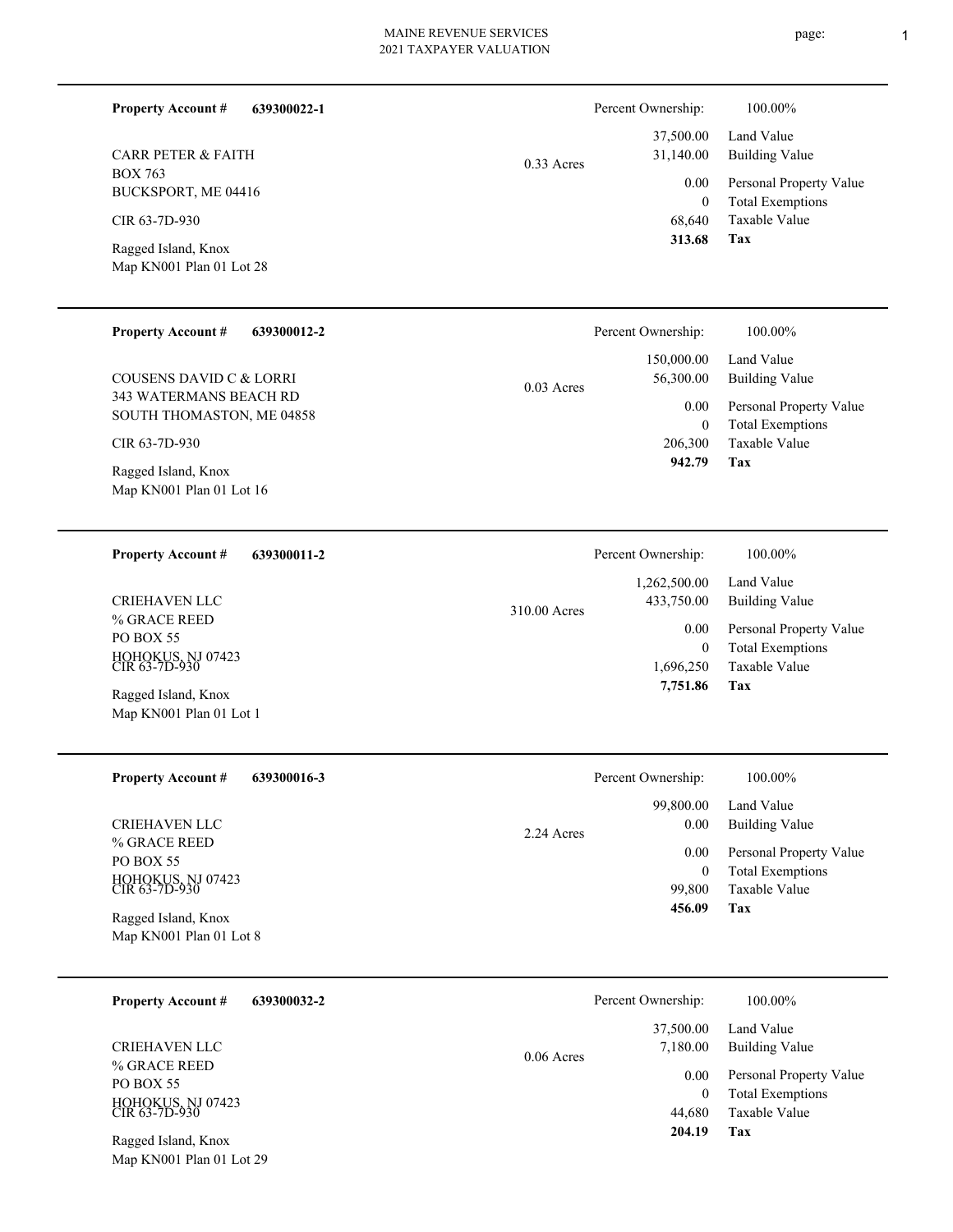| <b>Property Account #</b> | 639300005-3 |
|---------------------------|-------------|

434 WEST 49TH ST 1W NEW YORK, NY 10019 DE CAMPI ROBIN W & ALEXANDRA

CIR 63-7D-930

Map KN001 Plan 01 Lot 6 Ragged Island, Knox

#### **639300006-3 Property Account #**

434 WEST 49TH ST 1W NEW YORK, NY 10019 DE CAMPI ROBIN W & ALEXANDRA

CIR 63-7D-930

Map KN001 Plan 01 Lot 7 Ragged Island, Knox

# **639300008-1** 111 LEONA DRIVE PITTSFIELD, MA 01201 **Property Account #** GREY-PAGERY CATHERINE ET AL

CIR 63-7D-930

Map KN001 Plan 01 Lot 4 Ragged Island, Knox

| <b>Property Account #</b><br>639300009-3            | Percent Ownership:        | 100.00%                 |
|-----------------------------------------------------|---------------------------|-------------------------|
|                                                     | 45,000.00                 | Land Value              |
| HILLS JANE H & BEAULAC HEATHER H TRUSTEES           | 77,950.00<br>$0.35$ Acres | <b>Building Value</b>   |
| 342 LINDELL AVE<br>LEOMINSTER, MA 01453-5419        | 0.00                      | Personal Property Value |
|                                                     | 0                         | <b>Total Exemptions</b> |
| CIR 63-7D-930                                       | 122,950                   | Taxable Value           |
| Ragged Island, Knox<br>Map KN001 Plan 01 Lot 8.1 10 | 561.88                    | Tax                     |

| 639300026-2<br><b>Property Account #</b>      | Percent Ownership:                     | 100.00%                                            |
|-----------------------------------------------|----------------------------------------|----------------------------------------------------|
| HOWARD ENTERPRISES INC                        | 75,000.00<br>36,080.00<br>$0.60$ Acres | Land Value<br><b>Building Value</b>                |
| <b>45 E HERON LANE</b><br>SWANVILLE, ME 04859 | 0.00<br>$\boldsymbol{0}$               | Personal Property Value<br><b>Total Exemptions</b> |
| CIR 63-7D-930                                 | 111.080                                | Taxable Value                                      |
| Ragged Island, Knox                           | 507.64                                 | Tax                                                |

Map KN001 Plan 01 Lot 30

|              | Percent Ownership: | 100.00%                 |
|--------------|--------------------|-------------------------|
| $0.25$ Acres | 45,000.00          | Land Value              |
|              | 80,290.00          | Building Value          |
|              | 0.00               | Personal Property Value |
|              | 0                  | <b>Total Exemptions</b> |
|              | 125,290            | Taxable Value           |
|              | 572.58             | Tax                     |

|              | Percent Ownership: | 100.00%                 |
|--------------|--------------------|-------------------------|
| $0.26$ Acres |                    | 37,500.00 Land Value    |
|              | 0.00               | Building Value          |
|              | 0.00               | Personal Property Value |
|              | $\theta$           | <b>Total Exemptions</b> |
|              | 37,500             | Taxable Value           |
|              | 171.38             | Tax                     |

|               | Percent Ownership: | 100.00%                 |
|---------------|--------------------|-------------------------|
| $16.00$ Acres | 265,000.00         | Land Value              |
|               | 32,350.00          | Building Value          |
|               | 0.00               | Personal Property Value |
|               | 0                  | <b>Total Exemptions</b> |
|               | 297,350            | Taxable Value           |
|               | 1,358.89           | Tax                     |
|               |                    |                         |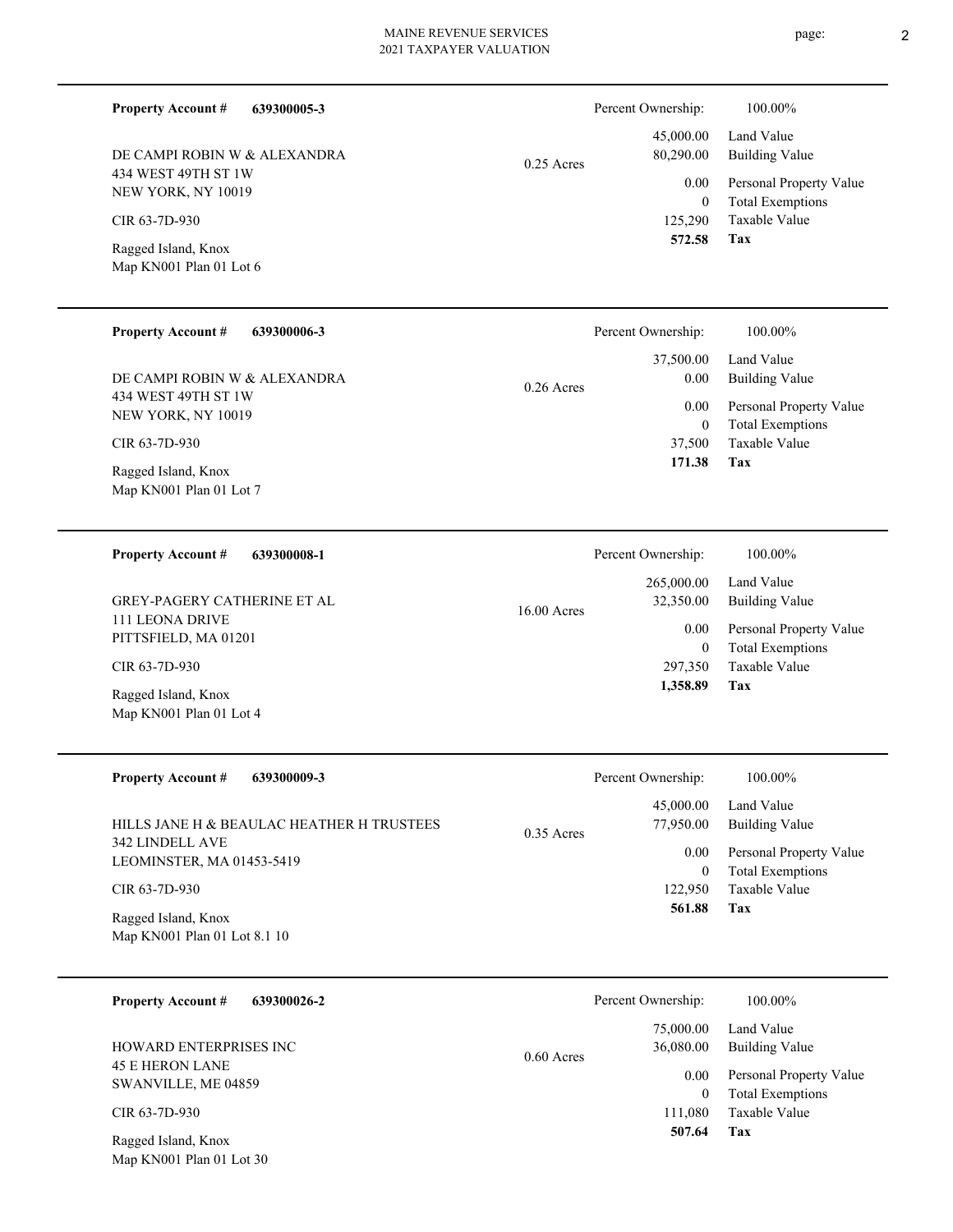| <b>Property Account #</b><br>639300021-2             | Percent Ownership:                    | 100.00%                                            |
|------------------------------------------------------|---------------------------------------|----------------------------------------------------|
| JOHNSON ROSAMOND, LESLEY & FAITH                     | 56,900.00<br>60,410.00<br>1.97 Acres  | Land Value<br><b>Building Value</b>                |
| <b>PO BOX 132</b><br>ORLAND, ME 04472                | 0.00<br>$\overline{0}$                | Personal Property Value<br><b>Total Exemptions</b> |
| CIR 63-7D-930                                        | 117,310<br>536.11                     | <b>Taxable Value</b><br>Tax                        |
| Ragged Island, Knox<br>Map KN001 Plan 01 Lot 9       |                                       |                                                    |
| <b>Property Account #</b><br>639300024-1             | Percent Ownership:                    | 100.00%                                            |
| <b>JONES FRANCES</b>                                 | 37,500.00<br>37,880.00<br>0.34 Acres  | Land Value<br><b>Building Value</b>                |
| 55 CROCKETTS BEACH RD<br>OWLS HEAD, ME 04654         | 0.00<br>$\overline{0}$                | Personal Property Value<br><b>Total Exemptions</b> |
| CIR 63-7D-930                                        | 75,380                                | Taxable Value                                      |
| Ragged Island, Knox<br>Map KN001 Plan 01 Lot 27      | 344.49                                | Tax                                                |
| <b>Property Account #</b><br>639300025-1             | Percent Ownership:                    | 100.00%                                            |
|                                                      | 0.00                                  | Land Value                                         |
| <b>JONES FRANCES</b><br><b>55 CROCKETTS BEACH RD</b> | 0.00<br>0.00                          | <b>Building Value</b><br>Personal Property Value   |
| OWLS HEAD, ME 04654                                  | $\overline{0}$                        | <b>Total Exemptions</b>                            |
| CIR 63-7D-930 FORMER JEFF JONES BLDG                 | $\theta$<br>0.00                      | Taxable Value<br>Tax                               |
| Ragged Island, Knox<br>Map KN001 Plan 01 Lot 21      |                                       |                                                    |
| <b>Property Account #</b><br>639300019-3             | Percent Ownership:                    | 100.00%                                            |
| JONES JEFFERY A JR                                   | 157,500.00<br>72,830.00<br>0.17 Acres | Land Value<br><b>Building Value</b>                |
| 286 ASH POINT DR<br>OWLS HEAD, ME 04854              | 0.00                                  | Personal Property Value                            |
| CIR 63-7D-930                                        | $\boldsymbol{0}$<br>230,330           | <b>Total Exemptions</b><br>Taxable Value           |

Map KN001 Plan 01 Lot 21 Ragged Island, Knox

| <b>Property Account #</b><br>639300014-1          | Percent Ownership:                   | 100.00%                                            |
|---------------------------------------------------|--------------------------------------|----------------------------------------------------|
| KALLOCH JAMES M                                   | 45,000.00<br>52,220.00<br>1.00 Acres | Land Value<br><b>Building Value</b>                |
| <b>41 NORTH MAIN STREET</b><br>ROCKLAND, ME 04841 | 0.00<br>$\overline{0}$               | Personal Property Value<br><b>Total Exemptions</b> |
| CIR 63-7D-930                                     | 97,220                               | Taxable Value                                      |
| Ragged Island, Knox<br>Map KN001 Plan 01 Lot 11   | 444.30                               | Tax                                                |

**Tax 1,052.61**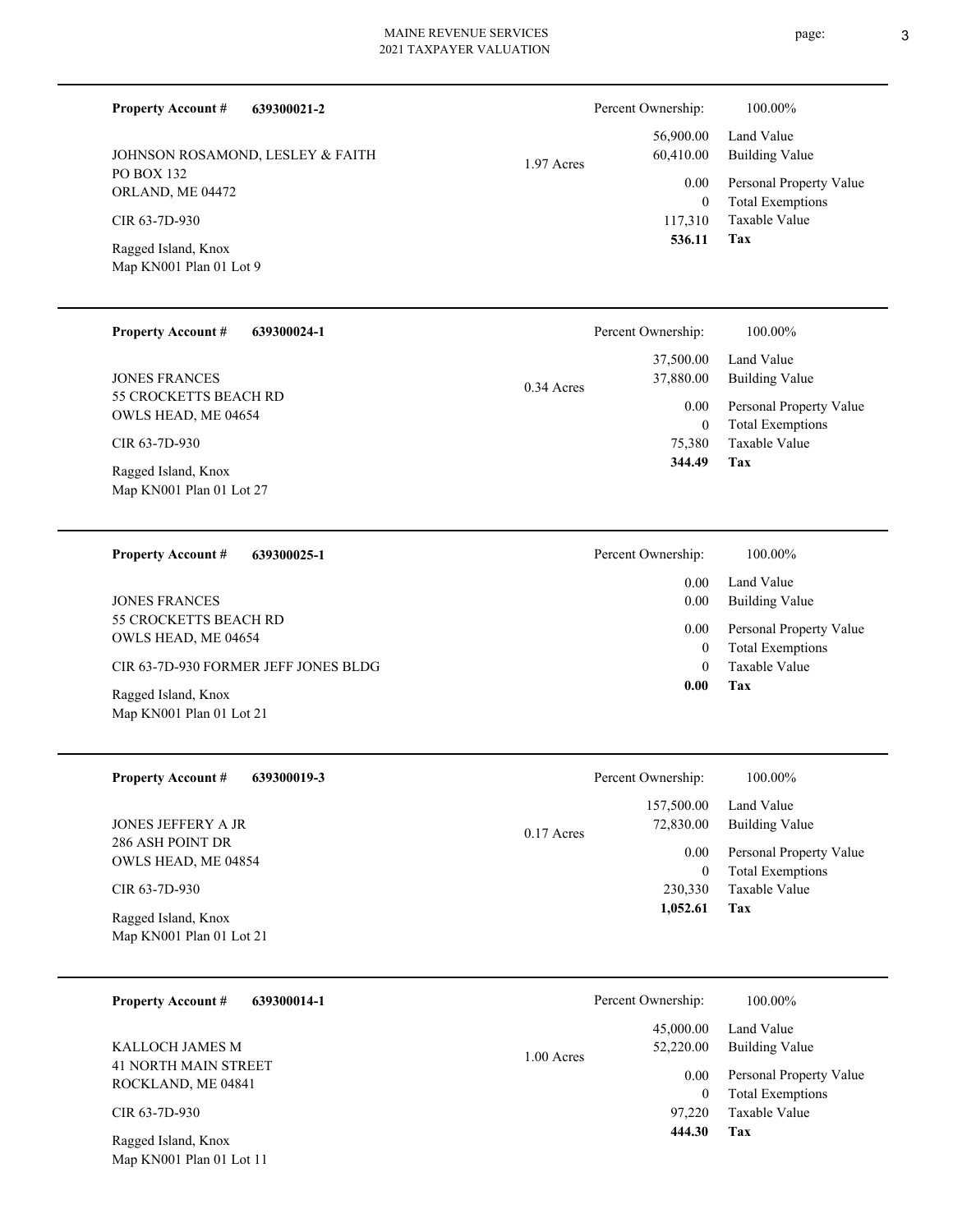0.17 Acres

CIR 63-7D-930

PO BOX 387

**Property Account #**

Map KN001 Plan 01 Lot 24 25 Ragged Island, Knox

SPRUCE HEAD, ME 04859

KINNEY JACKSON SAMUEL

| <b>Property Account #</b> | 639300018-3 |
|---------------------------|-------------|
|---------------------------|-------------|

**639300010-2**

19 THOMAS FARM LANE LONG VALLEY, NJ 07853 KURYS BARBARA

CIR 63-7D-930

Map KN001 Plan 01 Lot 26 Ragged Island, Knox

PO BOX 103 ROCKLAND, ME 04841-0103 LEE RHONDA

CIR 63-7D-930

Map KN001 Plan 01 Lot 13 Ragged Island, Knox

| <b>Property Account #</b> | 639300023-4 |
|---------------------------|-------------|
|---------------------------|-------------|

117 NOBLEBORO ROAD BREMEN, ME 04551 LEGACY LOBSTER LLC

CIR 63-7D-930

Map KN001 Plan 01 Lot 23 Ragged Island, Knox

|  | <b>Property Account #</b> | 639300003-1 |
|--|---------------------------|-------------|
|--|---------------------------|-------------|

38 JONES CREEK DRIVE SCARBOROUGH, ME 04074 PERAKIS CHARLES

CIR 63-7D-930

Map KN001 Plan 01 Lot 12 Ragged Island, Knox

|              | Percent Ownership: | 100.00%                 |
|--------------|--------------------|-------------------------|
|              |                    | 37,500.00 Land Value    |
| $0.33$ Acres | 33,720.00          | <b>Building Value</b>   |
|              | 0.00               | Personal Property Value |
|              | $\theta$           | <b>Total Exemptions</b> |
|              | 71.220             | Taxable Value           |
|              | 325.48             | Tax                     |

| Percent Ownership: | 100.00%                 |
|--------------------|-------------------------|
| 37,500.00          | Land Value              |
| 37,940.00          | <b>Building Value</b>   |
| 0.00               | Personal Property Value |
| 0                  | <b>Total Exemptions</b> |
| 75,440             | Taxable Value           |
| 344.76             | Tax                     |

0.11 Acres

|              | Percent Ownership: | 100.00%                 |
|--------------|--------------------|-------------------------|
|              | 150,000.00         | Land Value              |
| $0.08$ Acres | 66,970.00          | Building Value          |
|              | 0.00               | Personal Property Value |
|              | 0                  | <b>Total Exemptions</b> |
|              | 216,970            | Taxable Value           |
|              | 991.55             | Tax                     |
|              |                    |                         |

|              | Percent Ownership: | 100.00%                 |
|--------------|--------------------|-------------------------|
|              | 37,500.00          | Land Value              |
| $0.09$ Acres | 47,450.00          | Building Value          |
|              | 0.00               | Personal Property Value |
|              | $\Omega$           | <b>Total Exemptions</b> |
|              | 84,950             | Taxable Value           |
|              | 388.22             | Tax                     |
|              |                    |                         |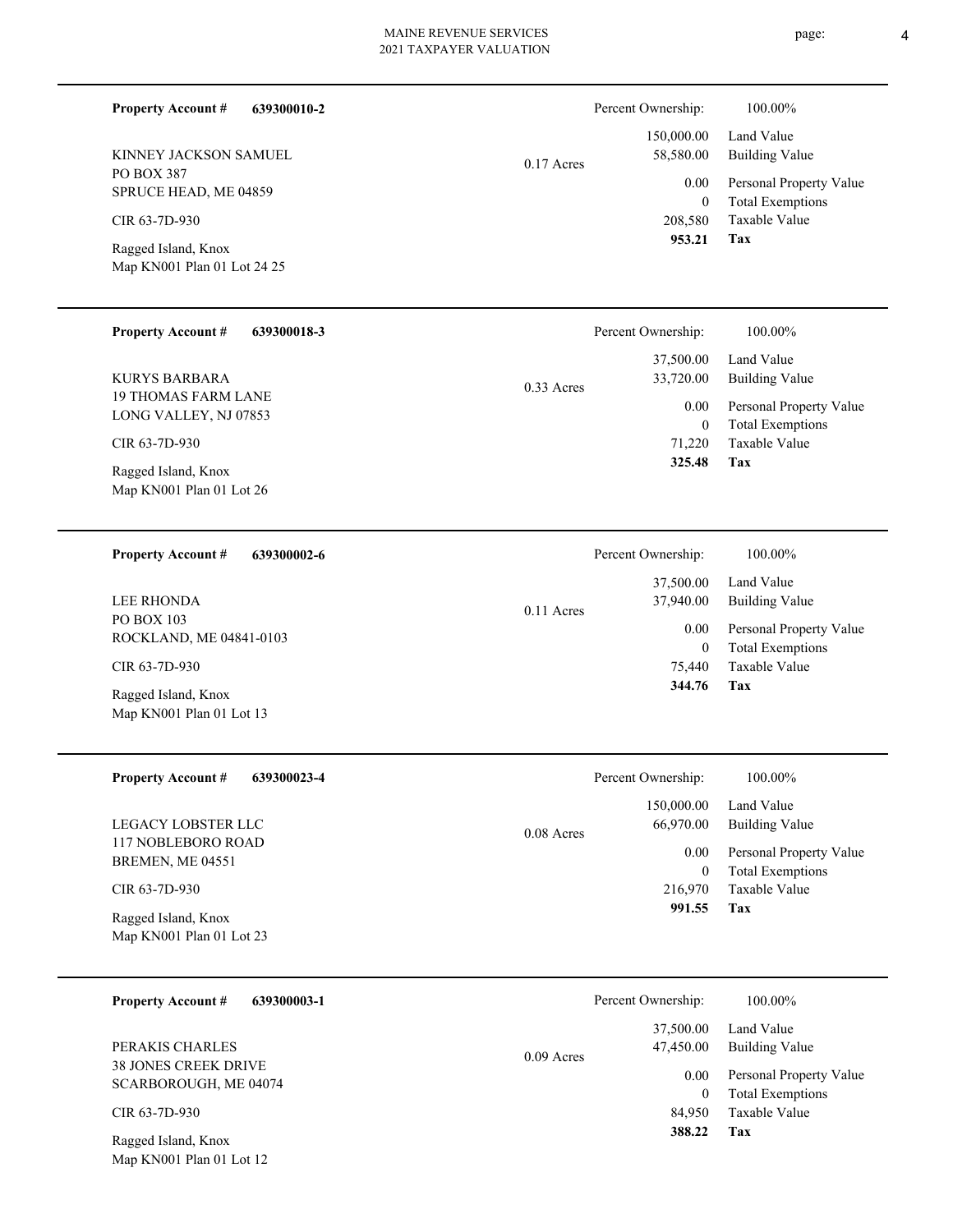**639300031-1**

38 JONES CREEK DRIVE SCARBOROUGH, ME 04074 PERAKIS CHARLES R

CIR 63-7D-930

**Property Account #**

Map KN001 Plan 01 Lot 15 Ragged Island, Knox

#### **639300027-2 Property Account #**

PO BOX 308 TENANT HARBOR, ME 04860 POLAND ALAN & REBECCA P

CIR 63-7D-930

Map KN001 Plan 01 Lot 8.3 Ragged Island, Knox

#### **639300033-3 Property Account #**

PO BOX 308 TENANT HARBOR, ME 04860 POLAND ALAN & REBECCA P

CIR 63-7D-930

Map KN001 Plan 01 Lot 17 Ragged Island, Knox

#### **639300013-1 Property Account #**

601 SPOOK ROCK RD HUDSON, NY 12534-4242 PORTER GORDON & LORNA

# CIR 63-7D-930

Map KN001 Plan 01 Lot 2 Ragged Island, Knox

#### **639300036-1 Property Account #**

% GRACE REED PO BOX 55 HOHOKUS, NJ 07423 RAGGED ISLAND LLC

Map KN001 Plan 01 Lot 1.1 Ragged Island, Knox

#### **Tax** Taxable Value Total Exemptions Personal Property Value Building Value Land Value 84,420 0  **385.80** 75,000.00 9,420.00 0.00 0.02 Acres Percent Ownership: 100.00%

|              | Percent Ownership: | 100.00%                 |
|--------------|--------------------|-------------------------|
|              | 37,500.00          | Land Value              |
| $0.85$ Acres | 59,890.00          | <b>Building Value</b>   |
|              | 0.00               | Personal Property Value |
|              | $\theta$           | <b>Total Exemptions</b> |
|              | 97,390             | Taxable Value           |
|              | 445.07             | Tax                     |

|            | Percent Ownership:     | 100.00%                      |
|------------|------------------------|------------------------------|
|            | 150,000.00<br>4,590.00 | Land Value<br>Building Value |
| 1.97 Acres | 0.00                   | Personal Property Value      |
|            | 0                      | <b>Total Exemptions</b>      |
|            | 154,590                | Taxable Value                |
|            | 706.48                 | Tax                          |

|              | Percent Ownership: | 100.00%                 |
|--------------|--------------------|-------------------------|
|              | 82,500.00          | Land Value              |
| $0.81$ Acres | 56,290.00          | <b>Building Value</b>   |
|              | 0.00               | Personal Property Value |
|              | 0                  | <b>Total Exemptions</b> |
|              | 138,790            | Taxable Value           |
|              | 634.27             | Tax                     |

|              | Percent Ownership: | 100.00%                 |
|--------------|--------------------|-------------------------|
|              | 9,000.00           | Land Value              |
| $2.00$ Acres | 0.00               | <b>Building Value</b>   |
|              | 0.00               | Personal Property Value |
|              | $\theta$           | <b>Total Exemptions</b> |
|              | 9,000              | Taxable Value           |
|              | 41.13              | Tax                     |
|              |                    |                         |

page: 5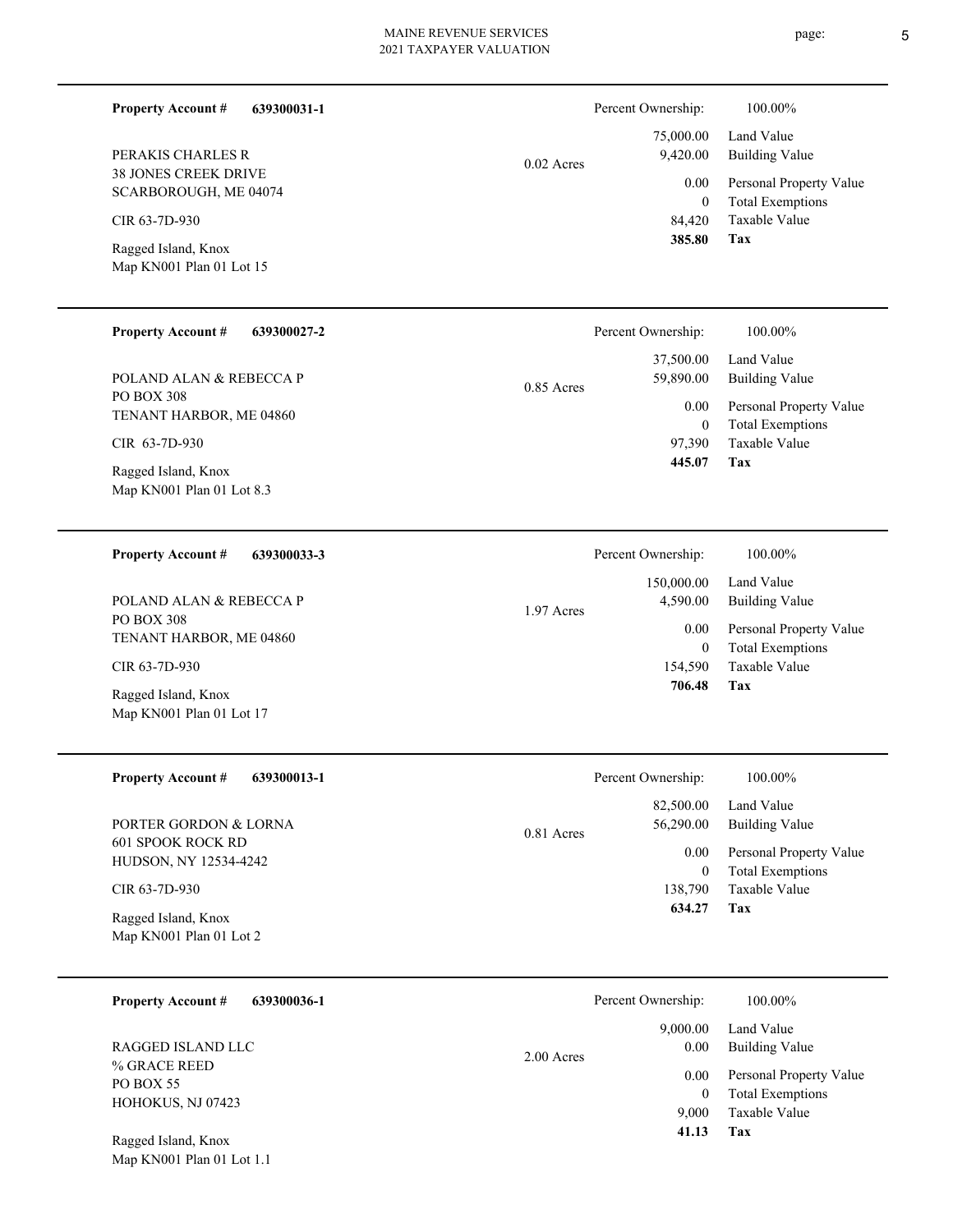**639300015-1 Property Account #**

55 EAST 72ND ST APT 13N NEW YORK, NY 10021-4176 SALTUS RALPH H

CIR 63-7D-930

Map KN001 Plan 01 Lot 5 Ragged Island, Knox

| <b>Property Account #</b> | 639300004-3 |
|---------------------------|-------------|
|---------------------------|-------------|

140 BAYSIDE WEST OWLS HEAD, ME 04854 SILETTI PAUL E

CIR 63-7D-930

Map KN001 Plan 01 Lot 19 Ragged Island, Knox

| <b>Property Account #</b> | 639300029-2 |
|---------------------------|-------------|
|---------------------------|-------------|

PO BOX 140 NOBLEBORO, ME 04555-0140 SMITH JOSEPH R JR & SUSAN J ET AL

CIR 63-7D-930

Map KN001 Plan 01 Lot 11.2 Ragged Island, Knox

| 639300020-4<br><b>Property Account #</b> |
|------------------------------------------|
|------------------------------------------|

14 PHEASANT DRIVE ROCKLAND, ME 04841 STARBIRD R TODD

CIR 63-7D-930

Map KN001 Plan 01 Lot 3 Ragged Island, Knox

|  | <b>Property Account #</b> | 639300028-4 |
|--|---------------------------|-------------|
|--|---------------------------|-------------|

14 PHEASANT DRIVE ROCKLAND, ME 04841 STARBIRD R TODD

CIR 63-7D-930

Map KN001 Plan 01 Lot 11.1 Ragged Island, Knox

|              | Percent Ownership: | 100.00%                 |
|--------------|--------------------|-------------------------|
|              | 150,000.00         | Land Value              |
| $0.25$ Acres | 56,650.00          | Building Value          |
|              | 0.00               | Personal Property Value |
|              | $\theta$           | <b>Total Exemptions</b> |
|              | 206,650            | Taxable Value           |
|              | 944.39             | Tax                     |

| Percent Ownership: | 100.00%                                            |
|--------------------|----------------------------------------------------|
| 35,500.00<br>0.00  | Land Value<br>Building Value                       |
| $0.00\,$<br>0      | Personal Property Value<br><b>Total Exemptions</b> |
| 35,500             | Taxable Value                                      |
| 162.24             | Tax                                                |

0.81 Acres

|               | Percent Ownership:    | 100.00%                 |
|---------------|-----------------------|-------------------------|
|               | 248,100.00 Land Value |                         |
| $14.31$ Acres | 8,250.00              | <b>Building Value</b>   |
|               | 0.00                  | Personal Property Value |
|               | 0                     | <b>Total Exemptions</b> |
|               | 256,350               | Taxable Value           |
|               | 1,171.52              | Tax                     |

|              | Percent Ownership: | 100.00%                 |
|--------------|--------------------|-------------------------|
| $0.11$ Acres | 35,500.00          | Land Value              |
|              | 0.00               | <b>Building Value</b>   |
|              | 0.00               | Personal Property Value |
|              | $\Omega$           | <b>Total Exemptions</b> |
|              | 35,500             | Taxable Value           |
|              | 162.24             | Tax                     |
|              |                    |                         |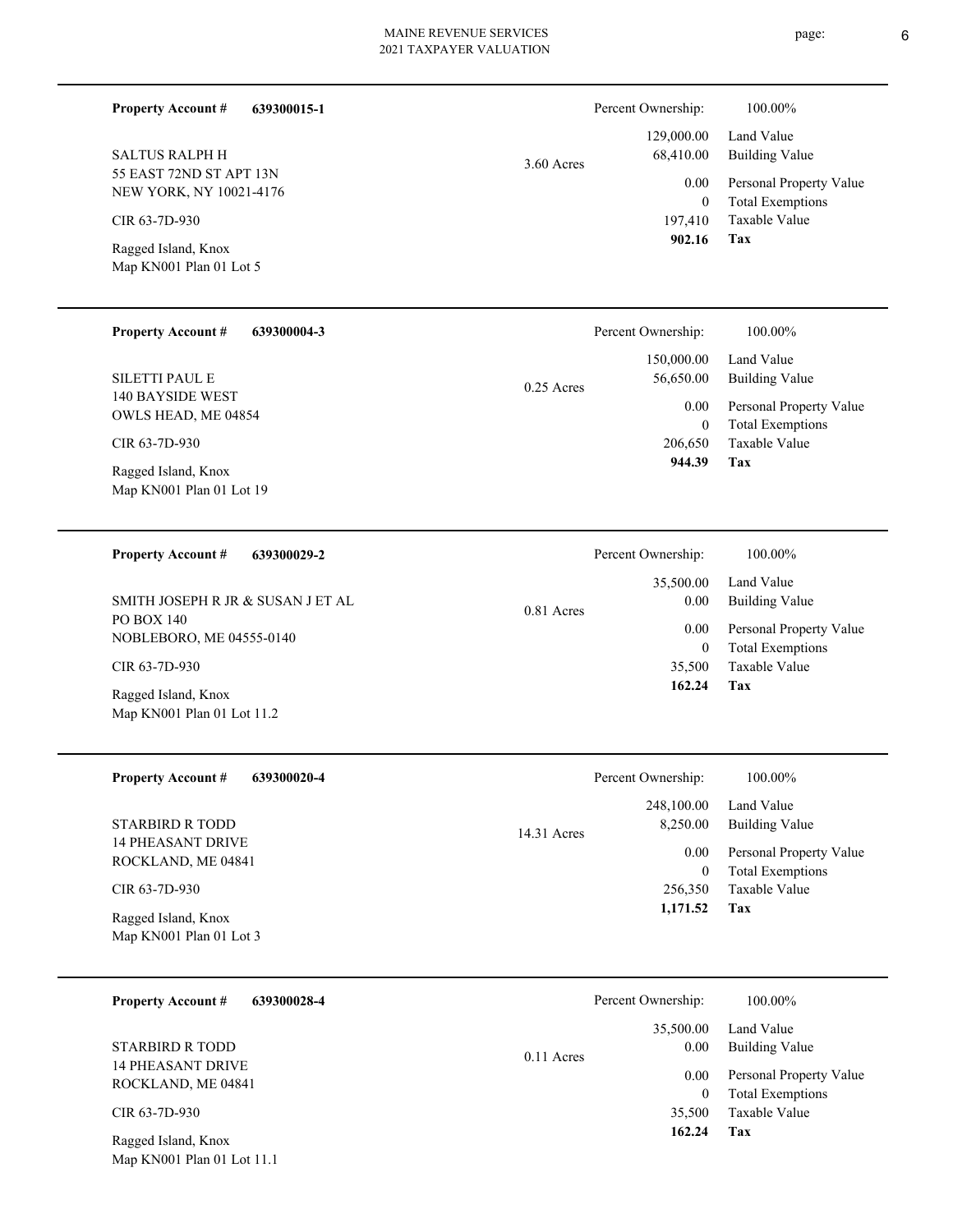| <b>Property Account #</b><br>639300001-2<br>STONE CHARLES E III & ANNETTE E<br>51 CROCKETTS BEACH RD<br>OWLS HEAD, ME 04854<br>CIR 63-7D-930<br>Ragged Island, Knox<br>Map KN001 Plan 01 Lot 22 | 100.00%<br>Percent Ownership:<br>37,500.00<br>Land Value<br>37,410.00<br><b>Building Value</b><br>$0.11$ Acres<br>Personal Property Value<br>0.00<br><b>Total Exemptions</b><br>$\overline{0}$<br>Taxable Value<br>74,910<br>342.34<br>Tax         |
|-------------------------------------------------------------------------------------------------------------------------------------------------------------------------------------------------|----------------------------------------------------------------------------------------------------------------------------------------------------------------------------------------------------------------------------------------------------|
| <b>Property Account #</b><br>639300034-2<br>STONE CHARLES E III & ANNETTE E<br>51 CROCKETTS BEACH RD<br>OWLS HEAD, ME 04854<br>CIR 63-7D-930<br>Ragged Island, Knox<br>Map KN001 Plan 01 Lot 31 | Percent Ownership:<br>100.00%<br>Land Value<br>75,000.00<br>26,880.00<br><b>Building Value</b><br>$0.23$ Acres<br>Personal Property Value<br>0.00<br><b>Total Exemptions</b><br>$\overline{0}$<br><b>Taxable Value</b><br>101.880<br>465.59<br>Tax |
| <b>Property Account #</b><br>639300017-2<br><b>TRIPP JAMES</b><br>PO BOX 59<br>SPRUCE HEAD, ME 04859<br>CIR 63-7D-930<br>Ragged Island, Knox<br>Map KN001 Plan 01 Lot 14                        | Percent Ownership:<br>100.00%<br>Land Value<br>45,000.00<br>70,250.00<br><b>Building Value</b><br>$0.36$ Acres<br>Personal Property Value<br>0.00<br><b>Total Exemptions</b><br>$\overline{0}$<br>Taxable Value<br>115,250<br>526.69<br>Tax        |
| <b>Property Account #</b><br>639300030-2<br><b>TRIPP JAMES</b><br>PO BOX 59<br>SPRUCE HEAD, ME 04859<br>CIR 63-7D-930<br>Ragged Island, Knox<br>Map KN001 Plan 01 Lot 18                        | Percent Ownership:<br>100.00%<br>150,000.00<br>Land Value<br>10,030.00<br><b>Building Value</b><br>0.03 Acres<br>0.00<br>Personal Property Value<br><b>Total Exemptions</b><br>$\mathbf{0}$<br>Taxable Value<br>160,030<br>731.34<br>Tax           |
| <b>Property Account #</b><br>639300007-2<br>WILLEY WALTER R IV                                                                                                                                  | Percent Ownership:<br>100.00%<br>Land Value<br>150,000.00<br><b>Building Value</b><br>48,050.00                                                                                                                                                    |

PO BOX 389 SPRUCE HEAD, ME 04859

CIR 63-7D-930

Map KN001 Plan 01 Lot 20 Ragged Island, Knox

**Tax**

 198,050  $\boldsymbol{0}$ 

0.19 Acres

0.00

 **905.09**

Taxable Value Total Exemptions Personal Property Value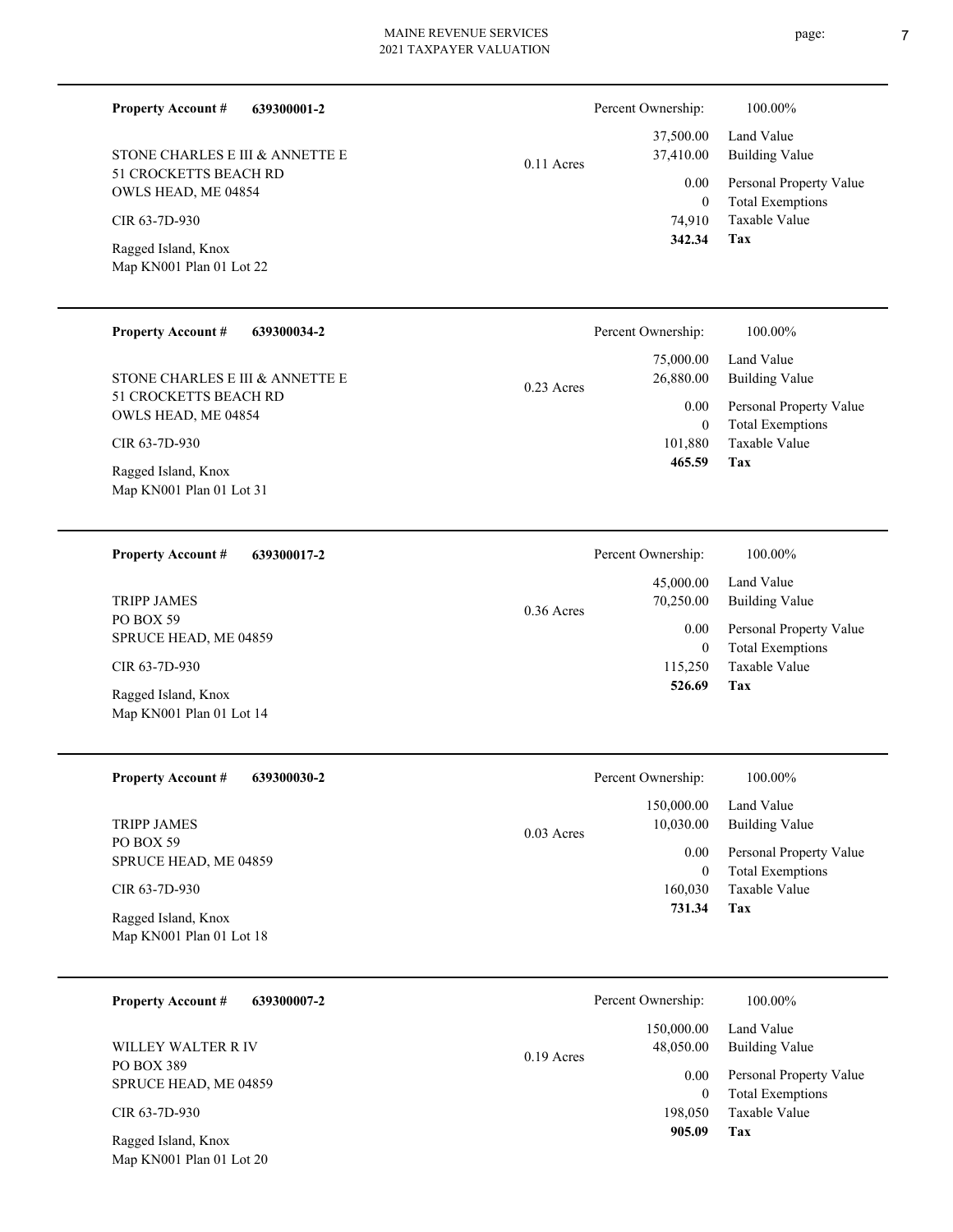**Totals for: Ragged Island, Knox**

 **360.03 acres**

 **4,173,800.00 Land Value 1,679,160.00 Building Value 0.00 Personal Property Value 0.00 Total Exemptions Taxable Value 5,852,960.00**

 **26,748 Tax**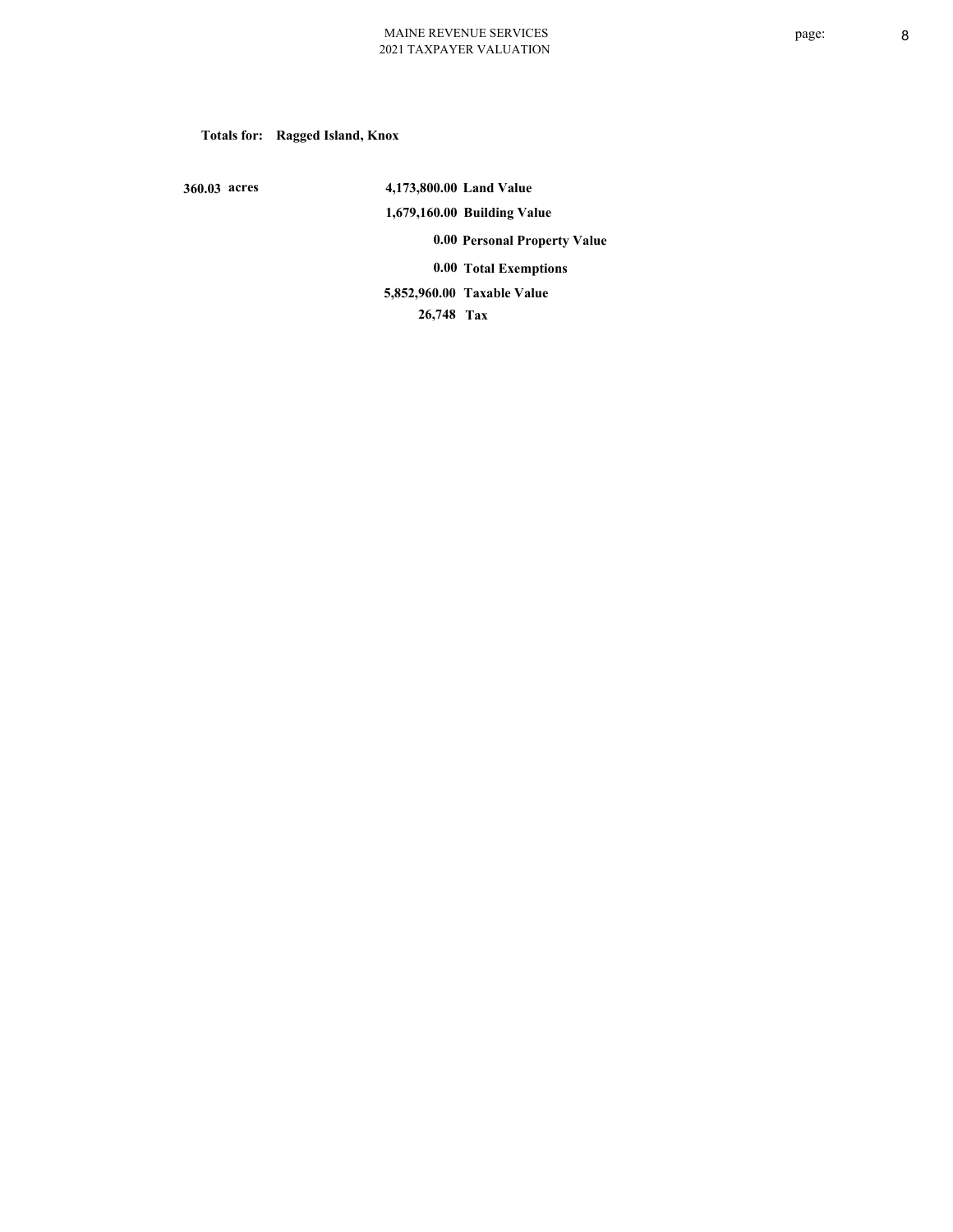| 636460001-2<br><b>Property Account #</b>                        |            | Percent Ownership: | 100.00%                 |
|-----------------------------------------------------------------|------------|--------------------|-------------------------|
|                                                                 |            | 132,000.00         | Land Value              |
| LOWELL JANICE P, GILBERT D POST, RICHARD C ET /                 | 9.40 Acres | 34,010.00          | Building Value          |
| % RICHARD POST                                                  |            | 0.00               | Personal Property Value |
| 571 SPRUCE HEAD RD                                              |            | 0                  | <b>Total Exemptions</b> |
| SO THOMASTON, ME 04858<br>CIR 63-8E 8B 646 437 438 439 FOREST L |            | 166,010            | Taxable Value           |
| Mink Island & Clam Ledges, Knox                                 |            | 758.67             | Tax                     |
| Map KN063 Plan 01 Lot 437 438 439 646                           |            |                    |                         |

page: 9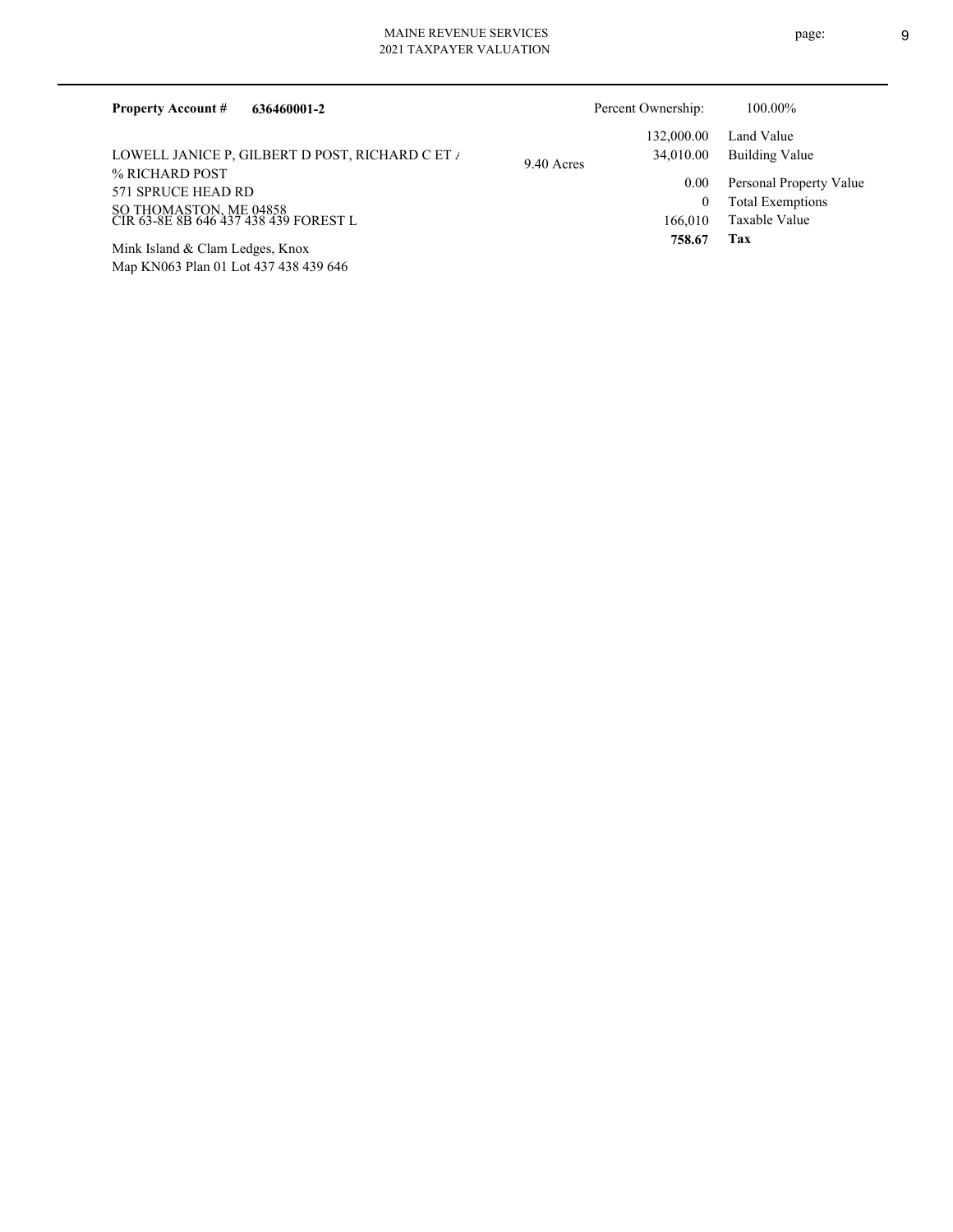# **Totals for: Mink Island & Clam Ledges, Knox**

 **9.40 acres**

 **132,000.00 Land Value 34,010.00 Building Value 0.00 Personal Property Value 0.00 Total Exemptions Taxable Value 166,010.00**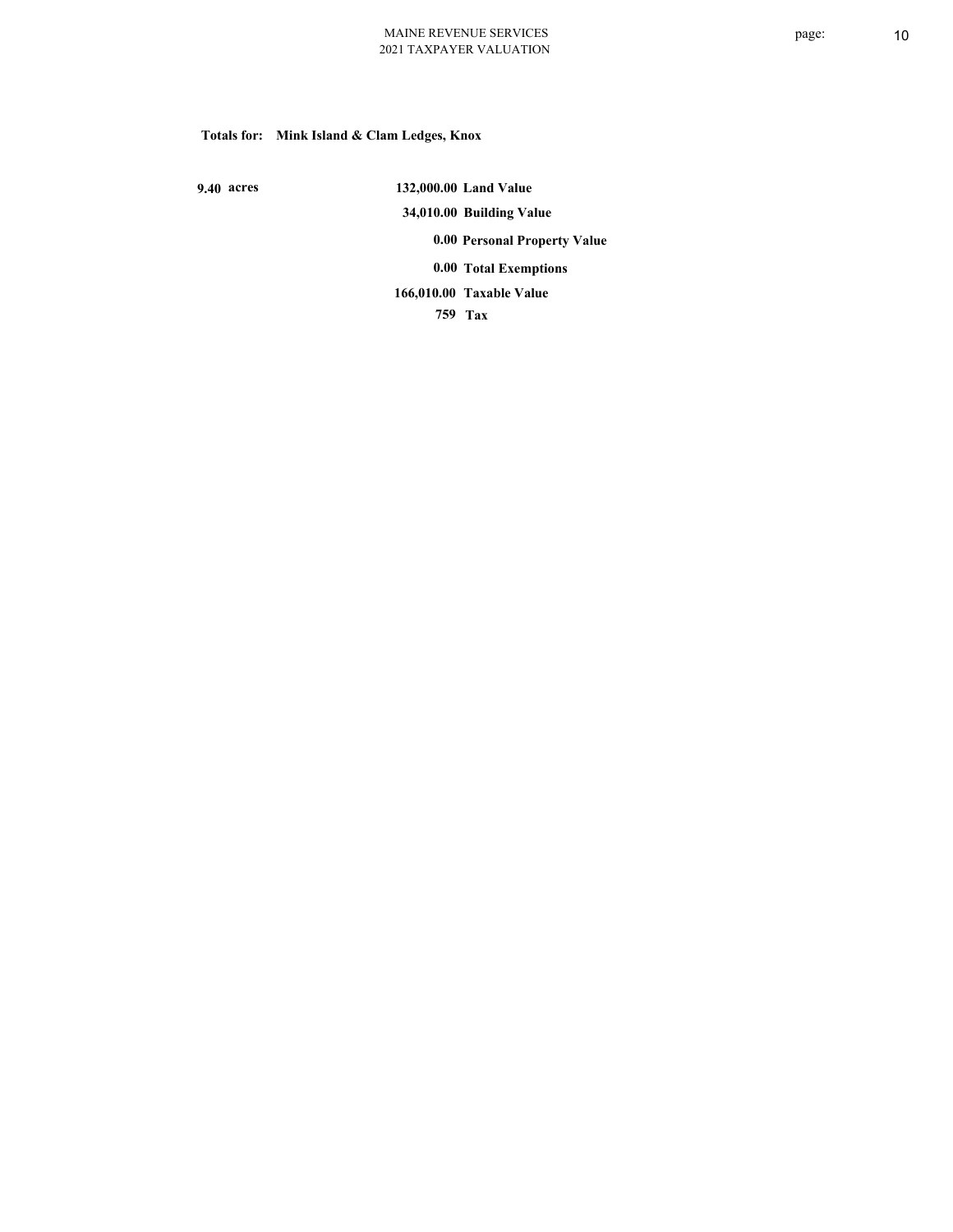**634320003-4 Property Account #**

126 OLD COUNTY ROAD THOMASTON, ME 04861 BURCH WINSLOW E & MILDRED S

CIR 63-8B 8E-432 NECK

Map KN063 Plan 01 Lot 432.3 Andrew's Island, Knox

#### **634320001-24 Property Account #**

192 ASH POINT DRIVE OWLS HEAD, ME 04854 CURTIS TIFFANY J & ANDREW

CIR 63-8B 8E-432 ALL EXCEPT THE NECK

Map KN063 Plan 01 Lot 432.1 Andrew's Island, Knox

# **634320012-2** 192 ASH POINT DRIVE **Property Account #** CURTIS TIFFANY J & ANDREW

CIR 63-8B 8E-432 ALL EXCEPT THE NECK

Map KN063 Plan 01 Lot 432.1 Andrew's Island, Knox

OWLS HEAD, ME 04854

| <b>Property Account #</b><br>634320001-23                                                                                                                                              | Percent Ownership:                                                                    | 32.34%                                                                                                     |
|----------------------------------------------------------------------------------------------------------------------------------------------------------------------------------------|---------------------------------------------------------------------------------------|------------------------------------------------------------------------------------------------------------|
| <b>HARVEY BURCH &amp; TYLER &amp;</b><br><b>ANDREW &amp; TIFFANY CURTIS</b><br>9 WILDWOOD LANE<br>OWLS HEAD, ME 04854<br>CIR 63-8B 8E-432 ALL EXCEPT THE NECK<br>Andrew's Island, Knox | 254,758.34<br>0.00<br>$100.00$ Acres<br>0.00<br>$\overline{0}$<br>254,758<br>1,164.25 | Land Value<br>Building Value<br>Personal Property Value<br><b>Total Exemptions</b><br>Taxable Value<br>Tax |
| Map KN063 Plan 01 Lot 432.1                                                                                                                                                            |                                                                                       |                                                                                                            |

| 634320013-3<br><b>Property Account #</b>                                                                  | Percent Ownership:  | 100.00%                                                             |
|-----------------------------------------------------------------------------------------------------------|---------------------|---------------------------------------------------------------------|
|                                                                                                           | 0.00                | Land Value                                                          |
| <b>HARVEY BURCH &amp; TYLER &amp;</b>                                                                     | 32,160.00           | Building Value                                                      |
| ANDREW & TIFFANY CURTIS<br>9 WILDWOOD LANE<br>OWLS HEAD, ME 04854<br>CIR 63-8B 8E-432 ALL EXCEPT THE NECK | 0.00<br>0<br>32,160 | Personal Property Value<br><b>Total Exemptions</b><br>Taxable Value |
| Andrew's Island, Knox                                                                                     | 146.97              | Tax                                                                 |

Map KN063 Plan 01 Lot 432.1

|             | Percent Ownership: | 100.00%                 |
|-------------|--------------------|-------------------------|
|             |                    | 395,000.00 Land Value   |
| 24.50 Acres | 42,360.00          | <b>Building Value</b>   |
|             | 0.00               | Personal Property Value |
|             | $\theta$           | <b>Total Exemptions</b> |
|             | 437.360            | Taxable Value           |
|             | 1,998.74           | Tax                     |

| Percent Ownership: | 100.00%                                            |
|--------------------|----------------------------------------------------|
| 0.00<br>31,460.00  | Land Value<br><b>Building Value</b>                |
| 0.00<br>0          | Personal Property Value<br><b>Total Exemptions</b> |
| 31,460             | Taxable Value                                      |

**Tax 143.77**

**Tax**

 50,889 0

 50,888.65 0.00 0.00

Percent Ownership: 6.46%

100.00 Acres

 **232.56**

Taxable Value Total Exemptions Personal Property Value

Building Value Land Value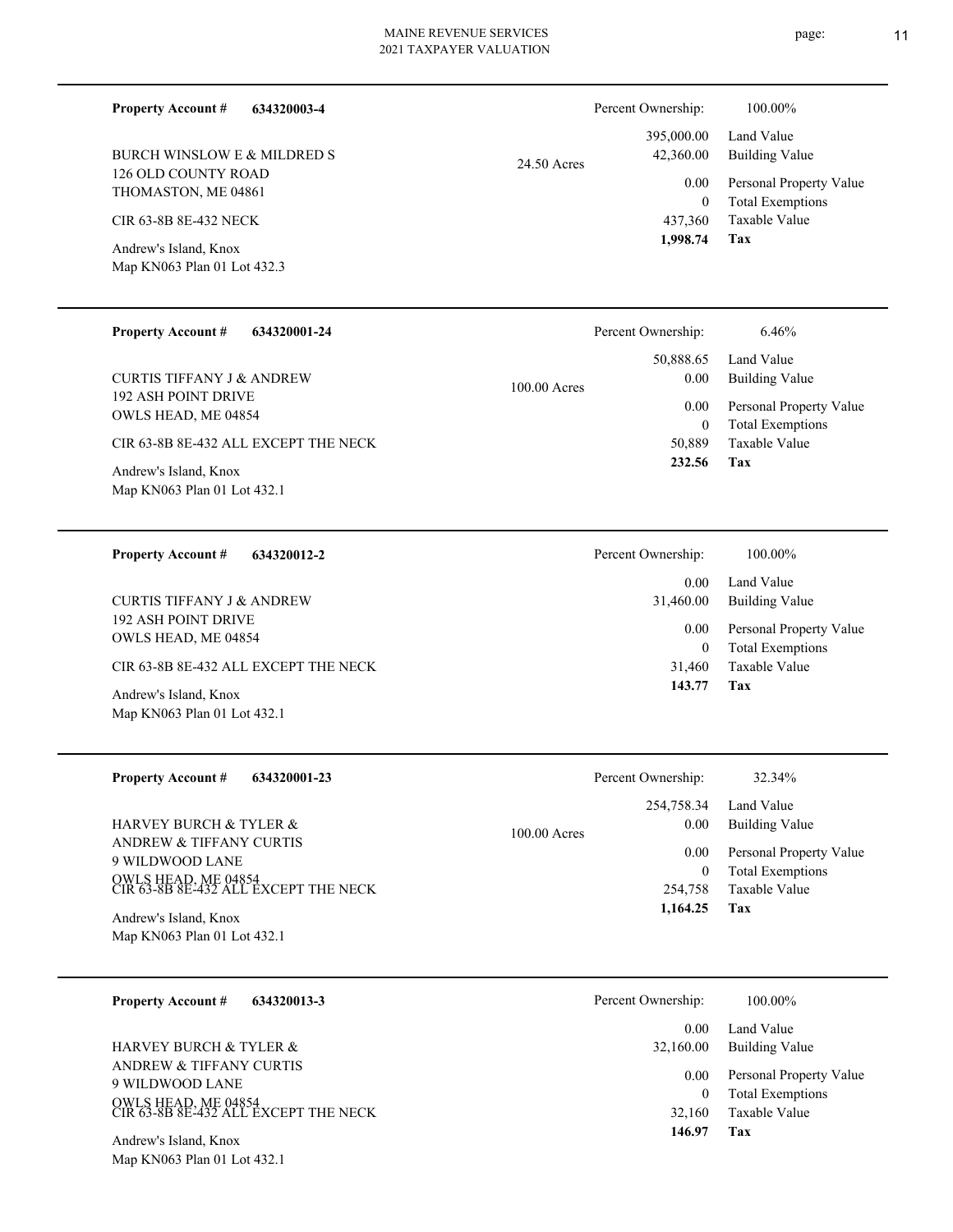**634320001-15**  $100.00 A$ 

PO BOX 872 ROCKLAND, ME 04841 HARVEY DONALD C TRUSTEE

**Property Account #**

CIR 63-8B 8E-432 ALL EXCEPT THE NECK

Map KN063 Plan 01 Lot 432.1 Andrew's Island, Knox

#### **634320010-2 Property Account #**

PO BOX 872 ROCKLAND, ME 04841 HARVEY DONALD C TRUSTEE

Map KN063 Plan 01 Lot 432.1 Andrew's Island, Knox

**Property Account #**

CUSTODIAN FOR ANDREW J HARVEY 37 DENNISON RD SPRUCE HEAD, ME 04859 CIR 63-8B 8E-432 ALL EXCEPT THE NECK HARVEY RANDY 100.00

**634320001-12**

Map KN063 Plan 01 Lot 432.1 Andrew's Island, Knox

**634320011-1 Property Account #**

%REILLY HARVEY 7 STELLAR BLOSSOM WAY OWLS HEAD, ME 04854 HARVEY ROBERT

Map KN063 Plan 01 Lot 432.1 Andrew's Island, Knox

| <b>Property Account #</b><br>634320001-20    | Percent Ownership:     | 16.66%                                             |
|----------------------------------------------|------------------------|----------------------------------------------------|
|                                              | 131,239.16             | Land Value                                         |
| <b>HARVEY SARAH REILLY &amp; JACOB F</b>     | 0.00<br>$100.00$ Acres | Building Value                                     |
| 7 STELLAR BLOSSOM WAY<br>OWLS HEAD, ME 04854 | 0.00<br>$\theta$       | Personal Property Value<br><b>Total Exemptions</b> |
| CIR 63-8B 8E-432 ALL EXCEPT THE NECK         | 131.239                | Taxable Value                                      |
| Andrew's Island, Knox                        | 599.76                 | Tax                                                |

Map KN063 Plan 01 Lot 432.1

|       | Percent Ownership: | 6.47%                   |
|-------|--------------------|-------------------------|
|       |                    | 50,967.43 Land Value    |
| Acres | 0.00               | <b>Building Value</b>   |
|       | $0.00\,$           | Personal Property Value |
|       | 0                  | <b>Total Exemptions</b> |
|       |                    | 50,967 Taxable Value    |
|       | 232.92             | Tax                     |

| Percent Ownership:    | 100.00%                      |
|-----------------------|------------------------------|
| $0.00 -$<br>66,300.00 | Land Value<br>Building Value |
| $0.00\,$              | Personal Property Value      |
| 0                     | <b>Total Exemptions</b>      |
| 66,300                | Taxable Value                |
| 302.99                | Tax                          |

|         | Percent Ownership: | 6.46%                   |
|---------|--------------------|-------------------------|
| ) Acres |                    | 50,888.65 Land Value    |
|         | $0.00\,$           | <b>Building Value</b>   |
|         | $0.00\,$           | Personal Property Value |
|         | 0                  | <b>Total Exemptions</b> |
|         |                    | 50,889 Taxable Value    |
|         | 232.56             | Tax                     |
|         |                    |                         |

| 448.64             | Tax                     |
|--------------------|-------------------------|
|                    | 98,170 Taxable Value    |
| $\theta$           | <b>Total Exemptions</b> |
| $0.00\,$           | Personal Property Value |
| 98,170.00          | Building Value          |
| $0.00 -$           | Land Value              |
| Percent Ownership: | 100.00%                 |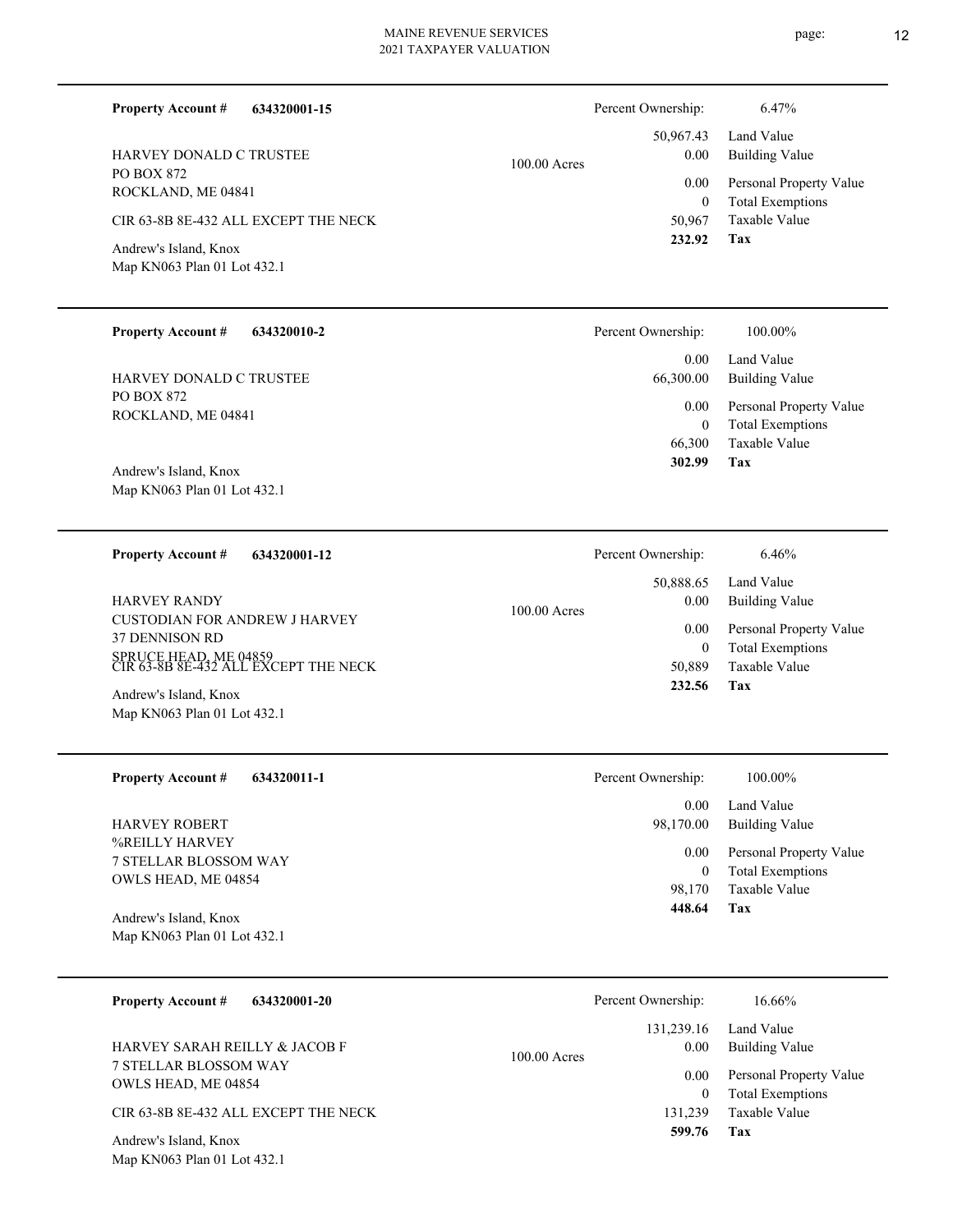| 634320002-2<br><b>Property Account #</b><br>HILT MARGARET; WILLIAM, MAXWELL<br>& CHARLES OLIVER<br>732 OLD COUNTY RD<br>ROCKLAND, ME 04841-8294<br>CIR 63-8B 8E-432 LOT IN THE NECK<br>Andrew's Island, Knox<br>Map KN063 Plan 01 Lot 432.2 | $0.92$ Acres   | Percent Ownership:<br>75,000.00<br>39,760.00<br>0.00<br>$\theta$<br>114,760<br>524.45 | 100.00%<br>Land Value<br><b>Building Value</b><br>Personal Property Value<br><b>Total Exemptions</b><br>Taxable Value<br>Tax |
|---------------------------------------------------------------------------------------------------------------------------------------------------------------------------------------------------------------------------------------------|----------------|---------------------------------------------------------------------------------------|------------------------------------------------------------------------------------------------------------------------------|
| <b>Property Account #</b>                                                                                                                                                                                                                   |                | Percent Ownership:                                                                    | 8.34%                                                                                                                        |
| 634320001-18                                                                                                                                                                                                                                |                | 65,658.96                                                                             | Land Value                                                                                                                   |
| <b>HUFNAGEL CASEY K</b>                                                                                                                                                                                                                     | $100.00$ Acres | 0.00                                                                                  | <b>Building Value</b>                                                                                                        |
| 123 WATERMAN BEACH ROAD                                                                                                                                                                                                                     |                | 0.00                                                                                  | Personal Property Value                                                                                                      |
| S.THOMASTON, ME 04858                                                                                                                                                                                                                       |                | $\theta$                                                                              | <b>Total Exemptions</b>                                                                                                      |

CIR 63-8B 8E-432 ALL EXCEPT THE NECK

Map KN063 Plan 01 Lot 432.1 Andrew's Island, Knox

**634320014-1 Property Account #**

123 WATERMAN BEACH ROAD SOUTH THOMASTON, ME 04858 HUFNAGEL CASEY K & STEVEN B

Map KN063 Plan 01 Lot 432.1 Andrew's Island, Knox

| <b>Property Account #</b><br>634320001-17            | Percent Ownership:                  | 8.33%                                              |
|------------------------------------------------------|-------------------------------------|----------------------------------------------------|
| HUFNAGEL STEVEN B<br>PO BOX 136                      | 65,619.58<br>0.00<br>$100.00$ Acres | Land Value<br>Building Value                       |
| DAMARISCOTTA, ME 04543                               | 0.00<br>$\mathbf{0}$                | Personal Property Value<br><b>Total Exemptions</b> |
| CIR 63-8B 8E-432 ALL EXCEPT THE NECK                 | 65,620                              | Taxable Value                                      |
| Andrew's Island, Knox<br>Map KN063 Plan 01 Lot 432.1 | 299.88                              | Tax                                                |

| <b>Property Account #</b><br>634320001-8             | Percent Ownership:                 | $1.00\%$                                           |
|------------------------------------------------------|------------------------------------|----------------------------------------------------|
| PERRY ROBERT M & JILL L                              | 7,877.50<br>0.00<br>$100.00$ Acres | Land Value<br><b>Building Value</b>                |
| PO BOX 172<br><b>SPRUCE HEAD, ME 04859-0712</b>      | 0.00<br>$\theta$                   | Personal Property Value<br><b>Total Exemptions</b> |
| CIR 63-8B 8E-432 ALL EXCEPT THE NECK                 | 7.878                              | Taxable Value                                      |
| Andrew's Island, Knox<br>Map KN063 Plan 01 Lot 432.1 | 36.00                              | Tax                                                |

**Tax** Taxable Value 65,659  **300.06** Land Value 0.00 Percent Ownership:  $100.00\%$ 

**Tax** Taxable Value Total Exemptions Personal Property Value Building Value 0 0  **0.00** 0.00 0.00

|      | Percent Ownership: | 8.33%                   |
|------|--------------------|-------------------------|
|      |                    | 65,619.58 Land Value    |
| res: | $0.00\,$           | <b>Building Value</b>   |
|      | $0.00\,$           | Personal Property Value |
|      | $\theta$           | <b>Total Exemptions</b> |
|      | 65.620             | Taxable Value           |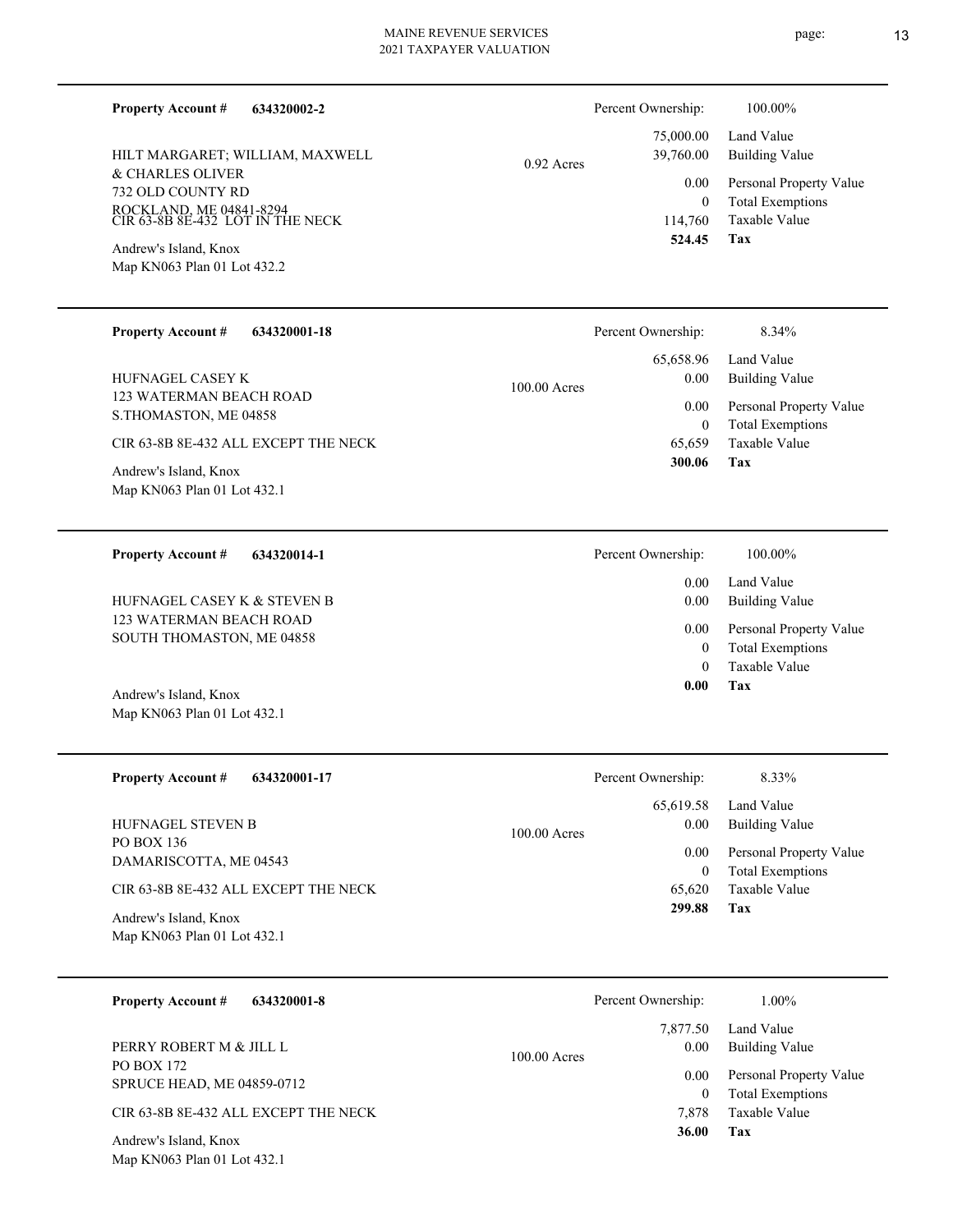| <b>Property Account #</b><br>634320009-2               | Percent Ownership: | 100.00%                                            |
|--------------------------------------------------------|--------------------|----------------------------------------------------|
|                                                        | 0.00               | Land Value                                         |
| PERRY ROBERT M & JILL L                                | 8,150.00           | Building Value                                     |
| <b>PO BOX 172</b><br><b>SPRUCE HEAD, ME 04859-0712</b> | 0.00<br>$\theta$   | Personal Property Value<br><b>Total Exemptions</b> |
| ON R PERRYS LAND                                       | 8.150              | Taxable Value                                      |
| Andrew's Island, Knox<br>Map KN063 Plan 01 Lot 432.1   | 37.25              | Tax                                                |

| <b>Property Account #</b><br>634320004-1                                                                                           | Percent Ownership:                   | 100.00%                                                                    |
|------------------------------------------------------------------------------------------------------------------------------------|--------------------------------------|----------------------------------------------------------------------------|
| <b>WINSLOW GEORGE</b>                                                                                                              | 0.00<br>80,070.00                    | Land Value<br><b>Building Value</b>                                        |
| 122 CAMDEN ROAD<br>LINCOLNVILLE, ME 04849<br>LAND OF HARVEY CIR 63-8B-8E-432<br>Andrew's Island, Knox<br>Map KN063 Plan 01 Lot 432 | 0.00<br>$\bf{0}$<br>80,070<br>365.92 | Personal Property Value<br><b>Total Exemptions</b><br>Taxable Value<br>Tax |
| <b>Property Account #</b><br>634320001-9                                                                                           | Percent Ownership:                   | 7.47%                                                                      |
|                                                                                                                                    | 58,844.92                            | Land Value                                                                 |
| WINSLOW GEORGE & ROSEMARY                                                                                                          | 0.00<br>$100.00$ Acres               | <b>Building Value</b>                                                      |
| <b>6 WINSLOW DRIVE</b><br>LINCOLNVILLE, ME 04849                                                                                   | 0.00                                 | Personal Property Value<br>m 1 m 1 m                                       |

CIR 63-8B 8E-432 ALL EXCEPT THE NECK

Map KN063 Plan 01 Lot 432.1 Andrew's Island, Knox

| <b>Property Account #</b><br>634320001-19 | Percent Ownership:     | 6.48%                   |
|-------------------------------------------|------------------------|-------------------------|
|                                           | 51,046.20              | Land Value              |
| WINSLOW ROSEMARY & GEORGE                 | 0.00<br>$100.00$ Acres | Building Value          |
| 122 CAMDEN ROAD<br>LINCOLNVILLE, ME 04849 | 0.00                   | Personal Property Value |
|                                           | $\bf{0}$               | <b>Total Exemptions</b> |
| CIR 63-8B 8E-432 ALL EXCEPT THE NECK      | 51.046                 | Taxable Value           |
| Andrew's Island, Knox                     | 233.28                 | Tax                     |
| Map KN063 Plan 01 Lot 432.1               |                        |                         |

**Tax 268.92**

0

58,845 Taxable Value

Total Exemptions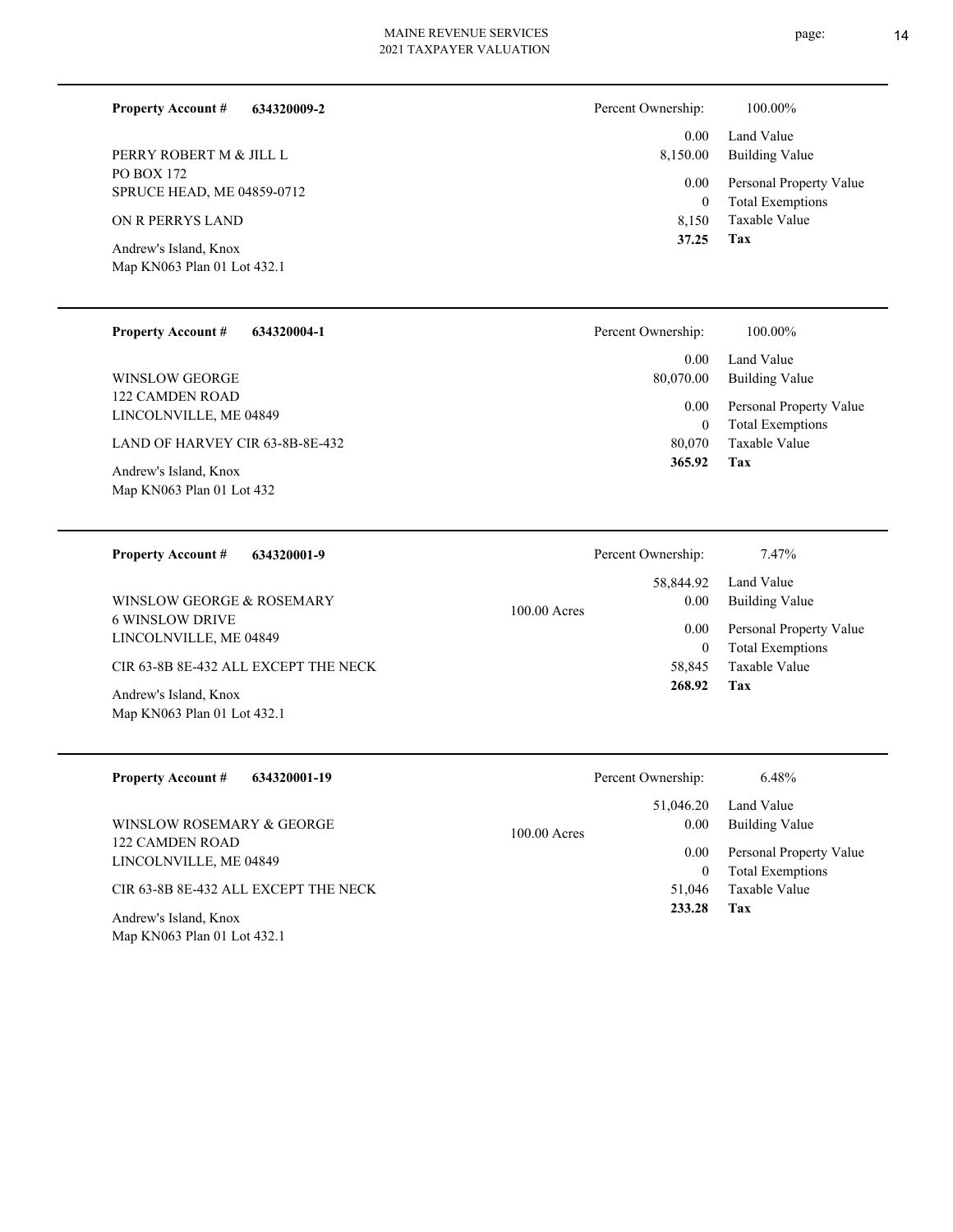### **Totals for: Andrew's Island, Knox**

 **125.42 acres**

 **1,257,789.39 Land Value 398,430.00 Building Value 0.00 Personal Property Value 0.00 Total Exemptions Taxable Value 1,656,219.39**

 **7,569 Tax**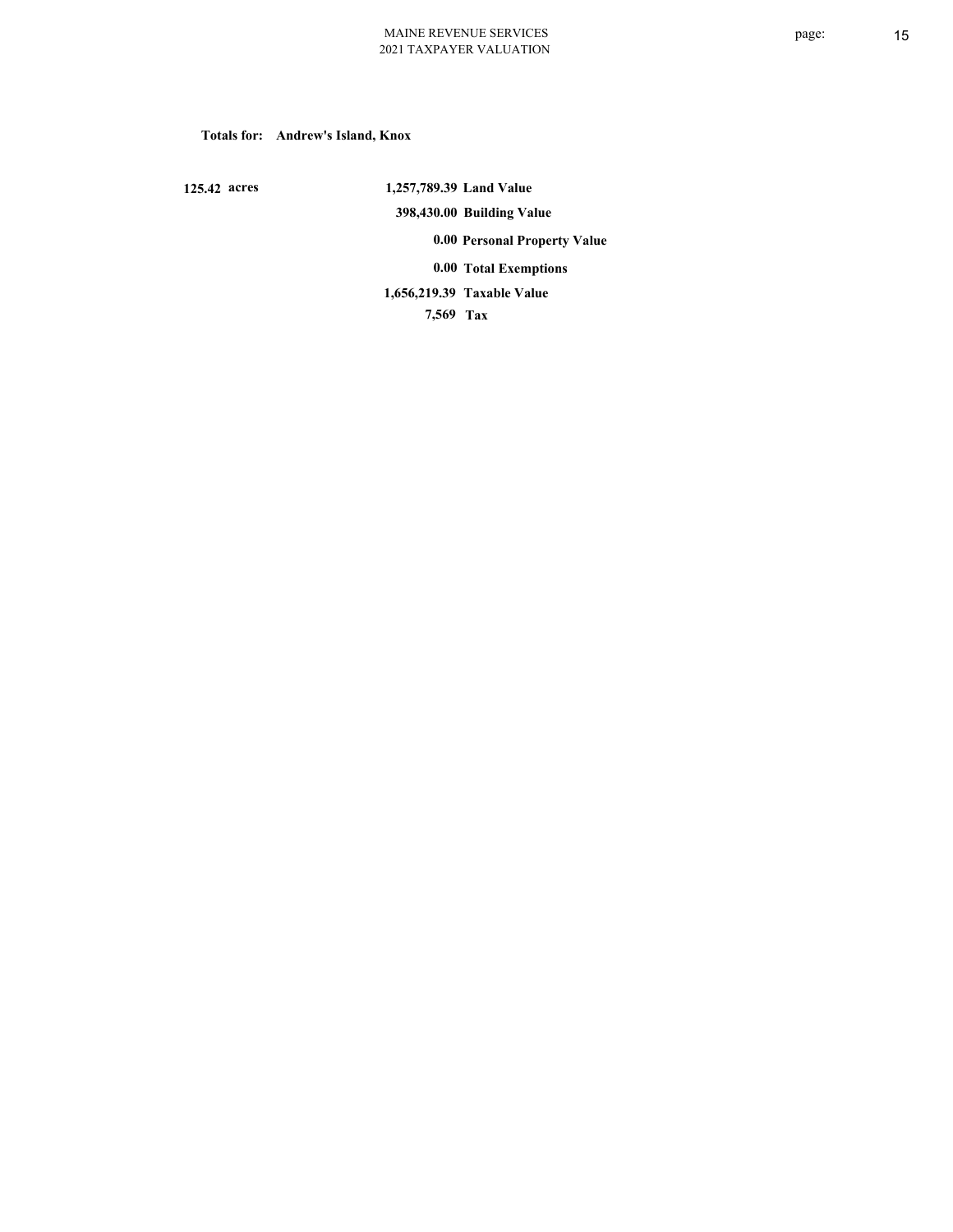| <b>Property Account #</b><br>636330001-3                                             | Percent Ownership:  | 100.00%                                                             |
|--------------------------------------------------------------------------------------|---------------------|---------------------------------------------------------------------|
|                                                                                      | 77,500.00           | Land Value                                                          |
| ALDRICH OONA & NATHAN & THOMAS HUGH                                                  | 0.00<br>5.00 Acres  | Building Value                                                      |
| <b>89 SHAKER ROAD</b><br><b>SHAKER VILLAGE</b><br>HARVARD, MA 01451<br>CIR 63-8E-633 | 0.00<br>0<br>77,500 | Personal Property Value<br><b>Total Exemptions</b><br>Taxable Value |
| Bar Island, Knox                                                                     | 354.18              | Tax                                                                 |

Map KN063 Plan 01 Lot 633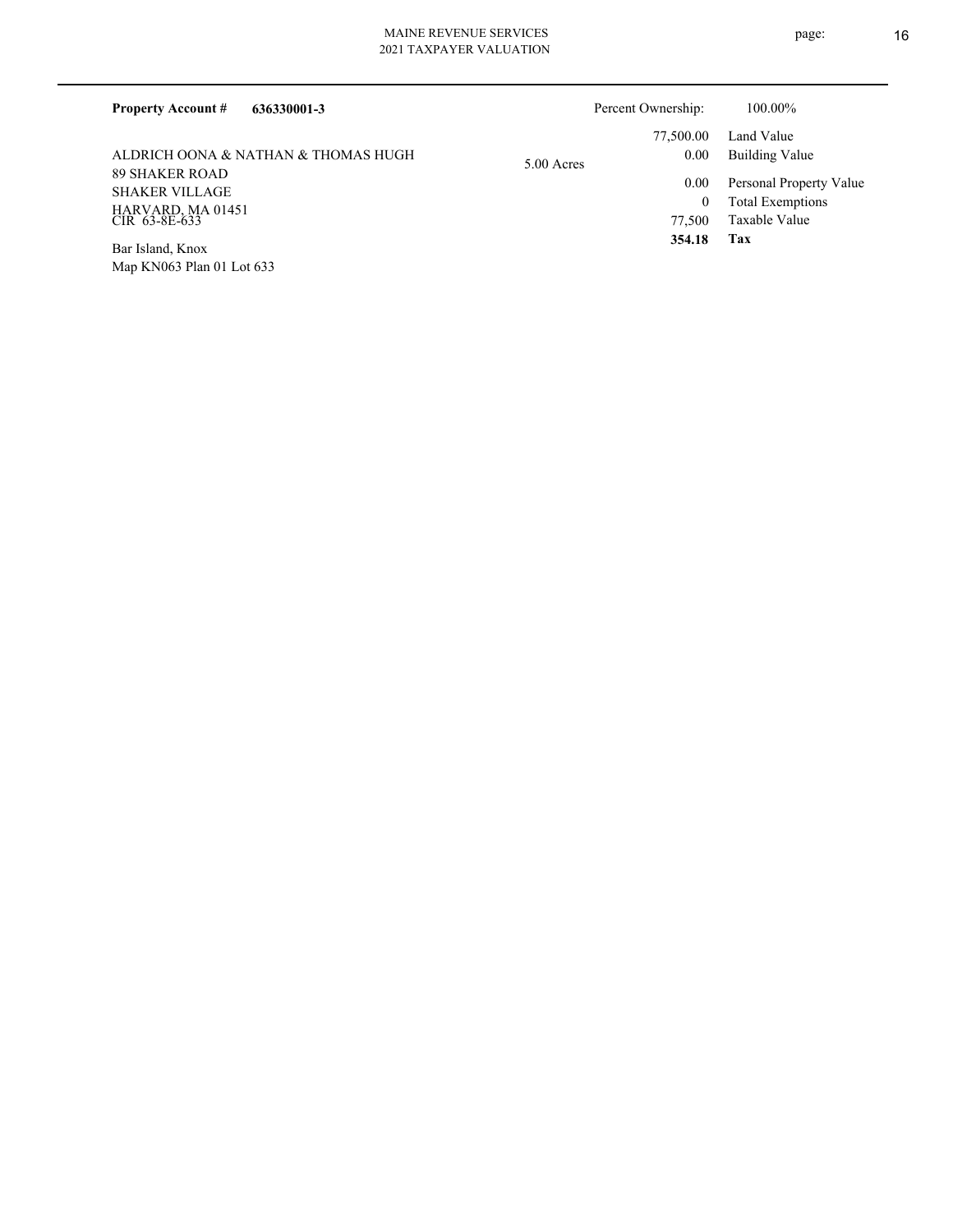**Totals for: Bar Island, Knox**

 **5.00 acres**

 **77,500.00 Land Value 0.00 Building Value 0.00 Personal Property Value 0.00 Total Exemptions Taxable Value 77,500.00**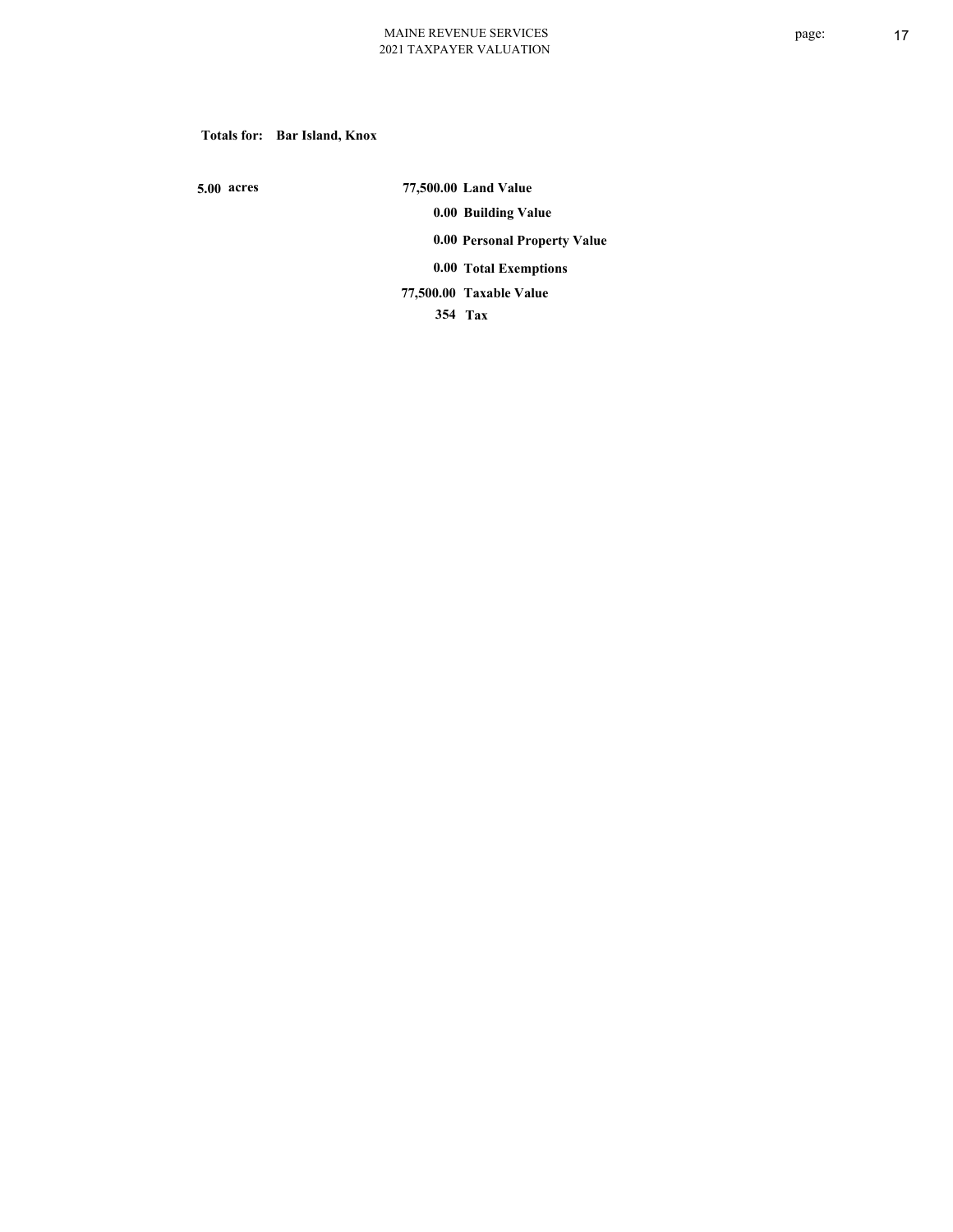| <b>Property Account #</b><br>634280001-2                                   |            | Percent Ownership:         | 100.00%                                                             |
|----------------------------------------------------------------------------|------------|----------------------------|---------------------------------------------------------------------|
| ROBERTS B OWEN TRUSTEE, ROBERTS B OWEN TRUS                                | 8.00 Acres | 46,250.00<br>0.00          | Land Value<br>Building Value                                        |
| C/O WILL OWEN<br>333 ALLARD HILL ROAD<br>CONWAY, NH 03818<br>CIR 63-8B-428 |            | 0.00<br>$\bf{0}$<br>46,250 | Personal Property Value<br><b>Total Exemptions</b><br>Taxable Value |
| Birch Island, Knox<br>Map KN063 Plan 01 Lot 428                            |            | 211.36                     | Tax                                                                 |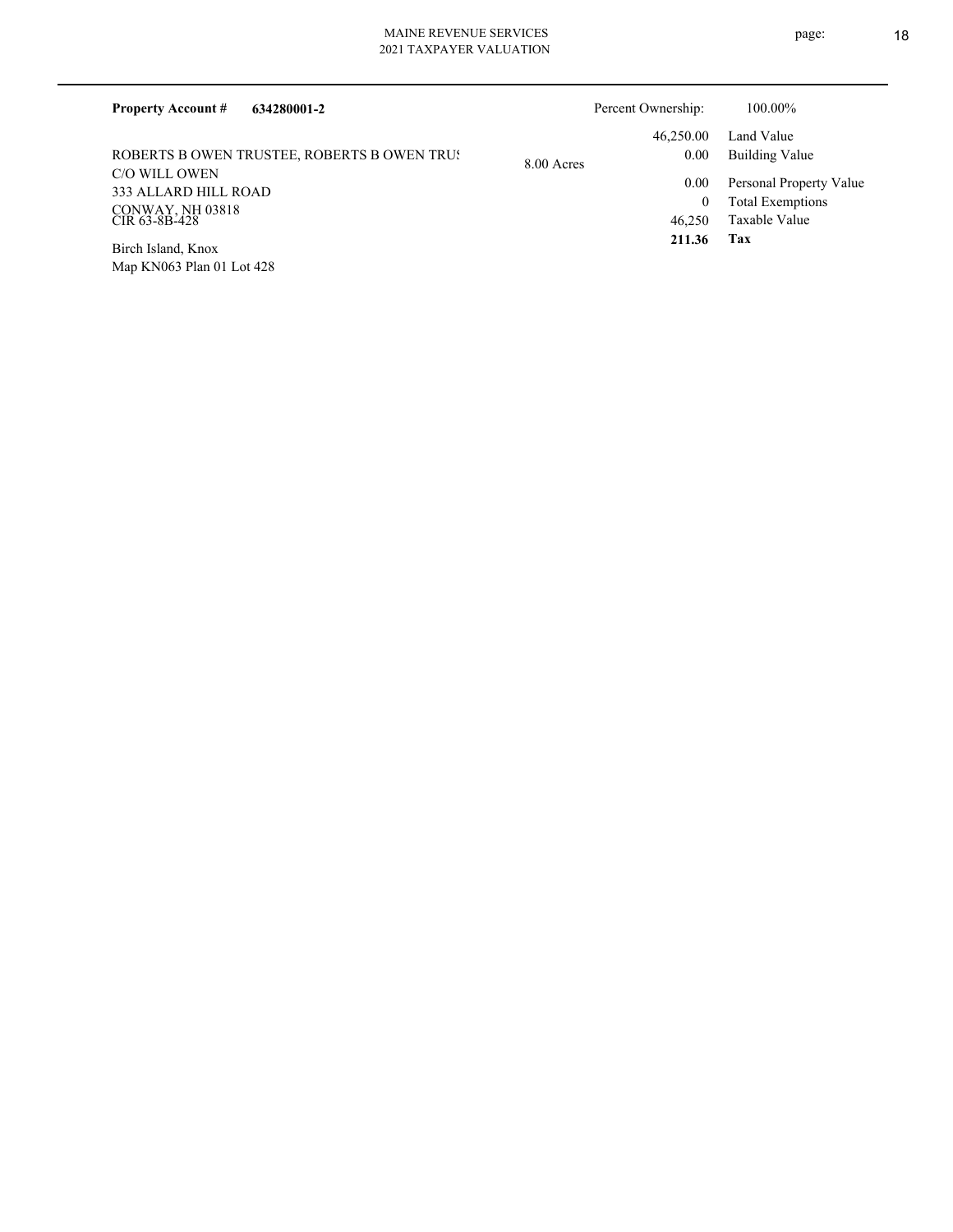### **Totals for: Birch Island, Knox**

 **8.00 acres**

 **46,250.00 Land Value 0.00 Building Value 0.00 Personal Property Value 0.00 Total Exemptions Taxable Value 46,250.00**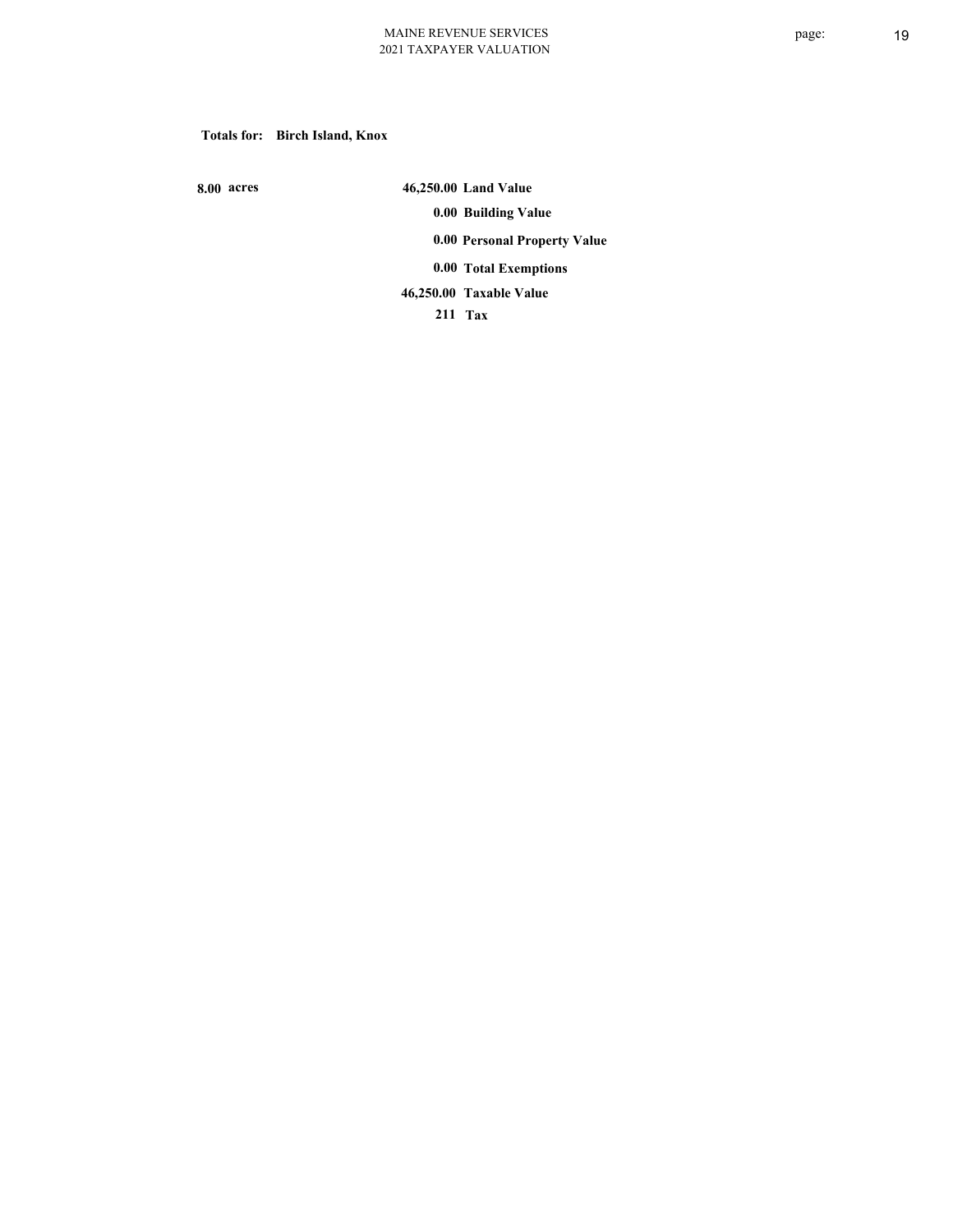| 634260001-2<br><b>Property Account #</b> | Percent Ownership:       | 100.00%                 |
|------------------------------------------|--------------------------|-------------------------|
|                                          | 22,500.00                | Land Value              |
| CARVER RICHARD A & ELEANOR H             | $0.00\,$<br>$1.00$ Acres | Building Value          |
| PO BOX 1224<br>ROCKLAND, ME 04841        | $0.00\,$                 | Personal Property Value |
|                                          | $\bf{0}$                 | <b>Total Exemptions</b> |
| CIR 63-8B-426                            | 22,500                   | Taxable Value           |
| Camp Island, Knox                        | 102.83                   | Tax                     |

Map KN063 Plan 01 Lot 426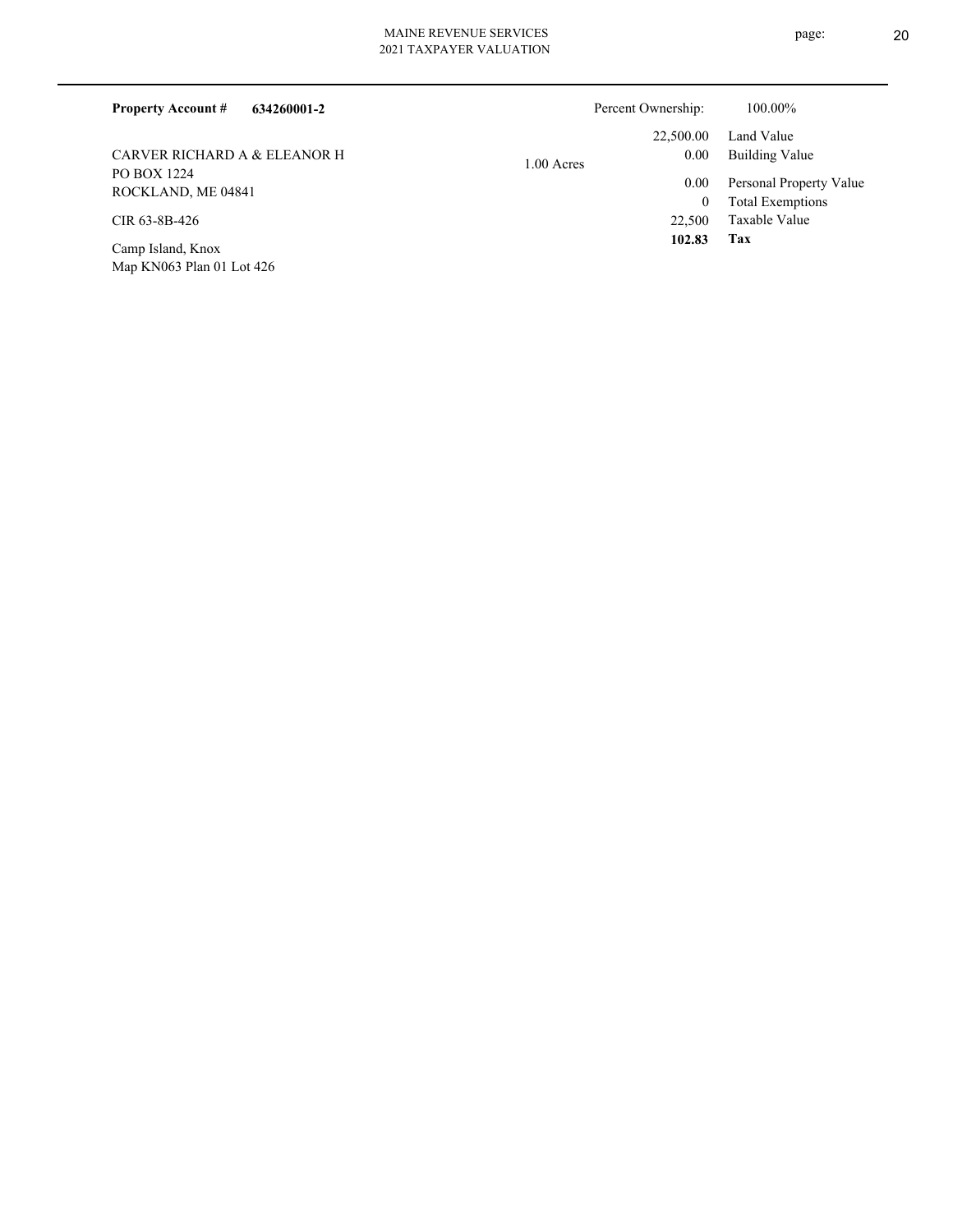# **Totals for: Camp Island, Knox**

 **1.00 acres**

 **22,500.00 Land Value 0.00 Building Value 0.00 Personal Property Value 0.00 Total Exemptions**

**Taxable Value 22,500.00**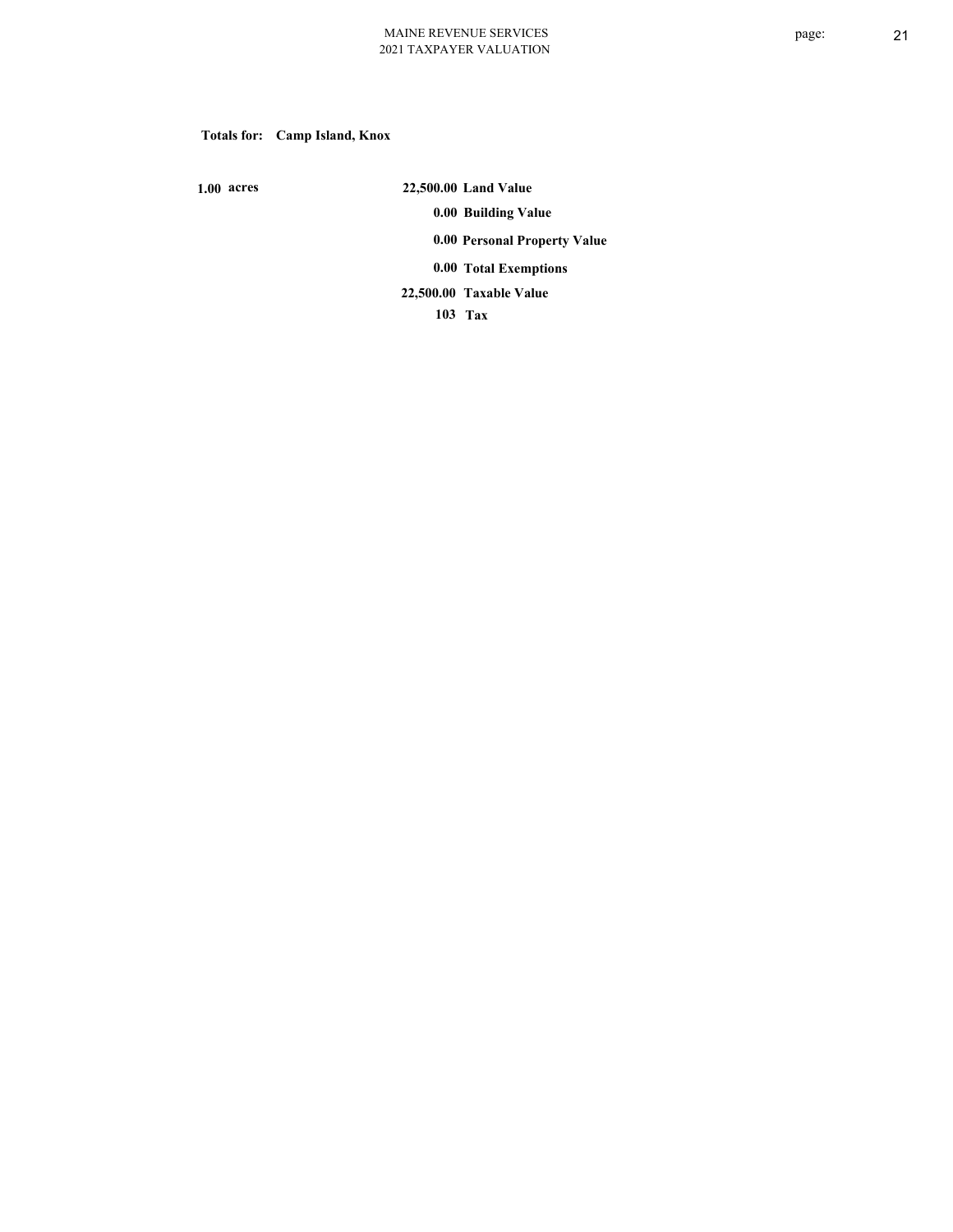| 2021 IAXPAYER VALUATION |  |
|-------------------------|--|
|                         |  |
|                         |  |
|                         |  |

| <b>Property Account #</b><br>634110001-1 |              | Percent Ownership: | 100.00%                 |
|------------------------------------------|--------------|--------------------|-------------------------|
|                                          |              | 9.750.00           | Land Value              |
| <b>MAINE STATE OF</b>                    | $1.00$ Acres | 0.00               | Building Value          |
| DEPT OF CONS-PARKS & LANDS<br>22 SHS     |              | 0.00               | Personal Property Value |
|                                          |              | 9.750              | <b>Total Exemptions</b> |
| AUGUSTA, ME 04333<br>CIR 63-8B-411       |              | 0                  | Taxable Value           |
| $\alpha$ $\alpha$ $\alpha$               |              | 0.00               | Tax                     |

Map KN063 Plan 01 Lot 411 Exempt Property Crescent Island, Knox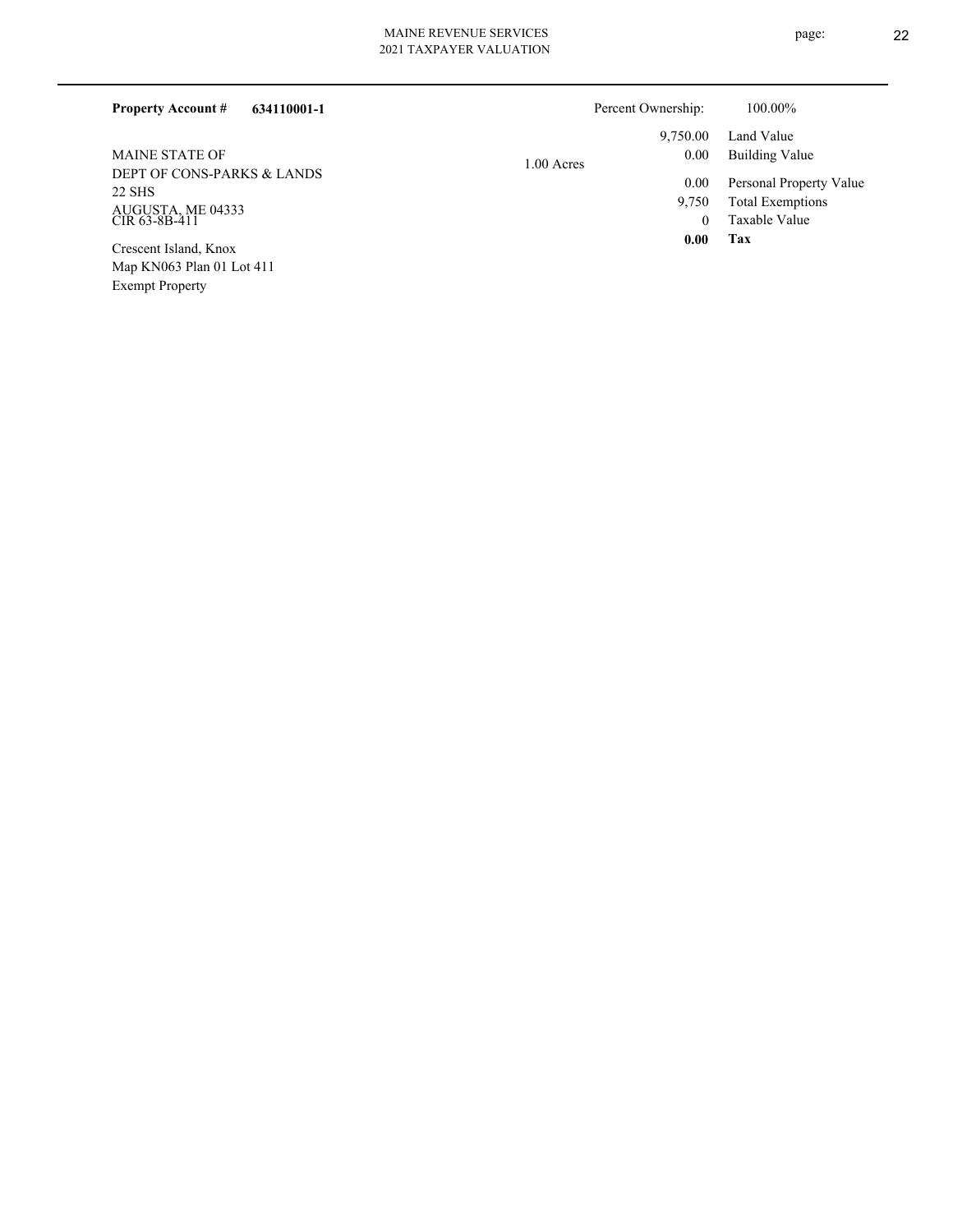### **Totals for: Crescent Island, Knox**

 **1.00 acres**

 **9,750.00 Land Value 0.00 Building Value 0.00 Personal Property Value 9,750.00 Total Exemptions**

**Taxable Value 0.00**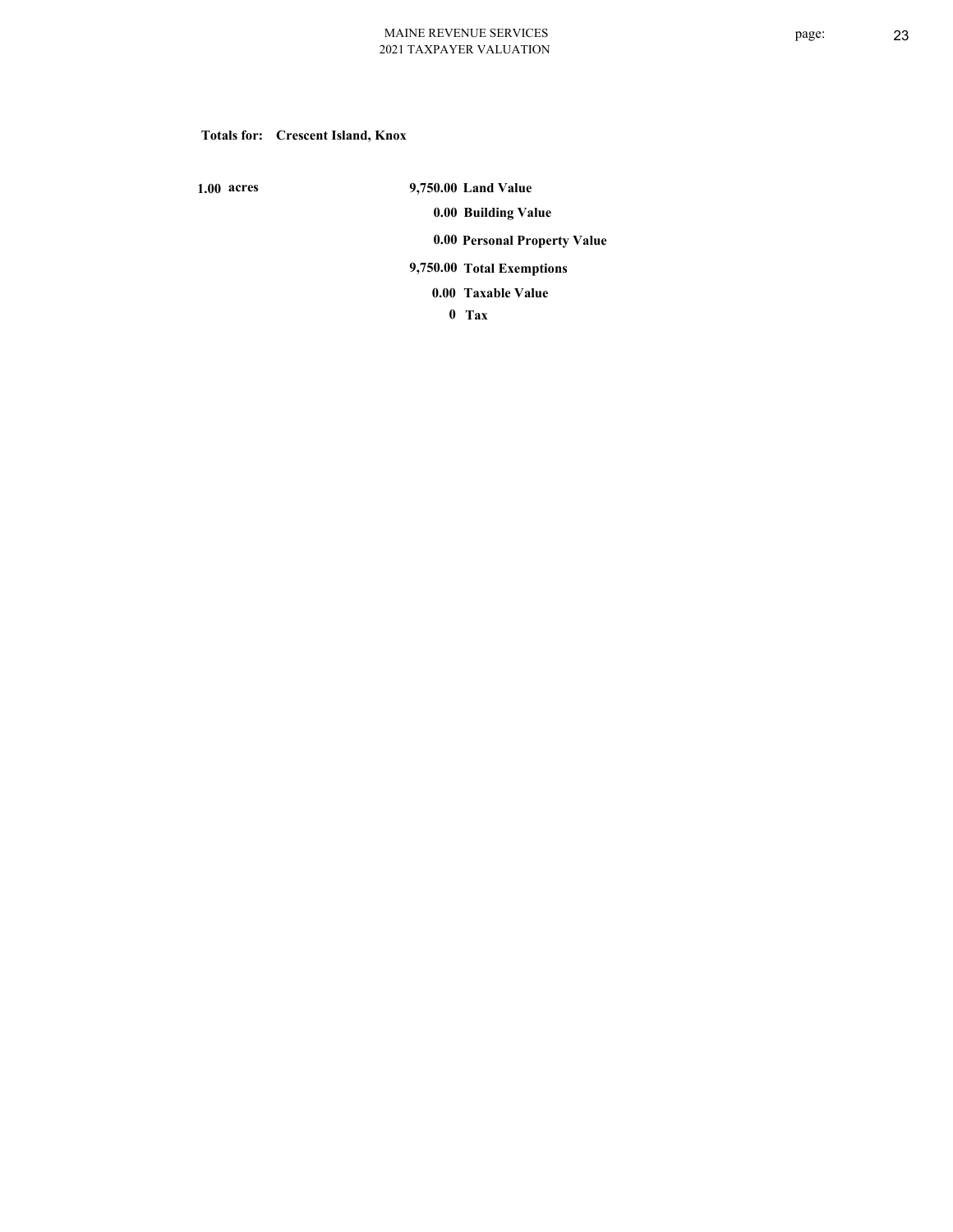| 636510001-4<br><b>Property Account #</b>                                                                                       |            | Percent Ownership:                              | 100.00%                                                                                                    |
|--------------------------------------------------------------------------------------------------------------------------------|------------|-------------------------------------------------|------------------------------------------------------------------------------------------------------------|
| UNITED STATES OF AMERICA DEPT OF<br>INTERIOR, US FISH & WILDLIFE SERVICE<br>PO BOX 1735<br>ROCKLAND, ME 04841<br>CIR 63-8E-651 | 4.00 Acres | 33,750.00<br>0.00<br>0.00<br>33,750<br>$\Omega$ | Land Value<br><b>Building Value</b><br>Personal Property Value<br><b>Total Exemptions</b><br>Taxable Value |
| Crow Island, Knox<br>Map $KN063$ Plan 01 Lot $651$<br><b>Exempt Property</b>                                                   |            | 0.00                                            | Tax                                                                                                        |

page: 24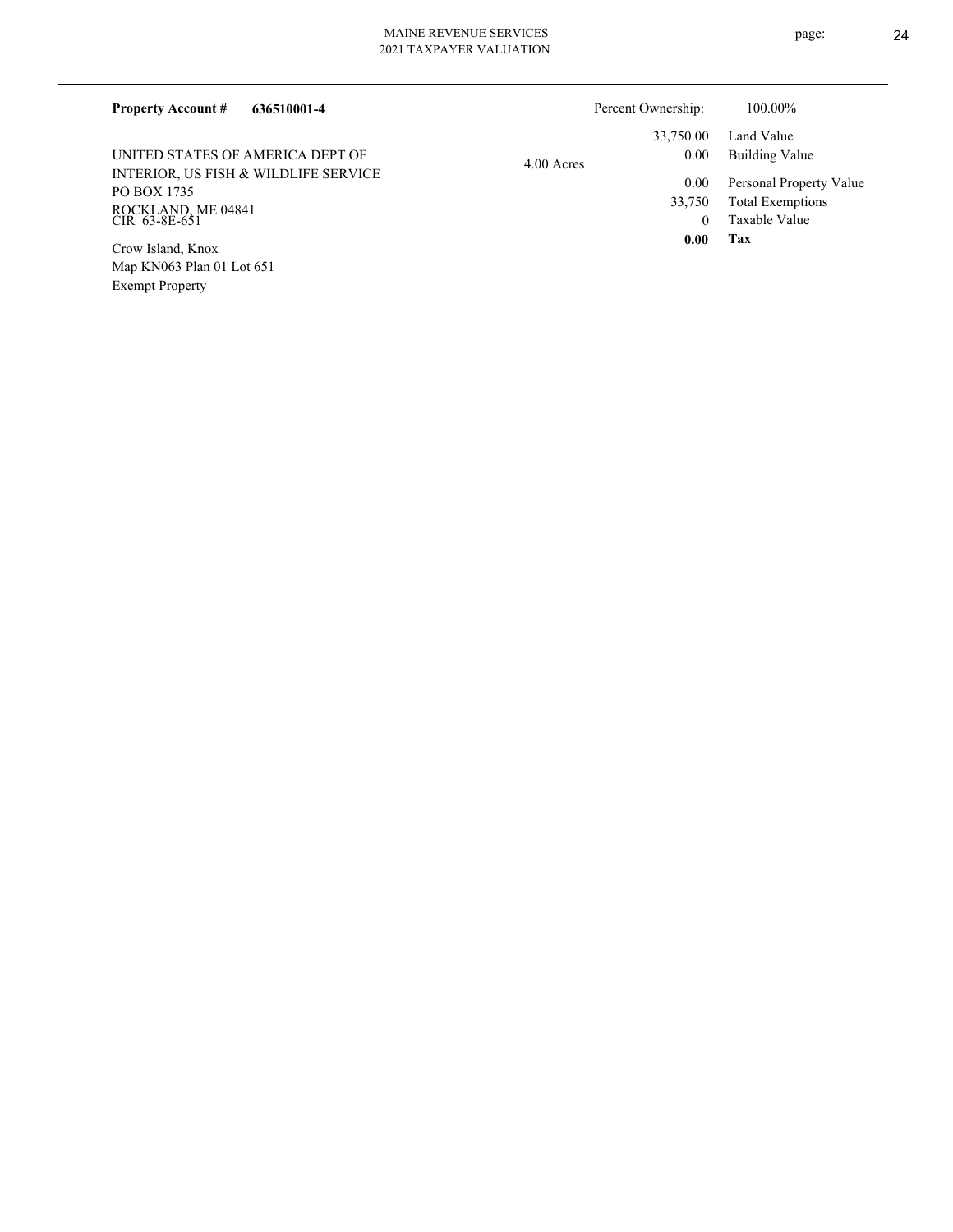### **Totals for: Crow Island, Knox**

 **4.00 acres**

 **33,750.00 Land Value 0.00 Building Value 0.00 Personal Property Value 33,750.00 Total Exemptions Taxable Value 0.00**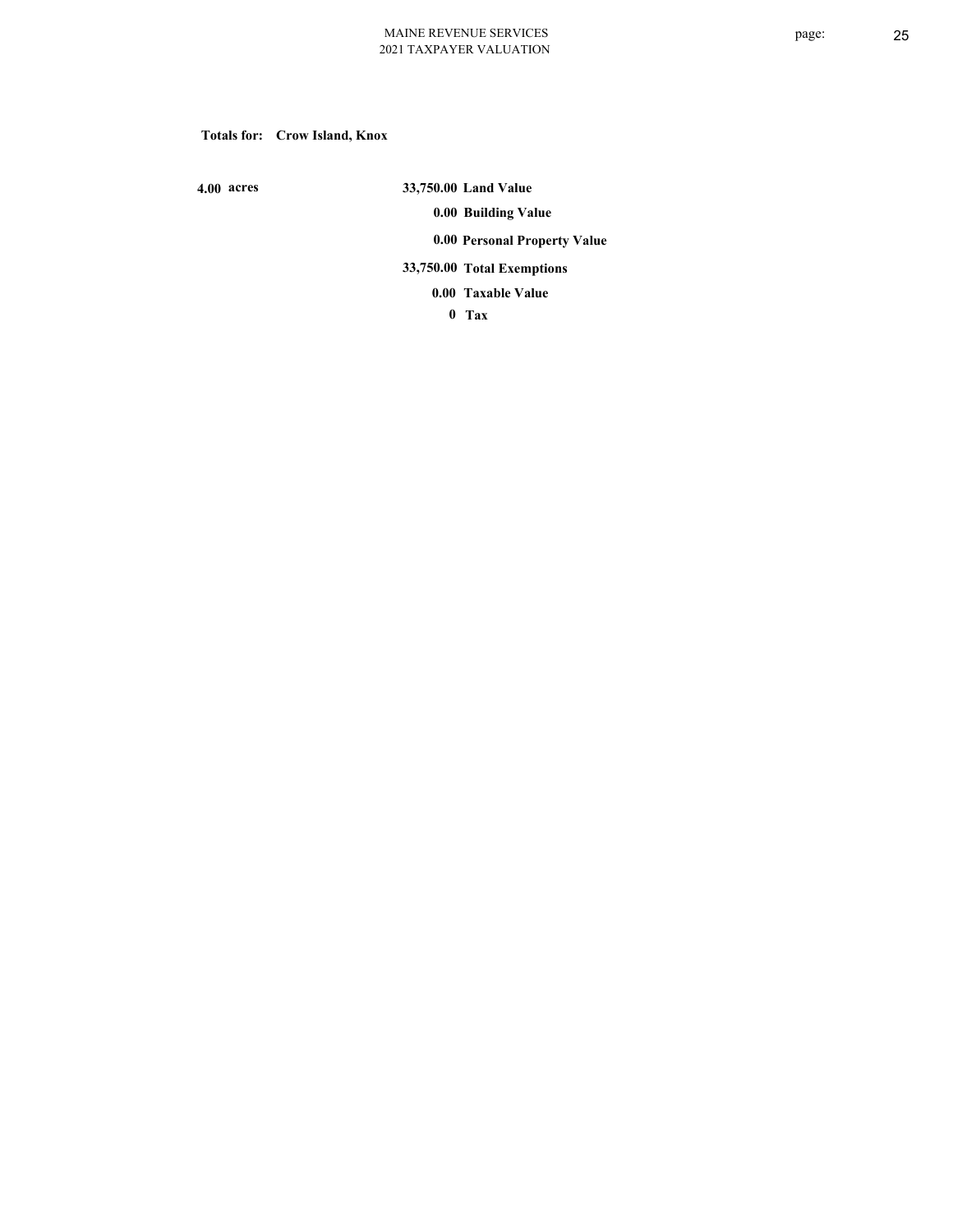| <b>Property Account #</b><br>634270001-18                              |               | Percent Ownership:         | 11.11%                                             |
|------------------------------------------------------------------------|---------------|----------------------------|----------------------------------------------------|
| BERGMAN ANNE PARKER & PARKER FAMILY LIVING<br>640 OCEAN AVENUE APT 101 | $70.00$ Acres | 76,936.75<br>615.49        | Land Value<br><b>Building Value</b>                |
| PORTLAND, ME 04101                                                     |               | 0.00<br>$\overline{0}$     | Personal Property Value<br><b>Total Exemptions</b> |
| CIR 63-8B-427                                                          |               | 77,552                     | Taxable Value                                      |
| Dix Island, Knox<br>Map KN063 Plan 01 Lot 427                          |               | 354.41                     | Tax                                                |
| <b>Property Account #</b><br>634270001P-1                              |               | Percent Ownership:         | 100.00%                                            |
| DIX ISLAND ASSOCIATION                                                 |               | 0.00<br>0.00               | Land Value<br><b>Building Value</b>                |
| % LYMAN MORSE BOATBUILDING INC<br><b>84 KNOX STREET</b>                |               | 14,000.00                  | Personal Property Value                            |
| THOMASTON, ME 04861 M/E                                                |               | $\overline{0}$<br>14,000   | <b>Total Exemptions</b><br>Taxable Value           |
| Dix Island, Knox<br>Map KN063                                          |               | 63.98                      | Tax                                                |
| <b>Property Account #</b><br>634270014-4                               |               | Percent Ownership:         | 100.00%                                            |
| <b>ERSKINE FAMILY TRUST</b>                                            |               | 0.00                       | Land Value                                         |
| 7 STELLAR BLOSSOM WAY                                                  |               | 24,940.00<br>0.00          | <b>Building Value</b><br>Personal Property Value   |
| OWLS HEAD, ME 04854                                                    |               | $\mathbf{0}$               | <b>Total Exemptions</b>                            |
| CIR 63-8B-427 LOC C - ROBERT B OWEN TRUST<br>Dix Island, Knox          |               | 24,940<br>113.98           | Taxable Value<br>Tax                               |
| Map KN063 Plan 01 Lot 427                                              |               |                            |                                                    |
| <b>Property Account #</b><br>634270001-13                              |               | Percent Ownership:         | 11.11%                                             |
| <b>ERSKINE SCOTT M</b>                                                 | 70.00 Acres   | 76,936.75<br>615.49        | Land Value<br><b>Building Value</b>                |
| 7 STELLAR BLOSSON WAY<br>OWLS HEAD, ME 04854-3533                      |               | 0.00                       | Personal Property Value                            |
| CIR 63-8B-427                                                          |               | $\boldsymbol{0}$<br>77,552 | <b>Total Exemptions</b><br>Taxable Value           |
| Dix Island, Knox<br>Map KN063 Plan 01 Lot 427                          |               | 354.41                     | Tax                                                |
| 634270001-2<br><b>Property Account #</b>                               |               | Percent Ownership:         | 11.11%                                             |
| LYMAN CABOT & HEIDI                                                    | 70.00 Acres   | 76,936.75<br>615.49        | Land Value<br><b>Building Value</b>                |
| 5 LYMAN LANE<br>CUSHING, ME 04563                                      |               | 0.00                       | Personal Property Value                            |
| CIR 63-8B-427                                                          |               | $\overline{0}$<br>77,552   | <b>Total Exemptions</b><br>Taxable Value           |
| Dix Island, Knox<br>Map KN063 Plan 01 Lot 427                          |               | 354.41                     | Tax                                                |

page: 26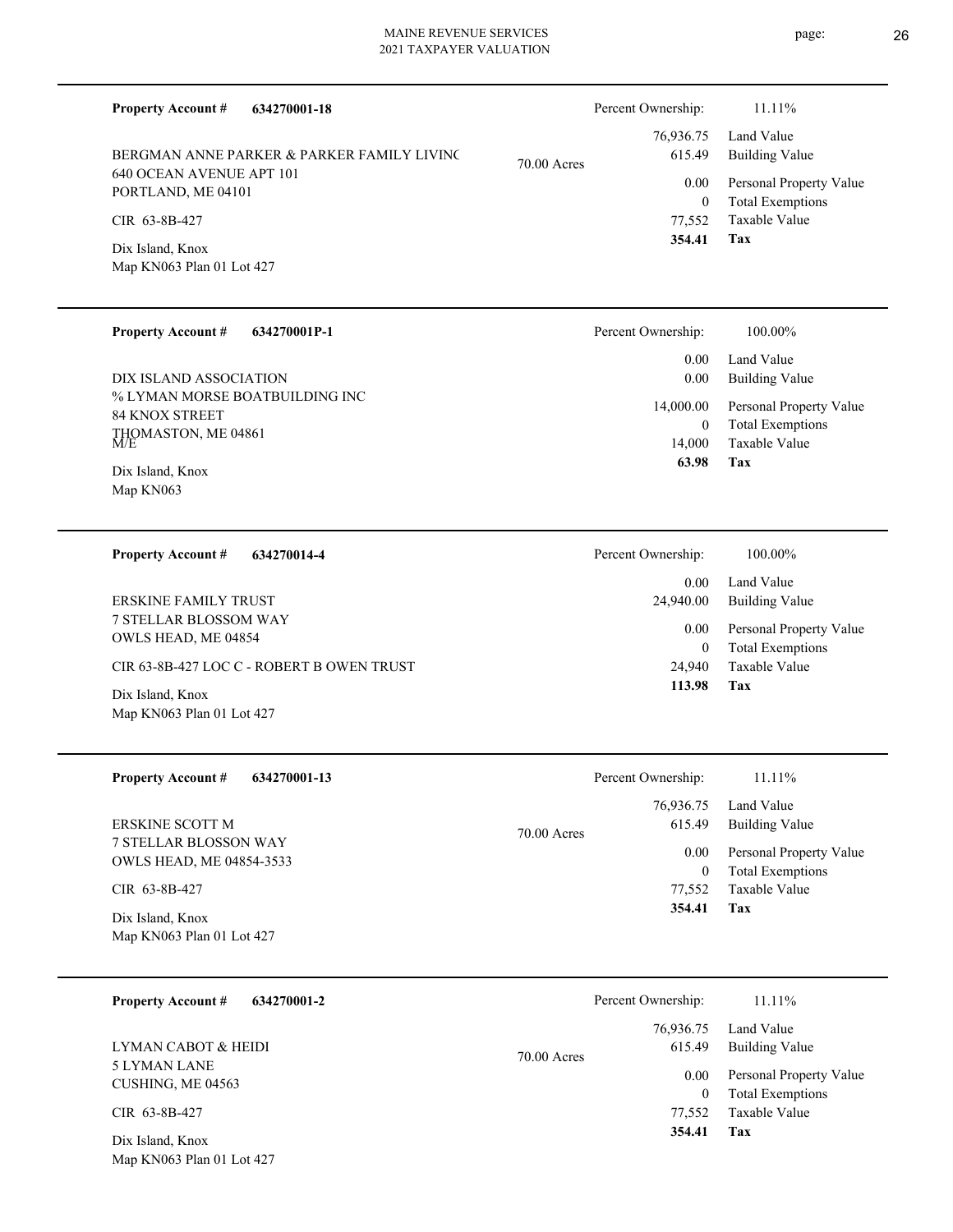| <b>Property Account #</b><br>634270015-1      | Percent Ownership:     | 100.00%                                  |
|-----------------------------------------------|------------------------|------------------------------------------|
| LYMAN CABOT & HEIDI                           | 0.00<br>37,750.00      | Land Value<br><b>Building Value</b>      |
| 5 LYMAN LANE<br>CUSHING, ME 04563             | $0.00\,$               | Personal Property Value                  |
| CIR 63-8B-427 LOC E                           | $\mathbf{0}$<br>37,750 | <b>Total Exemptions</b><br>Taxable Value |
| Dix Island, Knox<br>Map KN063 Plan 01 Lot 427 | 172.52                 | Tax                                      |
|                                               |                        |                                          |

| <b>Property Account #</b><br>634270001-3 | Percent Ownership:      | 11.11%                  |
|------------------------------------------|-------------------------|-------------------------|
|                                          | 76,936.75               | Land Value              |
| MCHOLD SHARON L                          | 615.49<br>$70.00$ Acres | Building Value          |
| 722 GRANITE STREET<br>YARMOUTH, ME 04096 | 0.00                    | Personal Property Value |
|                                          | $\overline{0}$          | <b>Total Exemptions</b> |
| CIR 63-8B-427                            | 77.552                  | Taxable Value           |
| Dix Island, Knox                         | 354.41                  | Tax                     |
| Map KN063 Plan 01 Lot 427                |                         |                         |

| 634270016-1<br><b>Property Account #</b>      | Percent Ownership: | 100.00%                                            |
|-----------------------------------------------|--------------------|----------------------------------------------------|
|                                               | 0.00               | Land Value                                         |
| MCHOLD SHARON L                               | 36,230.00          | Building Value                                     |
| 722 GRANITE STREET<br>YARMOUTH, ME 04096      | 0.00<br>$\bf{0}$   | Personal Property Value<br><b>Total Exemptions</b> |
| CIR 63-8B-427 LOC A                           | 36,230             | Taxable Value                                      |
| Dix Island, Knox<br>Map KN063 Plan 01 Lot 427 | 165.57<br>Tax      |                                                    |

| <b>Property Account #</b><br>634270001-17  | Percent Ownership:      | $11.11\%$               |
|--------------------------------------------|-------------------------|-------------------------|
|                                            | 76,936.75               | Land Value              |
| PARKER DAVID C & RICHARD BARRON PARKER REV | 615.49<br>$70.00$ Acres | Building Value          |
| 1953 SE 20TH AVENUE                        | 0.00                    | Personal Property Value |
| PORTLAND, OR 97214                         | $\mathbf{0}$            | <b>Total Exemptions</b> |
| CIR 63-8B-427                              | 77.552                  | Taxable Value           |
| Dix Island, Knox                           | 354.41                  | Tax                     |
| Map KN063 Plan 01 Lot 427                  |                         |                         |

| 634270017-1<br><b>Property Account #</b>      | Percent Ownership:<br>100.00%                              |  |
|-----------------------------------------------|------------------------------------------------------------|--|
|                                               | Land Value<br>0.00                                         |  |
| PARKER RICHARD & DAVID                        | Building Value<br>30,190.00                                |  |
| 1953 SE 20TH AVE<br>PORTLAND, OR 97214        | Personal Property Value<br>0.00<br><b>Total Exemptions</b> |  |
| CIR 63 8B 427 LOC F                           | Taxable Value<br>30,190                                    |  |
| Dix Island, Knox<br>Map KN063 Plan 01 Lot 427 | 137.97<br>Tax                                              |  |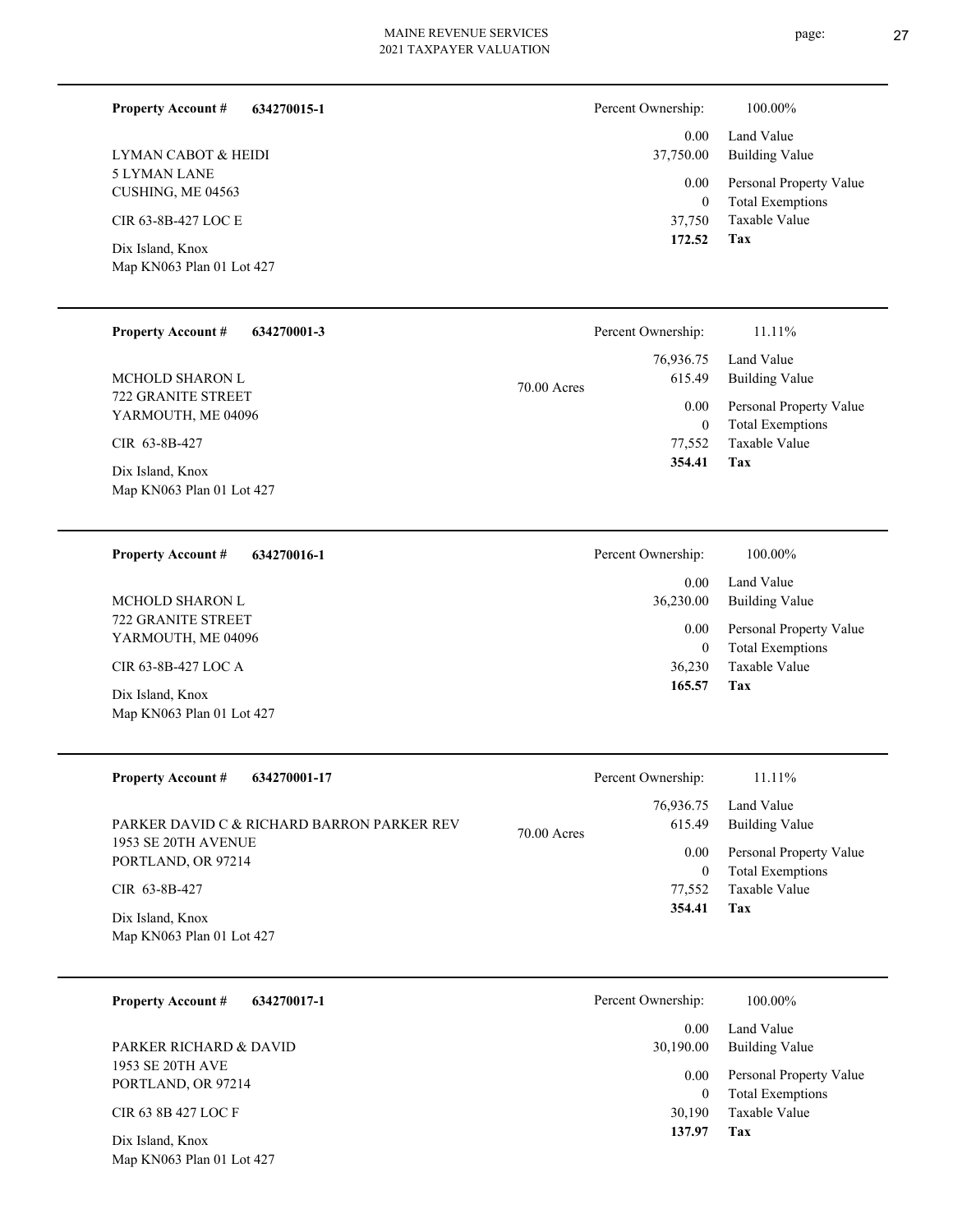70.00 Acres

% WILL OWEN 333 ALLARD HILL ROAD CONWAY, NH 03818 CIR 63-8B-427 ROBERTS B OWEN TRUST

**634270001-14**

Map KN063 Plan 01 Lot 427 Dix Island, Knox

**Property Account #**

#### **634270012-2 Property Account #**

% WILL OWEN 333 ALLARD HILL ROAD CONWAY, NH 03818 CIR 63 8B 427 ROBERTS B OWEN TRUST

Map KN063 Plan 01 Lot 427 Dix Island, Knox

#### **634270011-1 Property Account #**

319 CRABTREE RD HOPE, ME 04847-3204 SIMON FRANK

CIR 63 8B 427

Map KN063 Plan 01 Lot 427 Dix Island, Knox

| <b>Property Account #</b><br>634270001-7      | Percent Ownership:      | 11.11%                                   |
|-----------------------------------------------|-------------------------|------------------------------------------|
|                                               | 76,936.75               | Land Value                               |
| <b>SIMON FRANK II</b>                         | 615.49<br>$70.00$ Acres | <b>Building Value</b>                    |
| <b>319 CRABTREE RD</b><br>HOPE, ME 04847-3204 | 0.00                    | Personal Property Value                  |
| CIR 63-8B-427                                 | $\bf{0}$<br>77,552      | <b>Total Exemptions</b><br>Taxable Value |
| Dix Island, Knox                              | 354.41                  | Tax                                      |
| Map KN063 Plan 01 Lot 427                     |                         |                                          |

| 634270001-15<br><b>Property Account #</b>     | Percent Ownership:                   | 11.11%                                             |
|-----------------------------------------------|--------------------------------------|----------------------------------------------------|
| WASGATT MATTHEW                               | 76,936.75<br>615.49<br>$70.00$ Acres | Land Value<br><b>Building Value</b>                |
| <b>41 TALBOT AVENUE</b><br>ROCKLAND, ME 04841 | 0.00<br>0                            | Personal Property Value<br><b>Total Exemptions</b> |
| CIR 63-8B-427                                 | 77,552                               | Taxable Value                                      |
| Dix Island, Knox<br>Map KN063 Plan 01 Lot 427 | 354.41                               | Tax                                                |

| $0.00\,$<br>0<br>155,174 | Personal Property Value<br><b>Total Exemptions</b><br>Taxable Value |
|--------------------------|---------------------------------------------------------------------|
| 709.15                   | Tax                                                                 |
|                          |                                                                     |
| Percent Ownership:       | 100.00%                                                             |
|                          |                                                                     |

 153,942.75 1,231.54

Percent Ownership: 22.23%

| 0.00<br>70,950.00 | Land Value<br>Building Value |
|-------------------|------------------------------|
| 0.00              | Personal Property Value      |
| 0                 | <b>Total Exemptions</b>      |
| 70.950            | Taxable Value                |
| 324.24            | Tax                          |

Building Value Land Value

| Percent Ownership: | 100.00%                 |
|--------------------|-------------------------|
| 0.00               | Land Value              |
| 59,080.00          | <b>Building Value</b>   |
| $0.00^{\circ}$     | Personal Property Value |
| 0                  | <b>Total Exemptions</b> |
| 59,080             | Taxable Value           |
| 270.00             | Tax                     |

|          | Percent Ownership: | 11.11%                  |
|----------|--------------------|-------------------------|
|          |                    | 76,936.75 Land Value    |
| 00 Acres | 615.49             | Building Value          |
|          | 0.00               | Personal Property Value |
|          | $\theta$           | <b>Total Exemptions</b> |
|          |                    | 77,552 Taxable Value    |
|          | 354.41             | Tax                     |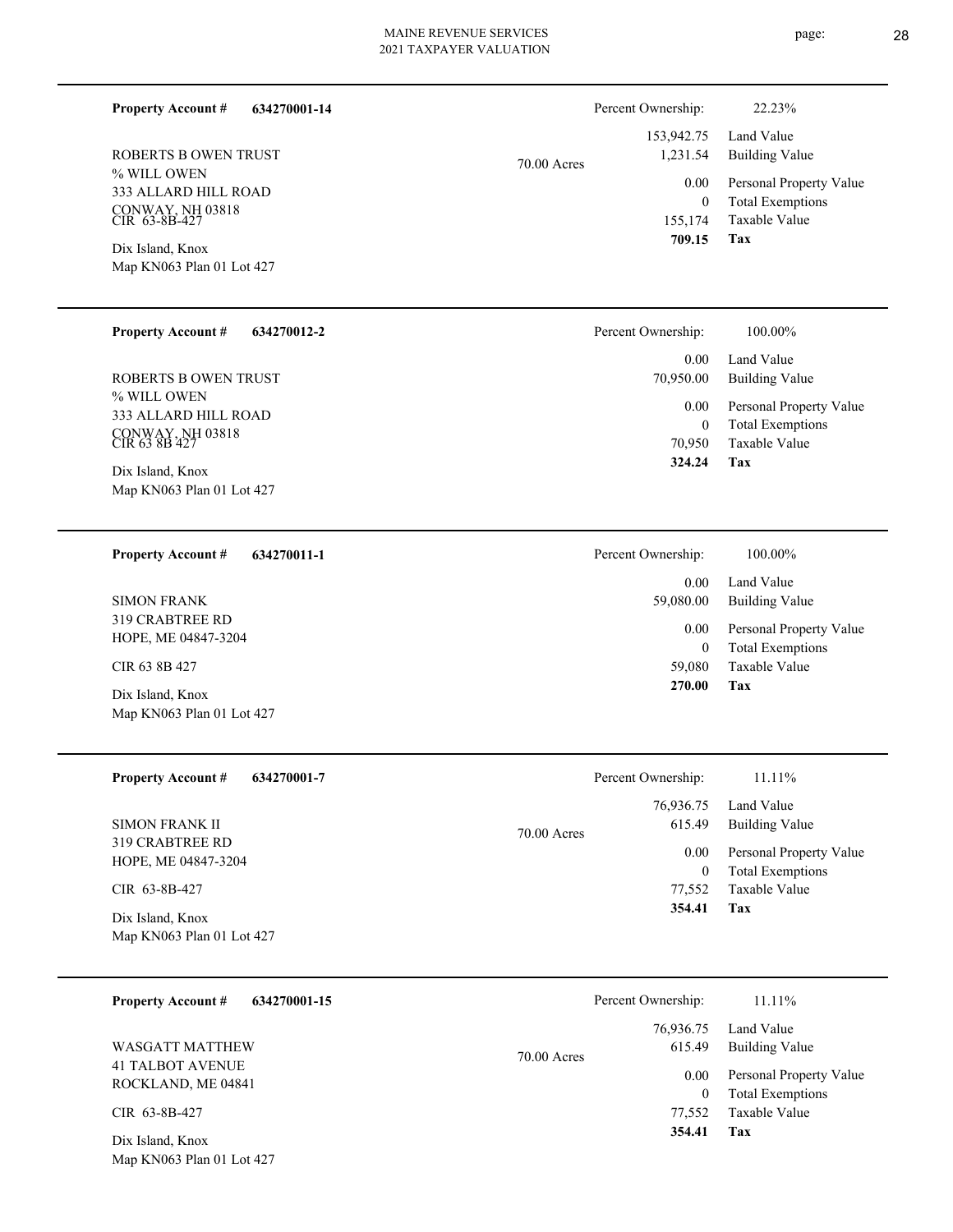**Totals for: Dix Island, Knox**

 **70.00 acres**

 **692,500.00 Land Value 264,679.97 Building Value 14,000.00 Personal Property Value 0.00 Total Exemptions 4,438 Tax Taxable Value 971,179.97**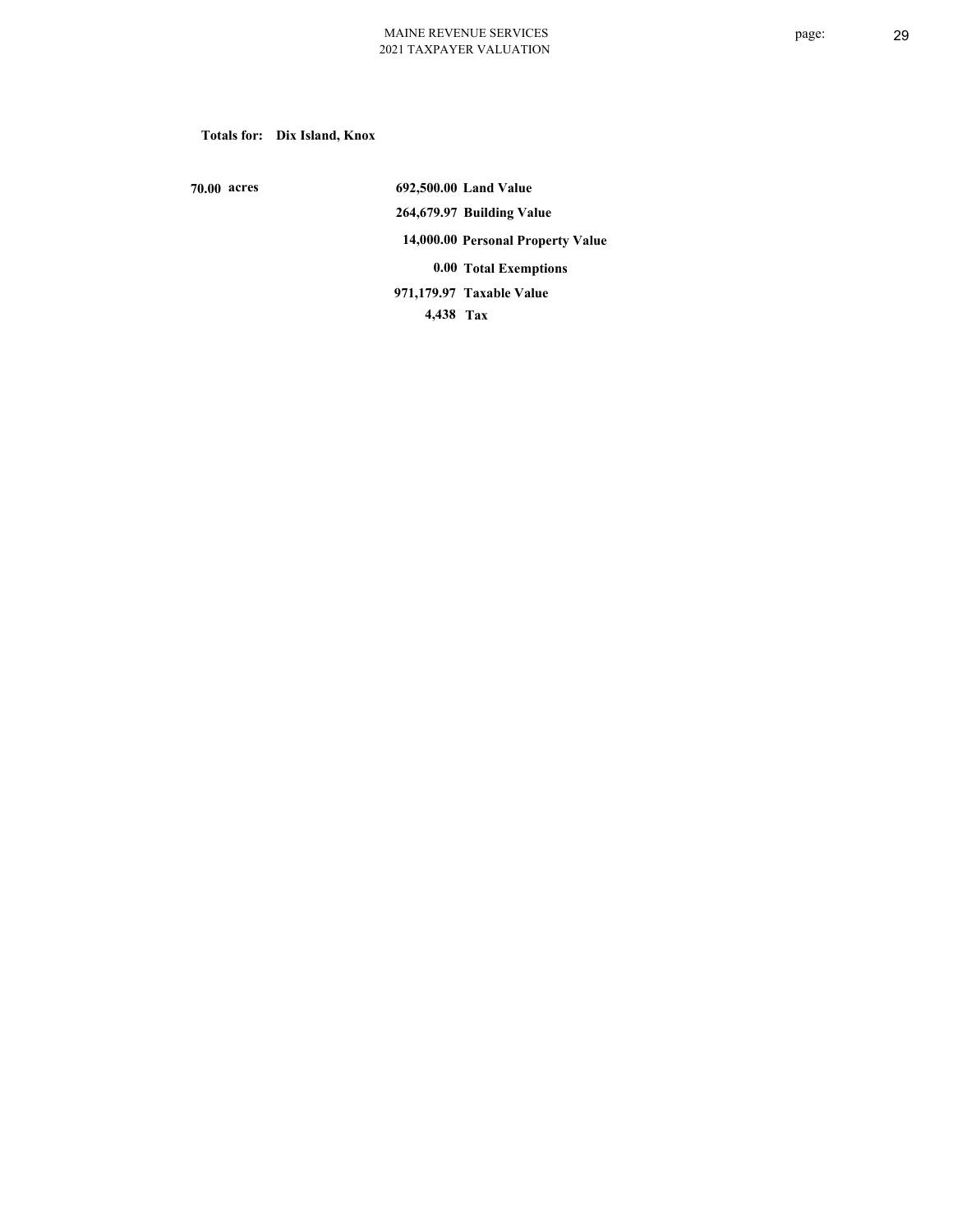| <b>Property Account #</b><br>634020001-1         | Percent Ownership: | 100.00%                 |
|--------------------------------------------------|--------------------|-------------------------|
|                                                  | 155,000.00         | Land Value              |
| MAINE STATE OF (IF&W)                            | 7,520.00           | Building Value          |
| <b>INLAND FISHERIES &amp; WILDLIFE</b><br>41 SHS | 5.00 Acres<br>0.00 | Personal Property Value |
| ALICITOTA ME 04222                               | 162,520            | <b>Total Exemptions</b> |

INLAND FISHEI 41 SHS AUGUSTA, ME 04333 CIR 63-8B-402

Map KN063 Plan 01 Lot 402 Exempt Property Fisherman Island, Knox

**Tax**

0

 **0.00**

Taxable Value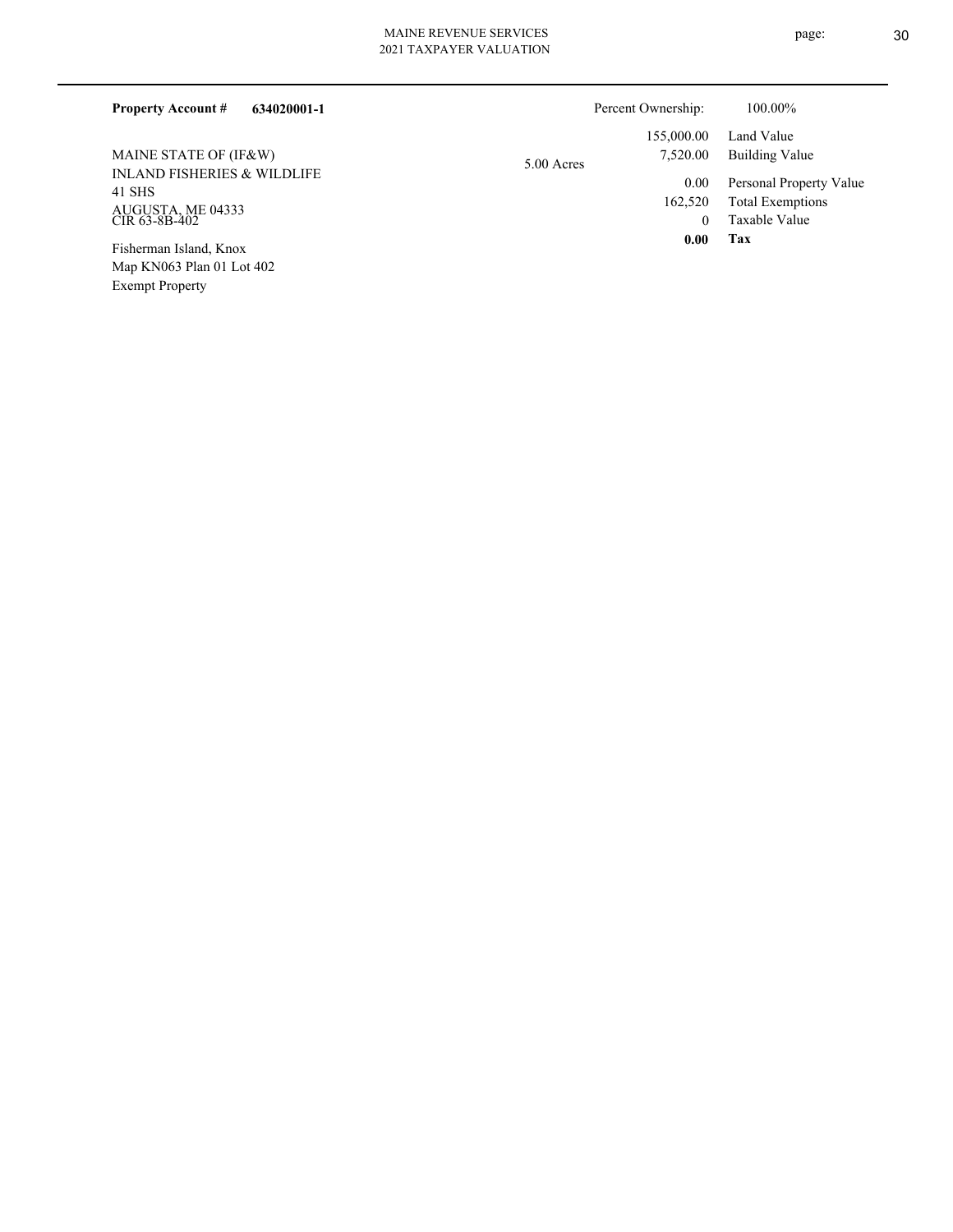### **Totals for: Fisherman Island, Knox**

 **5.00 acres**

 **155,000.00 Land Value 7,520.00 Building Value 0.00 Personal Property Value 162,520.00 Total Exemptions**

**Taxable Value 0.00**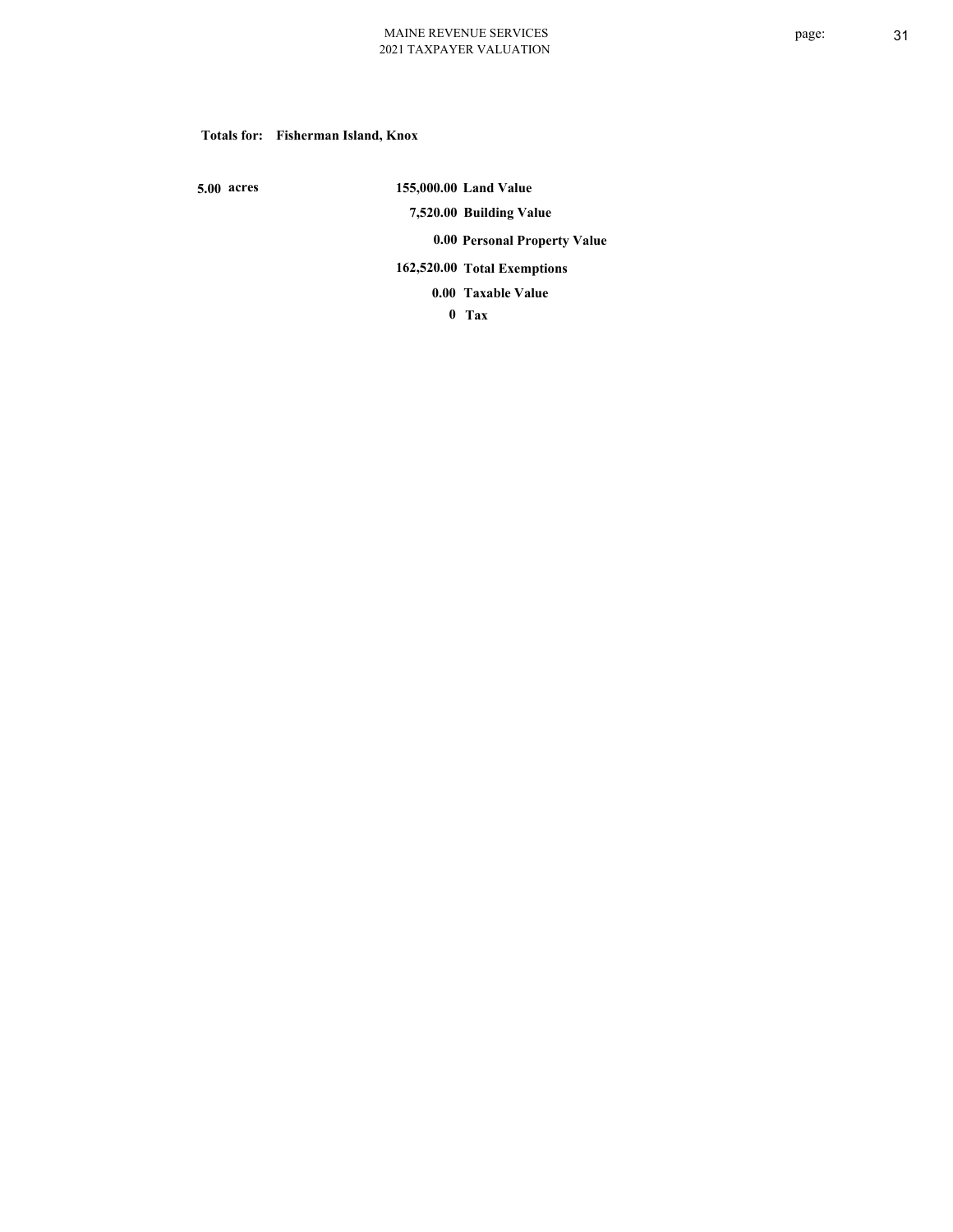| 636320001-2<br><b>Property Account #</b> | Percent Ownership:      | 100.00%                 |
|------------------------------------------|-------------------------|-------------------------|
|                                          | 135,000.00              | Land Value              |
| BURNAM CARL & BONNIE SWAN                | 19,400.00<br>4.00 Acres | Building Value          |
| 106 Hilltop Rd<br>WILMINGTON, DE 19809   | 0.00                    | Personal Property Value |
|                                          | 0                       | <b>Total Exemptions</b> |
| CIR 63-8E-632                            | 154,400                 | Taxable Value           |
| Flagg Island, Knox                       | 705.61                  | Tax                     |

Map KN063 Plan 01 Lot 632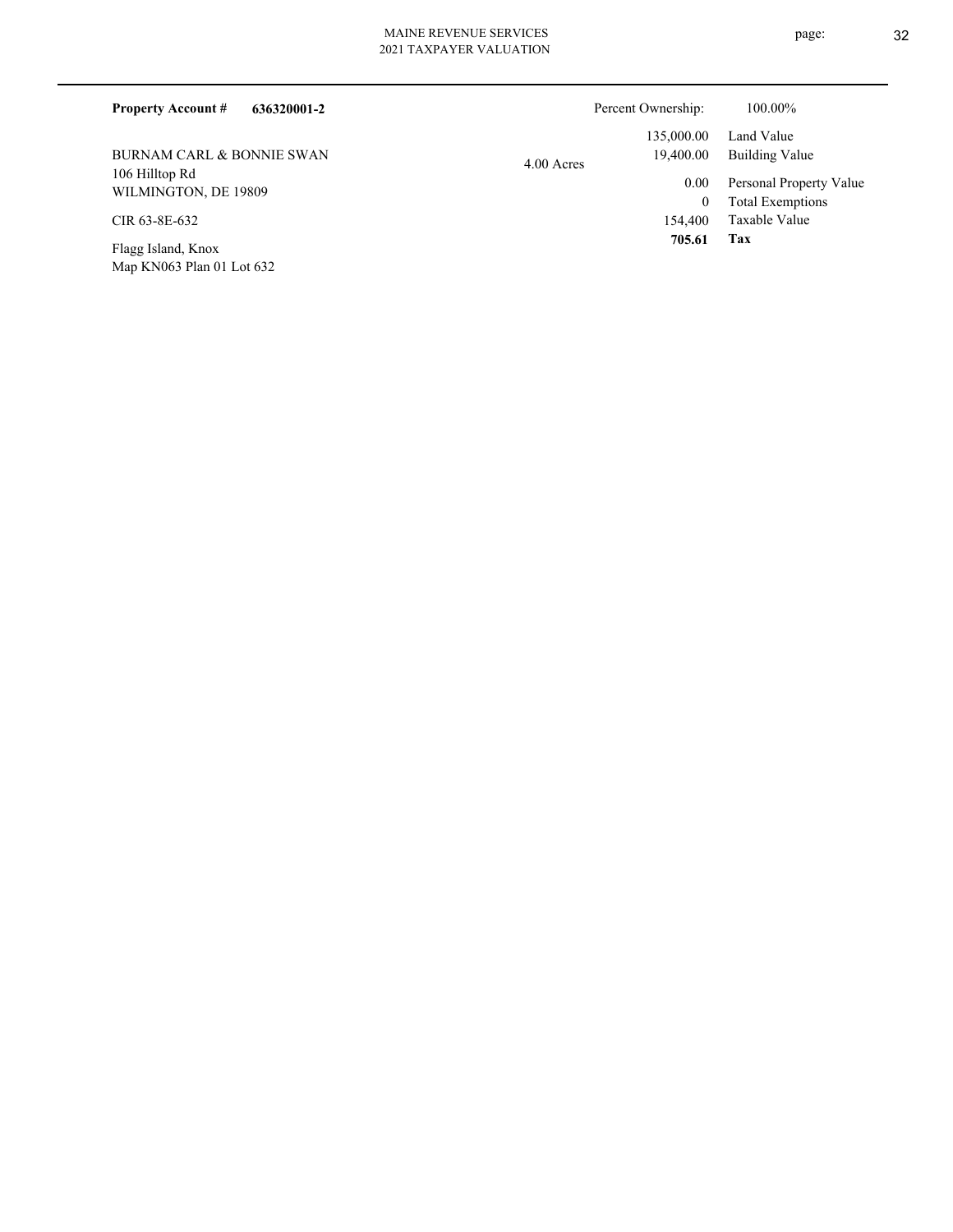# **Totals for: Flagg Island, Knox**

 **4.00 acres**

 **135,000.00 Land Value 19,400.00 Building Value 0.00 Personal Property Value 0.00 Total Exemptions Taxable Value 154,400.00**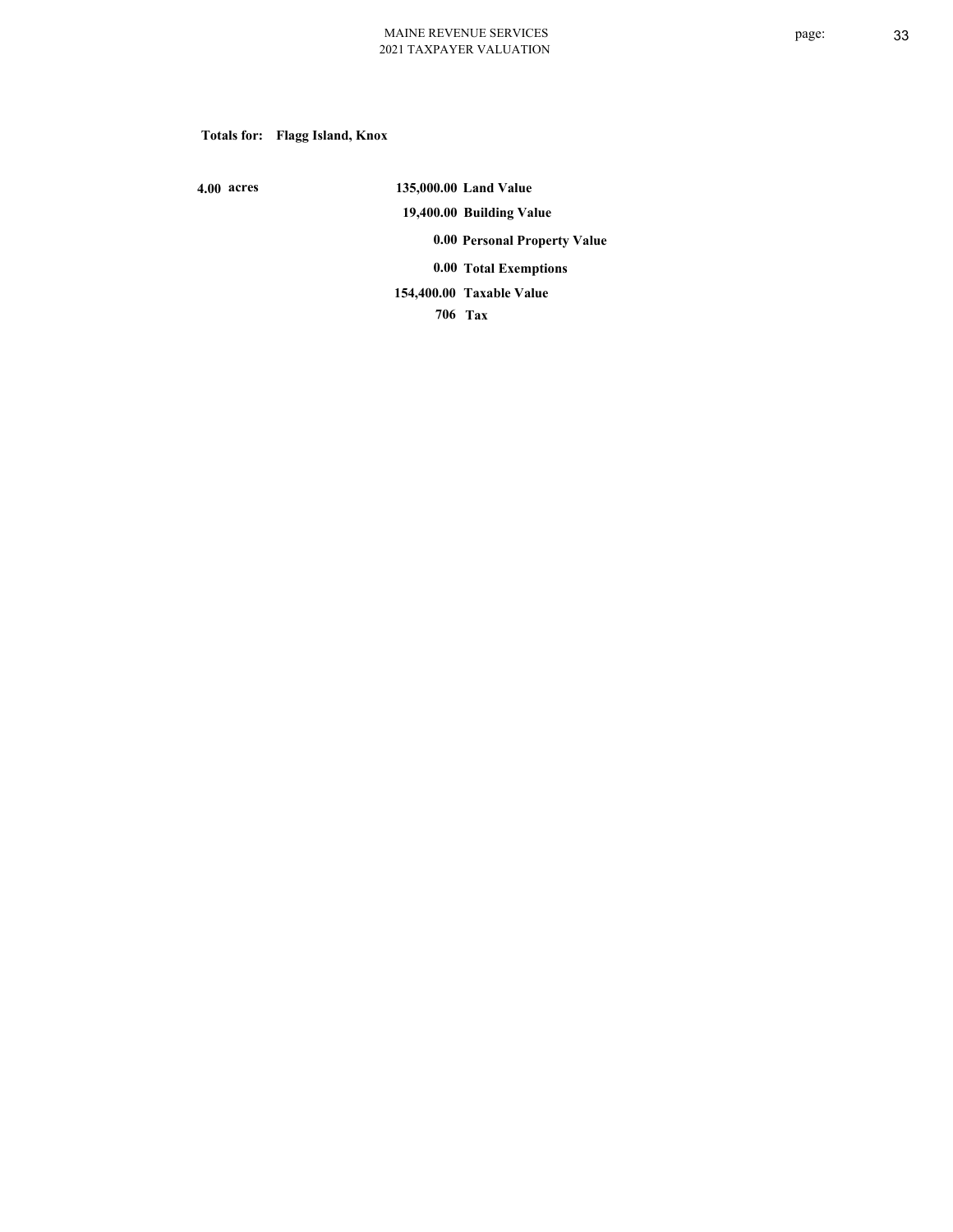# MAINE REVENUE SERVICES

| 633360001-1<br><b>Property Account #</b>         |              | Percent Ownership: | 100.00%                 |
|--------------------------------------------------|--------------|--------------------|-------------------------|
|                                                  |              | 18,750.00          | Land Value              |
| MAINE STATE OF (IF&W)                            | $0.25$ Acres | 0.00               | Building Value          |
| <b>INLAND FISHERIES &amp; WILDLIFE</b><br>41 SHS |              | 0.00               | Personal Property Value |
|                                                  |              | 18,750             | <b>Total Exemptions</b> |
| AUGUSTA, ME 04333<br>CIR 63 19J 336/337          |              |                    | Taxable Value           |
| Goose Island, Knox                               |              | 0.00               | Tax                     |
| Map KN001 Plan 01 Lot 336                        |              |                    |                         |

Exempt Property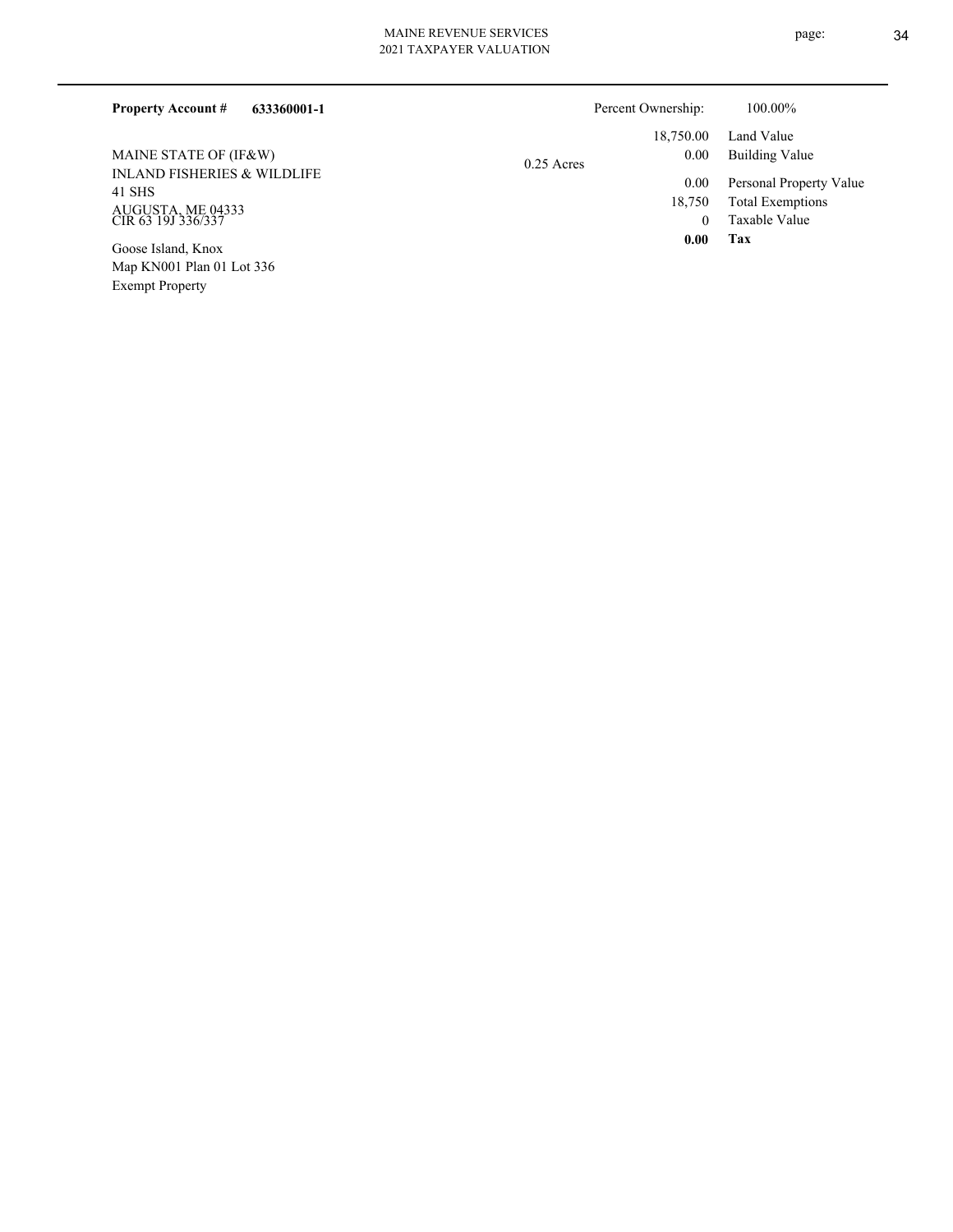# **Totals for: Goose Island, Knox**

 **0.25 acres**

 **18,750.00 Land Value 0.00 Building Value 0.00 Personal Property Value 18,750.00 Total Exemptions Taxable Value 0.00**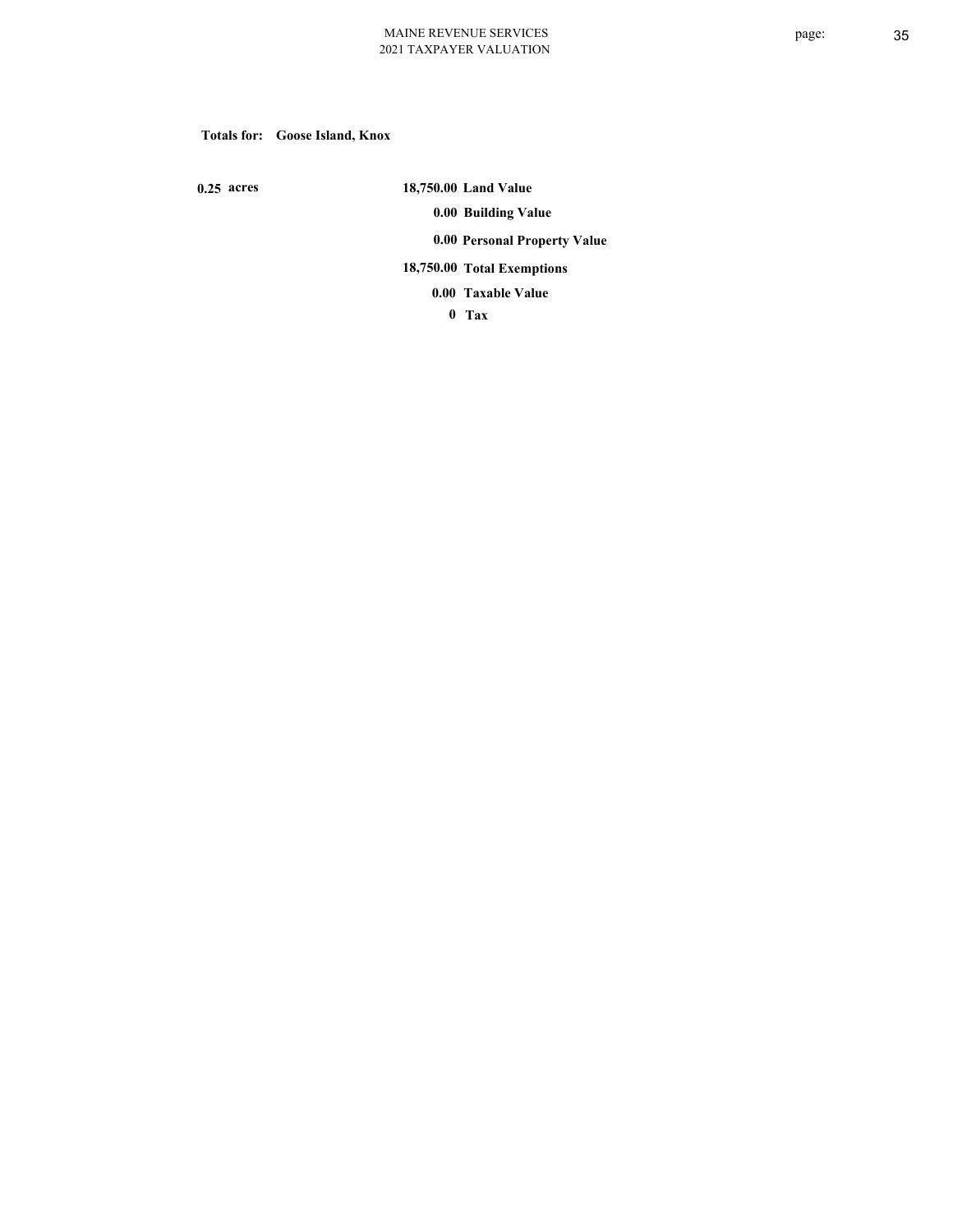| <b>Property Account #</b><br>634170001-2 | Percent Ownership: | 100.00%                 |
|------------------------------------------|--------------------|-------------------------|
|                                          | 9.750.00           | Land Value              |
| HILT MARGARET; WILLIAM, MAXWELL          | 0.00<br>1.00 Acres | Building Value          |
| & CHARLES OLIVER                         | 0.00               | Personal Property Value |
| 732 OLD COUNTY RD                        |                    | <b>Total Exemptions</b> |
| ROCKLAND, ME 04841-8294<br>CIR 63-8B-417 | 9.750              | Taxable Value           |
| Googgharry Knub Joland Knoy              | 44.56              | Tax                     |

Map KN063 Plan 01 Lot 417 Gooseberry-Knub Island, Knox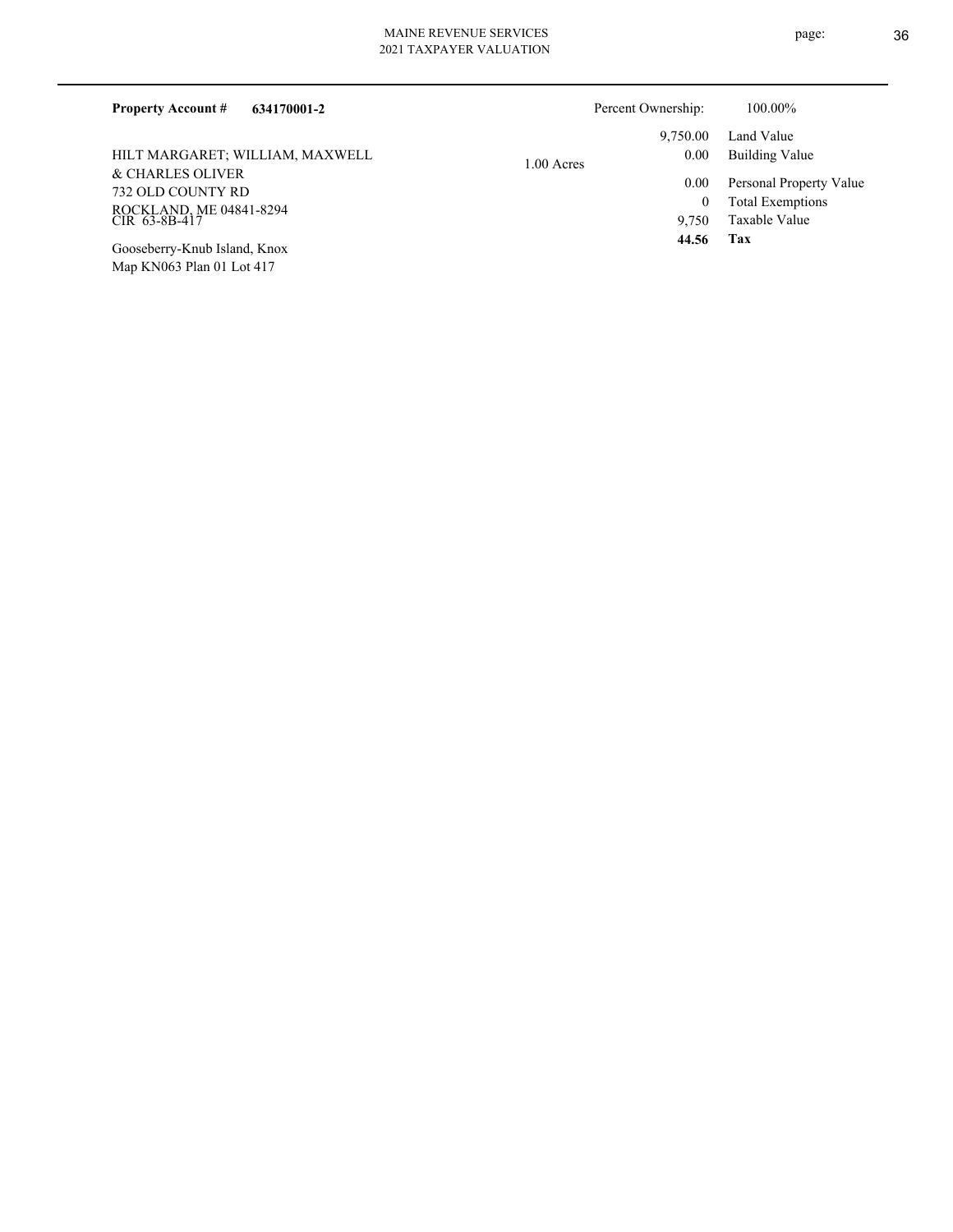# **Totals for: Gooseberry-Knub Island, Knox**

 **1.00 acres**

 **9,750.00 Land Value 0.00 Building Value 0.00 Personal Property Value 0.00 Total Exemptions**

**Taxable Value 9,750.00**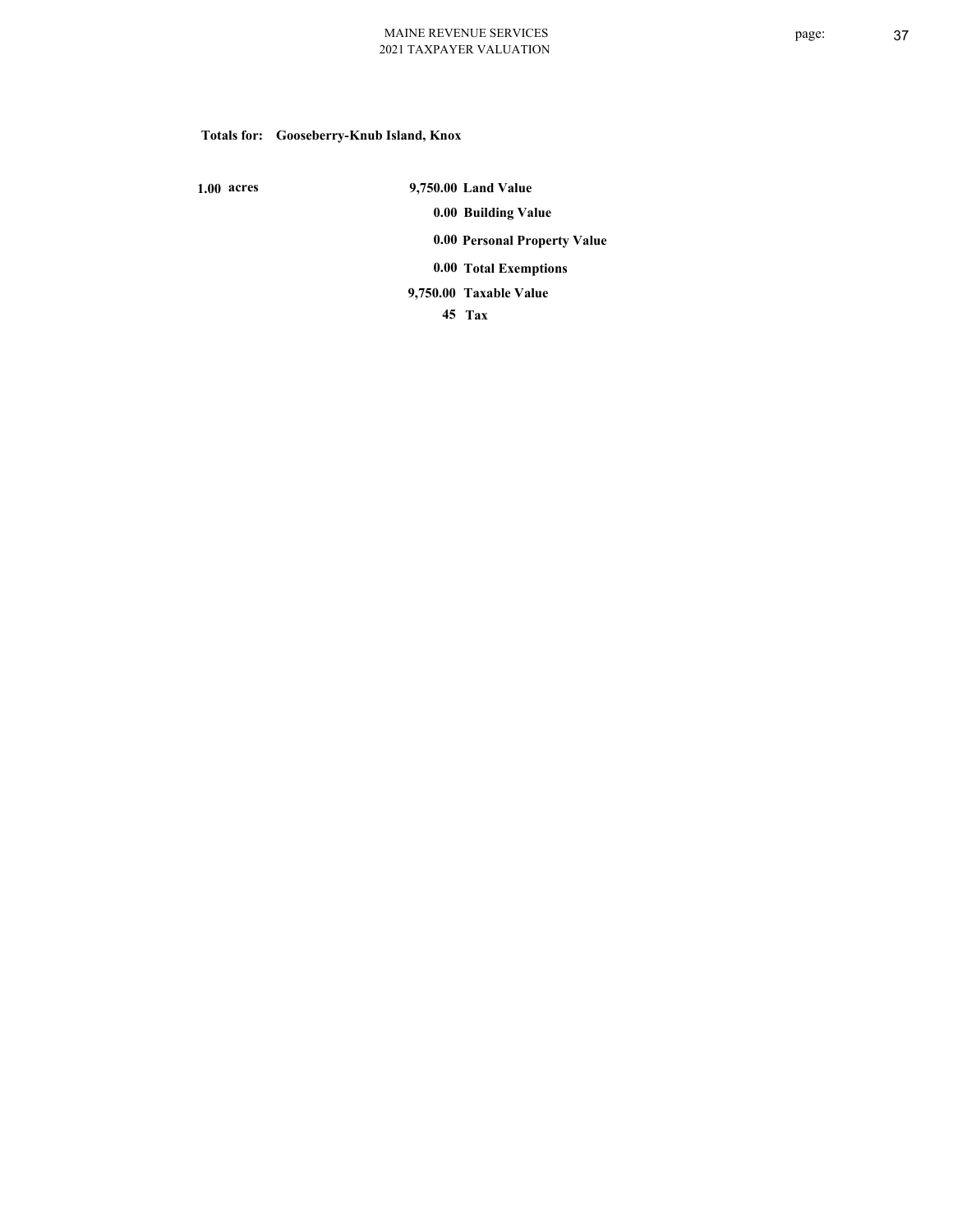▃

—

| 636340001-2<br><b>Property Account #</b>                |             | Percent Ownership:                                          | 8.33%                                                               |
|---------------------------------------------------------|-------------|-------------------------------------------------------------|---------------------------------------------------------------------|
| <b>CAREY JAMES JR</b>                                   | 55.00 Acres | 42,066.50<br>6,573.20                                       | Land Value<br><b>Building Value</b>                                 |
| %EDITH CAREY<br>314 EAST CARAMILLO STREET               |             | 0.00<br>$\mathbf{0}$                                        | Personal Property Value<br><b>Total Exemptions</b>                  |
| COLORADO SPRINGS, CO 80907<br>CIR 63-8E-634 AKA GRAFTON |             | 48,640                                                      | Taxable Value                                                       |
| Graffam, Knox<br>Map KN063 Plan 01 Lot 634              |             | 222.28                                                      | Tax                                                                 |
|                                                         |             |                                                             |                                                                     |
| <b>Property Account #</b><br>636340001-3                |             | Percent Ownership:                                          | 8.33%                                                               |
| CAREY MERRITT THOMPSON                                  | 55.00 Acres | 42,066.50<br>6,573.20                                       | Land Value<br><b>Building Value</b>                                 |
| <b>132 PLEASANT STREET</b><br>YARMOUTH, ME 04096-6111   |             | 0.00<br>$\mathbf{0}$                                        | Personal Property Value<br><b>Total Exemptions</b><br>Taxable Value |
| CIR 63-8E-634 AKA GRAFTON                               |             | 48,640                                                      |                                                                     |
| Graffam, Knox<br>Map KN063 Plan 01 Lot 634              |             | 222.28                                                      | <b>Tax</b>                                                          |
|                                                         |             |                                                             |                                                                     |
| <b>Property Account #</b><br>636340001-15               |             | Percent Ownership:                                          | 8.33%                                                               |
| LAWRENCE ALEXANDRA W ET AL                              | 55.00 Acres | 42,066.50<br>6,573.20<br>0.00<br>$\boldsymbol{0}$<br>48,640 | Land Value<br><b>Building Value</b>                                 |
| % MICHAEL S SMITH<br>PO BOX 56                          |             |                                                             | Personal Property Value<br><b>Total Exemptions</b>                  |
| FAR HILLS, NJ 07931<br>CIR 63-8E-634 AKA GRAFTON        |             |                                                             | <b>Taxable Value</b>                                                |
| Graffam, Knox<br>Map KN063 Plan 01 Lot 634              |             | 222.28                                                      | Tax                                                                 |
|                                                         |             |                                                             |                                                                     |
| <b>Property Account #</b><br>636340001-4                |             | Percent Ownership:                                          | 16.66%                                                              |
| <b>LOVE ANDREW</b>                                      |             | 84,133.00<br>13,146.41                                      | Land Value<br><b>Building Value</b>                                 |
| 212 SOUTH CENTRAL AVENUE<br><b>SUITE 201</b>            | 55.00 Acres | 0.00                                                        | Personal Property Value                                             |
| ST LOUIS, MO 63105-3506<br>CIR 63-8E-634 AKA GRAFTON    |             | $\boldsymbol{0}$<br>97,279                                  | <b>Total Exemptions</b><br>Taxable Value                            |
| Graffam, Knox<br>Map KN063 Plan 01 Lot 634              |             | 444.57                                                      | <b>Tax</b>                                                          |
|                                                         |             |                                                             |                                                                     |
| 636340001-16<br><b>Property Account #</b>               |             | Percent Ownership:                                          | 4.17%                                                               |
| <b>RIEGEL HARRIET S</b>                                 |             | 21,058.50<br>3,290.55                                       | Land Value<br><b>Building Value</b>                                 |
| 2 WOODS END ROAD<br>DARIEN, CT 06820                    | 55.00 Acres | 0.00<br>$\mathbf{0}$<br>24,349                              | Personal Property Value                                             |
| CIR 63-8E-634 AKA GRAFTON                               |             |                                                             | <b>Total Exemptions</b><br>Taxable Value                            |
| Graffam, Knox                                           |             | 111.28                                                      | <b>Tax</b>                                                          |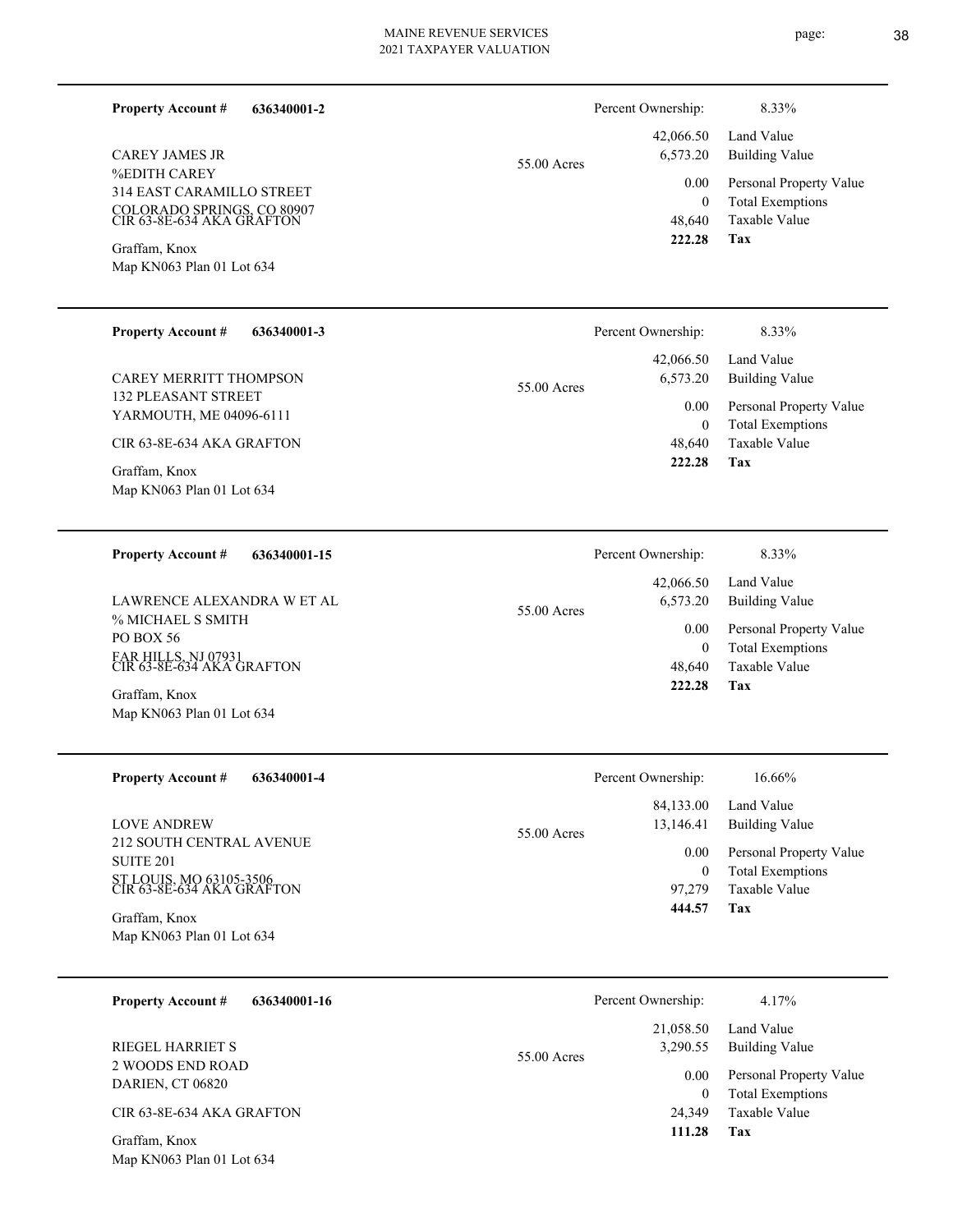13905 LITTLE TREE COURT ROCKVILLE, MD 20850 ROBERTSON BRUCE C

**Property Account #**

CIR 63-8E-634 AKA GRAFTON

Map KN063 Plan 01 Lot 634 Graffam, Knox

| <b>Property Account #</b> | 636340001-5 |  |
|---------------------------|-------------|--|

**636340001-18**

336 DANFORTH ST PORTLAND, ME 04102 ROBERTSON JOHN

CIR 63-8E-634 AKA GRAFTON

Map KN063 Plan 01 Lot 634 Graffam, Knox

| <b>Property Account #</b> | 636340001-19 |
|---------------------------|--------------|
|                           |              |

303 WOLF DEN DR GARDER, NC 27529-9257 SMITH FORRESTER C JR

CIR 63-8E-634 AKA GRAFTON

Map KN063 Plan 01 Lot 634 Graffam, Knox

| <b>Property Account #</b><br>636340001-14        | Percent Ownership:                   | 8.37%                                              |
|--------------------------------------------------|--------------------------------------|----------------------------------------------------|
| SMITH H PRESCOTT & NATHANIEL A                   | 42,268.50<br>6,604.77<br>55.00 Acres | Land Value<br>Building Value                       |
| 1115 SHILOW RD<br>CHARLOTTESVILLE, VA 22983-7012 | 0.00<br>$\bf{0}$                     | Personal Property Value<br><b>Total Exemptions</b> |
| CIR 63-8E-634 AKA GRAFTON                        | 48.873                               | Taxable Value                                      |
| Graffam, Knox<br>Map KN063 Plan 01 Lot 634       | 223.35                               | Tax                                                |

| 636340001-9<br><b>Property Account #</b>      | Percent Ownership:                   | 8.33%                                              |
|-----------------------------------------------|--------------------------------------|----------------------------------------------------|
| SMITH PHILIP L II                             | 42,066.50<br>6,573.20<br>55.00 Acres | Land Value<br>Building Value                       |
| 7515 L'HIRONDELLE CLUB RD<br>RUXTON, MD 21204 | 0.00<br>$\mathbf{0}$                 | Personal Property Value<br><b>Total Exemptions</b> |
| CIR 63-8E-634 AKA GRAFTON                     | 48,640                               | Taxable Value                                      |
| Graffam, Knox<br>Map KN063 Plan 01 Lot 634    | 222.28                               | Tax                                                |

**Tax** Taxable Value Total Exemptions Personal Property Value Building Value Land Value 24,291 0  **111.01** 21,008.00 3,282.66 0.00 55.00 Acres Percent Ownership: 4.16%

|             | Percent Ownership: | 12.50%                  |
|-------------|--------------------|-------------------------|
|             | 63,125.00          | Land Value              |
| 55.00 Acres | 9,863.75           | Building Value          |
|             | 0.00               | Personal Property Value |
|             | 0                  | <b>Total Exemptions</b> |
|             | 72,989             | Taxable Value           |
|             | 333.56             | Tax                     |
|             |                    |                         |

|             | Percent Ownership: | 4.16%                   |
|-------------|--------------------|-------------------------|
|             |                    | 21,008.00 Land Value    |
| 55.00 Acres | 3,282.66           | Building Value          |
|             | 0.00               | Personal Property Value |
|             | 0                  | <b>Total Exemptions</b> |
|             |                    | 24,291 Taxable Value    |
|             | 111.01             | Tax                     |
|             |                    |                         |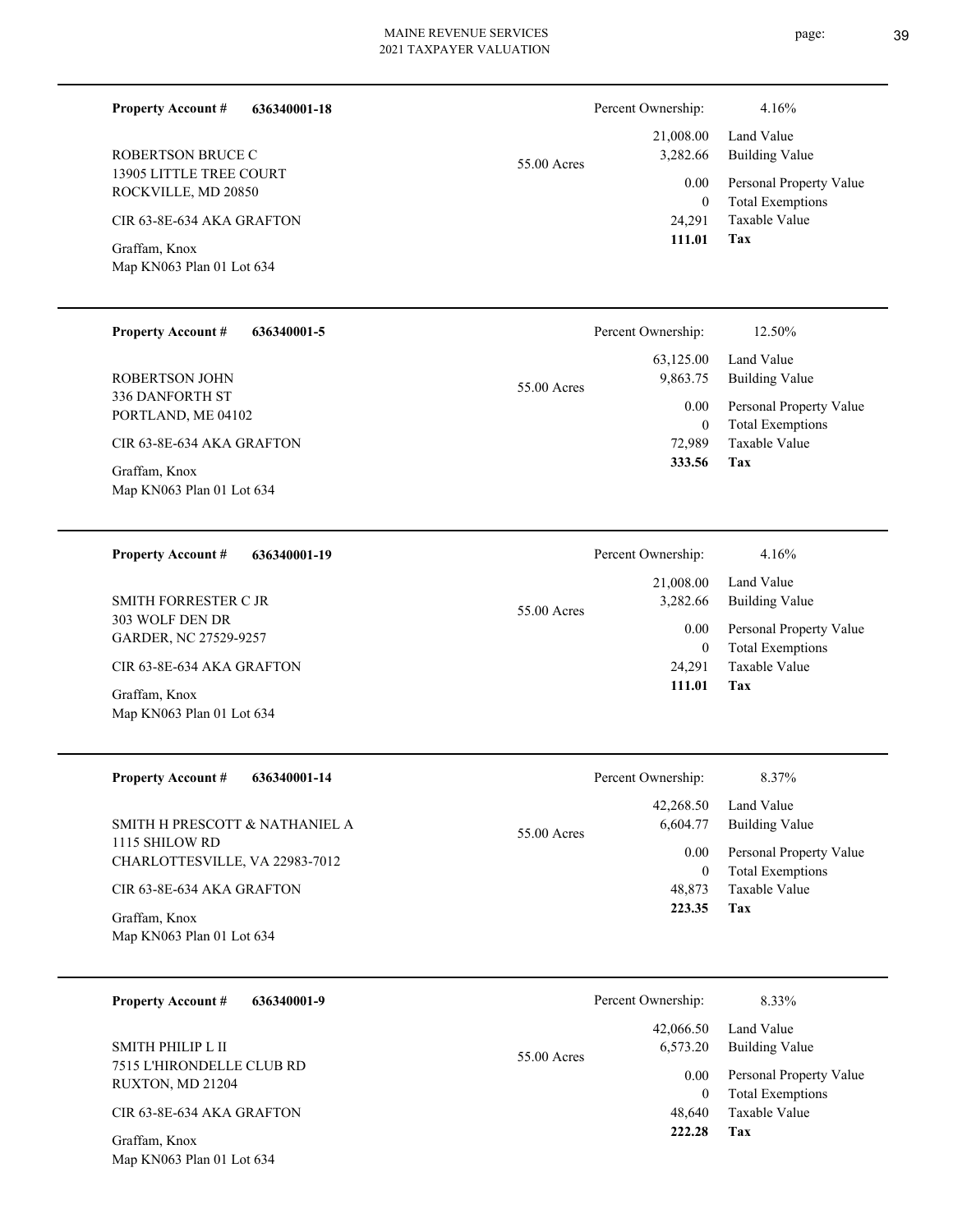| 636340001-11<br><b>Property Account #</b>  | Percent Ownership:      | 8.33%                   |
|--------------------------------------------|-------------------------|-------------------------|
|                                            | 42,066.50               | Land Value              |
| <b>SMITH SALLIE DORSEY</b>                 | 6,573.20<br>55.00 Acres | <b>Building Value</b>   |
| 245 E 19TH ST APT 3D<br>NEW YORK, NY 10003 | 0.00                    | Personal Property Value |
|                                            | $\mathbf{0}$            | <b>Total Exemptions</b> |
| CIR 63-8E-634 AKA GRAFTON                  | 48,640                  | Taxable Value           |
| Graffam, Knox<br>Map KN063 Plan 01 Lot 634 | 222.28                  | Tax                     |
|                                            |                         |                         |

| <b>Property Account #</b><br>636340001-12  | Percent Ownership:    | 8.33%                        |
|--------------------------------------------|-----------------------|------------------------------|
| <b>SMITH STEPHEN G</b>                     | 42,066.50<br>6,573.20 | Land Value<br>Building Value |
| PO BOX 726                                 | 55.00 Acres<br>0.00   | Personal Property Value      |
| CAMDEN, ME 04843                           | $\mathbf{0}$          | <b>Total Exemptions</b>      |
| CIR 63-8E-634 AKA GRAFTON                  | 48,640                | Taxable Value                |
| Graffam, Knox<br>Map KN063 Plan 01 Lot 634 | 222.28                | Tax                          |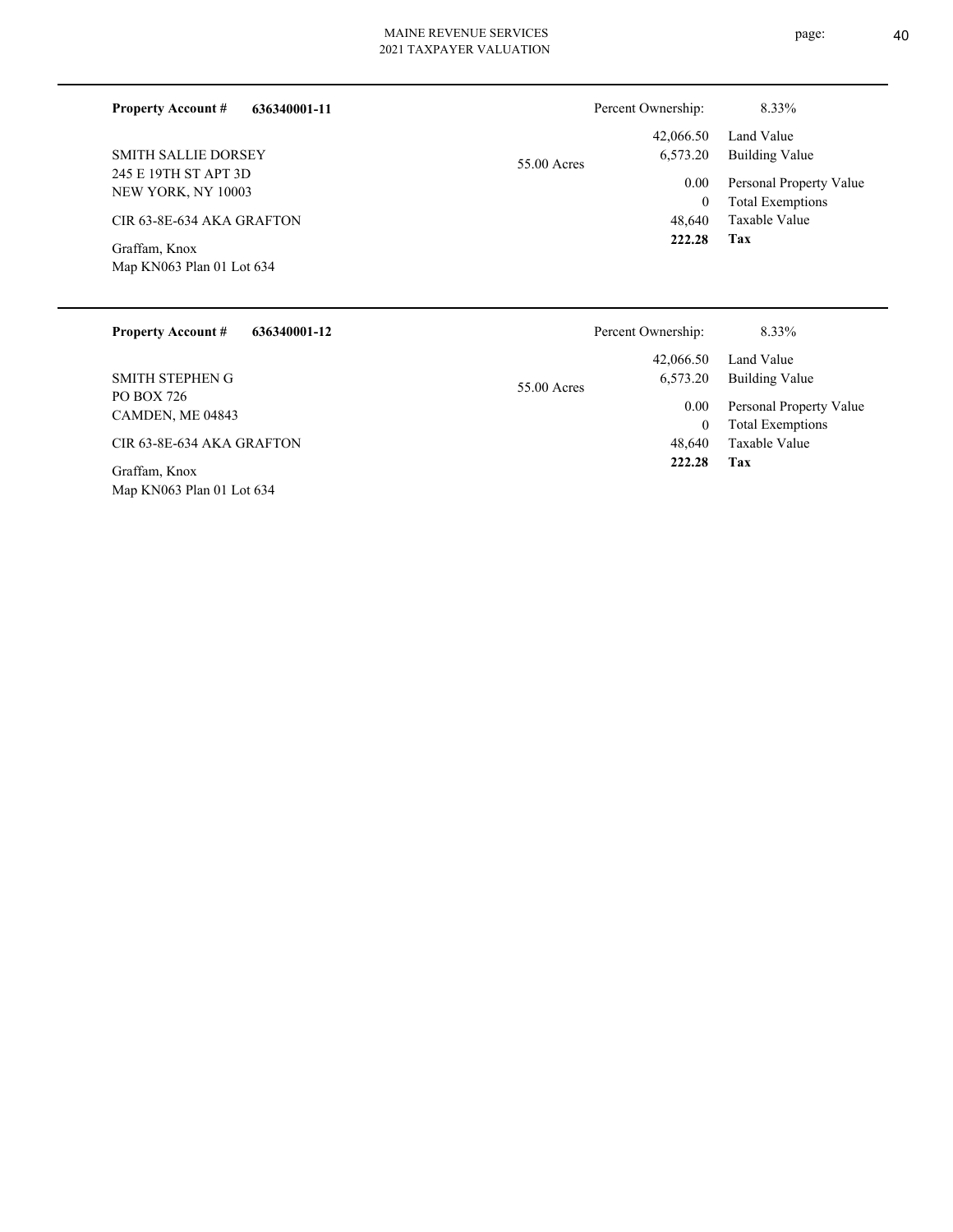**Totals for: Graffam, Knox**

 **55.00 acres**

 **505,000.00 Land Value 78,910.00 Building Value 0.00 Personal Property Value 0.00 Total Exemptions Taxable Value 583,910.00**

 **2,668 Tax**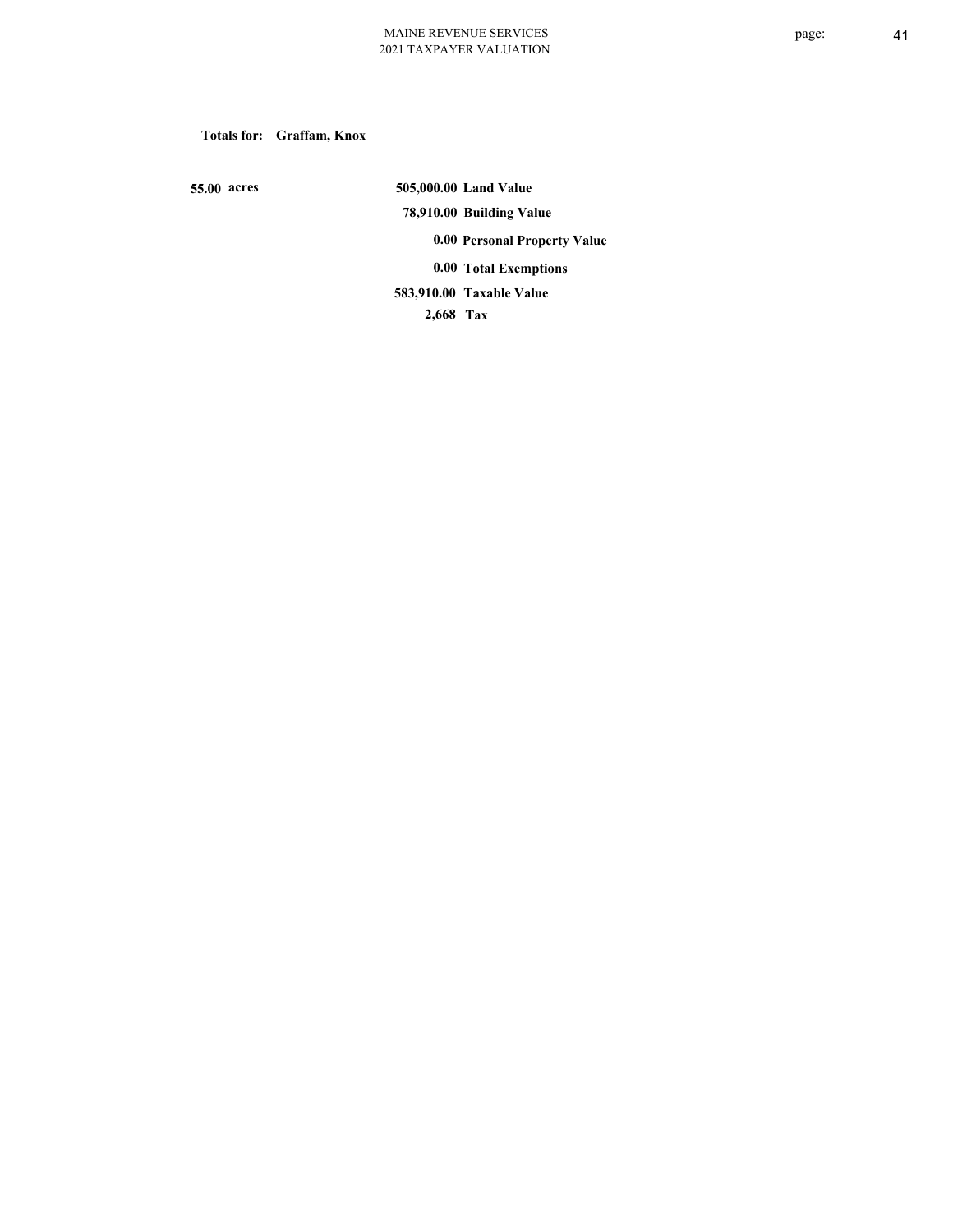|               | 2021 171211 711 ER 771207111013 |                        |                           |
|---------------|---------------------------------|------------------------|---------------------------|
| 636550002-3   |                                 | Percent Ownership:     | 100.00%                   |
| COREY J ET AL | 9.15 Acres                      | 166,130.00<br>8,300.00 | Land Value<br>Building Va |

7 KELLY LANE ROCKLAND, ME 04841 FOGARTY SEAN C & C

**Property Account #**

Map KN003 Plan 01 Lot 9 Green Island, Knox CIR 63-8E-655

Map KN003 Plan 01 Lot 6

**Tax** Taxable Value Total Exemptions Personal Property Value Value lue 174,430  $\boldsymbol{0}$  **797.15** 0.00

| <b>Property Account #</b><br>636550017-2        | Percent Ownership:        | 100.00%                                  |
|-------------------------------------------------|---------------------------|------------------------------------------|
|                                                 | 105,750.00                | Land Value                               |
| RACKLIFF ARTHUR L, HILARY & CHRISTINE           | 11,820.00<br>$3.05$ Acres | Building Value                           |
| <b>12 RIVERVIEW DR</b><br>S THOMASTON, ME 04858 | 0.00                      | Personal Property Value                  |
| CIR 63-8E-655                                   | $\bf{0}$<br>117,570       | <b>Total Exemptions</b><br>Taxable Value |
| Green Island, Knox                              | 537.29                    | Tax                                      |
| Map KN003 Plan 01 Lot 11                        |                           |                                          |

| 636550004-2<br><b>Property Account #</b>          | Percent Ownership:                      | 100.00%                                            |
|---------------------------------------------------|-----------------------------------------|----------------------------------------------------|
| RACKLIFF HILARY J & CHRISTINE R<br><b>CLAYTON</b> | 105,750.00<br>32,730.00<br>$3.05$ Acres | Land Value<br>Building Value                       |
| 95 ACADIA DRIVE                                   | 0.00<br>0                               | Personal Property Value<br><b>Total Exemptions</b> |
| ROCKLAND, ME 04841<br>CIR 63-8E-655               | 138.480<br>632.85                       | Taxable Value<br>Tax                               |
| Green Island, Knox<br>Map KN003 Plan 01 Lot 8     |                                         |                                                    |

| <b>Property Account #</b><br>636550003-1       | Percent Ownership:                | 100.00%                                            |
|------------------------------------------------|-----------------------------------|----------------------------------------------------|
| WILKERSON WENDY WITHAM                         | 68,250.00<br>0.00<br>$3.05$ Acres | Land Value<br><b>Building Value</b>                |
| 5368 STEINMEIER DR N<br>INDIANAPOLIS, IN 46220 | 0.00                              | Personal Property Value<br><b>Total Exemptions</b> |
| CIR 63-8E-655                                  | 68,250                            | Taxable Value                                      |
| Green Island, Knox<br>Map KN003 Plan 01 Lot 10 | 311.90                            | Tax                                                |

| <b>Property Account #</b><br>636550005-2        | Percent Ownership:               | 100.00%                                            |
|-------------------------------------------------|----------------------------------|----------------------------------------------------|
| WITHAM CLAYTON E & KEVIN J                      | 149,030.00<br>0.00<br>6.87 Acres | Land Value<br>Building Value                       |
| <b>15 COTTAGE AVENUE</b><br>OWLS HEAD, ME 04854 | 0.00                             | Personal Property Value<br><b>Total Exemptions</b> |
| CIR 63-8E-655                                   | 149,030                          | Taxable Value                                      |
| Green Island, Knox                              | 681.07                           | Tax                                                |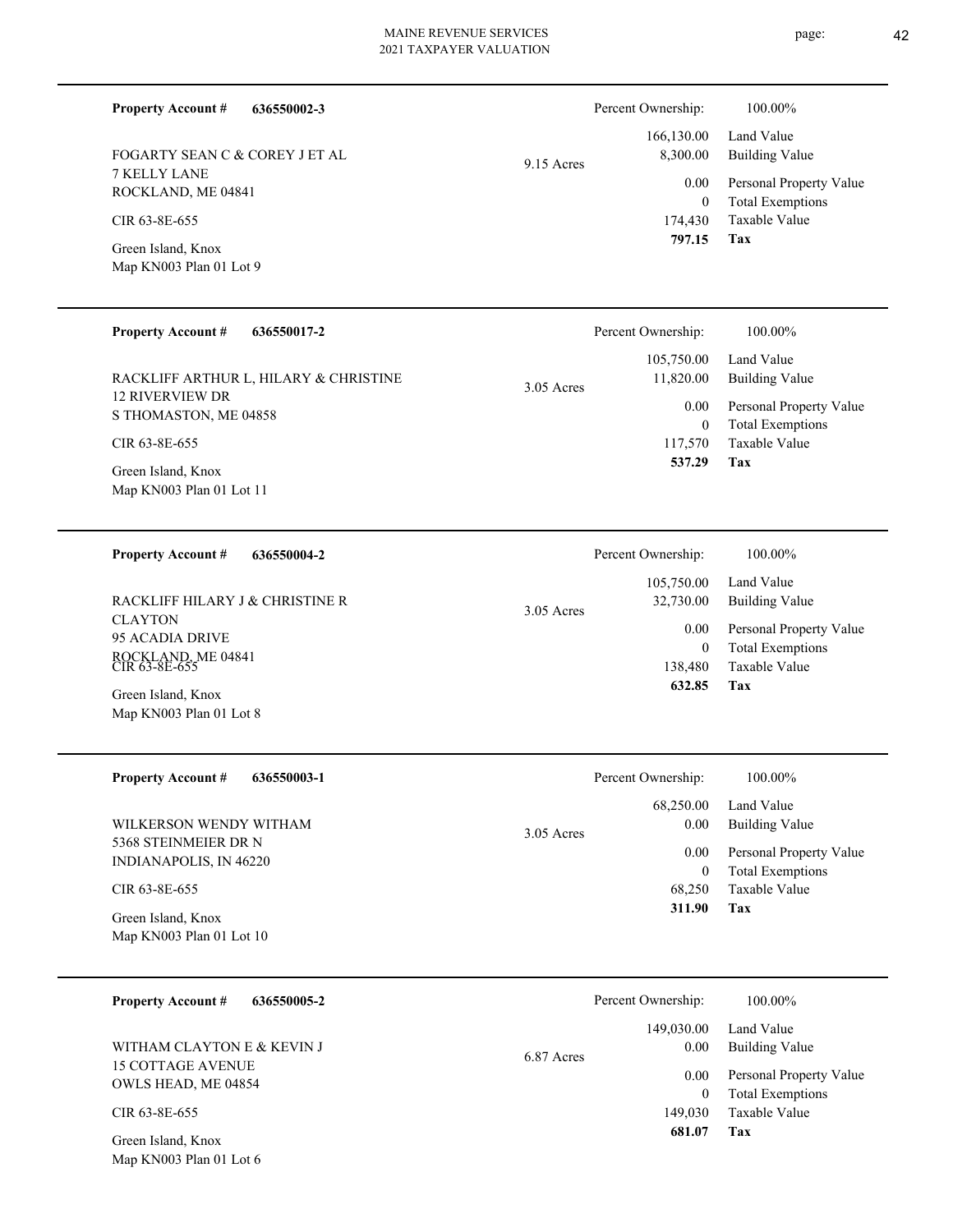| WITHAM EUGENE C & NATHALIE B |
|------------------------------|
| 42 WEEKS RD                  |
| OWLS HEAD, ME 04854          |

**636550020-1**

# 6.87 Acres

| $0.00\,$   | 149,030.00 Land Value<br><b>Building Value</b> |
|------------|------------------------------------------------|
| 0.00       | Personal Property Value                        |
| $\theta$   | <b>Total Exemptions</b>                        |
|            | 149,030 Taxable Value                          |
| 681.07 Tax |                                                |

Percent Ownership:  $100.00\%$ 

Map KN003 Plan 01 Lot 7 Green Island, Knox

**Property Account #**

| <b>Property Account #</b><br>636550001-3 | Percent Ownership:    | 100.00%                 |
|------------------------------------------|-----------------------|-------------------------|
|                                          | 343,540.00            | Land Value              |
| WITHAM JASON & BODIE A                   | 0.00<br>$41.22$ Acres | <b>Building Value</b>   |
| 145 ST GEORGE ROAD                       | 0.00                  | Personal Property Value |
| SOUTH THOMASTON, ME 04858                | $\mathbf{0}$          | <b>Total Exemptions</b> |
| CIR 63-8E-655                            | 343,540               | Taxable Value           |
| Green Island, Knox                       | 1,569.98              | Tax                     |
| Map KN003 Plan 01 Lot 4 5                |                       |                         |

| 636550018-1<br><b>Property Account #</b> | Percent Ownership:      | 100.00%                                            |
|------------------------------------------|-------------------------|----------------------------------------------------|
|                                          | 128,700.00              | Land Value                                         |
| WITHAM NATHAN B ET AL                    | 10,790.00<br>4.58 Acres | Building Value                                     |
| THE VIKING TRUST<br>5368 STEINMEIER DR N | 0.00<br>$\overline{0}$  | Personal Property Value<br><b>Total Exemptions</b> |
| INDIANAPOLIS, IN 46220<br>CIR 63-8E-655  | 139,490                 | Taxable Value                                      |
| Green Island, Knox                       | 637.47                  | Tax                                                |
| Map KN003 Plan 01 Lot 13                 |                         |                                                    |

| <b>Property Account #</b><br>636550007-4       | Percent Ownership:                    | 100.00%                                            |
|------------------------------------------------|---------------------------------------|----------------------------------------------------|
| WITHAM TROY H TRUSTEE                          | 128,700.00<br>20,450.00<br>4.58 Acres | Land Value<br>Building Value                       |
| 141 BEECHWOOD STREET<br>THOMASTON, ME 04861    | 0.00<br>0                             | Personal Property Value<br><b>Total Exemptions</b> |
| CIR 63-8E-655                                  | 149.150                               | Taxable Value                                      |
| Green Island, Knox<br>Map KN003 Plan 01 Lot 12 | 681.62                                | Tax                                                |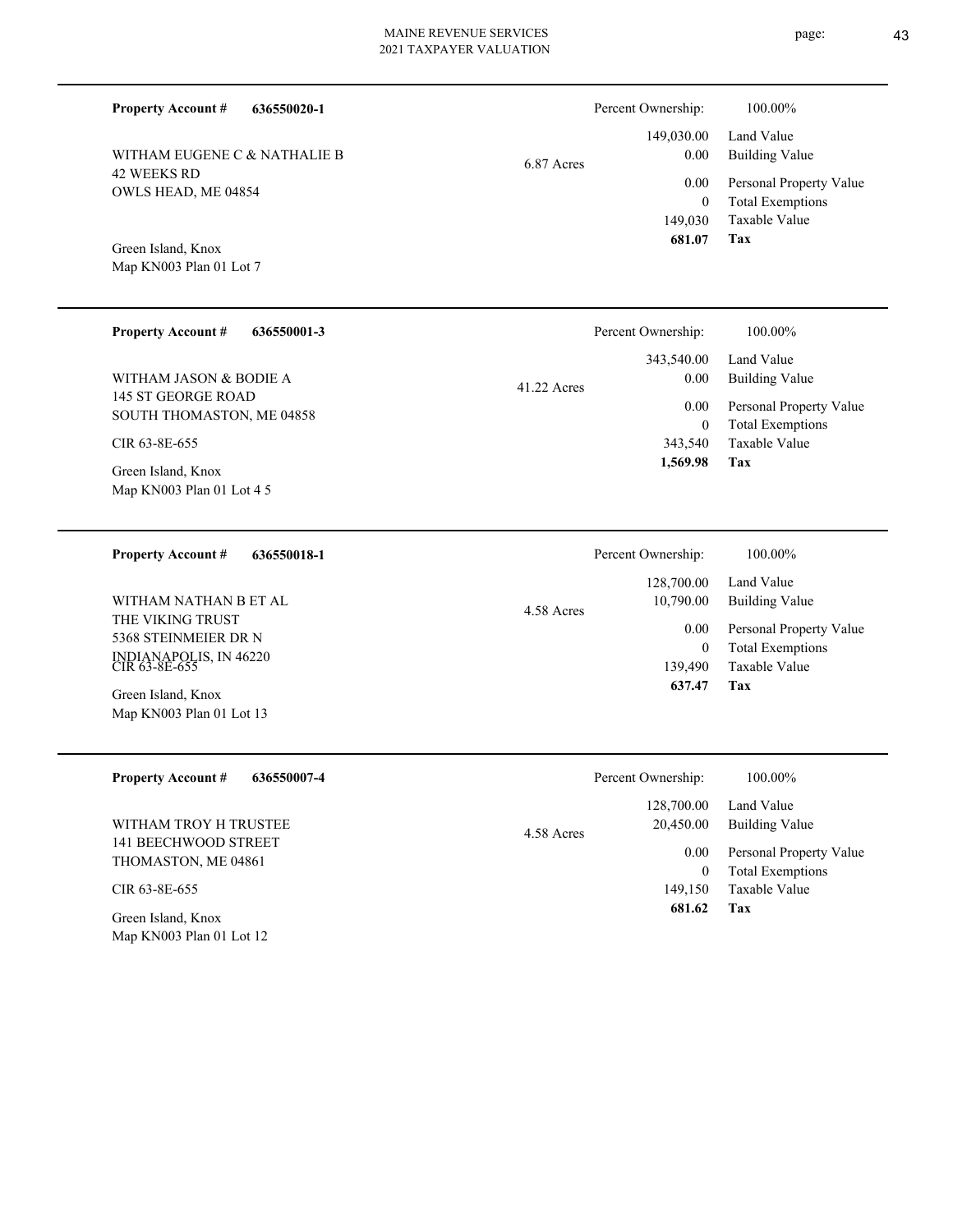#### **Totals for: Green Island, Knox**

 **82.42 acres**

 **1,344,880.00 Land Value 84,090.00 Building Value 0.00 Personal Property Value 0.00 Total Exemptions Taxable Value 1,428,970.00**

 **6,530 Tax**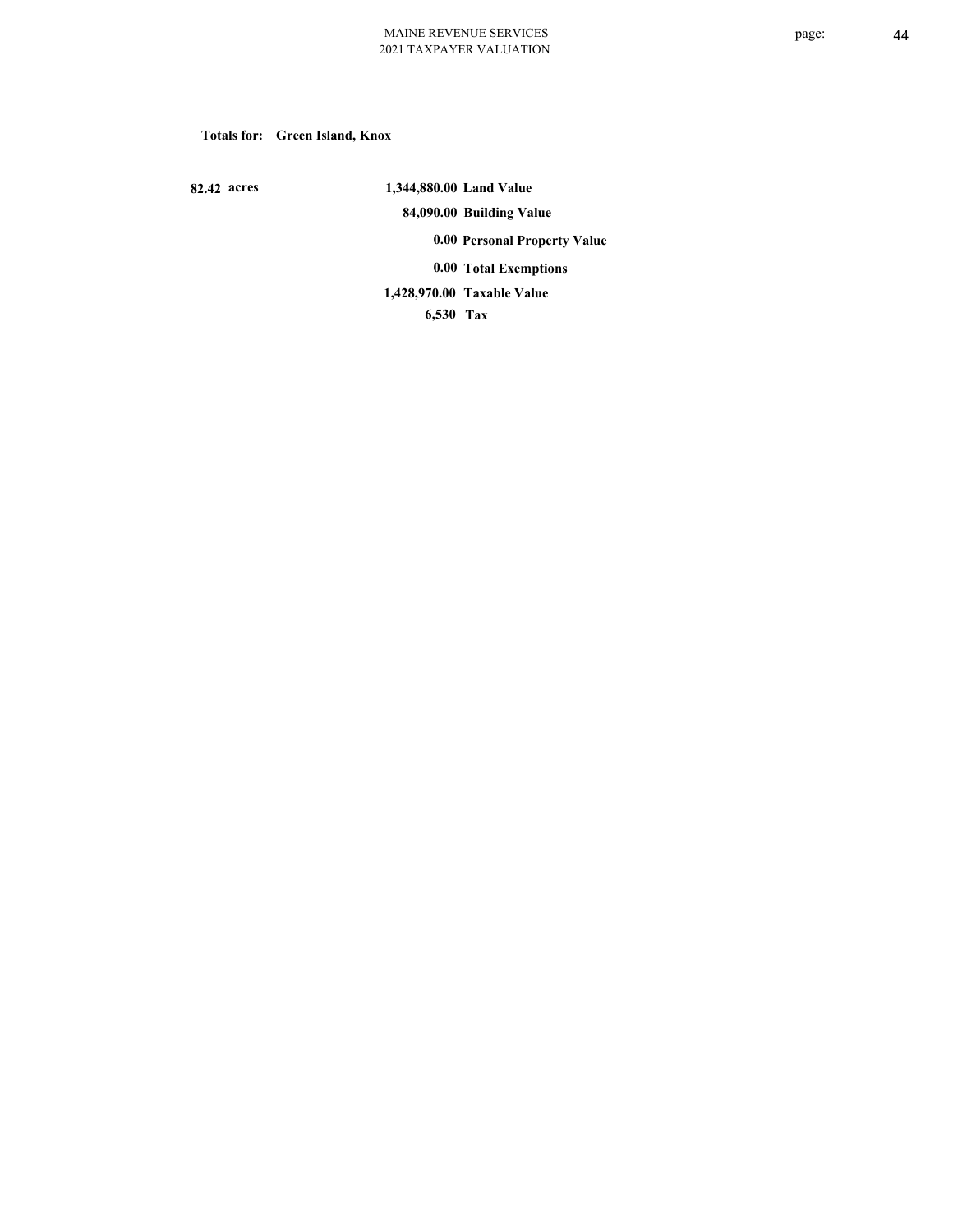**636270011-2**

**Property Account #**

Percent Ownership:  $100.00\%$ 

| <b>BROWN MARGARET J</b><br>149 MCINTOSH RD<br>STAMFORD, CT 06903-1831<br>CIR 63-8E-627 628<br>Hewett Island, Knox<br>Map KN063 Plan 01 Lot 627                        | 0.00<br>134,010.00<br>0.00<br>$\boldsymbol{0}$<br>134,010<br>612.43                   | Land Value<br><b>Building Value</b><br>Personal Property Value<br><b>Total Exemptions</b><br>Taxable Value<br>Tax |
|-----------------------------------------------------------------------------------------------------------------------------------------------------------------------|---------------------------------------------------------------------------------------|-------------------------------------------------------------------------------------------------------------------|
| <b>Property Account #</b><br>636270004-2                                                                                                                              | Percent Ownership:                                                                    | 100.00%                                                                                                           |
| <b>BRUMMER DAVID G</b><br><b>200 FOREST DRIVE</b><br>ORCHARD PARK, NY 14127<br>HEWETT ISLAND CORP L<br>Hewett Island, Knox                                            | 0.00<br>80,150.00<br>0.00<br>$\boldsymbol{0}$<br>80,150<br>366.29                     | Land Value<br><b>Building Value</b><br>Personal Property Value<br><b>Total Exemptions</b><br>Taxable Value<br>Tax |
| Map KN063 Plan 01 Lot 628                                                                                                                                             |                                                                                       |                                                                                                                   |
| <b>Property Account #</b><br>636270005-5                                                                                                                              | Percent Ownership:                                                                    | 100.00%                                                                                                           |
| <b>COUTURE ERIKA H</b><br>768 CAMP KINIYA ROAD<br>COLCHESTER, VT 05446<br>HEWETT ISLAND CORP L<br>Hewett Island, Knox<br>Map KN063 Plan 01 Lot 628                    | 0.00<br>58,600.00<br>0.00<br>$\mathbf{0}$<br>58,600<br>267.80                         | Land Value<br><b>Building Value</b><br>Personal Property Value<br><b>Total Exemptions</b><br>Taxable Value<br>Tax |
| <b>Property Account #</b><br>636270007-2                                                                                                                              | Percent Ownership:<br>0.00                                                            | 100.00%<br>Land Value                                                                                             |
| <b>FRAZIER PETER</b><br>PO BOX 197<br>PRIDES CROSSING, MA 01965<br>HEWETT ISLAND CORP L<br>Hewett Island, Knox<br>Map KN063 Plan 01 Lot 628                           | 90,140.00<br>0.00<br>$\theta$<br>90,140<br>411.94                                     | <b>Building Value</b><br>Personal Property Value<br><b>Total Exemptions</b><br>Taxable Value<br>Tax               |
| <b>Property Account #</b><br>636270002-2                                                                                                                              | Percent Ownership:                                                                    | 100.00%                                                                                                           |
| HEWETTS ISLAND CORPORATION<br><b>%GEOFFREY PARKER</b><br>PO BOX 7<br>ROCKPORT, ME 04856-0007<br>CIR 63-8E-627-628<br>Hewett Island, Knox<br>Map KN063 Plan 01 Lot 628 | 955,000.00<br>115,290.00<br>100.00 Acres<br>0.00<br>$\theta$<br>1,070,290<br>4,891.23 | Land Value<br><b>Building Value</b><br>Personal Property Value<br><b>Total Exemptions</b><br>Taxable Value<br>Tax |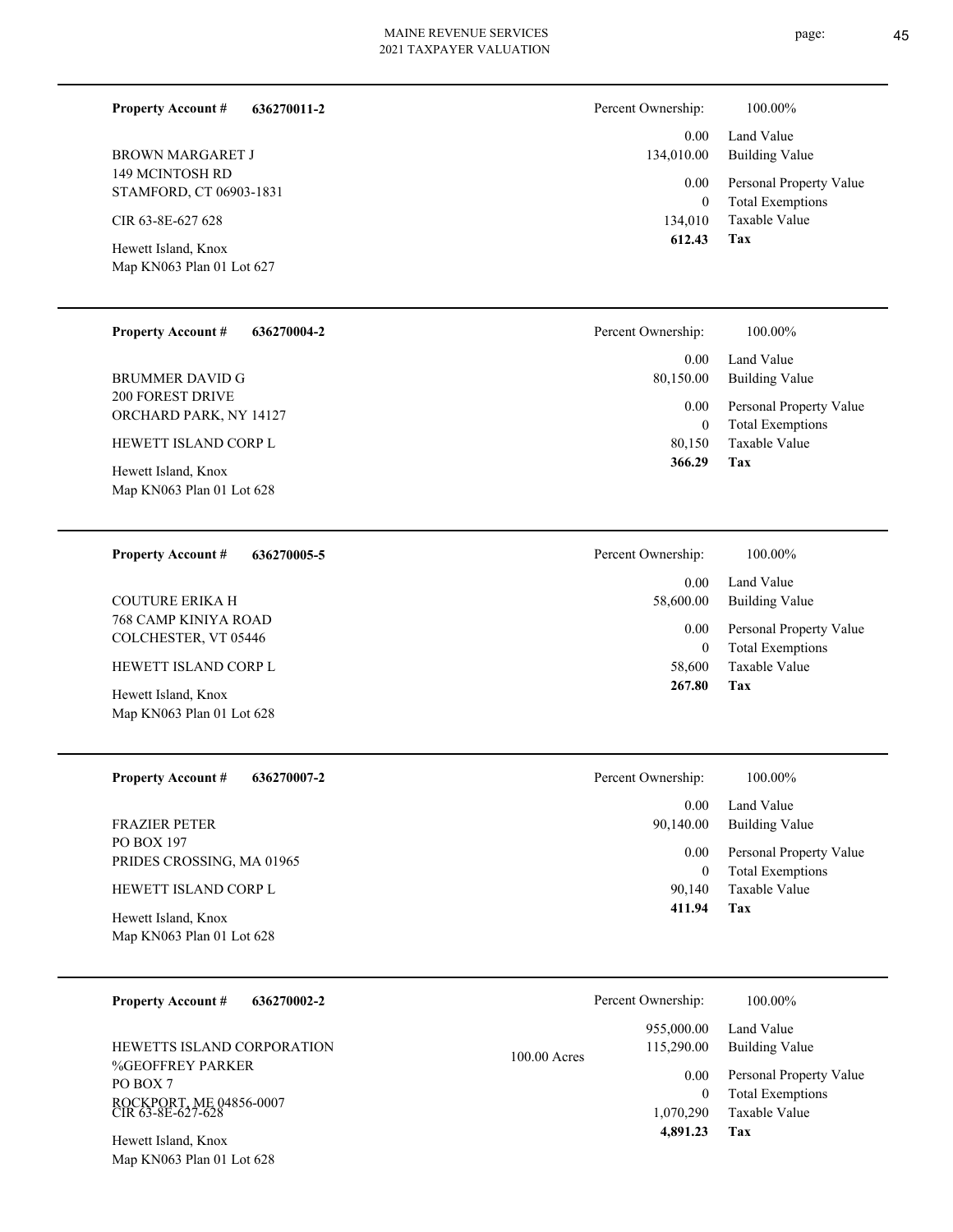**636270003-2**

%GEOFFREY PARKER PO BOX 7 ROCKPORT, ME 04856-0007 HEWETT ISLE CORP L CIR 63-8E-627-628 HEWETTS ISLAND CORPORATION

Map KN063 Plan 01 Lot 627 628 Hewett Island, Knox

**Property Account #**

| <b>Property Account #</b> | 636270006-1 |
|---------------------------|-------------|
|---------------------------|-------------|

1 SANDSTONE WAY EXETER, NH 03833-4425 HOWARD JAMES B

HEWETT ISLAND CORP L

Map KN063 Plan 01 Lot 628 Hewett Island, Knox

#### **636270008-2 Property Account #**

524 WORCESTER ST WELLESLEY, MA 02481 PRITCHARD KENDALL

HEWETT ISLAND CORP L

Map KN063 Plan 01 Lot 628 Hewett Island, Knox

**636270009-2 Property Account #**

3531 WASHINGTON STREET UNIT # 216 BOSTON, MA 02130 HEWETT ISLAND CORP L SHARPE PETER M

Map KN063 Plan 01 Lot 628 Hewett Island, Knox

|  |  | <b>Property Account #</b> | 636270010-3 |
|--|--|---------------------------|-------------|
|--|--|---------------------------|-------------|

 PO Box 5057 TUBAC, AZ 85646 SWIGGETT JAMES H

#### HEWETT ISLAND CORP LEASE

Map KN063 Plan 01 Lot 628 Hewett Island, Knox

| Percent Ownership:    | 100.00%                                            |
|-----------------------|----------------------------------------------------|
| $0.00 -$<br>24,630.00 | Land Value<br>Building Value                       |
| $0.00\,$<br>0         | Personal Property Value<br><b>Total Exemptions</b> |
|                       | 24,630 Taxable Value                               |
| 112.56                | Tax                                                |

| Percent Ownership: | 100.00%                                            |
|--------------------|----------------------------------------------------|
| 0.00<br>79,310.00  | Land Value<br>Building Value                       |
| 0.00<br>0          | Personal Property Value<br><b>Total Exemptions</b> |
| 79.310             | Taxable Value                                      |
| 362.45             | Tax                                                |

| Percent Ownership:    | 100.00%                                            |
|-----------------------|----------------------------------------------------|
| $0.00 -$<br>63,670.00 | Land Value<br>Building Value                       |
| $0.00\,$<br>0         | Personal Property Value<br><b>Total Exemptions</b> |
|                       | 63,670 Taxable Value                               |
| 290.97                | Tax                                                |

| Percent Ownership: | 100.00%                 |
|--------------------|-------------------------|
| $0.00 -$           | Land Value              |
| 63,910.00          | Building Value          |
| $0.00\,$           | Personal Property Value |
| $^{(1)}$           | <b>Total Exemptions</b> |
| 63,910             | Taxable Value           |
| 292.07             | Tax                     |

| Percent Ownership: | 100.00%                 |
|--------------------|-------------------------|
| 0.00               | Land Value              |
| 76,140.00          | Building Value          |
| 0.00               | Personal Property Value |
| 0                  | <b>Total Exemptions</b> |
| 76,140             | Taxable Value           |
| 347.96             | Tax                     |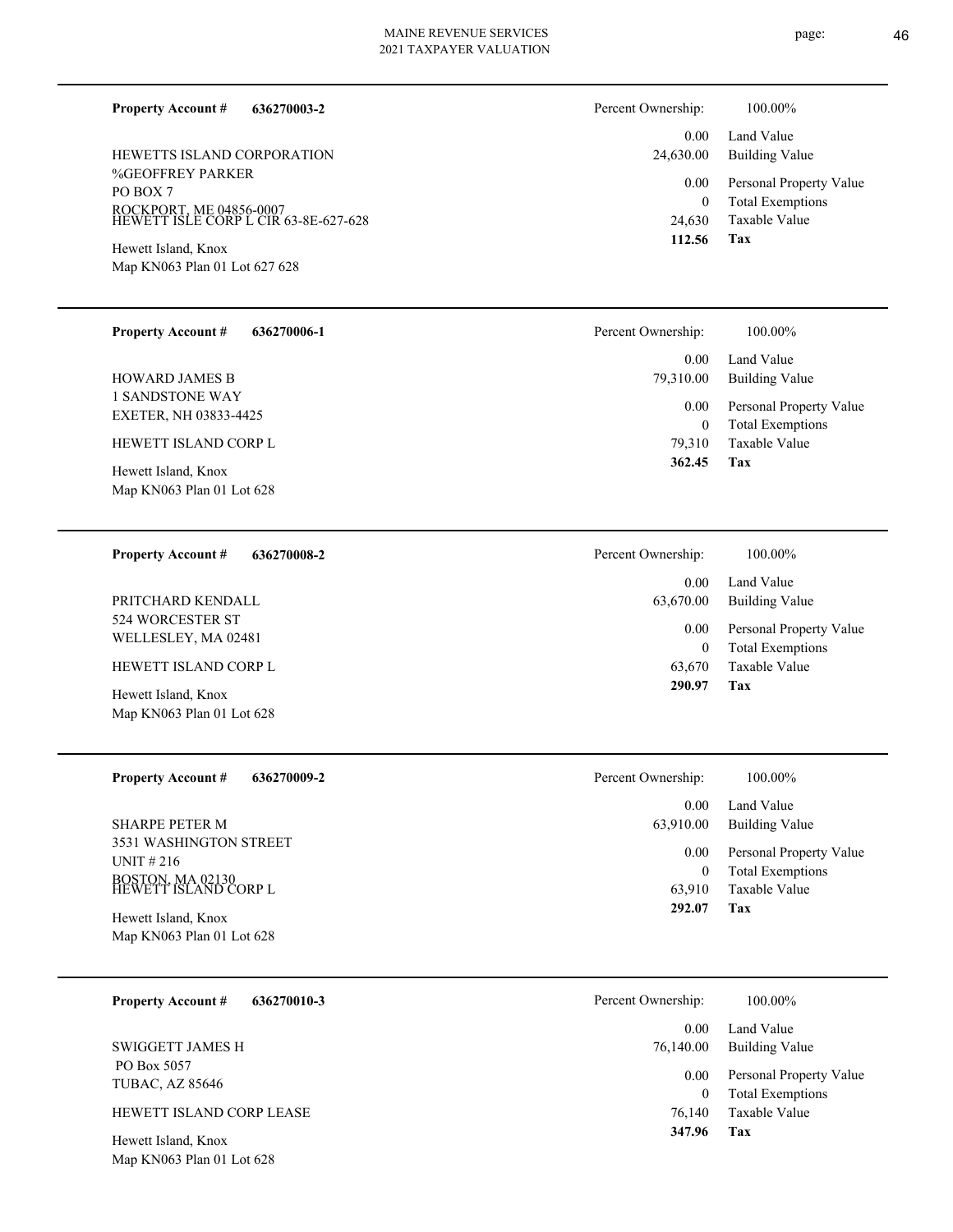# **Totals for: Hewett Island, Knox**

 **100.00 acres**

 **955,000.00 Land Value 785,850.00 Building Value 0.00 Personal Property Value 0.00 Total Exemptions**

**Taxable Value 1,740,850.00**

 **7,956 Tax**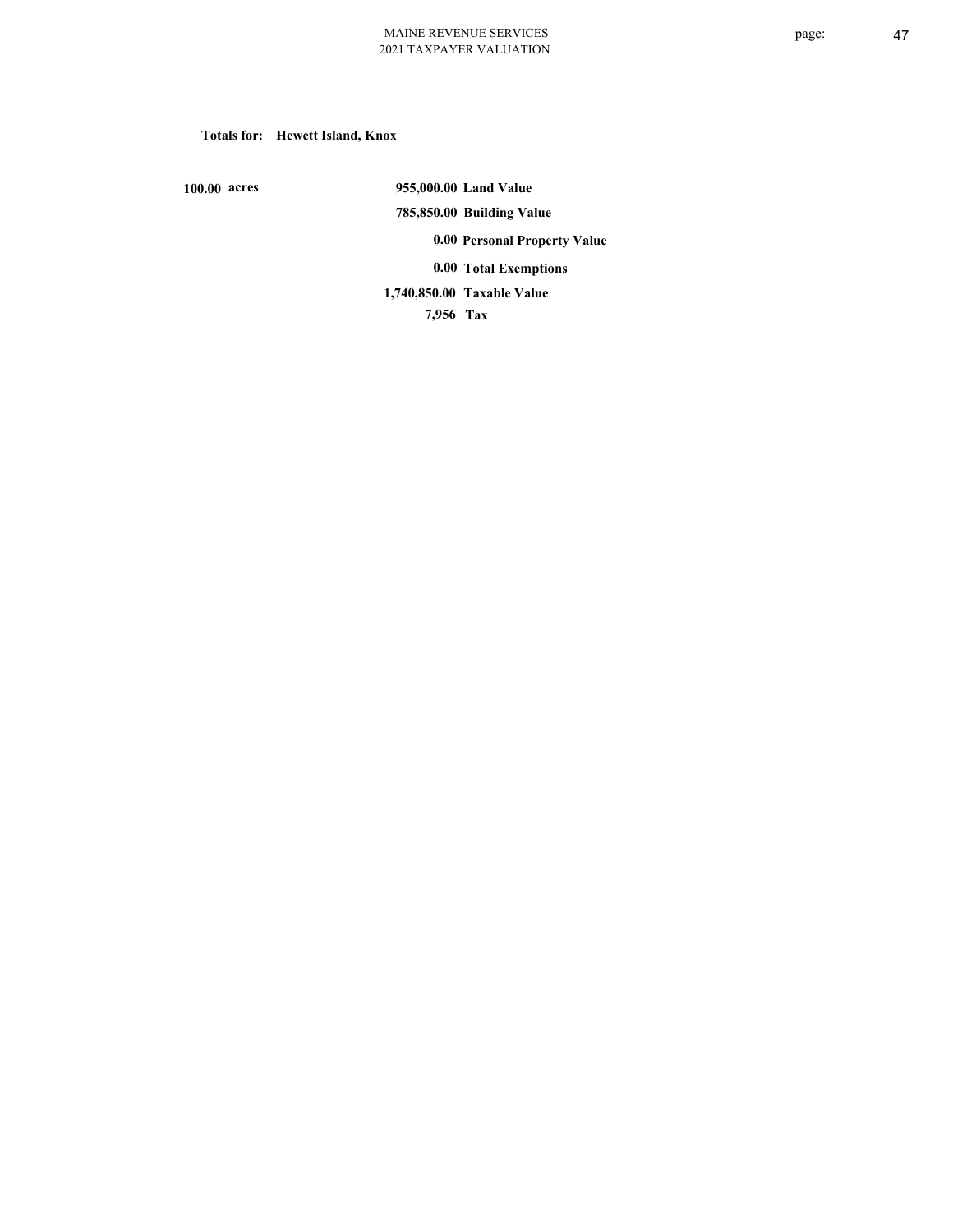Map KN063 Plan 01 Lot 422

| 2021 TAXPAYER VALUATION |  |
|-------------------------|--|
|                         |  |
|                         |  |

| 634220001-4<br><b>Property Account #</b> |               | Percent Ownership: | 100.00%                 |
|------------------------------------------|---------------|--------------------|-------------------------|
|                                          |               | 430,000.00         | Land Value              |
| CHAPMAN & FLINT LLC                      | $40.00$ Acres | 0.00               | Building Value          |
| 101 PLEASANT STREET                      |               | 0.00               | Personal Property Value |
| BRUNSWICK, ME 04011                      |               | $\mathbf{0}$       | <b>Total Exemptions</b> |
| CIR 63-8B-422                            |               | 430,000            | Taxable Value           |
| High Island, Knox                        |               | 1,965.10           | Tax                     |

page: 48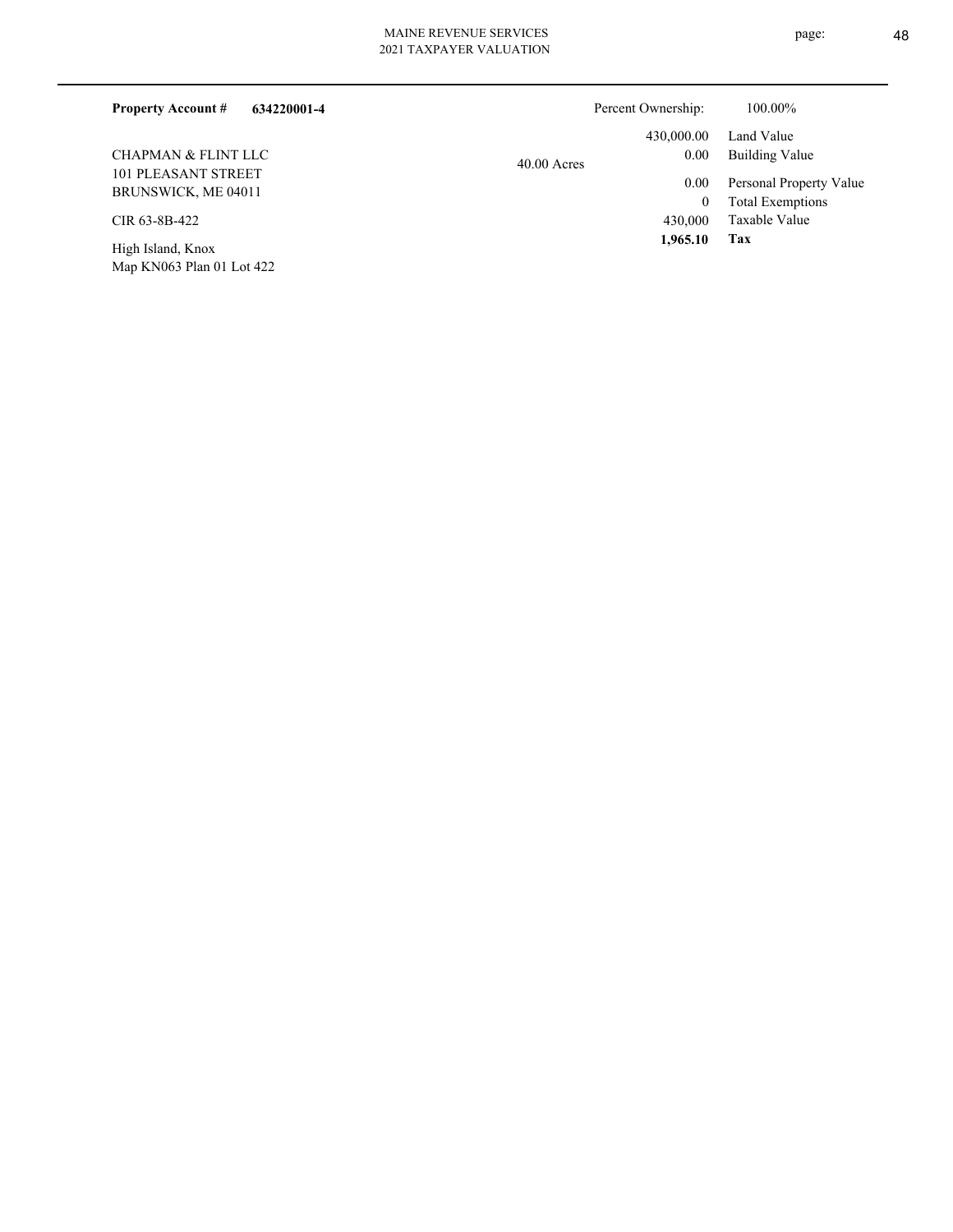# **Totals for: High Island, Knox**

 **40.00 acres**

 **430,000.00 Land Value 0.00 Building Value 0.00 Personal Property Value 0.00 Total Exemptions Taxable Value 430,000.00**

 **1,965 Tax**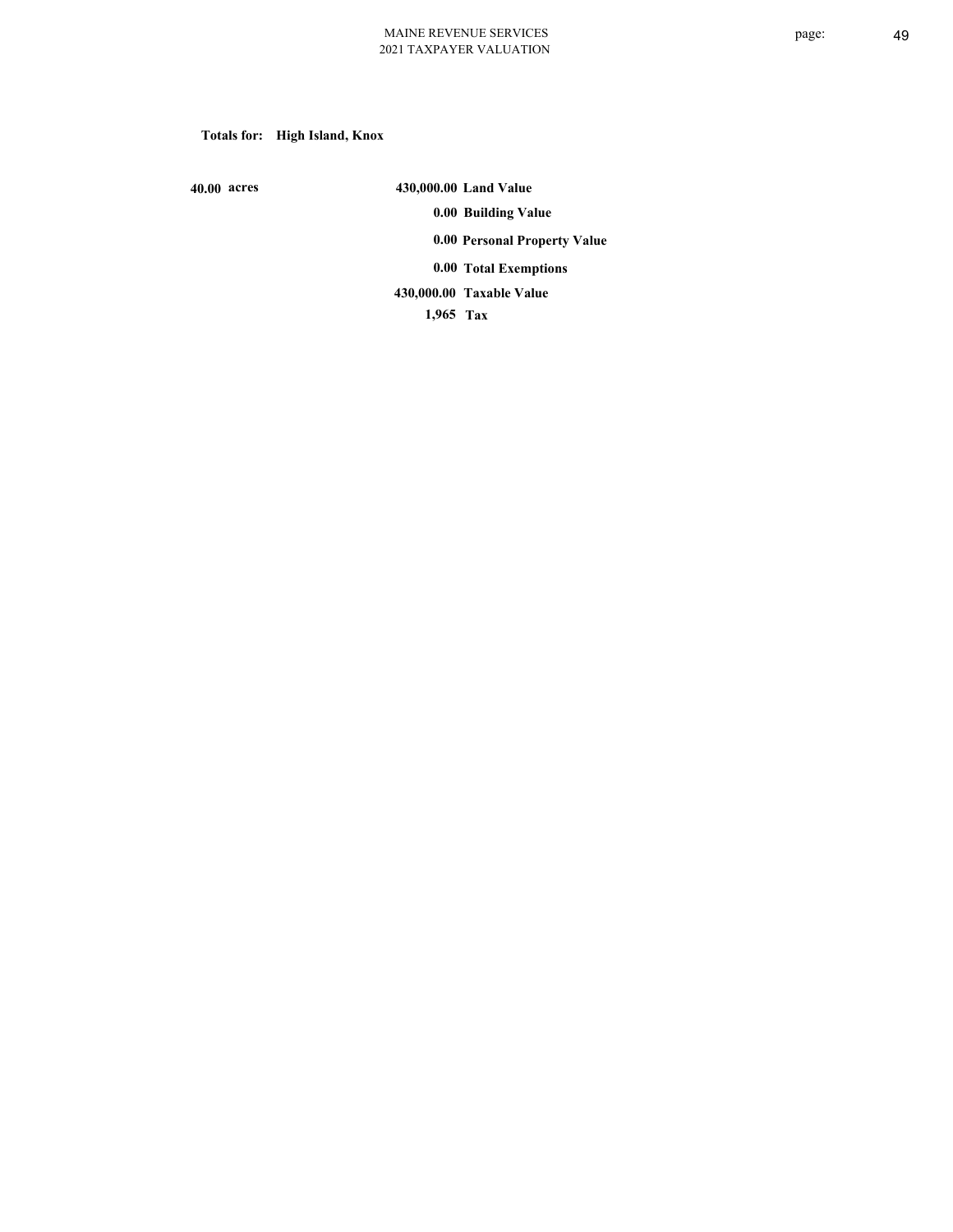| 2021 TAXPAYER VALUATION |
|-------------------------|
|                         |
|                         |

| 635880001-1<br><b>Property Account #</b>                                 | Percent Ownership:              | 100.00%                                                             |
|--------------------------------------------------------------------------|---------------------------------|---------------------------------------------------------------------|
| METINIC ISLAND INC                                                       | 21,840.00<br>0.00<br>6.30 Acres | Land Value<br>Building Value                                        |
| $%$ W A POST<br><b>PO BOX 541</b><br>ROCKLAND, ME 04841<br>CIR 63-8D-588 | 0.00<br>21,840                  | Personal Property Value<br><b>Total Exemptions</b><br>Taxable Value |
| Hog Island Knox                                                          | 99.81                           | Tax                                                                 |

Map KN063 Plan 01 Lot 588 Hog Island, Knox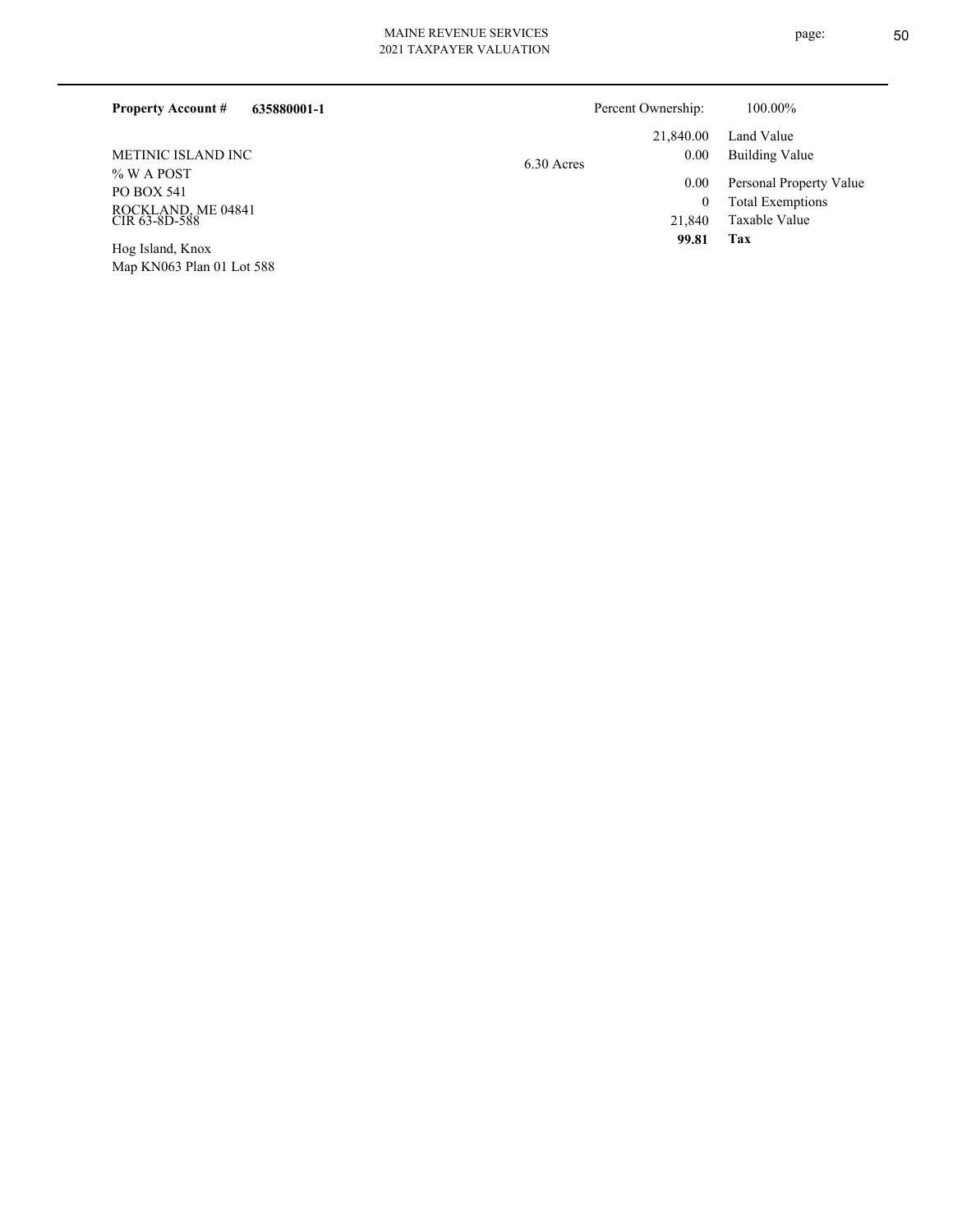# **Totals for: Hog Island, Knox**

 **6.30 acres**

 **21,840.00 Land Value 0.00 Building Value 0.00 Personal Property Value 0.00 Total Exemptions Taxable Value 21,840.00**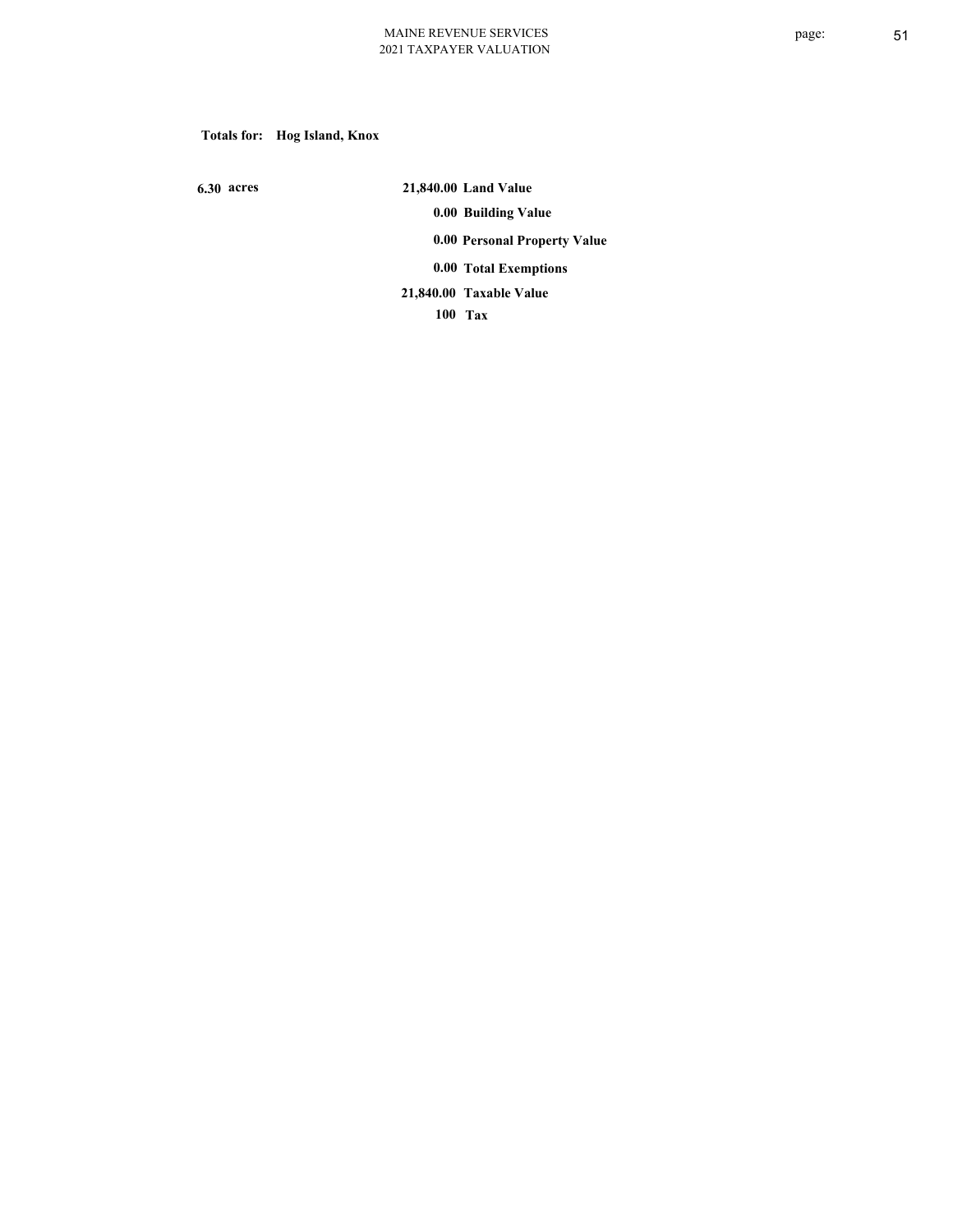| 634230001-2<br><b>Property Account #</b> |            | Percent Ownership: | 100.00%                 |
|------------------------------------------|------------|--------------------|-------------------------|
|                                          |            | 132,500.00         | Land Value              |
| CARVER RICHARD A & ELEANOR H             | 2.00 Acres | 70,000.00          | Building Value          |
| PO BOX 1224<br>ROCKLAND, ME 04841        |            | 0.00               | Personal Property Value |
|                                          |            | $\bf{0}$           | <b>Total Exemptions</b> |
| CIR 63-8B-423                            |            | 202,500            | Taxable Value           |
| Inner Pond Island, Knox                  |            | 925.43             | Tax                     |
| Map KN063 Plan 01 Lot 423                |            |                    |                         |

page: 52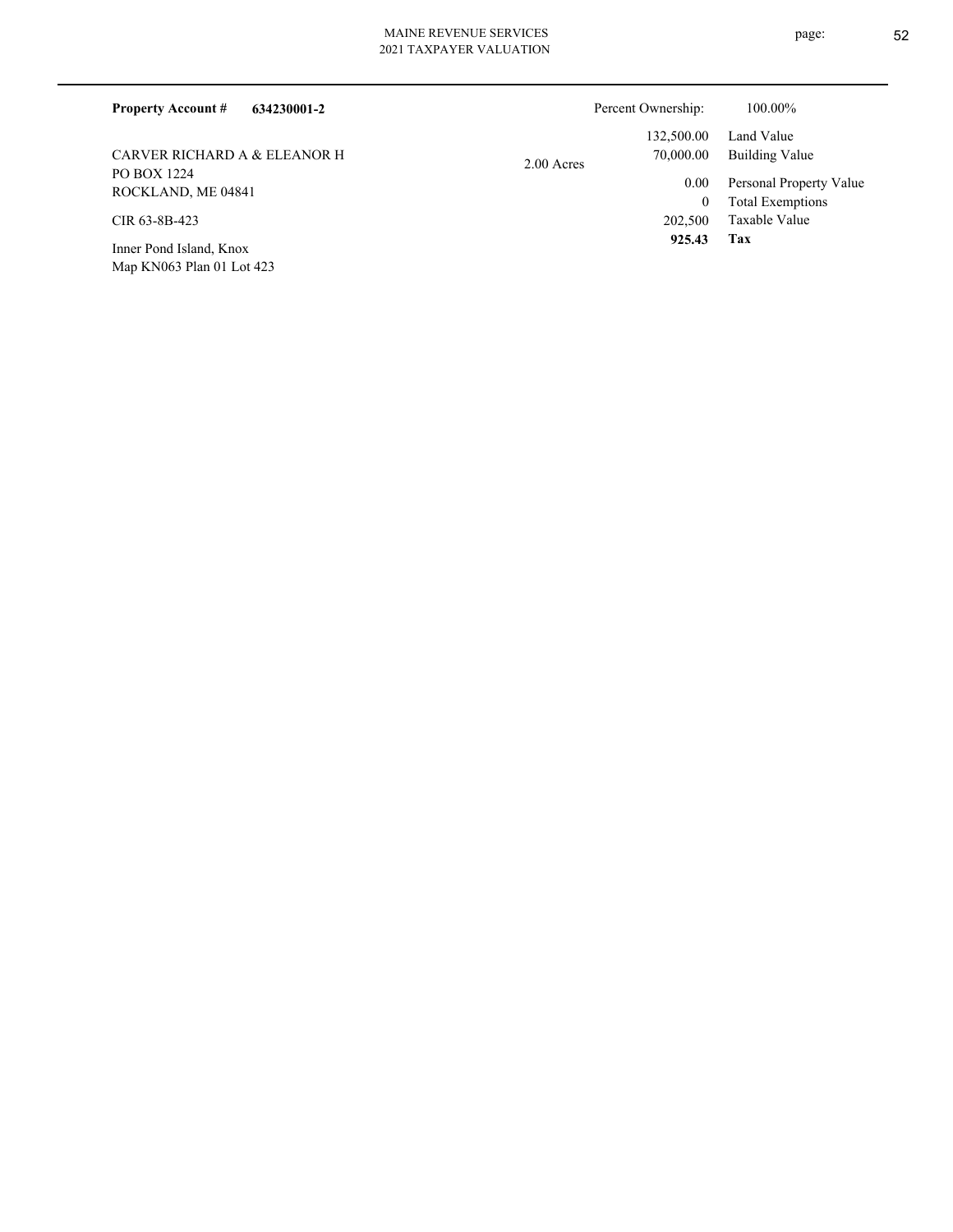#### **Totals for: Inner Pond Island, Knox**

 **2.00 acres**

 **132,500.00 Land Value 70,000.00 Building Value 0.00 Personal Property Value 0.00 Total Exemptions Taxable Value 202,500.00**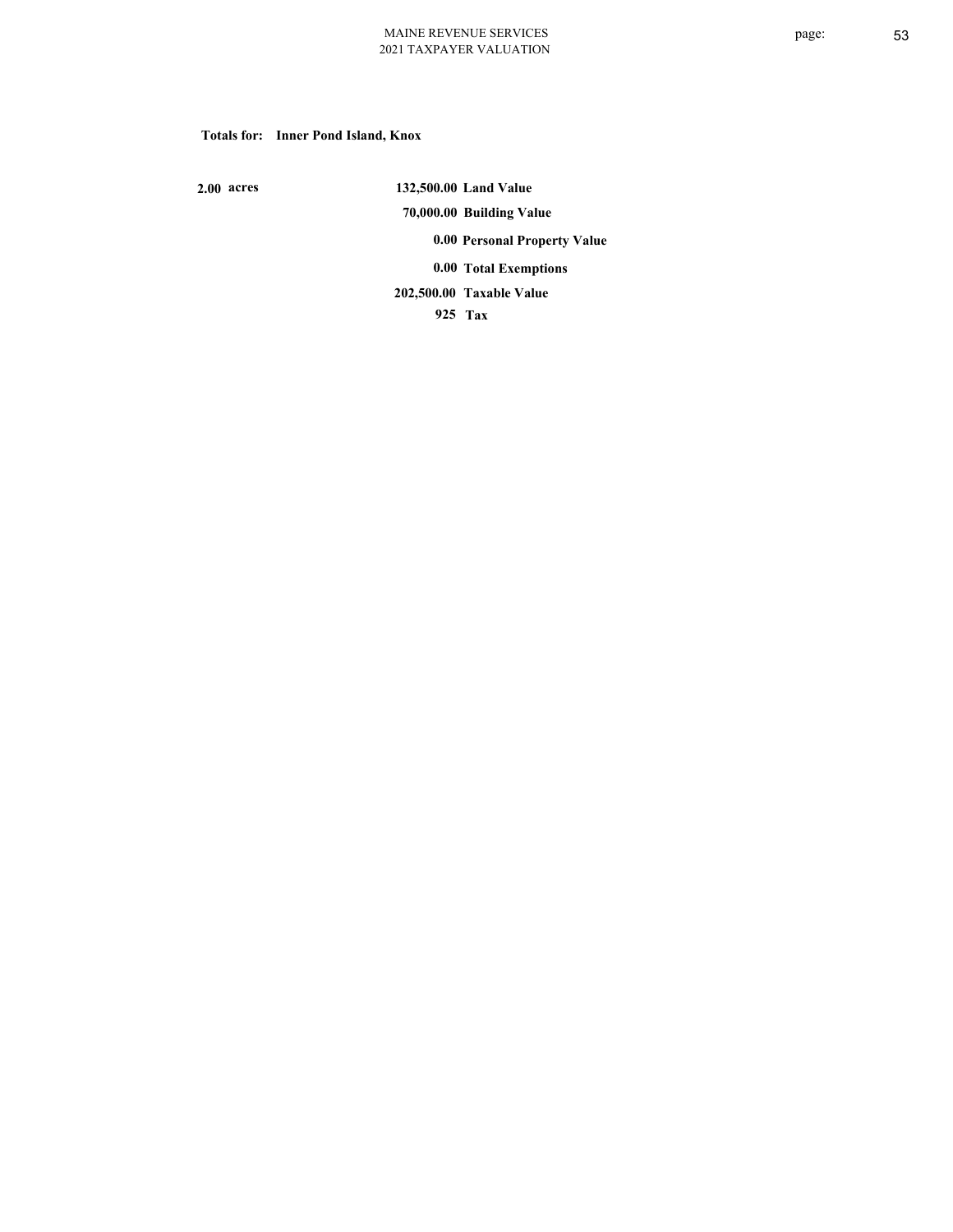| <b>Property Account #</b><br>635860001-1 | Percent Ownership: | 100.00%                         |  |
|------------------------------------------|--------------------|---------------------------------|--|
|                                          |                    | Land Value<br>5.250.00          |  |
| METINIC ISLAND INC                       | $0.70$ Acres       | 0.00<br><b>Building Value</b>   |  |
| $%$ W A POST<br><b>PO BOX 541</b>        |                    | Personal Property Value<br>0.00 |  |
|                                          |                    | <b>Total Exemptions</b><br>0    |  |
| ROCKLAND, ME 04841<br>CIR 63-8D-586      |                    | Taxable Value<br>5,250          |  |
| $TT = 111T + 11T$                        |                    | 23.99<br>Tax                    |  |

Map KN063 Plan 01 Lot 586 Knubble Island, Knox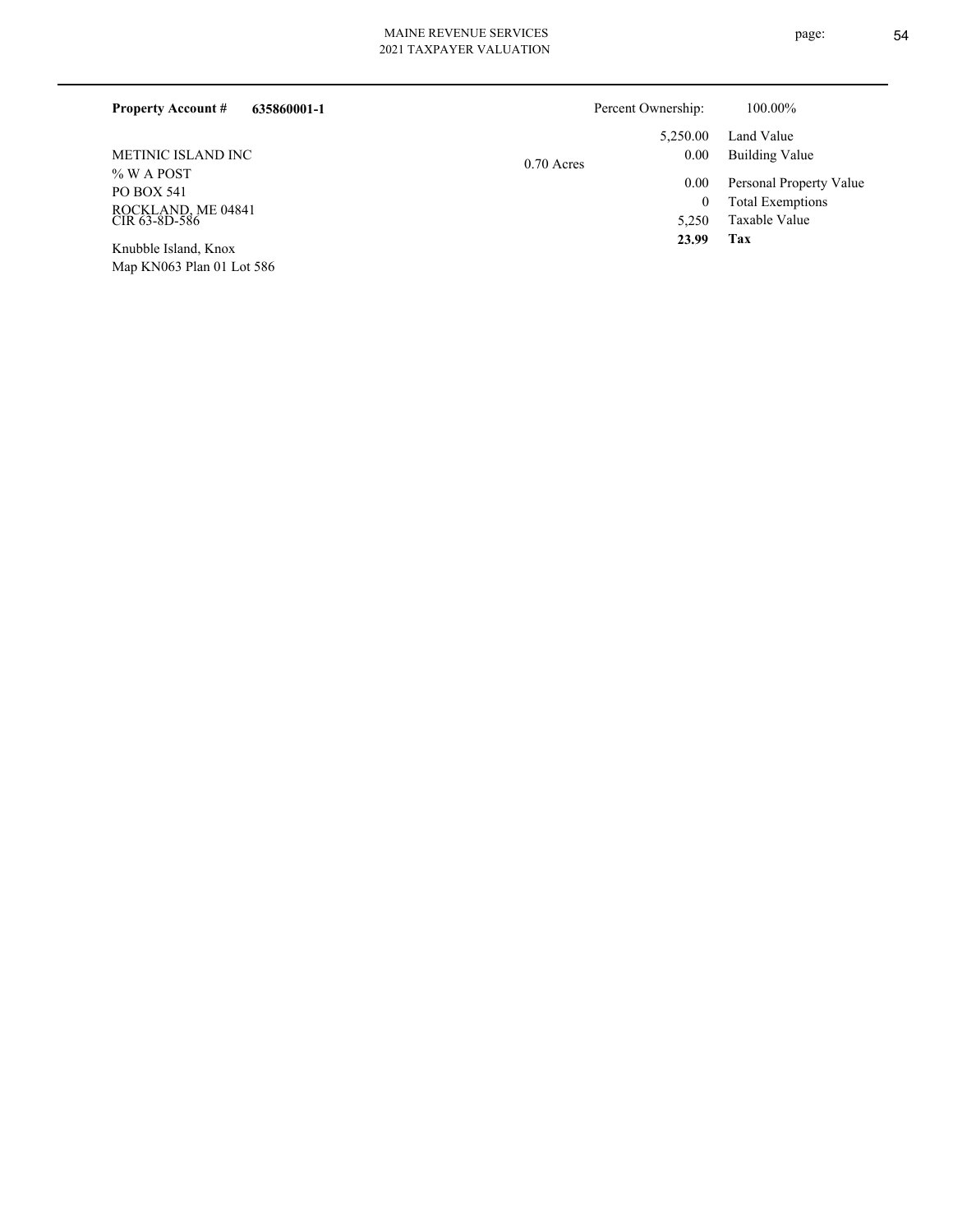### **Totals for: Knubble Island, Knox**

 **0.70 acres**

 **5,250.00 Land Value 0.00 Building Value 0.00 Personal Property Value 0.00 Total Exemptions Taxable Value 5,250.00**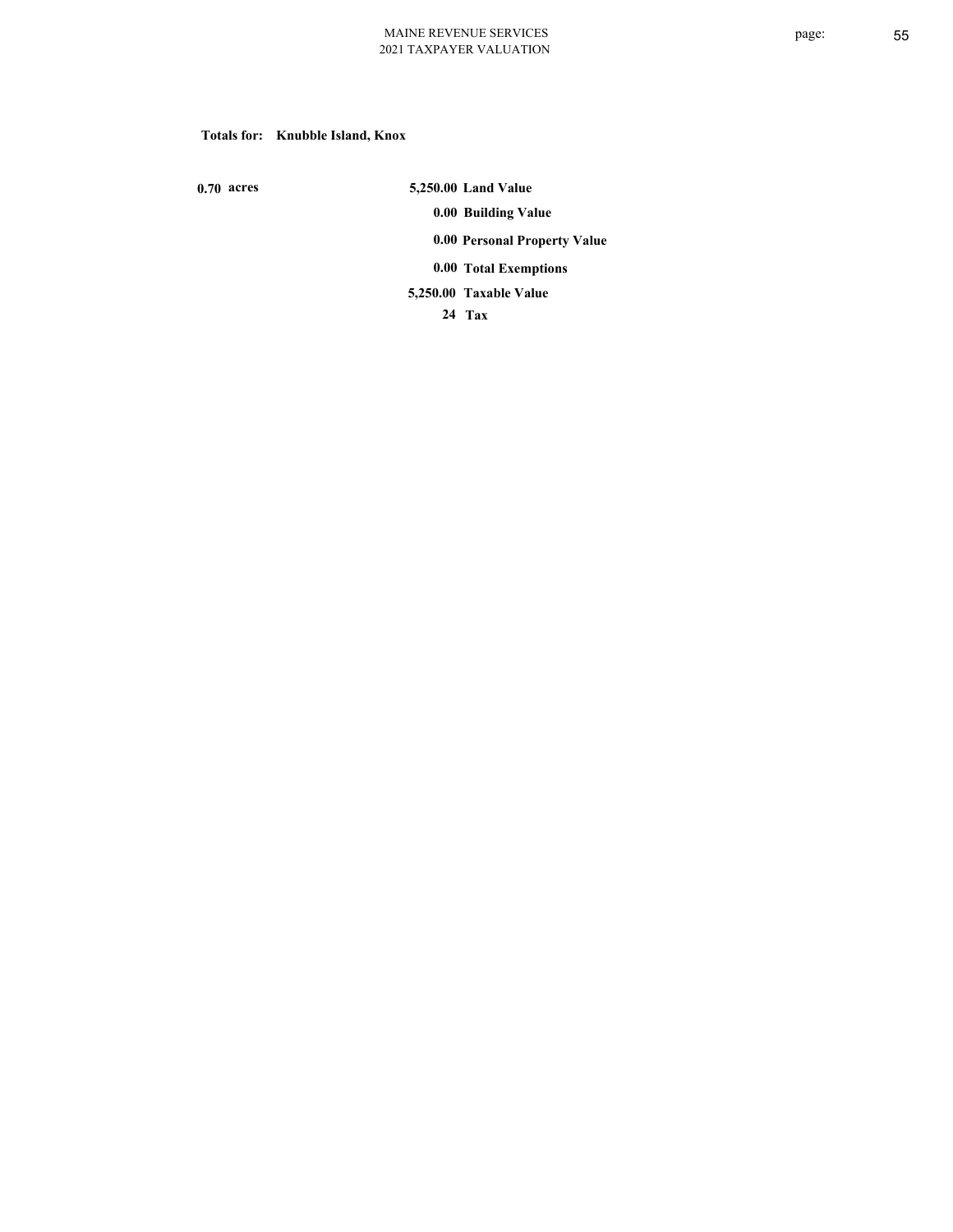| <b>Property Account #</b><br>634180001-2                                                                                                                                                       | Percent Ownership:       | 100.00%                             |
|------------------------------------------------------------------------------------------------------------------------------------------------------------------------------------------------|--------------------------|-------------------------------------|
|                                                                                                                                                                                                | 77,000.00                | Land Value                          |
| GLOVER WILLIAM J & DIANA R                                                                                                                                                                     | 4,750.00<br>$1.00$ Acres | Building Value                      |
| PO BOX 1049<br><b>116 DEARBORN LANE</b>                                                                                                                                                        | $0.00\,$                 | Personal Property Value             |
|                                                                                                                                                                                                |                          | <b>Total Exemptions</b><br>$\bf{0}$ |
| ROCKPORT, ME 04856<br>CIR 63-8B-418                                                                                                                                                            | 81.750                   | Taxable Value                       |
| $\mathbf{I}$ (all $\mathbf{C}$ and all $\mathbf{I}$ - $\mathbf{I}$ - $\mathbf{I}$ - $\mathbf{I}$ - $\mathbf{I}$ - $\mathbf{I}$ - $\mathbf{I}$ - $\mathbf{V}$ and $\mathbf{V}$ and $\mathbf{V}$ | 373.60                   | Tax                                 |

Map KN063 Plan 01 Lot 418 Little Green Island #1, Knox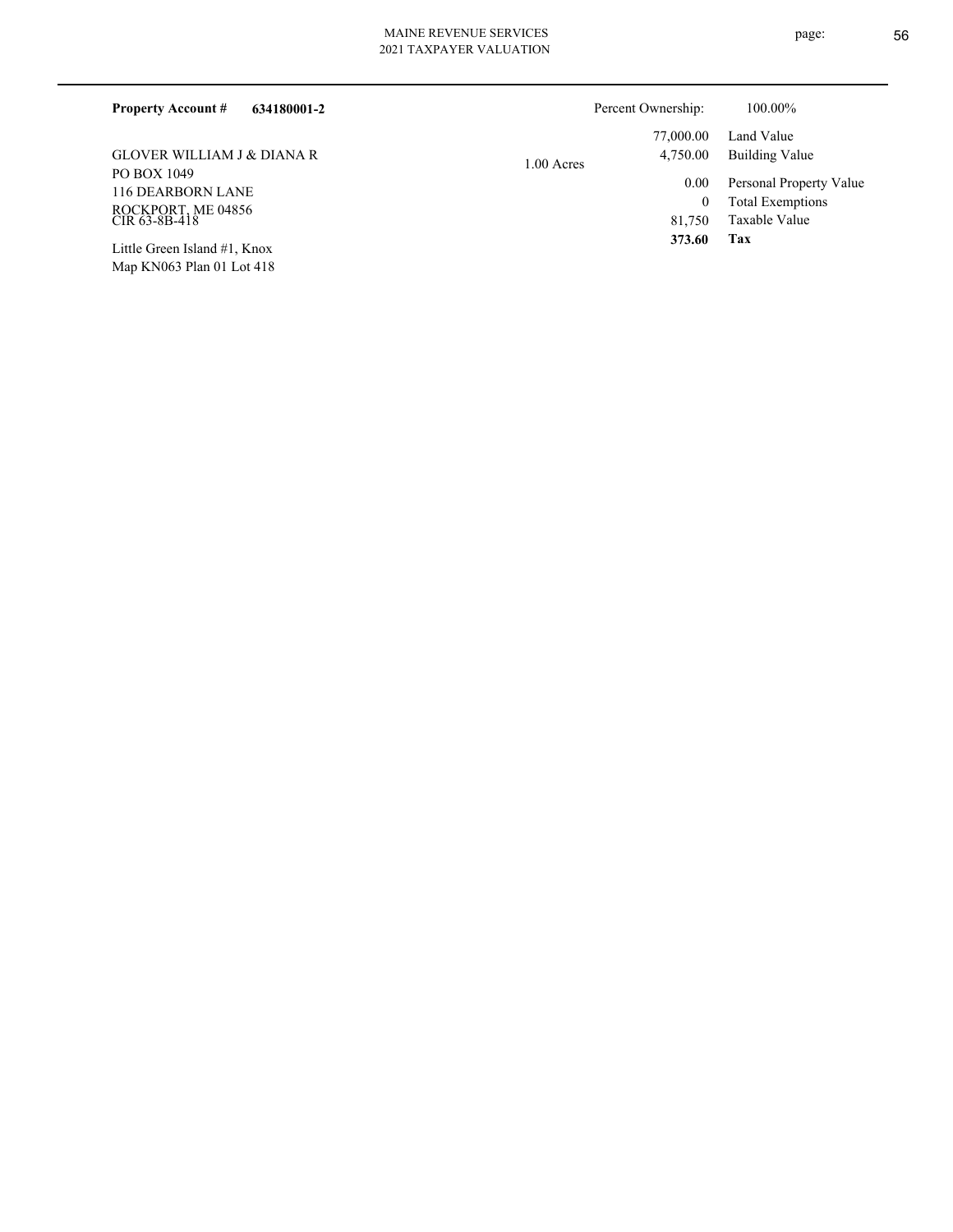### **Totals for: Little Green Island #1, Knox**

 **1.00 acres**

 **77,000.00 Land Value 4,750.00 Building Value 0.00 Personal Property Value 0.00 Total Exemptions Taxable Value 81,750.00**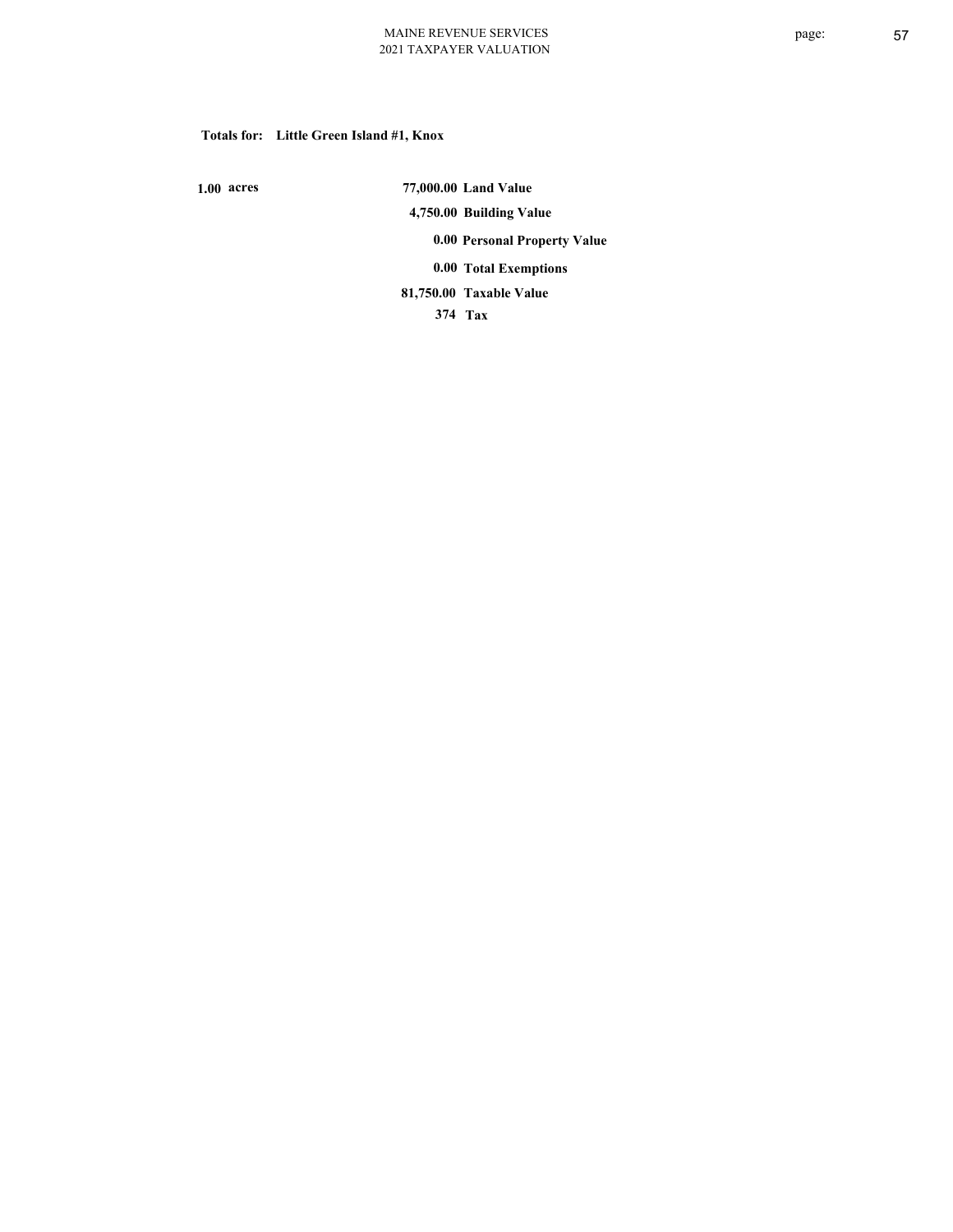| 636540001-2<br><b>Property Account #</b> |               | Percent Ownership: | 100.00%                 |
|------------------------------------------|---------------|--------------------|-------------------------|
|                                          |               | 142,500.00         | Land Value              |
| MOREY AMY C ET AL                        | $24.00$ Acres | 6,750.00           | Building Value          |
| PO BOX 292                               |               | 0.00               | Personal Property Value |
| TENANTS HARBOR, ME 04860                 |               | 0                  | <b>Total Exemptions</b> |
| CIR 63 8E 654                            |               | 149,250            | Taxable Value           |
| Little Green Island #2, Knox             |               | 682.07             | Tax                     |
| Map KN063 Plan 01 Lot 654                |               |                    |                         |

page: 58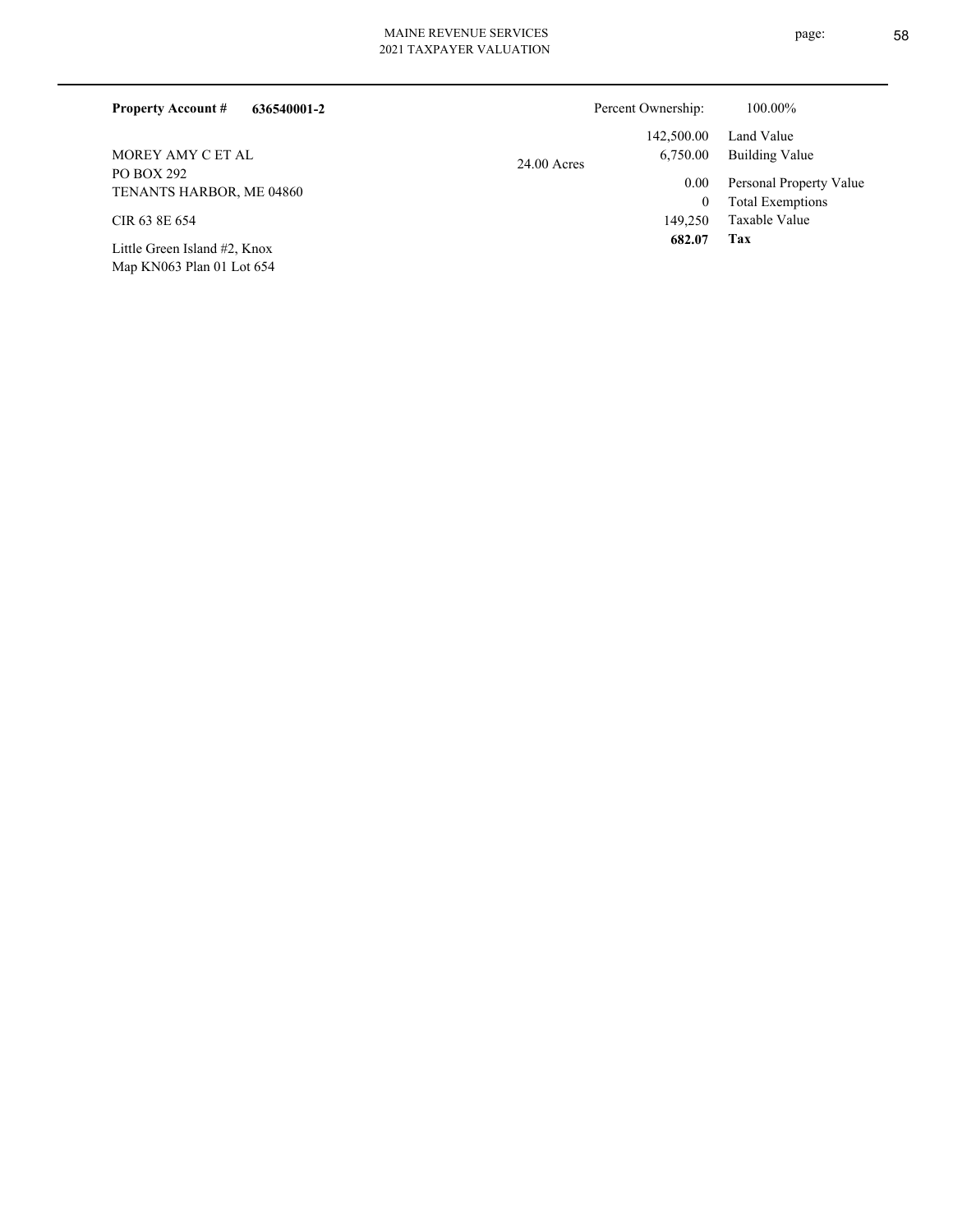#### **Totals for: Little Green Island #2, Knox**

 **24.00 acres**

 **142,500.00 Land Value 6,750.00 Building Value 0.00 Personal Property Value 0.00 Total Exemptions Taxable Value 149,250.00**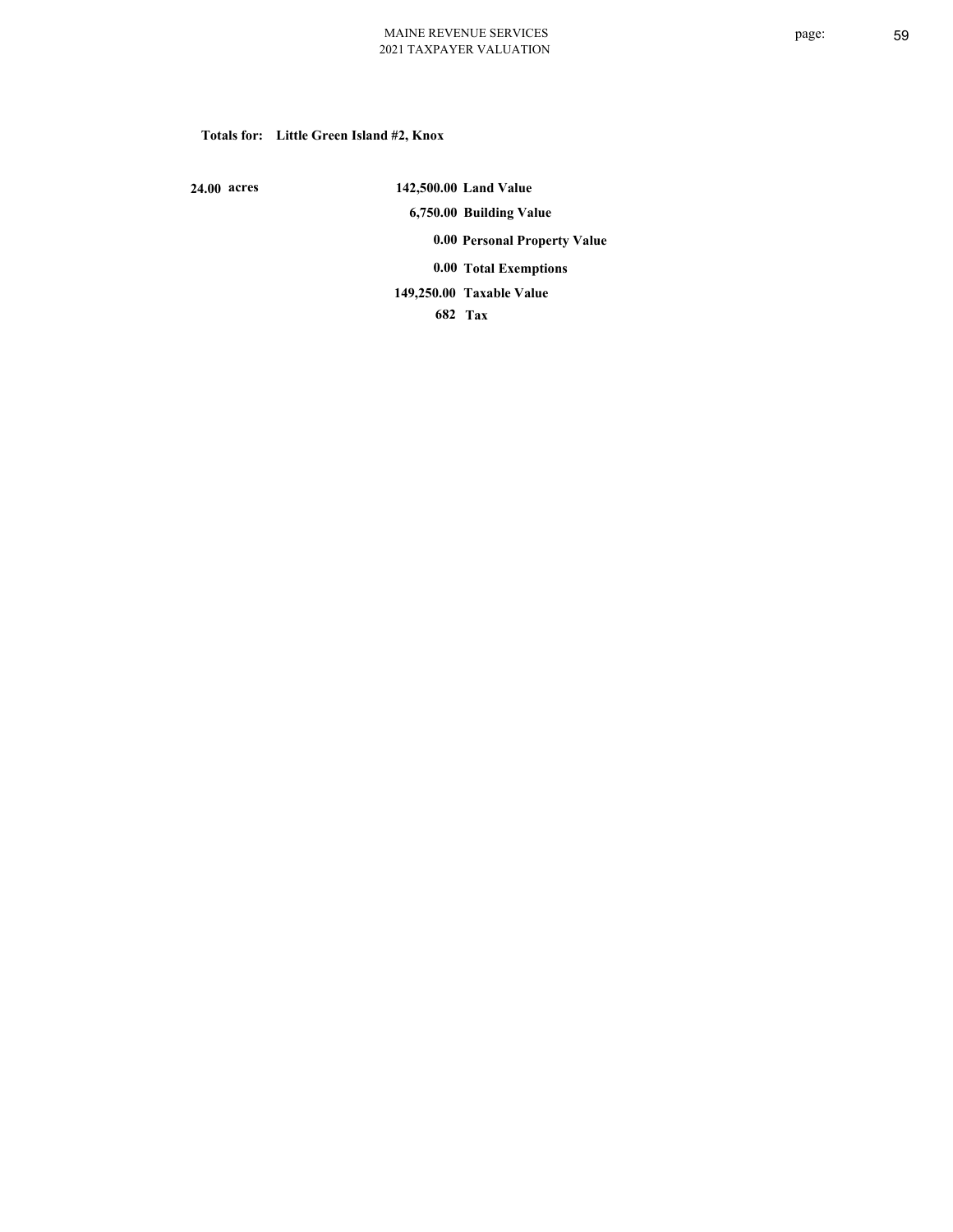| 636260001-2<br><b>Property Account #</b>                     |              | Percent Ownership: | 100.00%                                            |
|--------------------------------------------------------------|--------------|--------------------|----------------------------------------------------|
| DRINKWATER WALTER E JR & THERESA HALL                        | $1.00$ Acres | 18,750.00<br>0.00  | Land Value<br><b>Building Value</b>                |
| PO BOX 61<br>SPRUCE HEAD, ME 04859                           |              | 0.00<br>0          | Personal Property Value<br><b>Total Exemptions</b> |
| CIR 63-8E-626                                                |              | 18.750             | Taxable Value                                      |
| Little Hurricane Island, Knox<br>Map KN063 Plan 01 Lot $626$ |              | 85.69              | Tax                                                |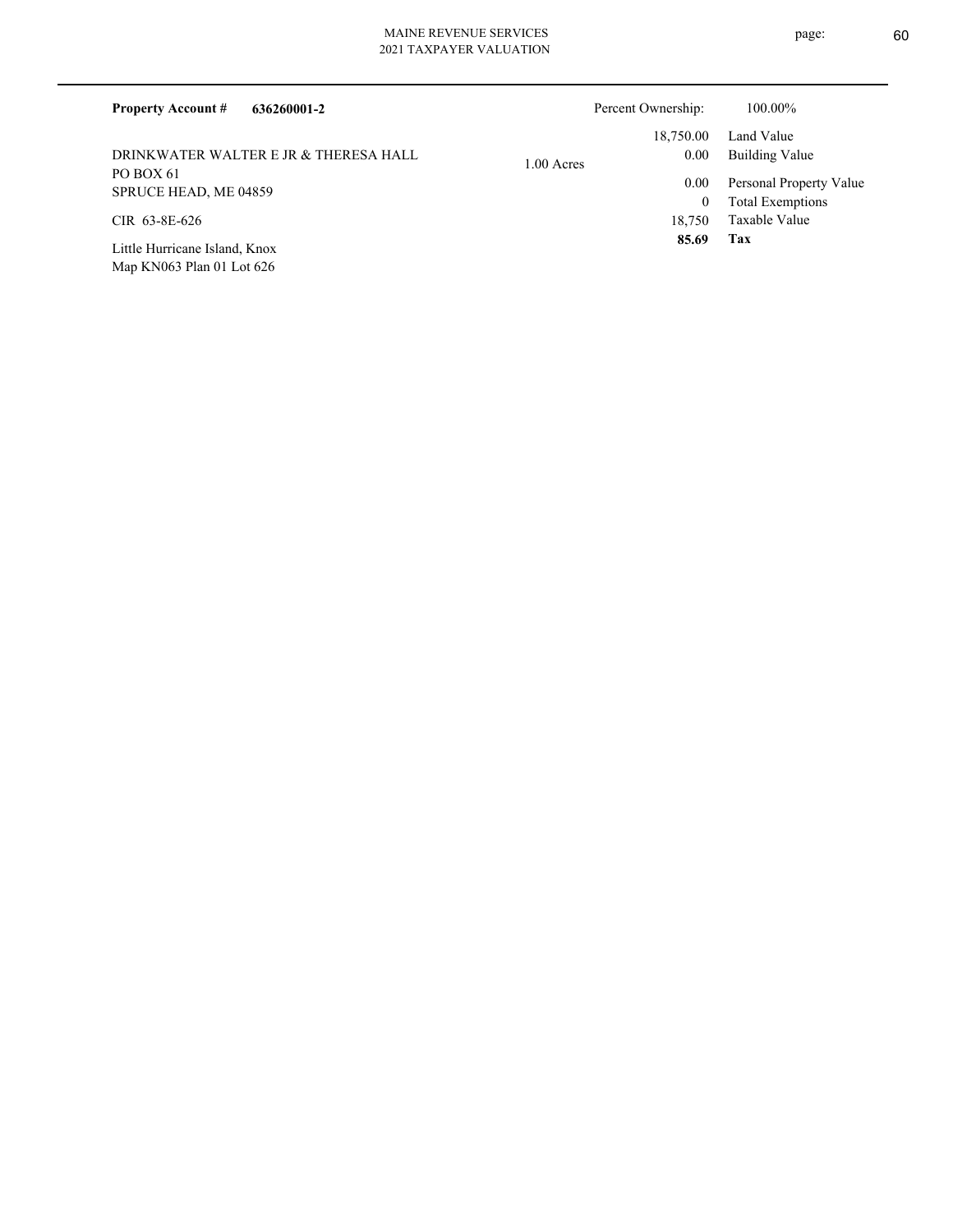#### **Totals for: Little Hurricane Island, Knox**

 **1.00 acres**

 **18,750.00 Land Value 0.00 Building Value 0.00 Personal Property Value 0.00 Total Exemptions Taxable Value 18,750.00**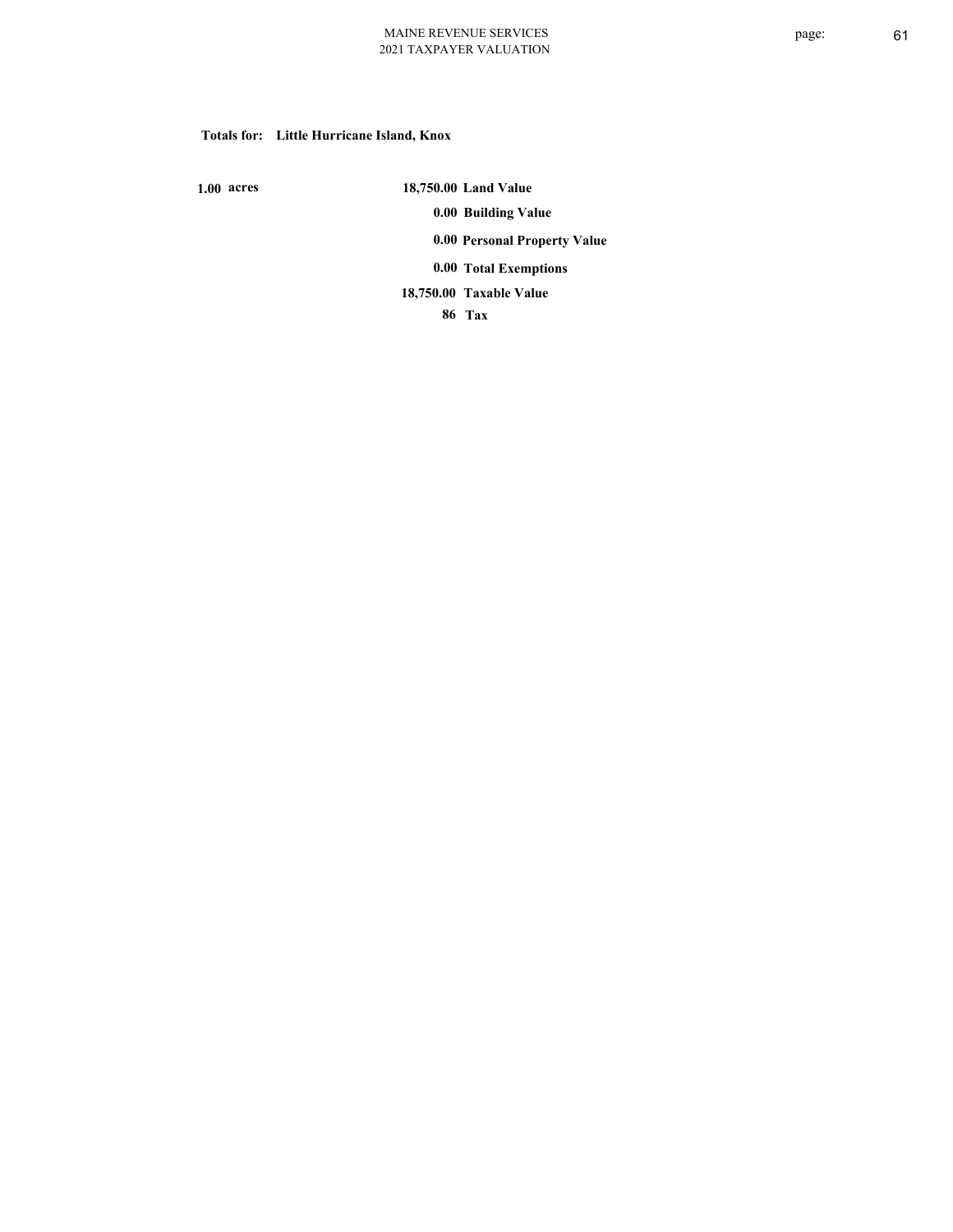Exempt Property

|  | 021 TAXPAYER VALUATION |
|--|------------------------|

| 634030001-1<br><b>Property Account #</b> |              | Percent Ownership: | 100.00%                 |
|------------------------------------------|--------------|--------------------|-------------------------|
|                                          |              | 9,750.00           | Land Value              |
| <b>MAINE STATE OF</b>                    | $1.00$ Acres | 0.00               | Building Value          |
| DEPT OF CONS-PARKS & LANDS               |              | 0.00               | Personal Property Value |
| 22 SHS                                   |              | 9,750              | <b>Total Exemptions</b> |
| AUGUSTA, ME 04333<br>CIR 63-403          |              | $\theta$           | Taxable Value           |
| Marble Head Island, Knox                 |              | 0.00               | Tax                     |
| Map KN063 Plan 01 Lot 403                |              |                    |                         |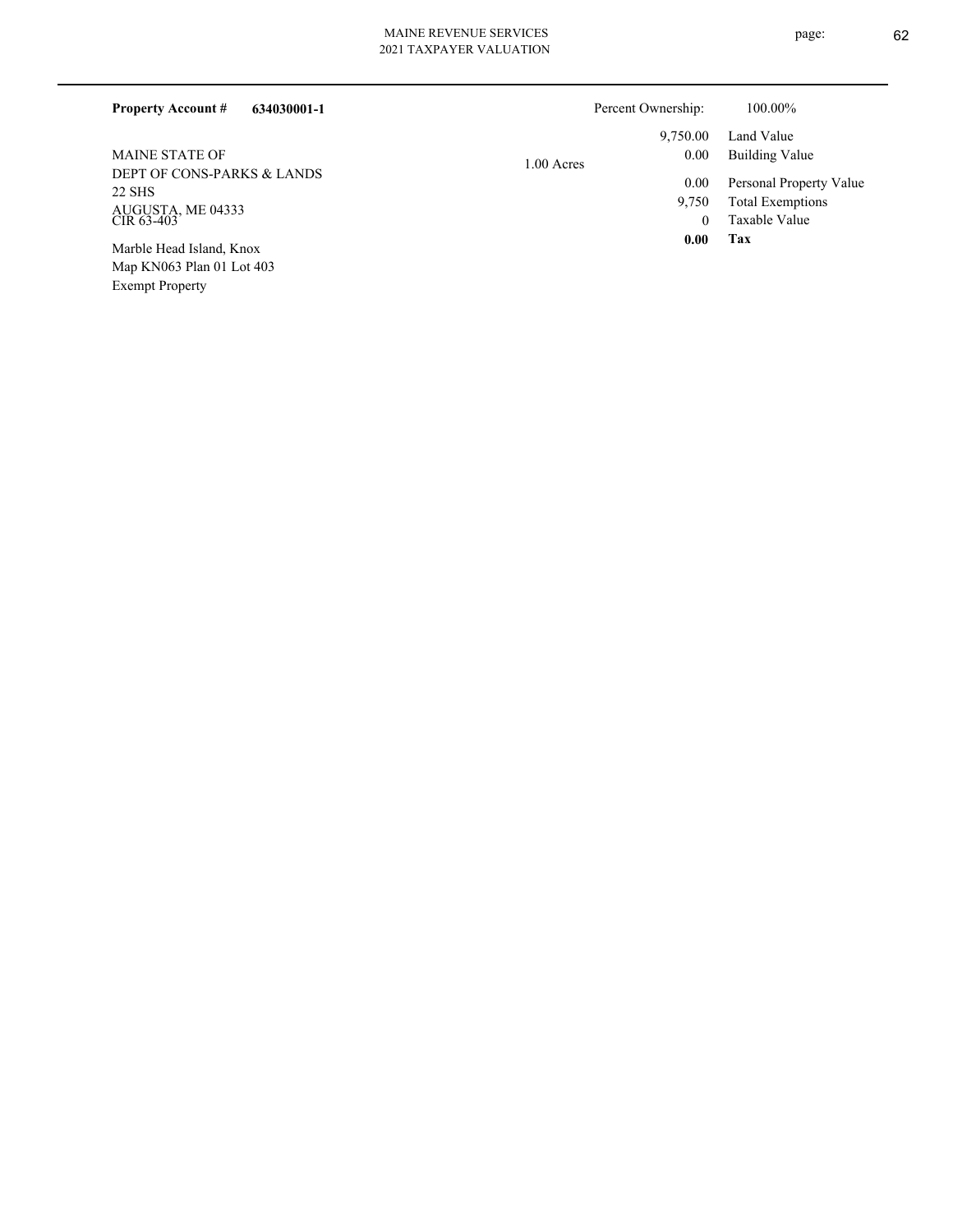### **Totals for: Marble Head Island, Knox**

 **1.00 acres**

 **9,750.00 Land Value 0.00 Building Value 0.00 Personal Property Value 9,750.00 Total Exemptions**

**Taxable Value 0.00**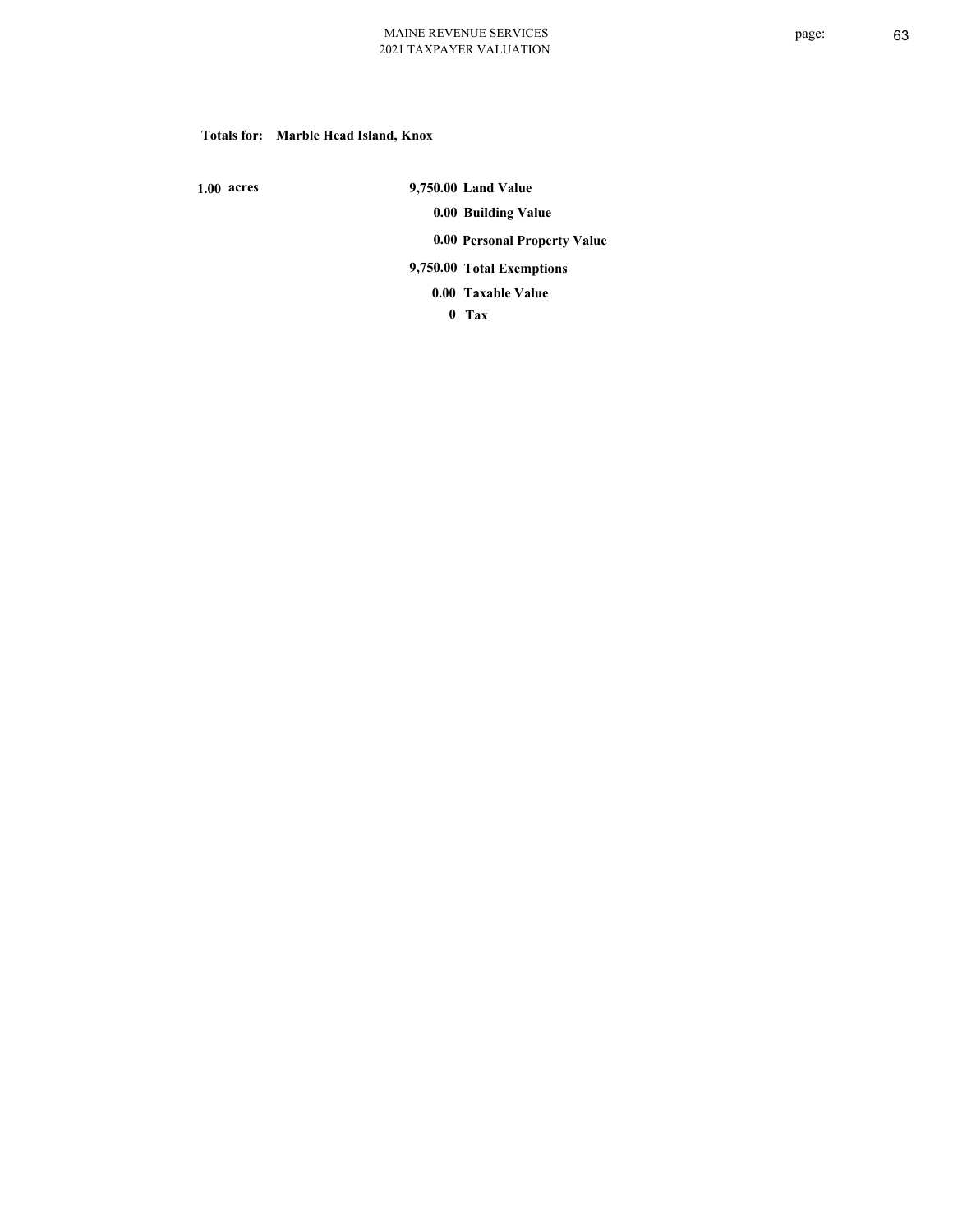| 633390001-4<br><b>Property Account #</b>                                                                                       |               | Percent Ownership:                                | $100.00\%$                                                                                          |
|--------------------------------------------------------------------------------------------------------------------------------|---------------|---------------------------------------------------|-----------------------------------------------------------------------------------------------------|
| UNITED STATES OF AMERICA<br>DEPT OF INTERIOR, F & W<br><b>300 WESTGATE CENTER DRIVE</b><br>HADLEY, MA 01035-9589<br>CIR 63-339 | $36.00$ Acres | 210,000.00<br>0.00<br>0.00<br>210,000<br>$\theta$ | Land Value<br>Building Value<br>Personal Property Value<br><b>Total Exemptions</b><br>Taxable Value |
| Mark, Knox<br>Map KN063 Plan 01 Lot 339                                                                                        |               | 0.00                                              | Tax                                                                                                 |

Exempt Property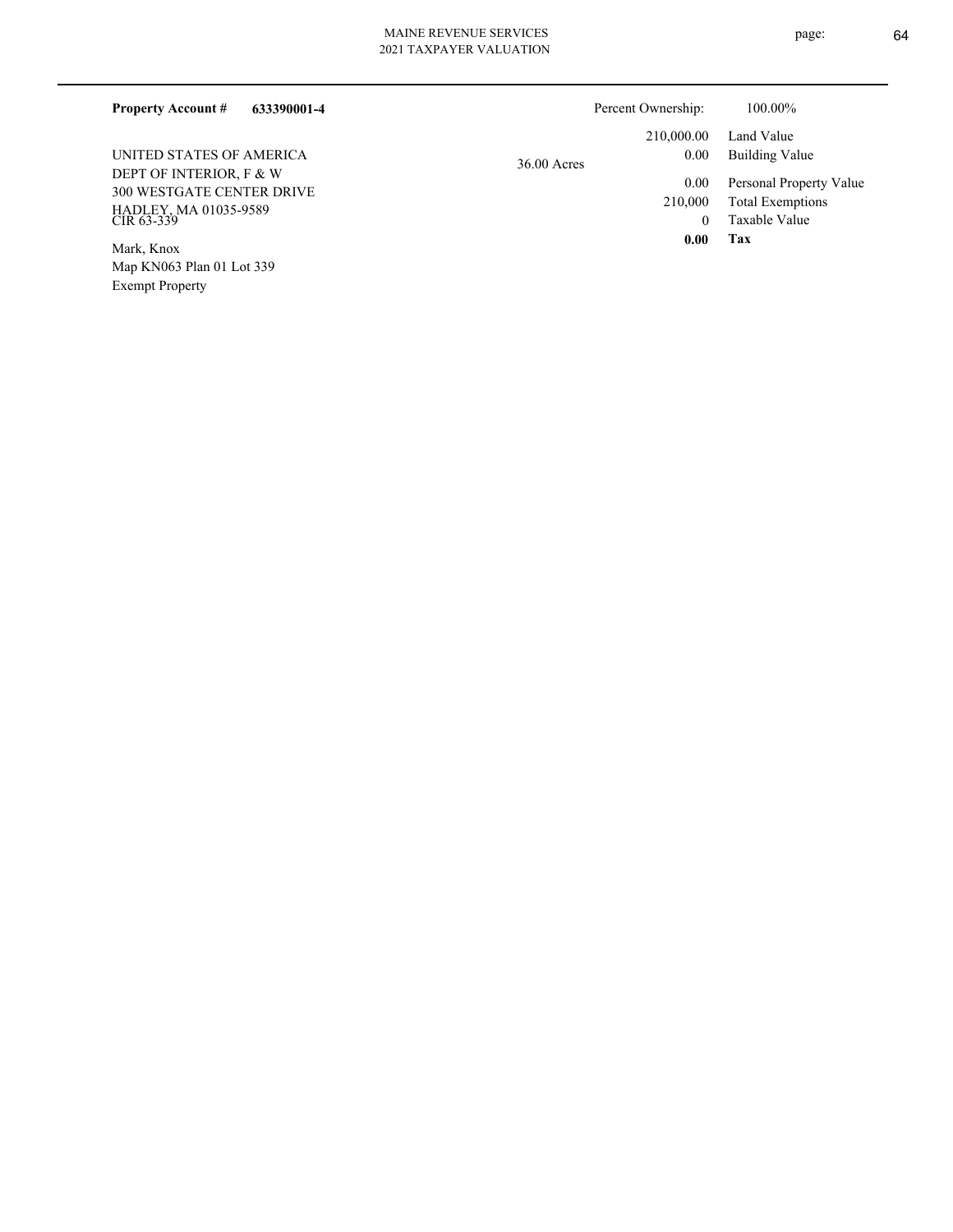**Totals for: Mark, Knox**

 **36.00 acres**

 **210,000.00 Land Value 0.00 Building Value 0.00 Personal Property Value 210,000.00 Total Exemptions**

**Taxable Value 0.00**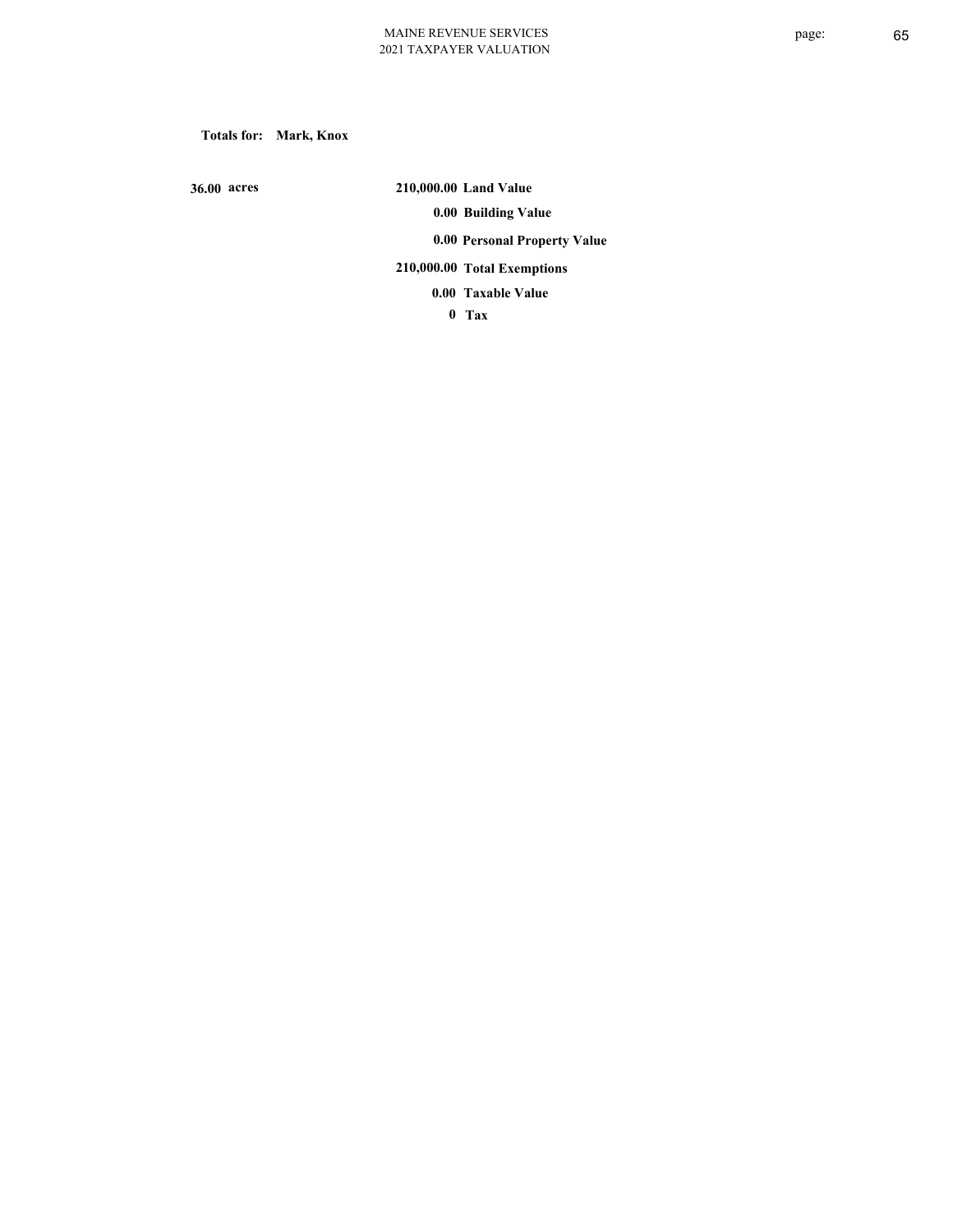| 635850001-1<br><b>Property Account #</b> |            | Percent Ownership: | 100.00%                 |
|------------------------------------------|------------|--------------------|-------------------------|
|                                          |            | 43,750.00          | Land Value              |
| METINIC ISLAND INC                       | 7.00 Acres | 0.00               | Building Value          |
| $%$ W A POST<br><b>PO BOX 541</b>        |            | 0.00               | Personal Property Value |
|                                          |            | $\theta$           | <b>Total Exemptions</b> |
| ROCKLAND, ME 04841<br>CIR 63-8D 585      |            | 43.750             | Taxable Value           |
| Metinic Green Island, Knox               |            | 199.94             | Tax                     |

Map KN063 Plan 01 Lot 585

page: 66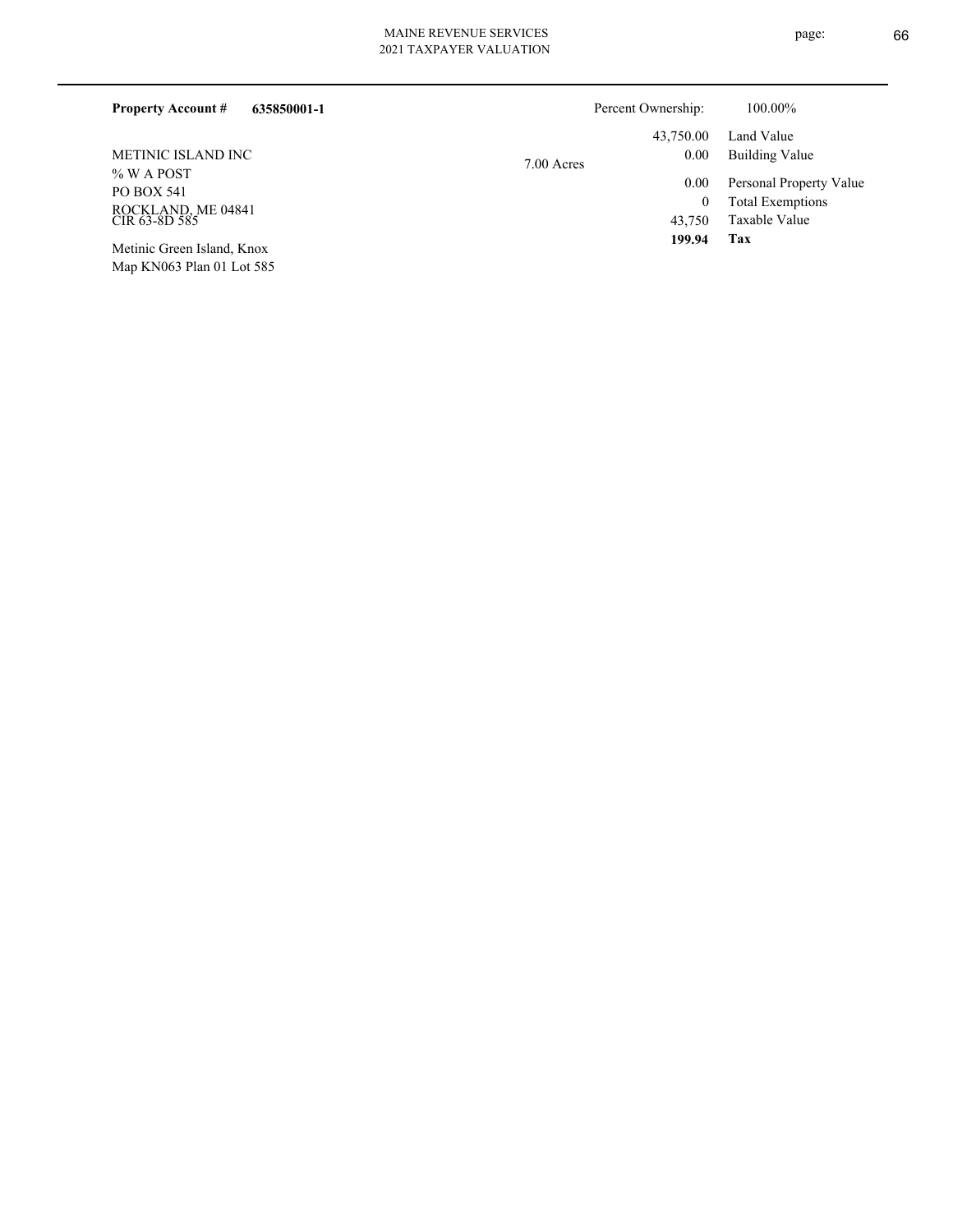#### **Totals for: Metinic Green Island, Knox**

 **7.00 acres**

 **43,750.00 Land Value 0.00 Building Value 0.00 Personal Property Value 0.00 Total Exemptions Taxable Value 43,750.00**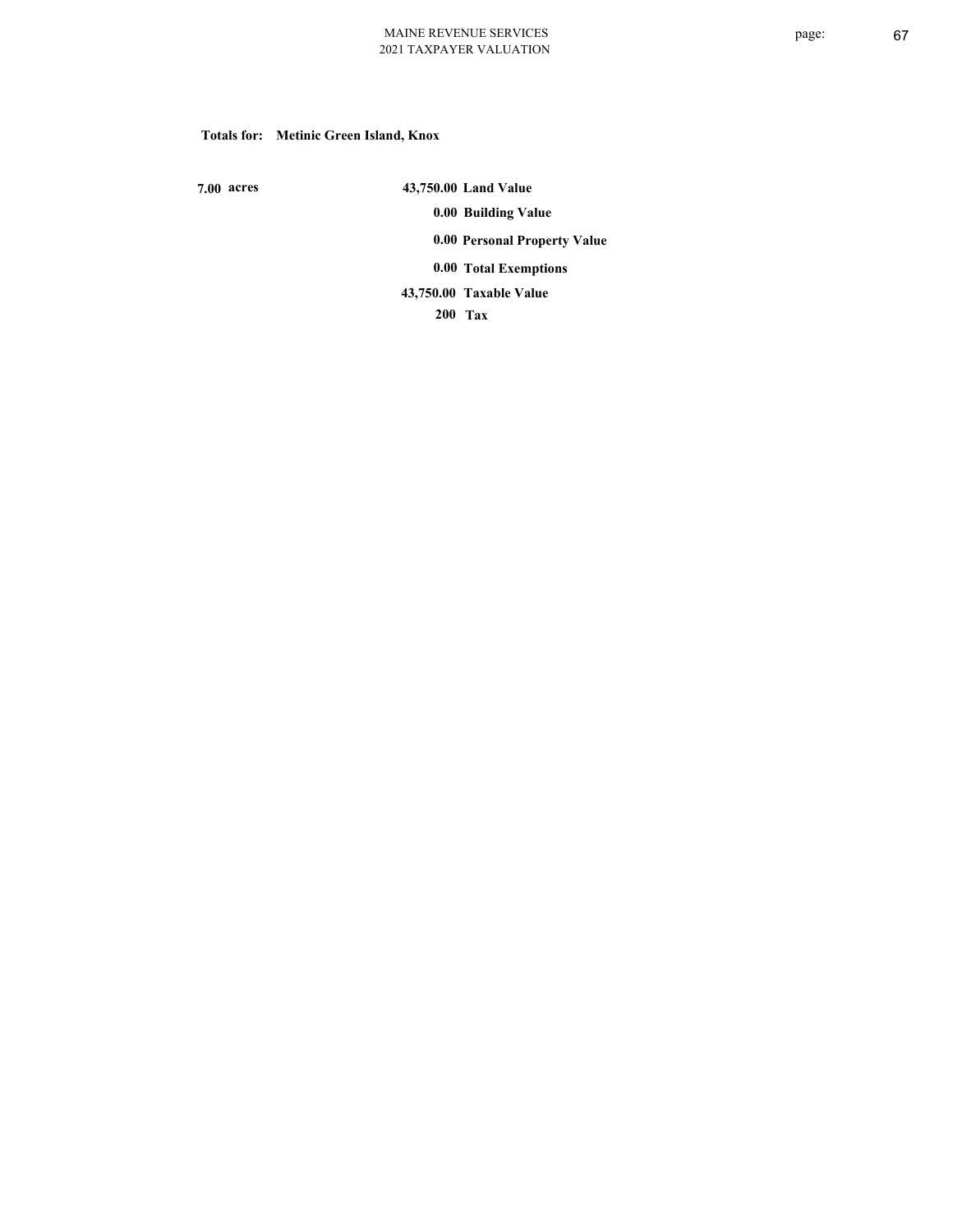**Tax 0.00**

| 635840003-1<br><b>Property Account #</b>                                             |              | Percent Ownership:              | 100.00%                                                             |
|--------------------------------------------------------------------------------------|--------------|---------------------------------|---------------------------------------------------------------------|
| <b>BUTLER PETER E</b><br><b>6 GLEN HILL LANE</b>                                     | 6.07 Acres   | 143,030.00<br>0.00              | Land Value<br><b>Building Value</b>                                 |
| WILTON, CT 06897                                                                     |              | 0.00<br>$\boldsymbol{0}$        | Personal Property Value<br><b>Total Exemptions</b>                  |
| NORTH PART CIR 63-8E-584                                                             |              | 143,030<br>653.65               | Taxable Value                                                       |
| Metinic Island, Knox<br>Map KN002 Plan 01 Lot 7                                      |              |                                 | Tax                                                                 |
| <b>Property Account #</b><br>635840007-2                                             |              | Percent Ownership:              | 100.00%                                                             |
| MAINE COASTAL ISLANDS                                                                | 10.30 Acres  | 104,000.00<br>0.00              | Land Value<br><b>Building Value</b>                                 |
| NATIONAL WILDLIFE REFUGE<br>PO BOX 1735<br>ROCKLAND, ME 04841<br>NORTH CIR 63-8E-584 |              | 0.00<br>104,000<br>$\mathbf{0}$ | Personal Property Value<br><b>Total Exemptions</b><br>Taxable Value |
| Metinic Island, Knox<br>Map KN002 Plan 01 Lot 4 5<br><b>Exempt Property</b>          |              | 0.00                            | Tax                                                                 |
| <b>Property Account #</b><br>635840002-1                                             |              | Percent Ownership:              | 100.00%                                                             |
| METINIC ISLAND INC                                                                   | 100.00 Acres | 767,500.00<br>303,730.00        | Land Value<br><b>Building Value</b>                                 |
| % W A POST<br>PO BOX 541                                                             |              | 0.00<br>$\mathbf{0}$            | Personal Property Value<br><b>Total Exemptions</b>                  |
| ROCKLAND, ME 04841<br>SOUTH PART 63-8E-584                                           |              | 1,071,230                       | Taxable Value                                                       |
| Metinic Island, Knox<br>Map KN002 Plan 01 Lot 12                                     |              | 4,895.52                        | Tax                                                                 |
| <b>Property Account #</b><br>635840009-1                                             |              | Percent Ownership:              | 100.00%                                                             |
| MILLER JAMES P                                                                       |              | 158,480.00<br>3,450.00          | Land Value<br><b>Building Value</b>                                 |
| <b>48 LACONIA STREET</b>                                                             | 8.13 Acres   | 0.00                            | Personal Property Value                                             |
| LEXINGTON, MA 02420                                                                  |              | $\mathbf{0}$                    | <b>Total Exemptions</b><br>Taxable Value                            |
| NORTH PART CIR 63-8E-584<br>Metinic Island, Knox                                     |              | 161,930<br>740.02               | <b>Tax</b>                                                          |
| Map KN002 Plan 01 Lot 8                                                              |              |                                 |                                                                     |
| <b>Property Account #</b><br>635840004-1                                             |              | Percent Ownership:              | 100.00%                                                             |
| UNITED STATES OF AMERICA                                                             |              | 179,100.00<br>0.00              | Land Value<br><b>Building Value</b>                                 |
| US FISH AND WILDLIFE SERVICE<br>PO BOX 1735                                          | 26.28 Acres  | 0.00                            | Personal Property Value                                             |
| ROCKLAND, ME 04841<br>NORTH PART CIR 63-8E-584                                       |              | 179,100<br>$\bf{0}$             | <b>Total Exemptions</b><br>Taxable Value                            |

Map KN002 Plan 01 Lot 1 9 10 Exempt Property Metinic Island, Knox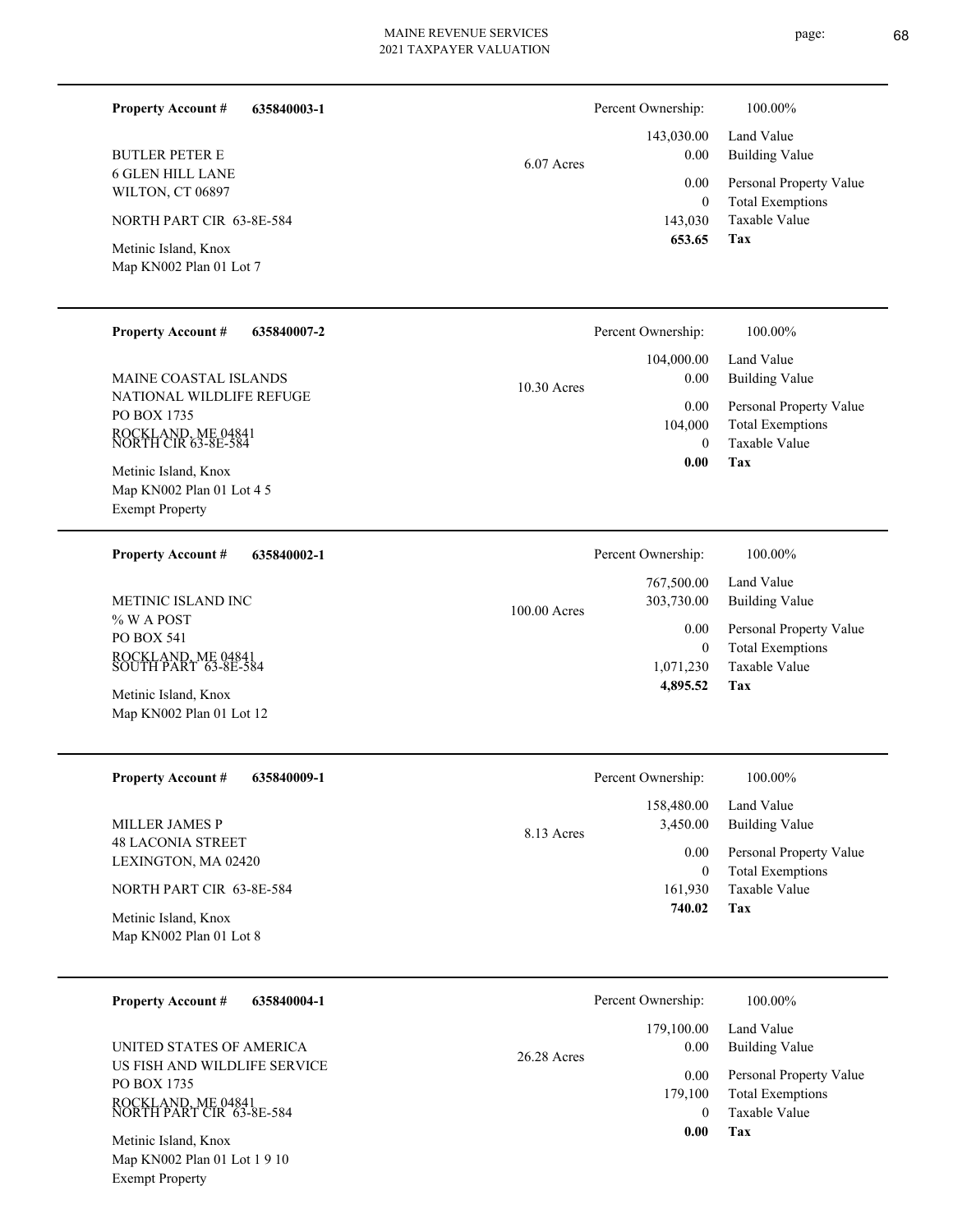page: 69

| <b>Property Account #</b><br>635840005-1                                                              |               | Percent Ownership:                | 100.00%                                                                    |
|-------------------------------------------------------------------------------------------------------|---------------|-----------------------------------|----------------------------------------------------------------------------|
| UNITED STATES OF AMERICA                                                                              | $64.00$ Acres | 325,000.00<br>39,490.00           | Land Value<br><b>Building Value</b>                                        |
| <b>SOUTH BUILDING</b><br>1400 INDEPENDENCE AVE<br>WASHINGTON, DC 20250<br>NORTH PART CIR 63-8E-584    |               | 0.00<br>364,490<br>$\theta$       | Personal Property Value<br><b>Total Exemptions</b><br><b>Taxable Value</b> |
| Metinic Island, Knox<br>Map KN002 Plan 01 Lot 3<br><b>Exempt Property</b>                             |               | 0.00                              | Tax                                                                        |
| <b>Property Account #</b><br>635840021-3                                                              |               | Percent Ownership:                | 100.00%                                                                    |
| UNITED STATES OF AMERICA<br>300 WESTGATE DRIVE                                                        | 5.11 Acres    | 135,830.00<br>$0.00\,$            | Land Value<br><b>Building Value</b>                                        |
| HADLEY, MA 01035-9589                                                                                 |               | 0.00<br>135,830                   | Personal Property Value<br><b>Total Exemptions</b>                         |
| NORTH PART CIR 63-8E-854<br>Metinic Island, Knox<br>Map KN002 Plan 01 Lot 6<br><b>Exempt Property</b> |               | $\theta$<br>0.00                  | <b>Taxable Value</b><br>Tax                                                |
| <b>Property Account #</b><br>635840023-1                                                              |               | Percent Ownership:                | 100.00%                                                                    |
| UNITED STATES OF AMERICA                                                                              | 20.00 Acres   | 152,500.00<br>0.00                | Land Value<br><b>Building Value</b>                                        |
| <b>SOUTH BUILDING</b><br>1400 INDEPENDENCE AVE<br>WASHINGTON, DC 20250                                |               | 0.00<br>152,500<br>$\theta$       | Personal Property Value<br><b>Total Exemptions</b><br><b>Taxable Value</b> |
| Metinic Island, Knox<br>Map KN002 Plan 01 Lot 3.1<br><b>Exempt Property</b>                           |               | 0.00                              | Tax                                                                        |
| Property Account # 635840024-1                                                                        |               | Percent Ownership:                | $100.00\%$                                                                 |
| UNITED STATES OF AMERICA                                                                              | 10.30 Acres   | 104,000.00<br>0.00                | Land Value<br><b>Building Value</b>                                        |
| US FISH & WILDLIFE SERVICE<br>PO BOX 1735<br>ROCKLAND, ME 04841                                       |               | 0.00<br>104,000<br>$\theta$       | Personal Property Value<br><b>Total Exemptions</b><br>Taxable Value        |
| Metinic Island, Knox<br>Map KN002 Plan 01 Lot 4.1 5.1<br><b>Exempt Property</b>                       |               | $0.00\,$                          | Tax                                                                        |
| <b>Property Account #</b><br>635840020-4                                                              |               | Percent Ownership:                | 100.00%                                                                    |
| UNITED STATES OF AMERICA DEPT OF                                                                      | 9.11 Acres    | 165,830.00<br>0.00                | Land Value<br><b>Building Value</b>                                        |
| INTERIOR, US FISH & WILDLIFE SERVICE<br>PO BOX 1735<br>ROCKLAND, ME 04841<br>NORTH PART CIR 63-8E-584 |               | 0.00<br>165,830<br>$\overline{0}$ | Personal Property Value<br><b>Total Exemptions</b><br>Taxable Value        |
| Metinic Island, Knox<br>Map KN002 Plan 01 Lot 11                                                      |               | 0.00                              | Tax                                                                        |

Exempt Property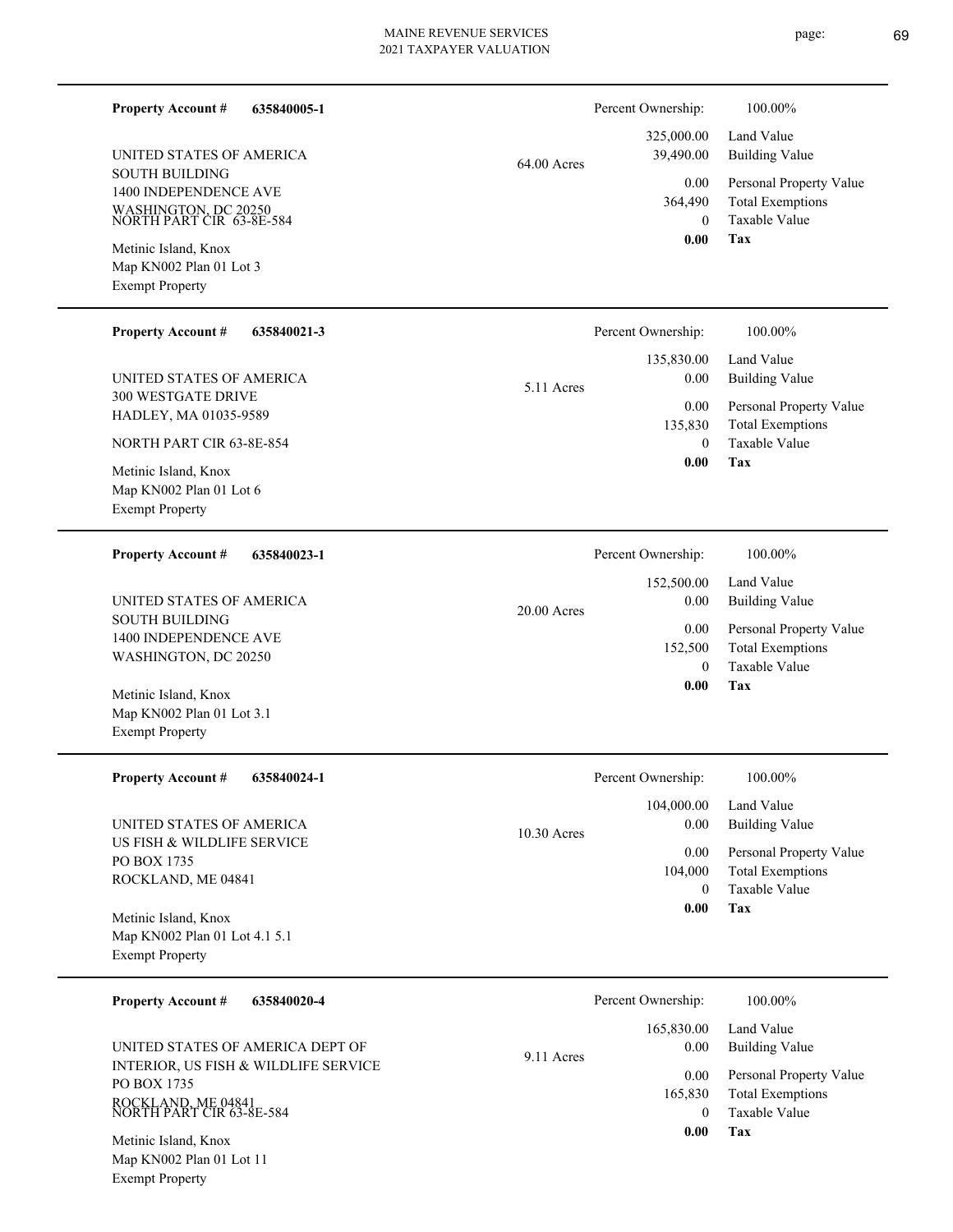| <b>Property Account #</b><br>635840025-2        | Percent Ownership:                     | 100.00%                                            |
|-------------------------------------------------|----------------------------------------|----------------------------------------------------|
| WITHAM CLAYTON E & KEVIN J                      | 111,300.00<br>$0.00\,$<br>$3.42$ Acres | Land Value<br><b>Building Value</b>                |
| <b>15 COTTAGE AVENUE</b><br>OWLS HEAD, ME 04854 | 0.00<br>$\theta$                       | Personal Property Value<br><b>Total Exemptions</b> |
|                                                 | 111,300<br>508.64                      | Taxable Value<br>Tax                               |
| Metinic Island, Knox<br>Map KN002 Plan 01 Lot 2 |                                        |                                                    |
| <b>Property Account #</b><br>635840006-1        | Percent Ownership:                     | 100.00%                                            |
|                                                 | 111,300.00                             | Land Value                                         |
| WITHAM EUGENE C & NATHALIE B                    | 71,890.00<br>3.42 Acres                | Building Value                                     |
| <b>42 WEEKS RD</b><br>OWLS HEAD, ME 04854       | $0.00\,$                               | Personal Property Value                            |
|                                                 | $\mathbf{0}$                           | <b>Total Exemptions</b>                            |

NORTH PART CIR 63-8E-584

Map KN002 Plan 01 Lot 1 Metinic Island, Knox

**Tax 837.18**

183,190 Taxable Value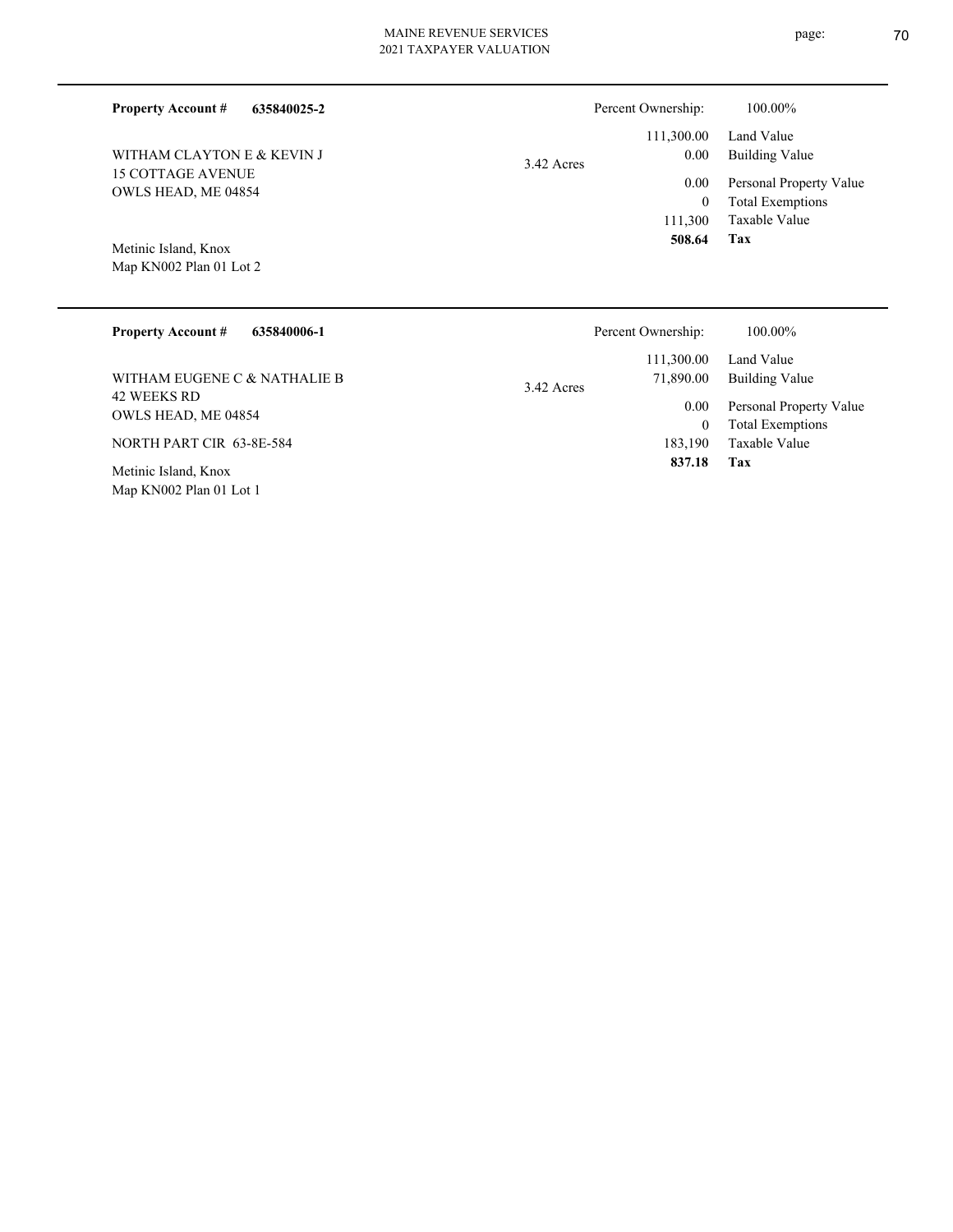#### **Totals for: Metinic Island, Knox**

 **266.14 acres**

 **2,457,870.00 Land Value 418,560.00 Building Value 0.00 Personal Property Value 1,205,750.00 Total Exemptions 7,635 Tax Taxable Value 1,670,680.00**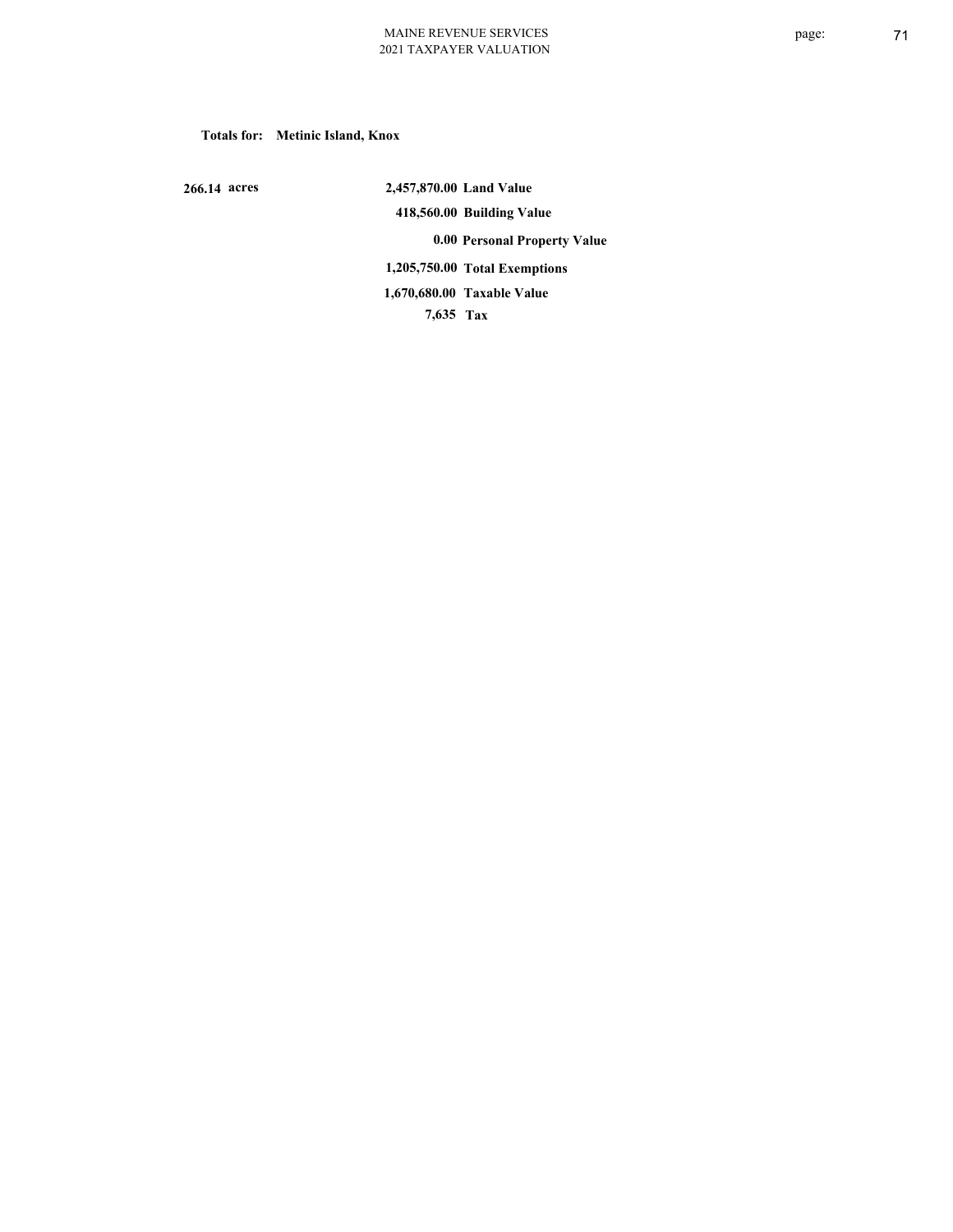| <b>Property Account #</b><br>639400035-1                    |             | Percent Ownership:       | 100.00%                                                             |
|-------------------------------------------------------------|-------------|--------------------------|---------------------------------------------------------------------|
| UNITED STATES OF AMERICA<br>US FISH & GAME WILDLIFE SERVICE | 33.00 Acres | 159,380.00<br>284,000.00 | Land Value<br>Building Value                                        |
| PO BOX 1735<br>ROCKLAND, ME 04841                           |             | 0.00<br>443,380<br>0     | Personal Property Value<br><b>Total Exemptions</b><br>Taxable Value |
| Metinic Rock, Knox<br>Map KN063 Plan 01 Lot 940             |             | 0.00                     | Tax                                                                 |

Exempt Property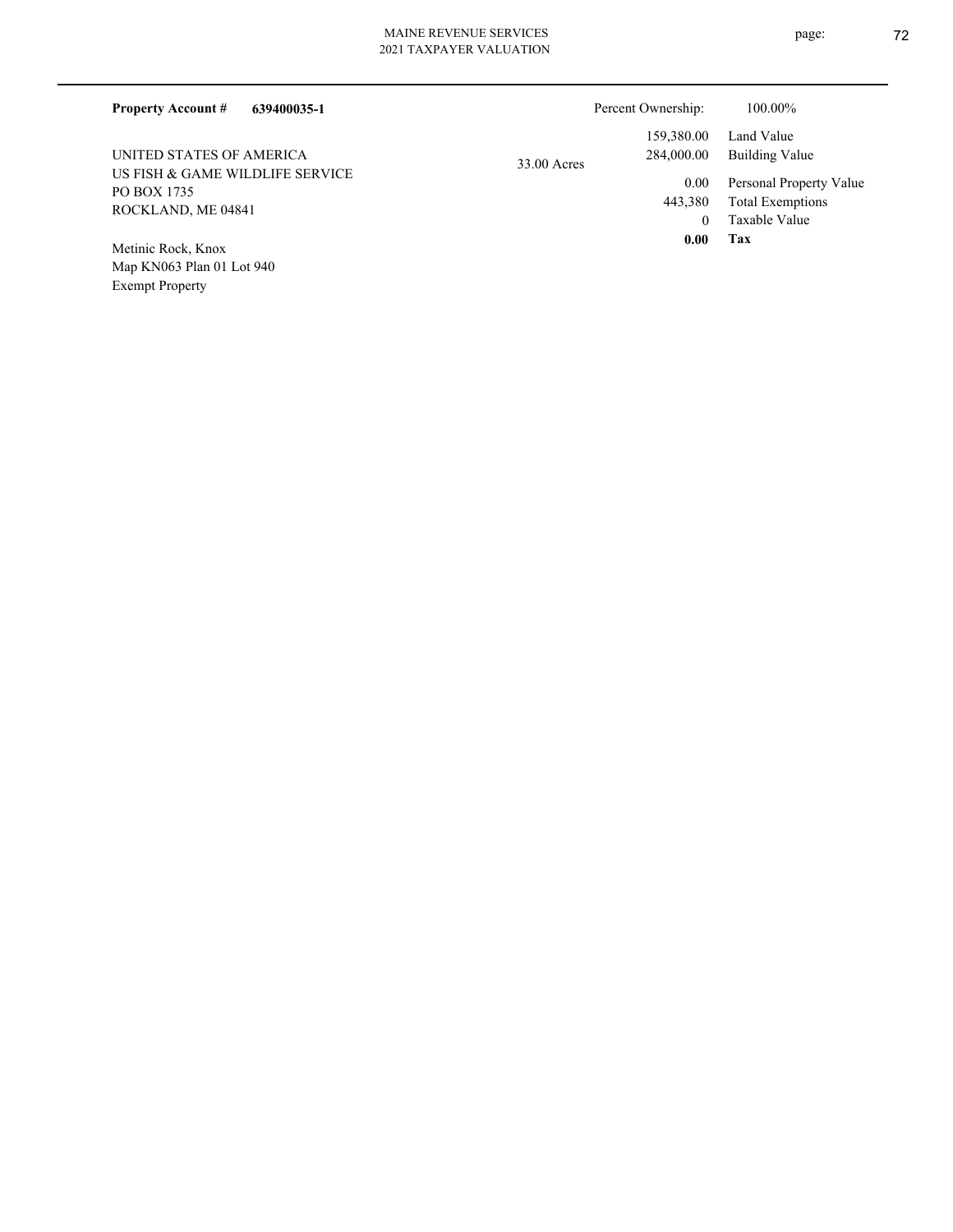**Totals for: Metinic Rock, Knox**

 **33.00 acres**

 **159,380.00 Land Value 284,000.00 Building Value 0.00 Personal Property Value 443,380.00 Total Exemptions**

**Taxable Value 0.00**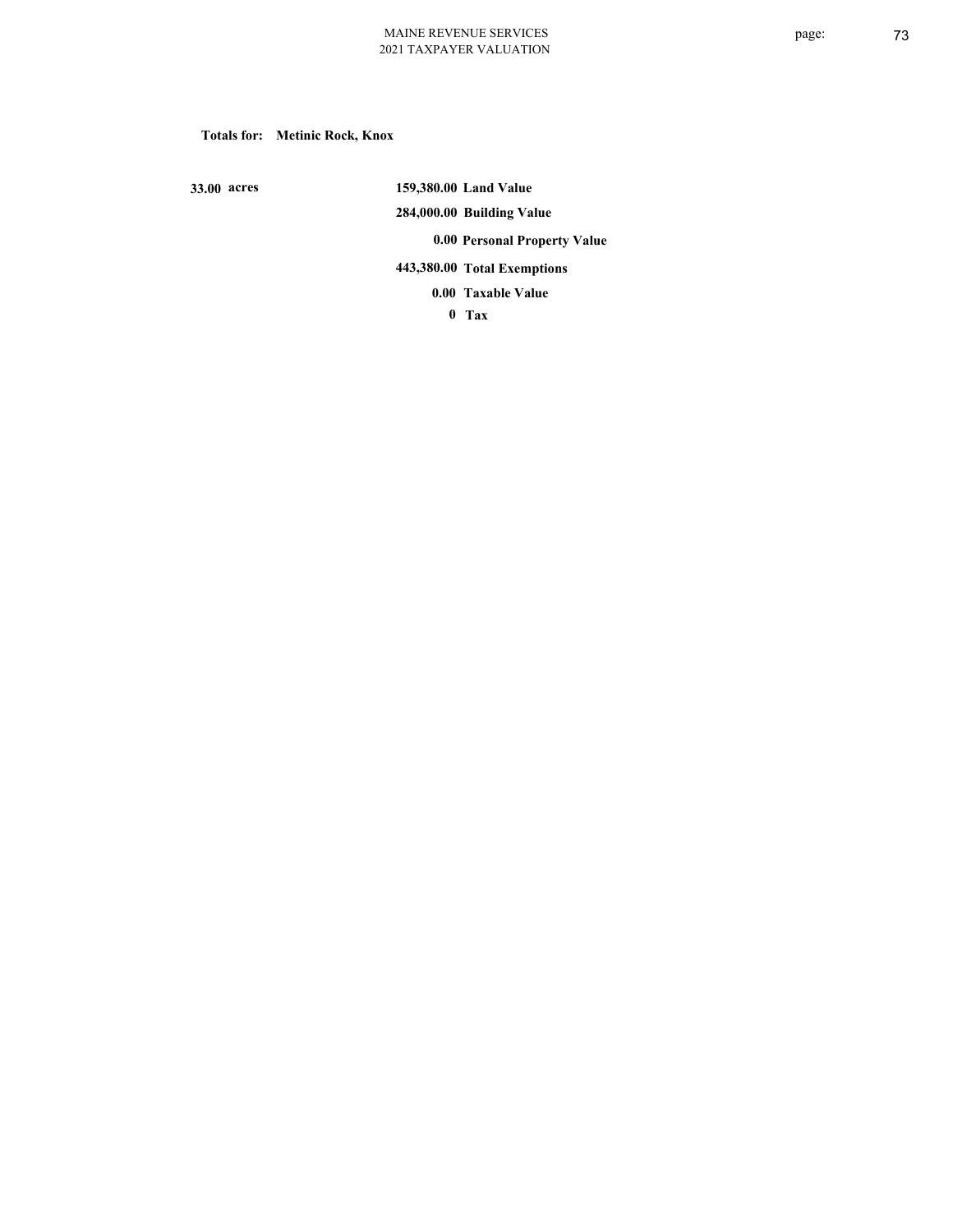| 633300001-7<br><b>Property Account #</b> | Percent Ownership: | 25.00%                  |
|------------------------------------------|--------------------|-------------------------|
|                                          | 6,562.50           | Land Value              |
| MONTGOMERY ALISON N                      | 0.00<br>2.50 Acres | Building Value          |
| 7 DUCK POND RD<br>CAMDEN, ME 04843-2040  | 0.00               | Personal Property Value |
|                                          | $\theta$           | <b>Total Exemptions</b> |
| CIR 63-330                               | 6.563              | Taxable Value           |
| Mouse, Knox                              | 29.99              | Tax                     |

| <b>Property Account #</b><br>633300001-5 | Percent Ownership:   | 12.50%                  |
|------------------------------------------|----------------------|-------------------------|
|                                          | 3,281.25             | Land Value              |
| MONTGOMERY LEE S                         | 0.00<br>$2.50$ Acres | <b>Building Value</b>   |
| 119 MARRINERS DRIVE                      | 0.00                 | Personal Property Value |
| LINCONVILLE, ME 04849                    | 0                    | <b>Total Exemptions</b> |
| CIR 63-330                               | 3.281                | Taxable Value           |
| Mouse, Knox                              | 15.00                | Tax                     |
| Map KN063 Plan 01 Lot 330                |                      |                         |

Map KN063 Plan 01 Lot 330

| 633300001-6<br><b>Property Account #</b>      | Percent Ownership:   | 12.50%                  |
|-----------------------------------------------|----------------------|-------------------------|
|                                               | 3.281.25             | Land Value              |
| MONTGOMERY LEE S & HOLLY M RUTLAND            | 0.00<br>$2.50$ Acres | Building Value          |
| 40 MULLINS BOG ROAD<br>LINCOLNVILLE, ME 04849 | 0.00                 | Personal Property Value |
|                                               | 0                    | <b>Total Exemptions</b> |
| $CIR$ 63-330                                  | 3.281                | Taxable Value           |
| Mouse, Knox                                   | 15.00                | Tax                     |
| Map KN063 Plan 01 Lot 330                     |                      |                         |

| <b>Property Account #</b><br>633300001-4 | Percent Ownership:   | 50.00%                  |
|------------------------------------------|----------------------|-------------------------|
|                                          | 13,125.00            | Land Value              |
| SMITH JOAN P<br>% NICHOLAS O SMITH PR    | 0.00<br>$2.50$ Acres | Building Value          |
| 42 E FORK RD                             | 0.00                 | Personal Property Value |
|                                          | $\bf{0}$             | <b>Total Exemptions</b> |
| CAMDEN, ME 04843<br>CIR 63-330           | 13,125               | Taxable Value           |
| Mouse, Knox<br>Map KN063 Plan 01 Lot 330 | 59.98                | Tax                     |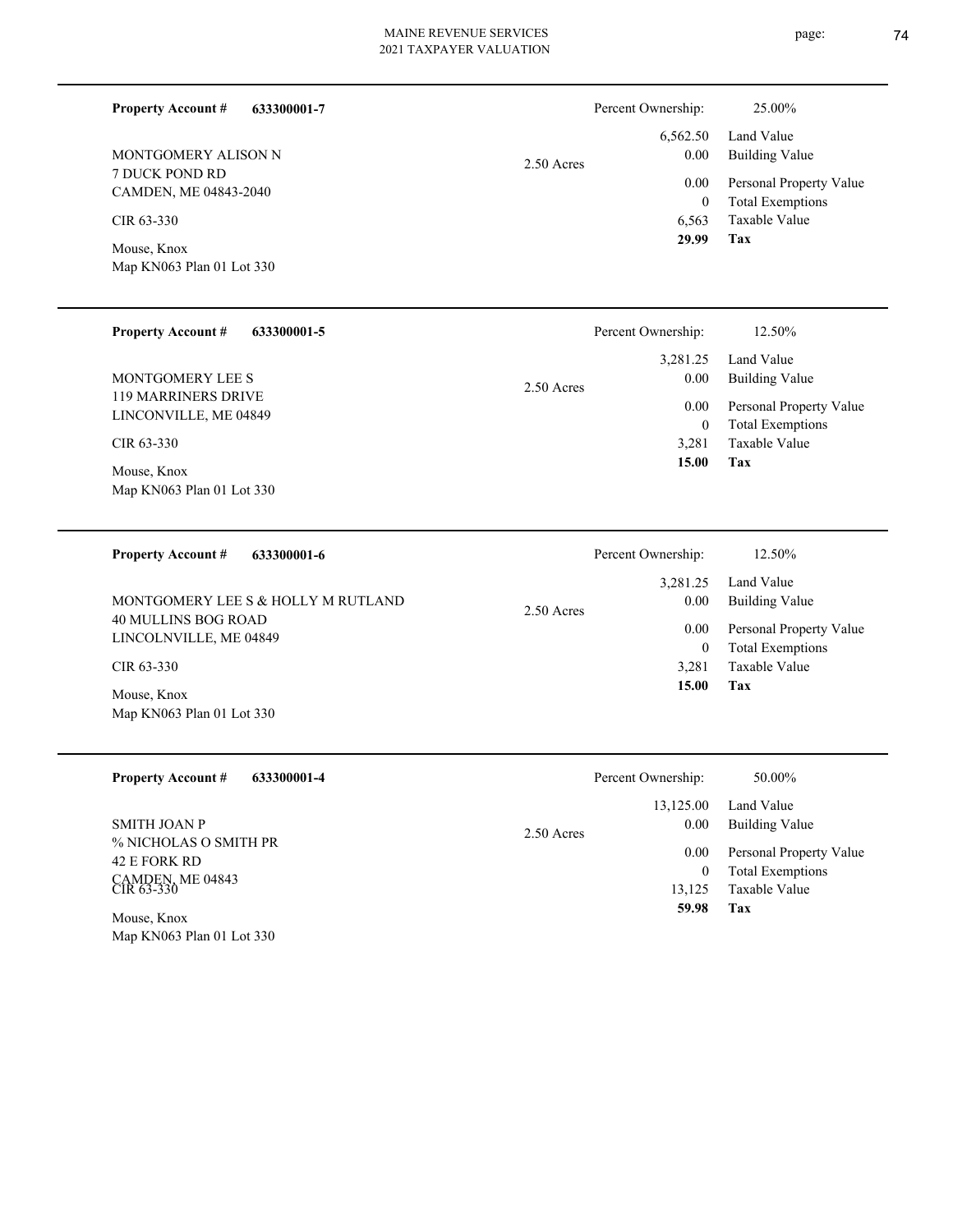**Totals for: Mouse, Knox**

 **2.50 acres**

 **26,250.00 Land Value 0.00 Building Value 0.00 Personal Property Value 0.00 Total Exemptions Taxable Value 26,250.00**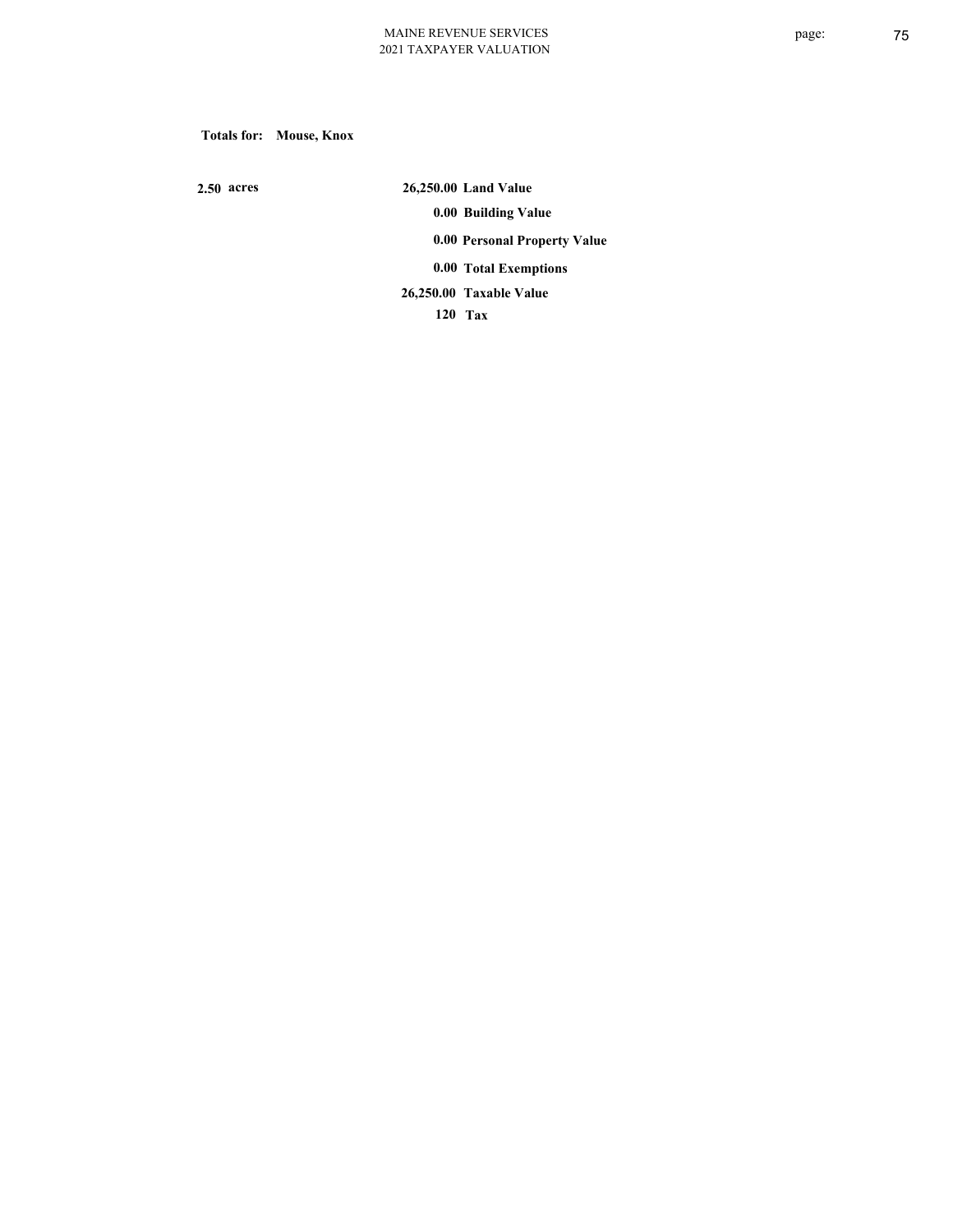| 636220001-1<br><b>Property Account #</b>        | Percent Ownership:       | 100.00%                 |
|-------------------------------------------------|--------------------------|-------------------------|
|                                                 | 18,750.00                | Land Value              |
| MASTERS SUSAN L ET AL                           | $0.00\,$<br>$1.00$ Acres | Building Value          |
| <b>6 MIDHILL DRIVE</b><br>MILL VALLEY, CA 94941 | $0.00\,$                 | Personal Property Value |
|                                                 | $\theta$                 | <b>Total Exemptions</b> |
| CIR 63 8E 622                                   | 18.750                   | Taxable Value           |
| Nettle Island, Knox                             | 85.69                    | Tax                     |

Map KN063 Plan 01 Lot 622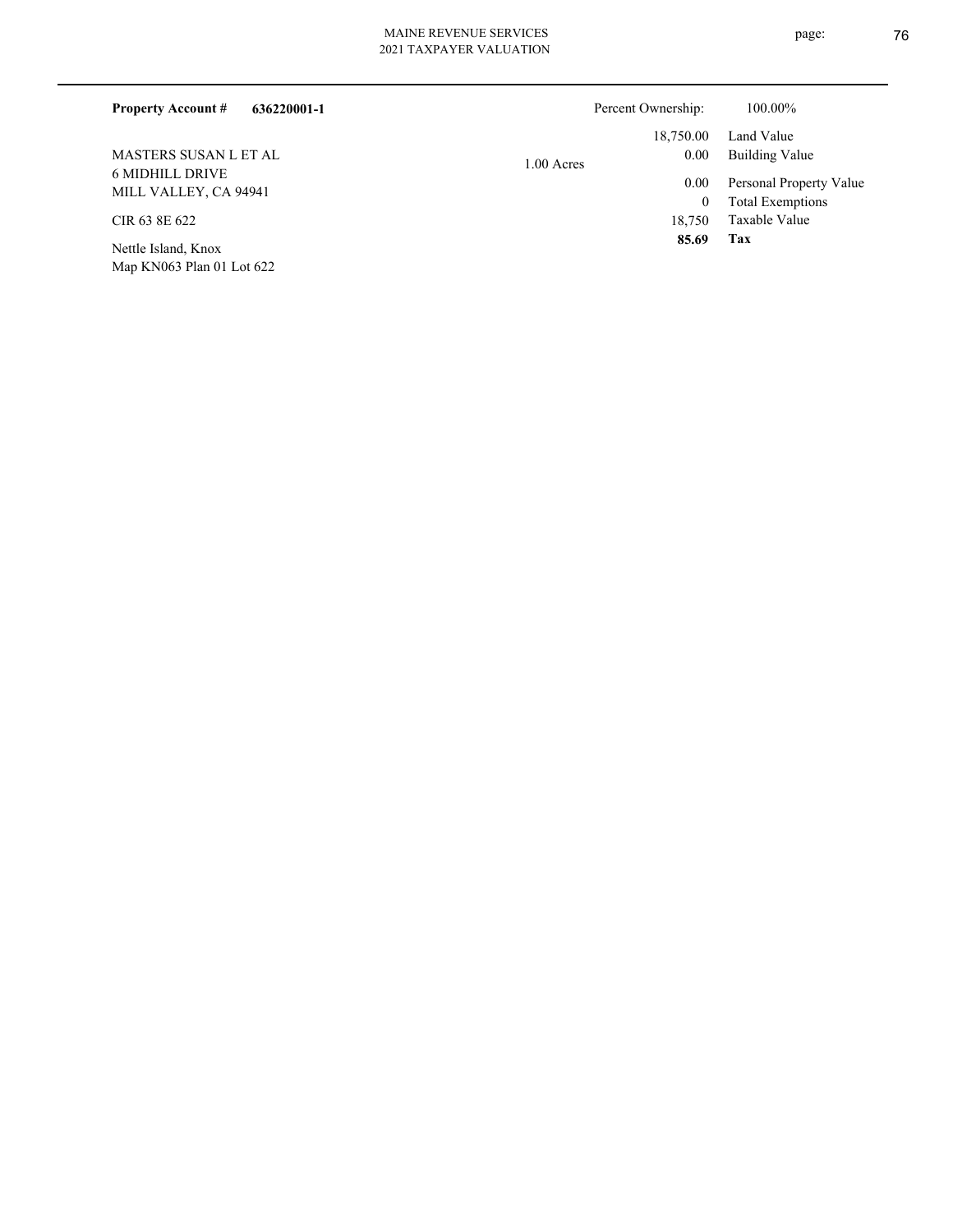## **Totals for: Nettle Island, Knox**

 **1.00 acres**

 **18,750.00 Land Value 0.00 Building Value 0.00 Personal Property Value 0.00 Total Exemptions Taxable Value 18,750.00**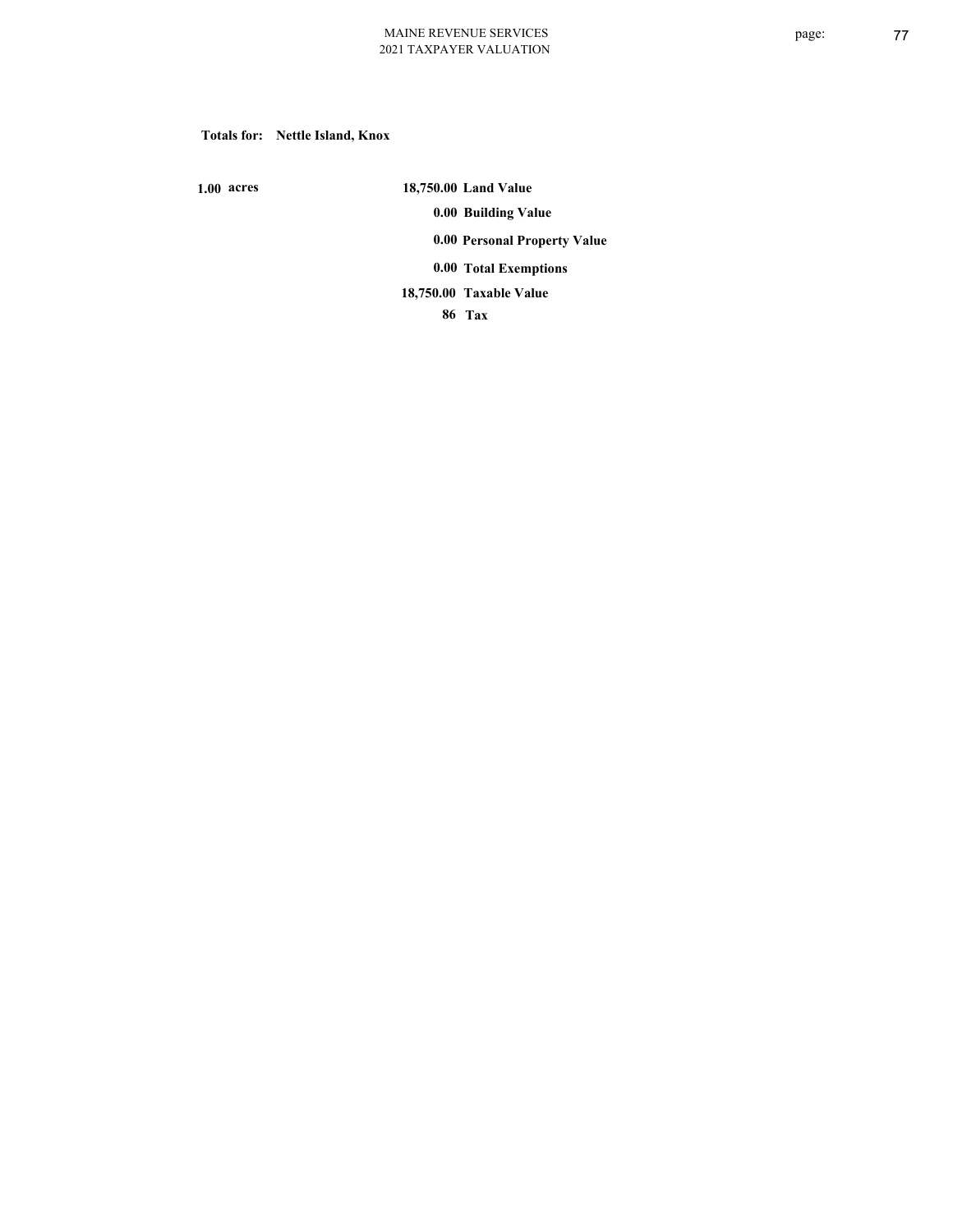| 634210001-1<br><b>Property Account #</b>              |            | Percent Ownership: | 100.00%                                  |
|-------------------------------------------------------|------------|--------------------|------------------------------------------|
|                                                       |            | 23,750.00          | Land Value                               |
| <b>HARLOW JOHN I</b>                                  | 2.00 Acres | 0.00               | Building Value                           |
| 11011 BAYSIDE LANE<br>FORT MYERS BEACH, FL 33931-3181 |            | $0.00\,$           | Personal Property Value                  |
| CIR 63 8B 421                                         |            | $\bf{0}$<br>23,750 | <b>Total Exemptions</b><br>Taxable Value |
| Oak Island, Knox                                      |            | 108.54             | Tax                                      |
| Map KN063 Plan 01 Lot 421                             |            |                    |                                          |

page: 78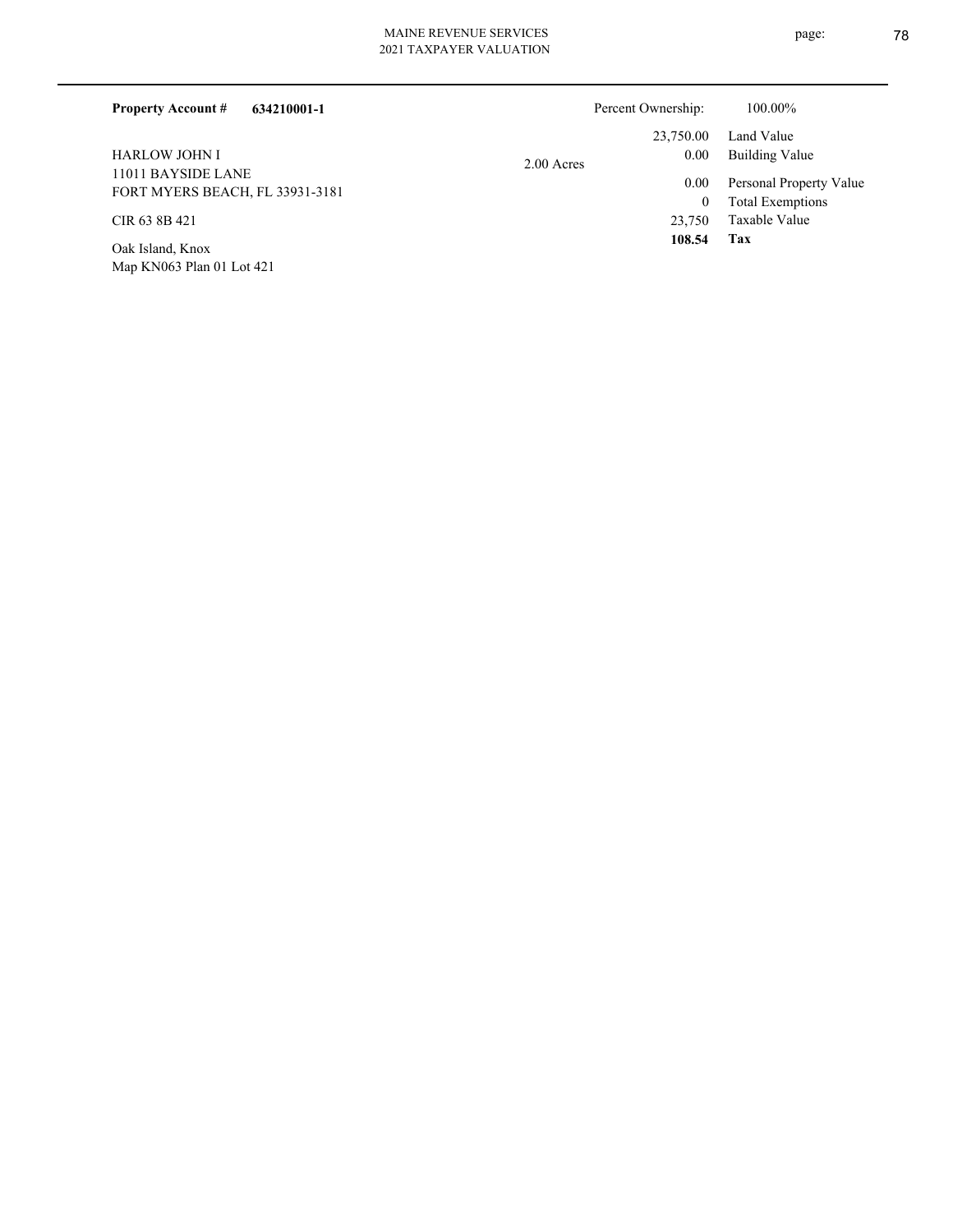## **Totals for: Oak Island, Knox**

 **2.00 acres**

 **23,750.00 Land Value 0.00 Building Value 0.00 Personal Property Value 0.00 Total Exemptions Taxable Value 23,750.00**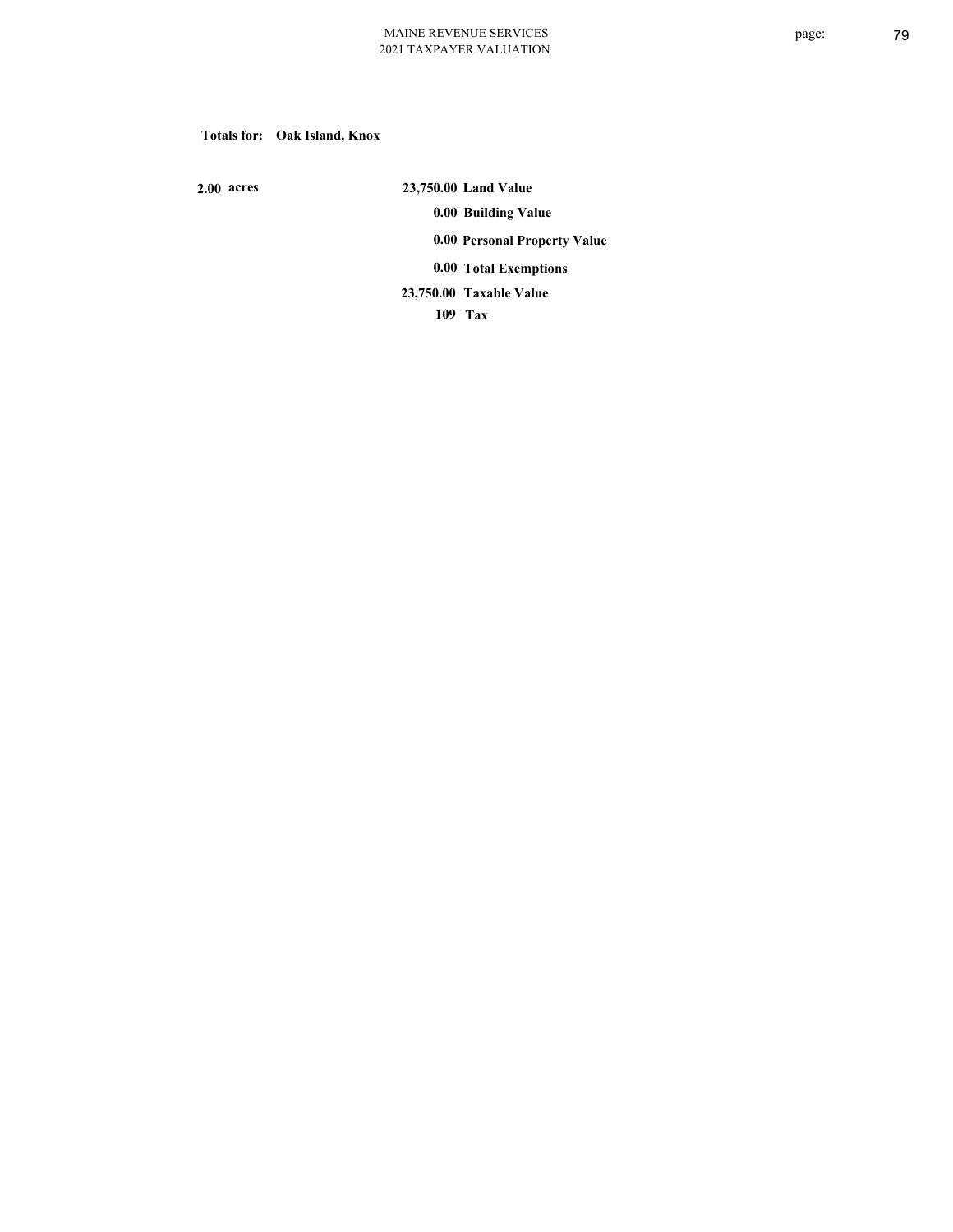|  | Percent Owner |
|--|---------------|

|               | Percent Ownership: | 100.00%                 |
|---------------|--------------------|-------------------------|
|               | 227,500.00         | Land Value              |
| $12.25$ Acres | 90,200.00          | Building Value          |
|               | 0.00               | Personal Property Value |
|               | $\overline{0}$     | <b>Total Exemptions</b> |
|               | 317,700            | Taxable Value           |
|               | 1,451.89           | Tax                     |

1405 NORTH BOULEVARD HOUSTON, TX 77006 SIMMONS ELLEN CL

**634100001-2**

CIR 63-8B-410

**Property Account #**

Map KN063 Plan 01 Lot 410 Otter Island, Knox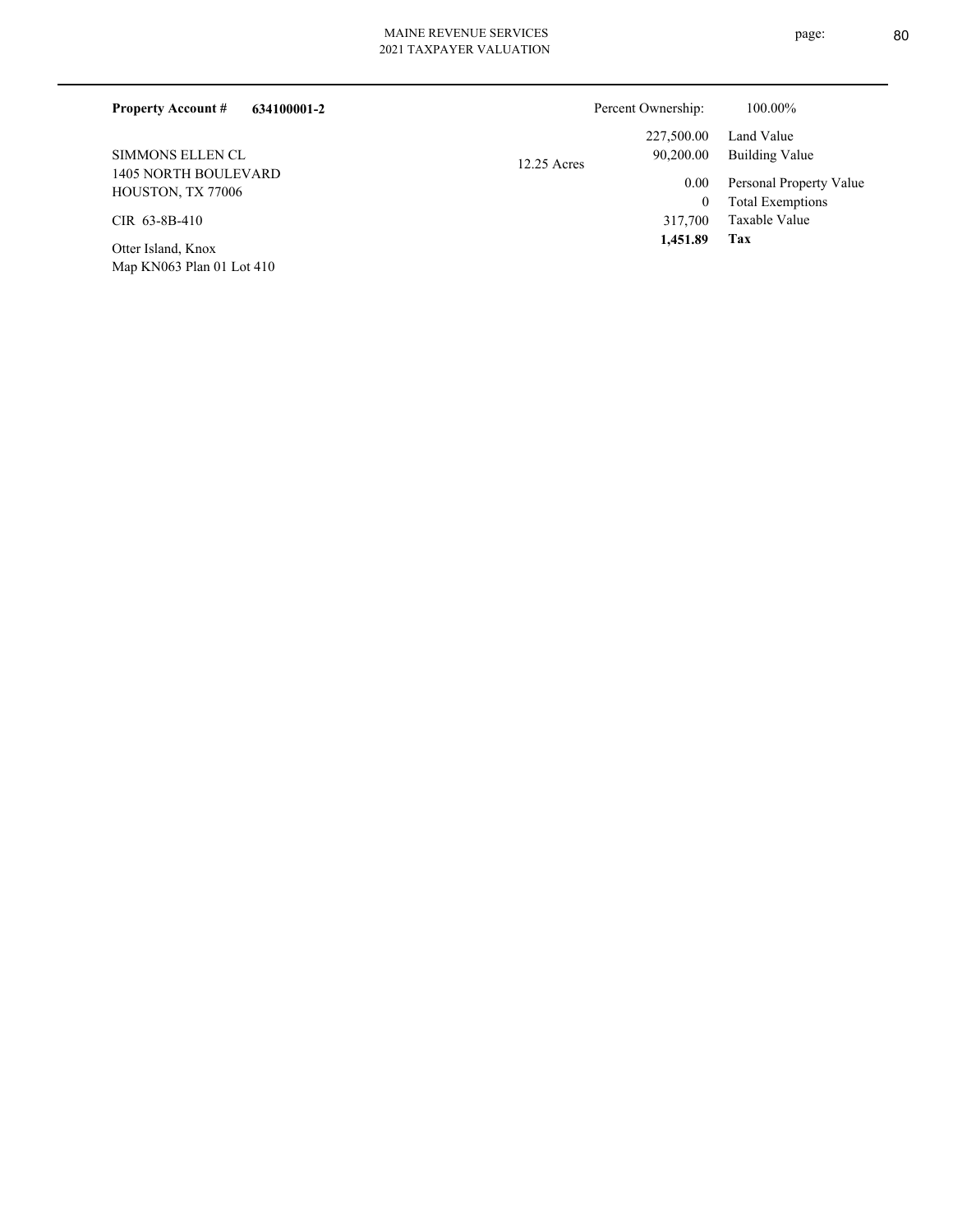## **Totals for: Otter Island, Knox**

 **12.25 acres**

 **227,500.00 Land Value 90,200.00 Building Value 0.00 Personal Property Value 0.00 Total Exemptions Taxable Value 317,700.00**

 **1,452 Tax**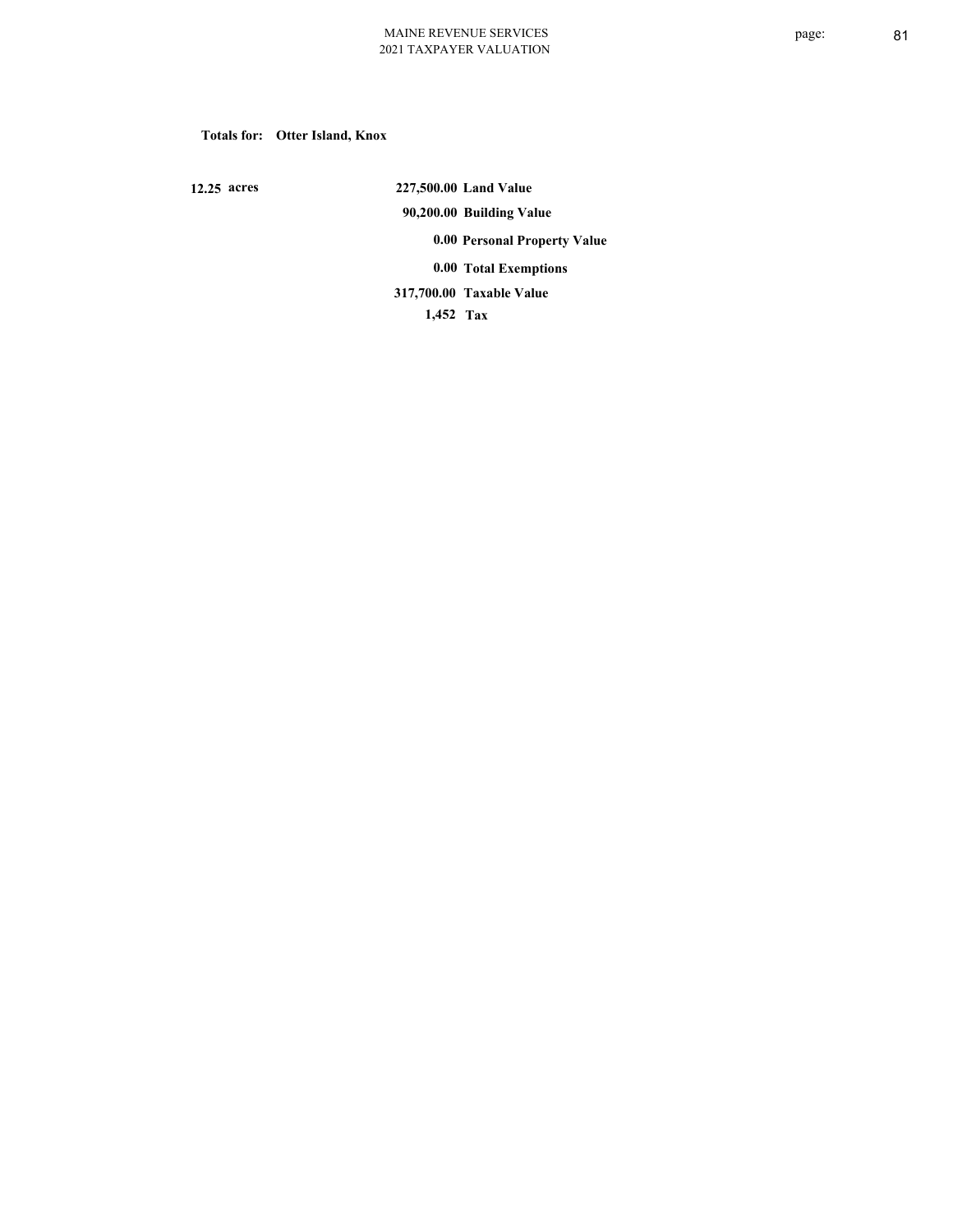| 634300001-2<br><b>Property Account #</b>           | Percent Ownership: | 100.00%                 |
|----------------------------------------------------|--------------------|-------------------------|
|                                                    | 95,000.00          | Land Value              |
| CARVER RICHARD A & ELEANOR H<br><b>PO BOX 1224</b> | 0.00<br>2.00 Acres | Building Value          |
| ROCKLAND, ME 04841                                 | 0.00               | Personal Property Value |
|                                                    | 0                  | <b>Total Exemptions</b> |
| CIR 63-8B-430                                      | 95,000             | Taxable Value           |
| Outer Pond or Woodsey Island, Knox                 | 434.15             | Tax                     |

Map KN063 Plan 01 Lot 430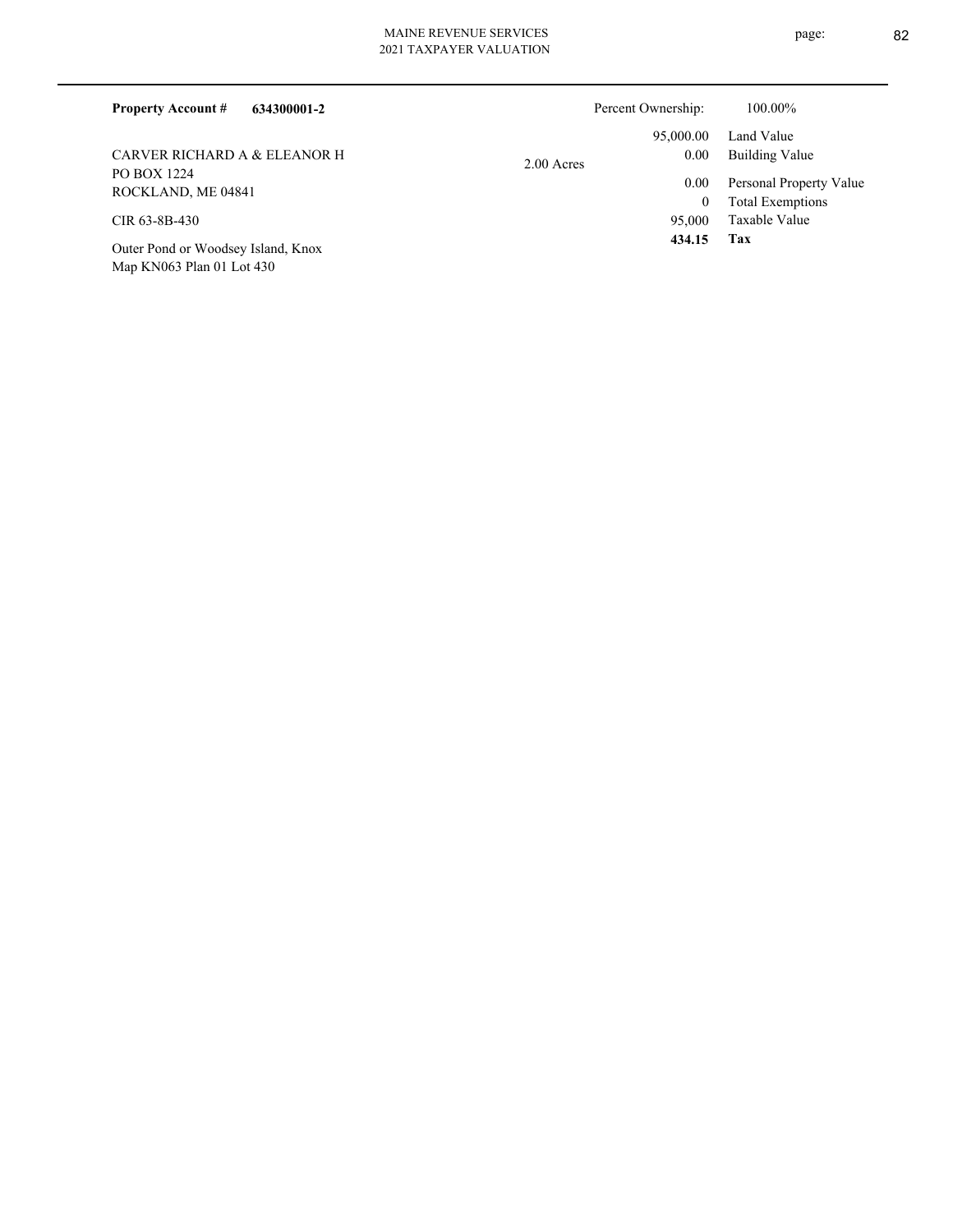# **Totals for: Outer Pond or Woodsey Island, Knox**

 **2.00 acres**

 **95,000.00 Land Value 0.00 Building Value 0.00 Personal Property Value 0.00 Total Exemptions Taxable Value 95,000.00**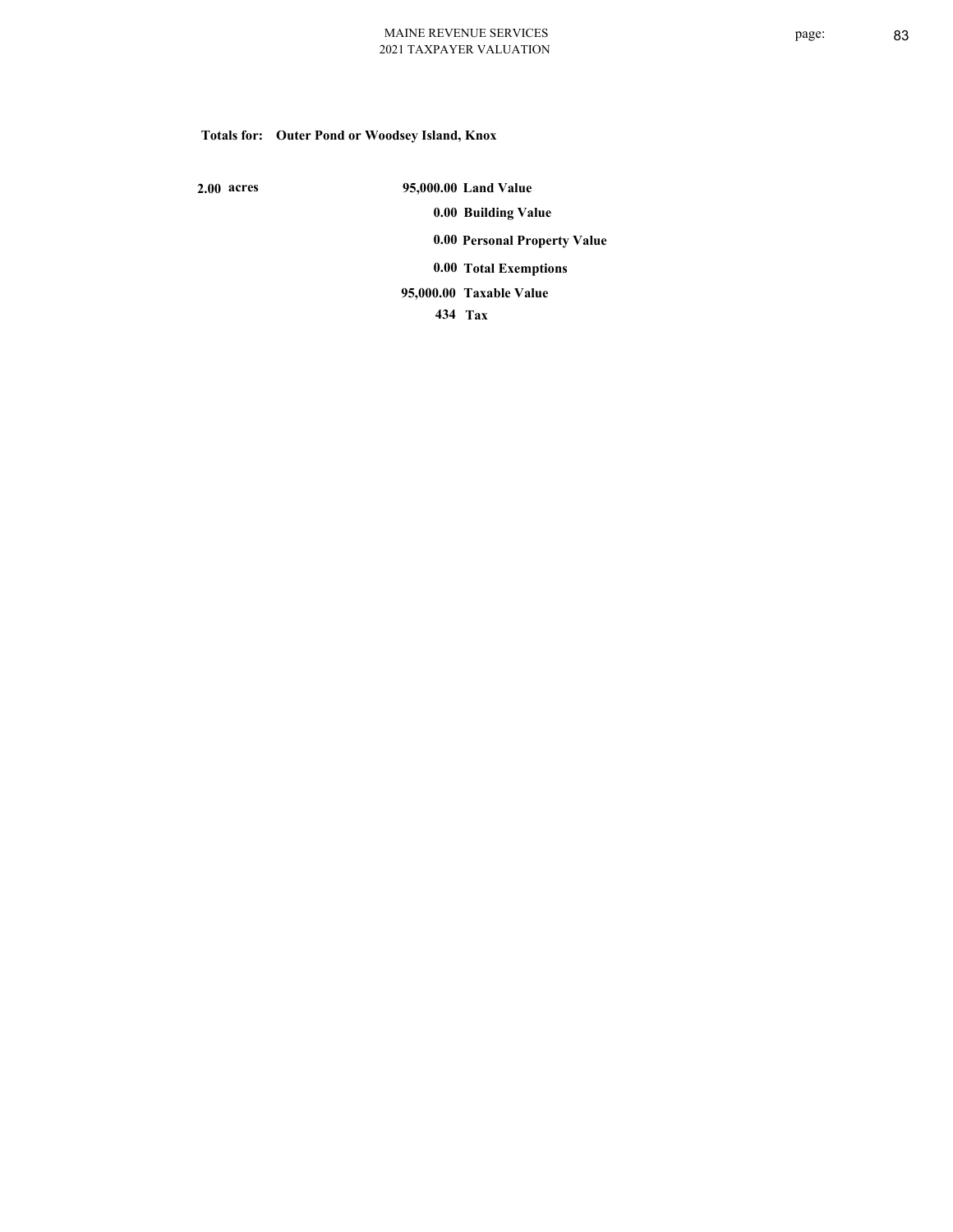Percent Ownership: 8.25%

|               | 252.89   | <b>Tax</b>                   |
|---------------|----------|------------------------------|
|               |          | 55,337 Taxable Value         |
|               | $\theta$ | <b>Total Exemptions</b>      |
|               |          | 0.00 Personal Property Value |
| $45.00$ Acres | 0.00     | Building Value               |
|               |          | 55,336.88 Land Value         |
|               |          |                              |

Map KN063 Plan 01 Lot 647.2 Pleasant Island, Knox

VINALHAVEN, ME 04863

OPEN SPACE 25 AC

PO BOX 358

**Property Account #**

AMES A ROBERTA

#### **636470003-13 Property Account #**

150 CHESHAM DR MIDDLEBURY, CT 06762 ATWOOD WILLIAM DARRAL & THERESA J

**636470003-18**

OPEN SPACE 25 AC

Map KN063 Plan 01 Lot 647.2 Pleasant Island, Knox

#### **636470008-1 Property Account #**

150 CHESHAM DR MIDDLEBURY, CT 06762 ATWOOD WILLIAM DARRAL & THERESA J

Map KN063 Plan 01 Lot 647.2 Pleasant Island, Knox

| <b>Property Account #</b><br>636470003-8             | Percent Ownership:    | 14.96%                                   |
|------------------------------------------------------|-----------------------|------------------------------------------|
|                                                      | 100.344.20            | Land Value                               |
| <b>BENJAMIN RACHEL E</b><br>93 LINCOLN STREET        | 0.00<br>$45.00$ Acres | Building Value                           |
| SOUTH PORTLAND, ME 04106-2614                        | 0.00                  | Personal Property Value                  |
| OPEN SPACE 25 AC                                     | 100,344               | <b>Total Exemptions</b><br>Taxable Value |
| Pleasant Island, Knox<br>Map KN063 Plan 01 Lot 647.2 | 458.57                | Tax                                      |

# **636470011-1 Property Account #** BENJAMIN RACHEL E

93 LINCOLN STREET SOUTH PORTLAND, ME 04106-2614

Map KN063 Plan 01 Lot 647.2 Pleasant Island, Knox

45.00 Acres

| Percent Ownership: | 100.00%                                            |
|--------------------|----------------------------------------------------|
| 0.00<br>95,350.00  | Land Value<br>Building Value                       |
| 0.00<br>$\theta$   | Personal Property Value<br><b>Total Exemptions</b> |
|                    | 95.350 Taxable Value                               |
| 435.75             | Tax                                                |

**Tax**

 40,245 0

 40,245.00 0.00 0.00

Percent Ownership: 6.00%

 **183.92**

Taxable Value Total Exemptions Personal Property Value

Building Value Land Value

| V.VV<br>0<br>100,344<br>458.57 | Personal Property value<br><b>Total Exemptions</b><br>Taxable Value<br>Tax |
|--------------------------------|----------------------------------------------------------------------------|
| Percent Ownership:             | 100.00%                                                                    |
| 0. UU                          | Land Value                                                                 |

| Land Value              |
|-------------------------|
| Building Value          |
| Personal Property Value |
| <b>Total Exemptions</b> |
| Taxable Value           |
| Tax                     |
|                         |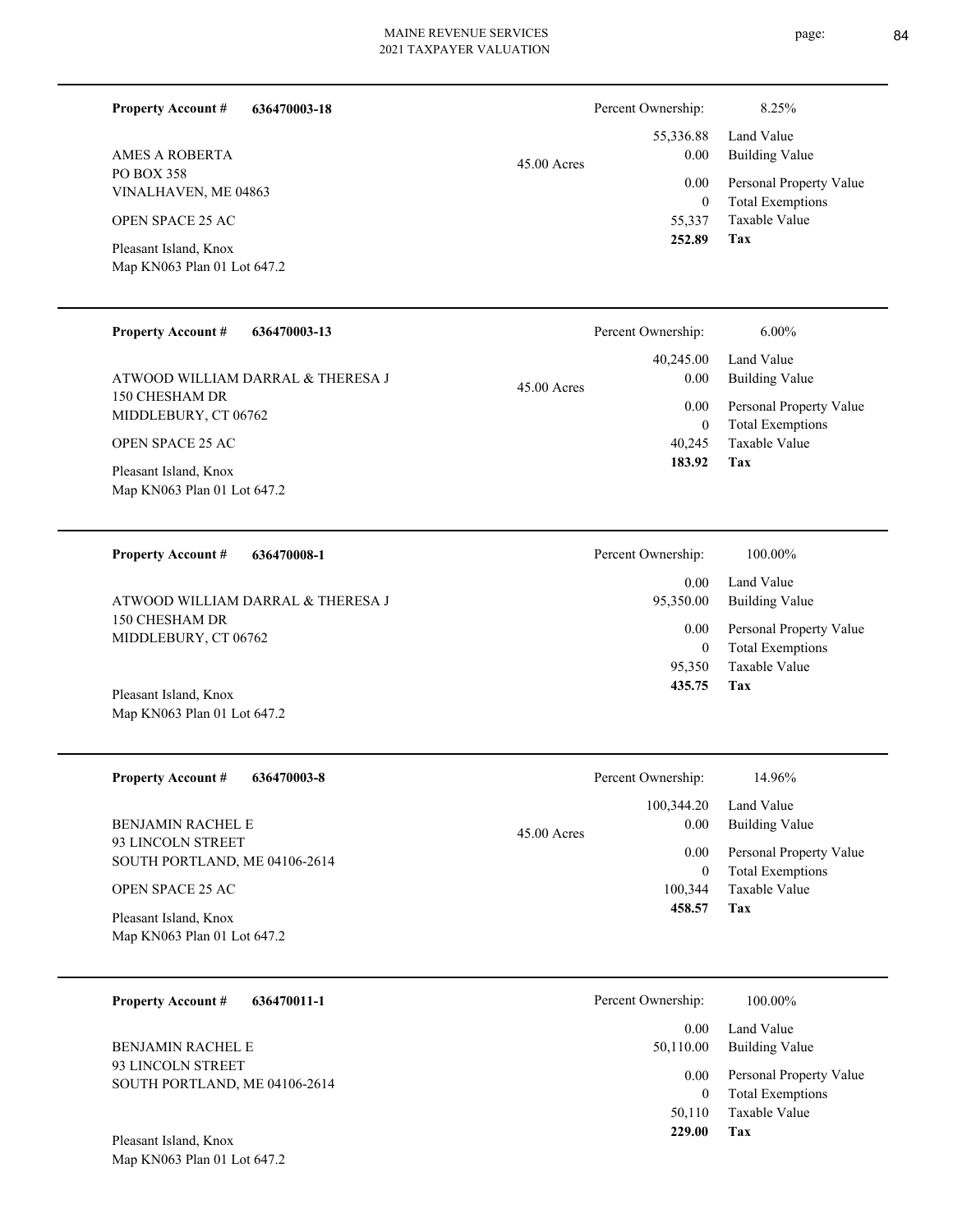|               | Percent Ownership: | 8.25%               |
|---------------|--------------------|---------------------|
|               | 55,336.88          | Land Value          |
| $45.00$ Acres | 0.00               | <b>Building Val</b> |
|               | 0.00               | Personal Pro        |
|               | 0                  | Total Exemp         |
|               | 55,337             | Taxable Valı        |
|               | 252.89             | Tax                 |
|               |                    |                     |

| Pleasant Island, Knox       |
|-----------------------------|
| Map KN063 Plan 01 Lot 647.2 |

5 HALLS LANE ROCKLAND, ME 04841

OPEN SPACE 25 AC

BONZAGNI ANDREA L

**Property Account #**

**636470003-19**

| <b>Property Account #</b><br>636470005-2                                                                                      | Percent Ownership:                      | 100.00%                                                                    |
|-------------------------------------------------------------------------------------------------------------------------------|-----------------------------------------|----------------------------------------------------------------------------|
| <b>BONZAGNI ANDREA L</b>                                                                                                      | 0.00<br>18,040.00                       | Land Value<br><b>Building Value</b>                                        |
| <b>5 HALLS LANE</b><br>ROCKLAND, ME 04841<br><b>BENJAMIN RACHEL E</b><br>Pleasant Island, Knox<br>Map KN063 Plan 01 Lot 647.2 | 0.00<br>$\mathbf{0}$<br>18,040<br>82.44 | Personal Property Value<br><b>Total Exemptions</b><br>Taxable Value<br>Tax |
| <b>Property Account #</b><br>636470003-5                                                                                      | Percent Ownership:                      | 8.25%                                                                      |
| CONNELL GORDON C<br><b>no nove</b> co                                                                                         | 55,336.88<br>0.00<br>$45.00$ Acres      | Land Value<br><b>Building Value</b>                                        |

| PO BOX 69<br>SPRUCE HEAD, ME 04859                   | $45.00$ Acre |
|------------------------------------------------------|--------------|
| <b>OPEN SPACE 25 AC</b>                              |              |
| Pleasant Island, Knox<br>Map KN063 Plan 01 Lot 647.2 |              |

| <b>Property Account #</b><br>636470003-17                | Percent Ownership:                 | 11.00%                                             |
|----------------------------------------------------------|------------------------------------|----------------------------------------------------|
| CUSHMAN KATHERINE E & SHEA T MASON                       | 73,782.50<br>0.00<br>$45.00$ Acres | Land Value<br>Building Value                       |
| <b>195 SEAL HARBOR RD</b><br>SAINT GEORGE, ME 04860-4840 | 0.00<br>$\theta$                   | Personal Property Value<br><b>Total Exemptions</b> |
| <b>OPEN SPACE 25 AC</b>                                  | 73,783                             | Taxable Value                                      |
| Pleasant Island, Knox<br>Map KN063 Plan 01 Lot 647.2     | 337.19                             | Tax                                                |

| 636470002-2<br><b>Property Account #</b>           | Percent Ownership: | 100.00%                                            |
|----------------------------------------------------|--------------------|----------------------------------------------------|
| DAWN MARIE O'REILLY & MAKAYLA E. JOHANSEN          | 0.00<br>30,750.00  | Land Value<br>Building Value                       |
| 67 WANDA LANE<br>MIDDLETOWN, CT 06457-8717         | 0.00               | Personal Property Value<br><b>Total Exemptions</b> |
| CIR 63-8E-647 LEASED LAND                          | 30,750             | Taxable Value                                      |
| Pleasant Island, Knox<br>Map KN063 Plan 01 Lot 647 | 140.53             | Tax                                                |

**Tax** Taxable Value Total Exemptions Personal Property Value 55,337 0  **252.89** 0.00

**Tax**

 55,337 0

0.00

 **252.89**

Taxable Value Total Exemptions Personal Property Value

Building Value Land Value

page: 85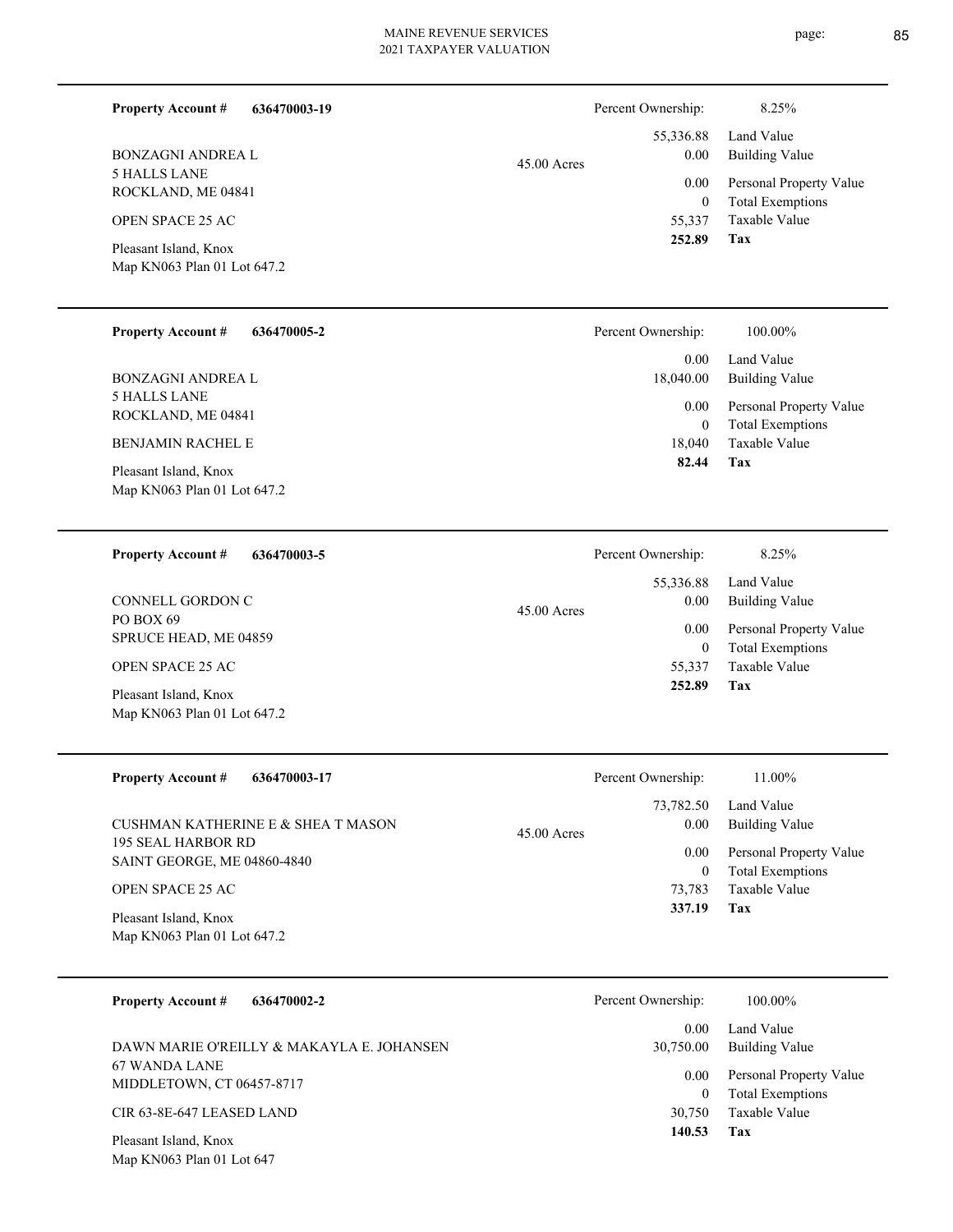page: 86

| <b>Property Account #</b><br>636470003-15            |               | Percent Ownership:                   | 8.00%                                                          |
|------------------------------------------------------|---------------|--------------------------------------|----------------------------------------------------------------|
| HIGGINS ANGELA L<br><b>54 BURNT MILLS ROAD</b>       | $45.00$ Acres | 53,660.00<br>0.00<br>0.00            | Land Value<br><b>Building Value</b><br>Personal Property Value |
| <b>WELLS, ME 04090</b><br><b>OPEN SPACE 25 AC</b>    |               | $\boldsymbol{0}$<br>53,660<br>245.23 | <b>Total Exemptions</b><br>Taxable Value<br>Tax                |
| Pleasant Island, Knox<br>Map KN063 Plan 01 Lot 647.2 |               |                                      |                                                                |
| <b>Property Account #</b><br>636470010-1             |               | Percent Ownership:                   | 100.00%                                                        |
| HIGGINS ANGELA L                                     |               | 0.00<br>14,680.00                    | Land Value<br><b>Building Value</b>                            |
| 54 BURNT MILLS ROAD<br><b>WELLS, ME 04090</b>        |               | 0.00<br>$\boldsymbol{0}$             | Personal Property Value<br><b>Total Exemptions</b>             |
| LAND OF RACHEL BENJAMIN                              |               | 14,680<br>67.09                      | Taxable Value<br>Tax                                           |
| Pleasant Island, Knox<br>Map KN063 Plan 01 Lot 647.2 |               |                                      |                                                                |
| <b>Property Account #</b><br>636470003-7             |               | Percent Ownership:                   | 3.00%                                                          |
| <b>JOHNSON PAUL E</b>                                | 45.00 Acres   | 20,122.50<br>0.00                    | Land Value<br><b>Building Value</b>                            |
| PO BOX 301<br>SPRUCE HEAD, ME 04859                  |               | 0.00<br>$\boldsymbol{0}$             | Personal Property Value<br><b>Total Exemptions</b>             |
| OPEN SPACE 25 AC                                     |               | 20,123<br>91.96                      | Taxable Value<br>Tax                                           |
| Pleasant Island, Knox<br>Map KN063 Plan 01 Lot 647.2 |               |                                      |                                                                |
| <b>Property Account #</b><br>636470003-2             |               | Percent Ownership:                   | 8.25%                                                          |
| <b>MERCHANT SALLY</b>                                | 45.00 Acres   | 55,336.88<br>0.00                    | Land Value<br><b>Building Value</b>                            |
| PO BOX 145<br>SPRUCE HEAD, ME 04859                  |               | 0.00<br>$\boldsymbol{0}$             | Personal Property Value<br><b>Total Exemptions</b>             |
| OPEN SPACE 25 AC                                     |               | 55,337<br>252.89                     | Taxable Value<br>Tax                                           |
| Pleasant Island, Knox<br>Map KN063 Plan 01 Lot 647.2 |               |                                      |                                                                |
| 636470007-1<br><b>Property Account #</b>             |               | Percent Ownership:                   | 100.00%                                                        |
| MERCHANT SALLY                                       |               | 0.00<br>29,930.00                    | Land Value<br><b>Building Value</b>                            |
| PO BOX 145<br>SPRUCE HEAD, ME 04859                  |               | 0.00<br>$\boldsymbol{0}$             | Personal Property Value<br><b>Total Exemptions</b>             |
|                                                      |               | 29,930<br>136.78                     | Taxable Value<br>Tax                                           |
| Pleasant Island, Knox<br>Map KN063 Plan 01 Lot 647.2 |               |                                      |                                                                |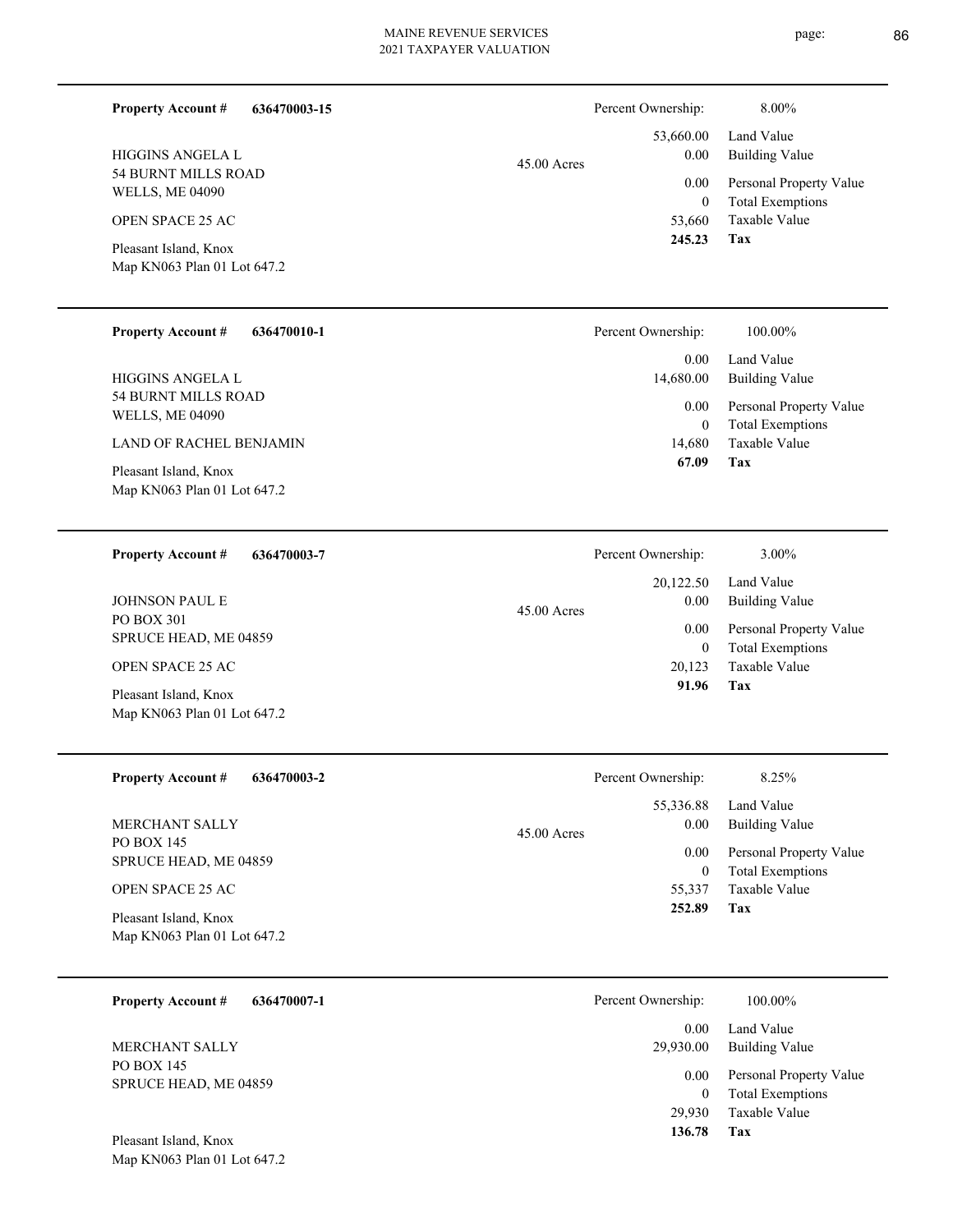| 636470004-1 | Percent Ownership: | 100.00%     |
|-------------|--------------------|-------------|
| t 647.2     |                    |             |
|             | 337.19             | Tax         |
|             | 73,783             | Taxable Val |
| $1 - 3120$  | $\bf{0}$           | Total Exemp |

56 WARREN ST ROCKLAND, ME 04841-3126 NELSON LAURA

56 WARREN ST

NELSON LAURA

Pleasant Island, Knox OPEN SPACE 25 AC

**Property Account #**

**Property Account #**

ROCKLAND, ME 04841-3126

Map KN063 Plan 01 Lot 647.2

**636470003-12**

Map KN063 Plan 01 Lot 647.2 Pleasant Island, Knox

| 636470003-10<br><b>Property Account #</b> | Percent Ownership:    | 11.00%                  |
|-------------------------------------------|-----------------------|-------------------------|
|                                           | 73,782.50             | Land Value              |
| <b>OAKES KATHERINE</b>                    | 0.00<br>$45.00$ Acres | Building Value          |
| PO BOX 381<br>SOUTH THOMASTON, ME 04858   | 0.00                  | Personal Property Value |
|                                           | 0                     | <b>Total Exemptions</b> |
| <b>OPEN SPACE 25 AC</b>                   | 73.783                | Taxable Value           |
| Pleasant Island, Knox                     | 337.19                | Tax                     |
| Map KN063 Plan 01 Lot 647.2               |                       |                         |

| <b>Property Account #</b><br>636470009-1 | Percent Ownership: | 100.00%                 |
|------------------------------------------|--------------------|-------------------------|
|                                          | 0.00               | Land Value              |
| <b>OAKES KATHERINE</b>                   | 34,310.00          | Building Value          |
| PO BOX 381<br>SOUTH THOMASTON, ME 04858  | 0.00               | Personal Property Value |
|                                          | 0                  | <b>Total Exemptions</b> |
|                                          | 34,310             | Taxable Value           |
| Pleasant Island, Knox                    | Tax<br>156.80      |                         |
| Map KN063 Plan 01 Lot 647.2              |                    |                         |

| 636470001-1<br><b>Property Account #</b>       | Percent Ownership:          | 100.00%                 |
|------------------------------------------------|-----------------------------|-------------------------|
|                                                | 455,000.00                  | Land Value              |
| PLEASANT ISLAND TRUST THE                      | 100,070.00<br>$35.00$ Acres | Building Value          |
| %G WILLIAM ALLEN                               | 0.00                        | Personal Property Value |
| <b>20 SUNSET POINT</b>                         | 0                           | <b>Total Exemptions</b> |
| YARMOUTH, ME 04096<br>SOUTH PART CIR 63-8E-647 | 555,070                     | Taxable Value           |
| Pleasant Island, Knox                          | 2,536.67                    | Tax                     |

Map KN063 Plan 01 Lot 647.1

## page: 87

|               | Percent Ownership: | 11.00%                  |
|---------------|--------------------|-------------------------|
|               |                    | 73,782.50 Land Value    |
| $45.00$ Acres | 0.00               | <b>Building Value</b>   |
|               | 0.00               | Personal Property Value |
|               | 0                  | <b>Total Exemptions</b> |
|               | 73,783             | Taxable Value           |
|               | 337.19             | Tax                     |

**Tax**

 8,880  $\mathbf{0}$ 

 0.00 8,880.00 0.00

 **40.58**

Taxable Value Total Exemptions Personal Property Value

Building Value Land Value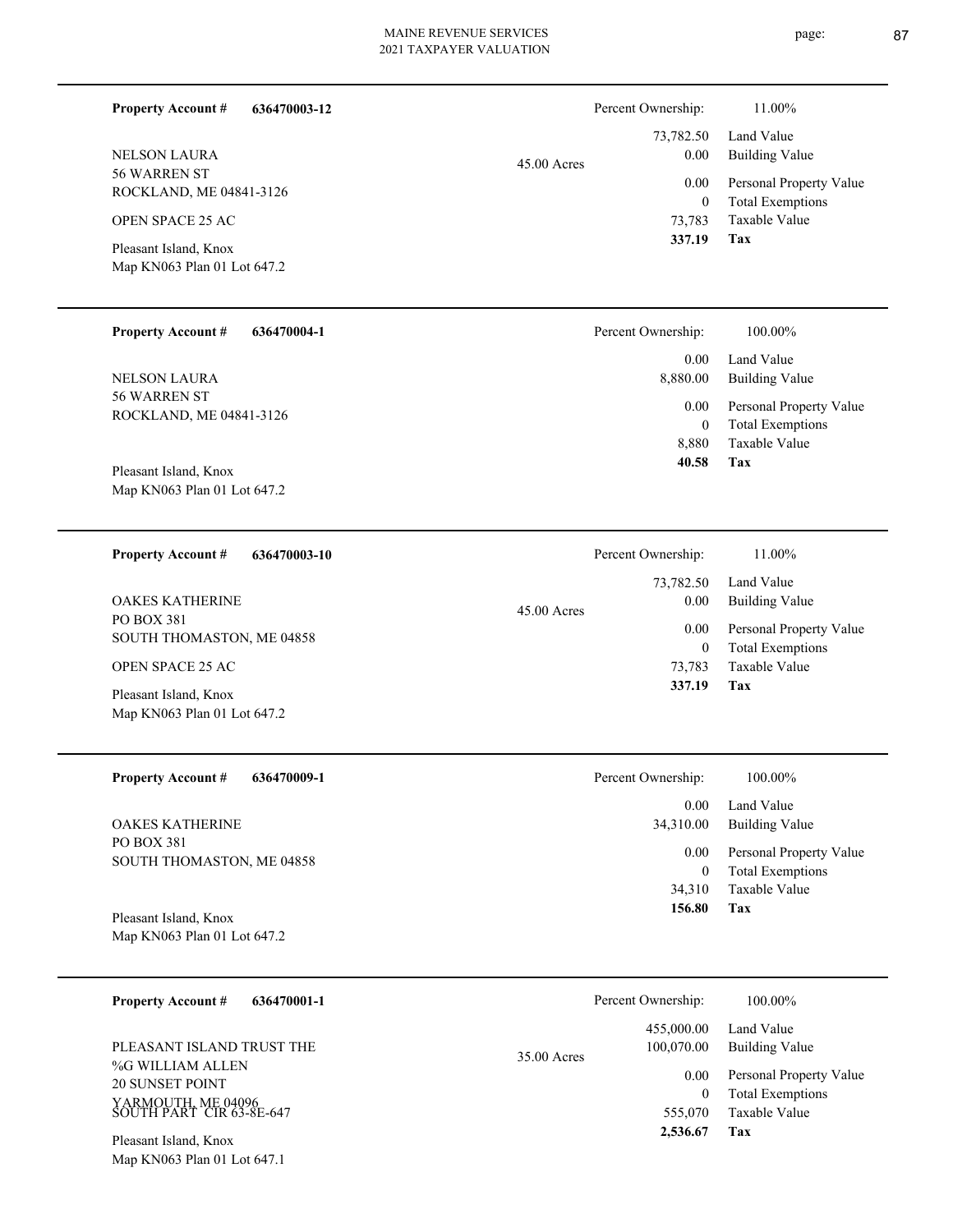| <b>Property Account #</b><br>636470003-20                                                                                                                                      | Percent Ownership:                                                            | 2.04%                                                                                                             |
|--------------------------------------------------------------------------------------------------------------------------------------------------------------------------------|-------------------------------------------------------------------------------|-------------------------------------------------------------------------------------------------------------------|
| TARACIDO CATHERINE M & THOMAS M & BRYAN G.<br>12341 158TH STREET NORTH<br>JUPITER, FL 33478<br><b>OPEN SPACE 25 AC</b><br>Pleasant Island, Knox<br>Map KN063 Plan 01 Lot 647.2 | 13,683.30<br>0.00<br>$45.00$ Acres<br>0.00<br>$\mathbf{0}$<br>13,683<br>62.53 | Land Value<br><b>Building Value</b><br>Personal Property Value<br><b>Total Exemptions</b><br>Taxable Value<br>Tax |
| <b>Property Account #</b><br>636470006-2                                                                                                                                       | Percent Ownership:<br>0.00                                                    | 100.00%<br>Land Value                                                                                             |
| TARACIDO CATHERINE M & THOMAS M & BRYAN G.<br>12341 158TH STREET NORTH<br>JUPITER, FL 33478                                                                                    | 23,660.00<br>0.00<br>$\Omega$                                                 | <b>Building Value</b><br>Personal Property Value<br>$T_{\alpha+1}$ $\Gamma_{\alpha\alpha\alpha\alpha}$            |

Map KN063 Plan 01 Lot 647.2 Pleasant Island, Knox

**Tax** 23,660 Taxable Value

0

 **108.13**

Total Exemptions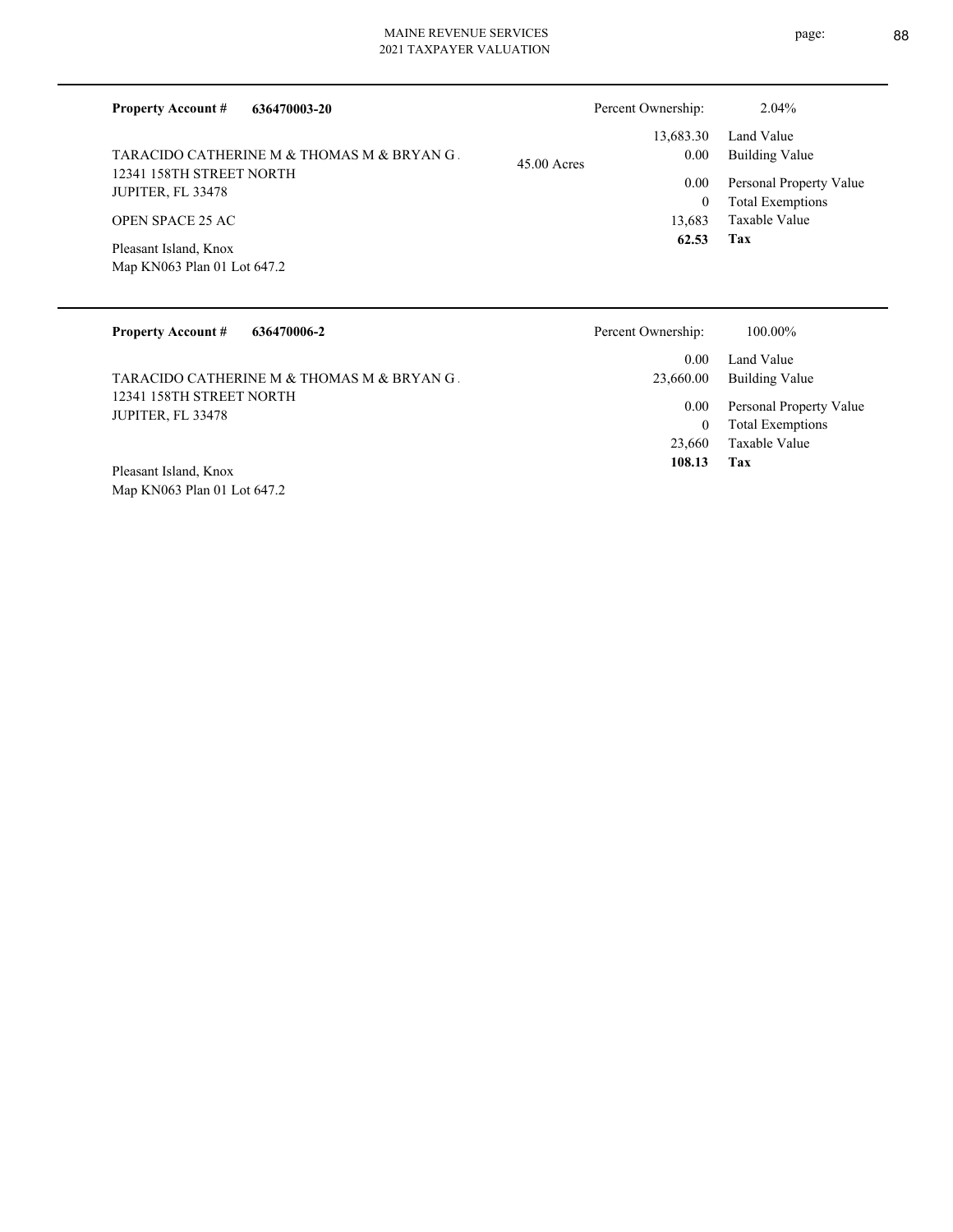## **Totals for: Pleasant Island, Knox**

 **80.00 acres**

 **1,125,750.02 Land Value 405,780.00 Building Value 0.00 Personal Property Value 0.00 Total Exemptions Taxable Value 1,531,530.02**

 **6,999 Tax**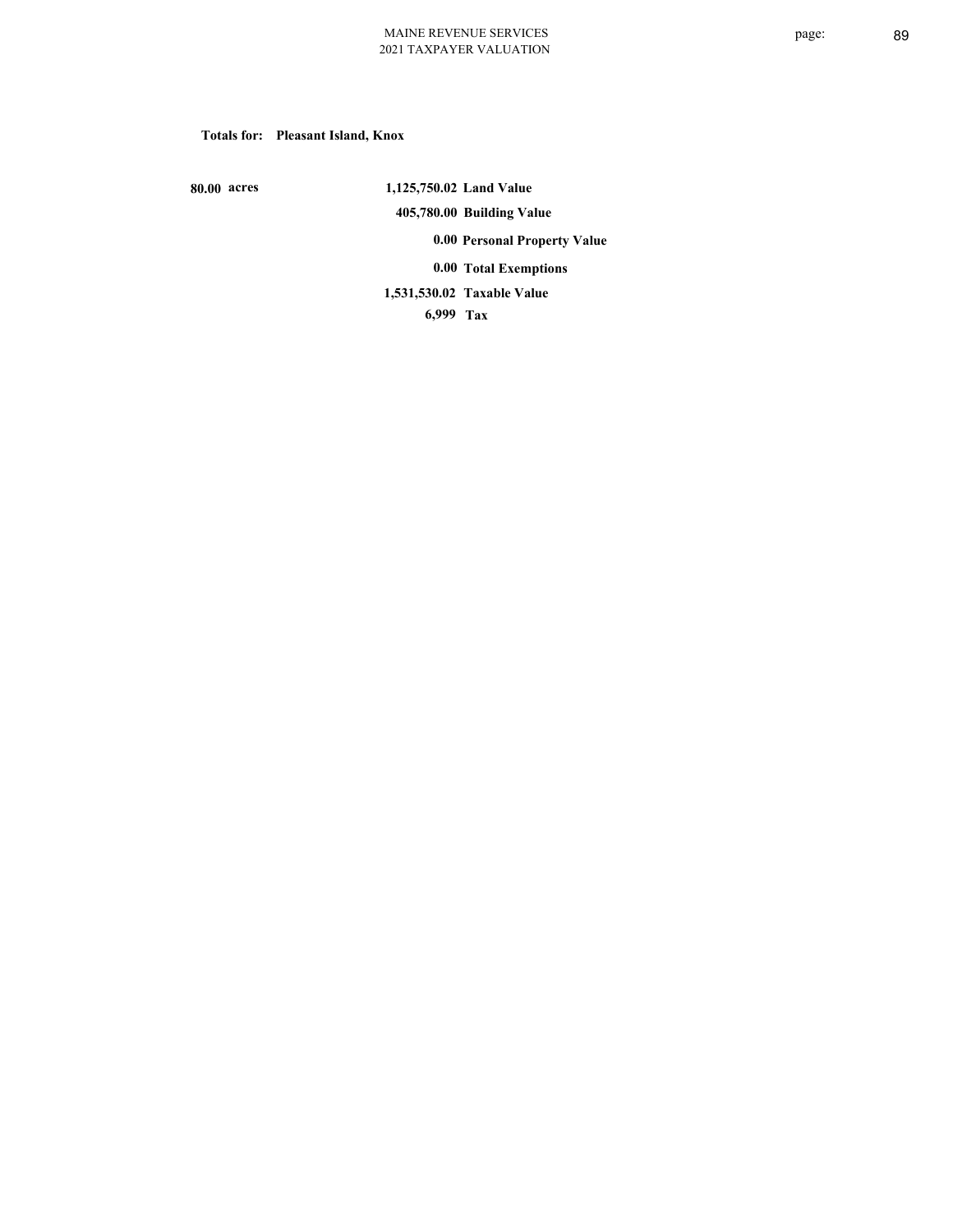| 634410001-5<br><b>Property Account #</b>              | Percent Ownership:               | 33.00%                                             |
|-------------------------------------------------------|----------------------------------|----------------------------------------------------|
|                                                       | 12,375.00                        | Land Value                                         |
| <b>ERSKINE J</b><br>% SCOTT M ERSKINE                 | 544.50<br>1.00 Acres<br>$0.00\,$ | Building Value                                     |
| 7 STELLAR BLOSSON WAY                                 | $\bf{0}$                         | Personal Property Value<br><b>Total Exemptions</b> |
| OWLS HEAD, ME 04854-3533<br>CIR 63-8B-441             | 12.920                           | Taxable Value                                      |
| Poverty Nub Island, Knox<br>Map KN063 Plan 01 Lot 441 | 59.04                            | Tax                                                |

| <b>Property Account #</b><br>634410001-7              | Percent Ownership:       | 67.00%                  |
|-------------------------------------------------------|--------------------------|-------------------------|
|                                                       | 25,125.00                | Land Value              |
| <b>GROTTON PATRICK S &amp; LINDA L TRUSTEES</b>       | 1,105.50<br>$1.00$ Acres | Building Value          |
| <b>41 WESTWIND DRIVE</b>                              | 0.00                     | Personal Property Value |
| TOPSHAM, ME 04086                                     | $\boldsymbol{0}$         | <b>Total Exemptions</b> |
| CIR 63-8B-441                                         | 26.231                   | Taxable Value           |
| Poverty Nub Island, Knox<br>Map KN063 Plan 01 Lot 441 | 119.87                   | Tax                     |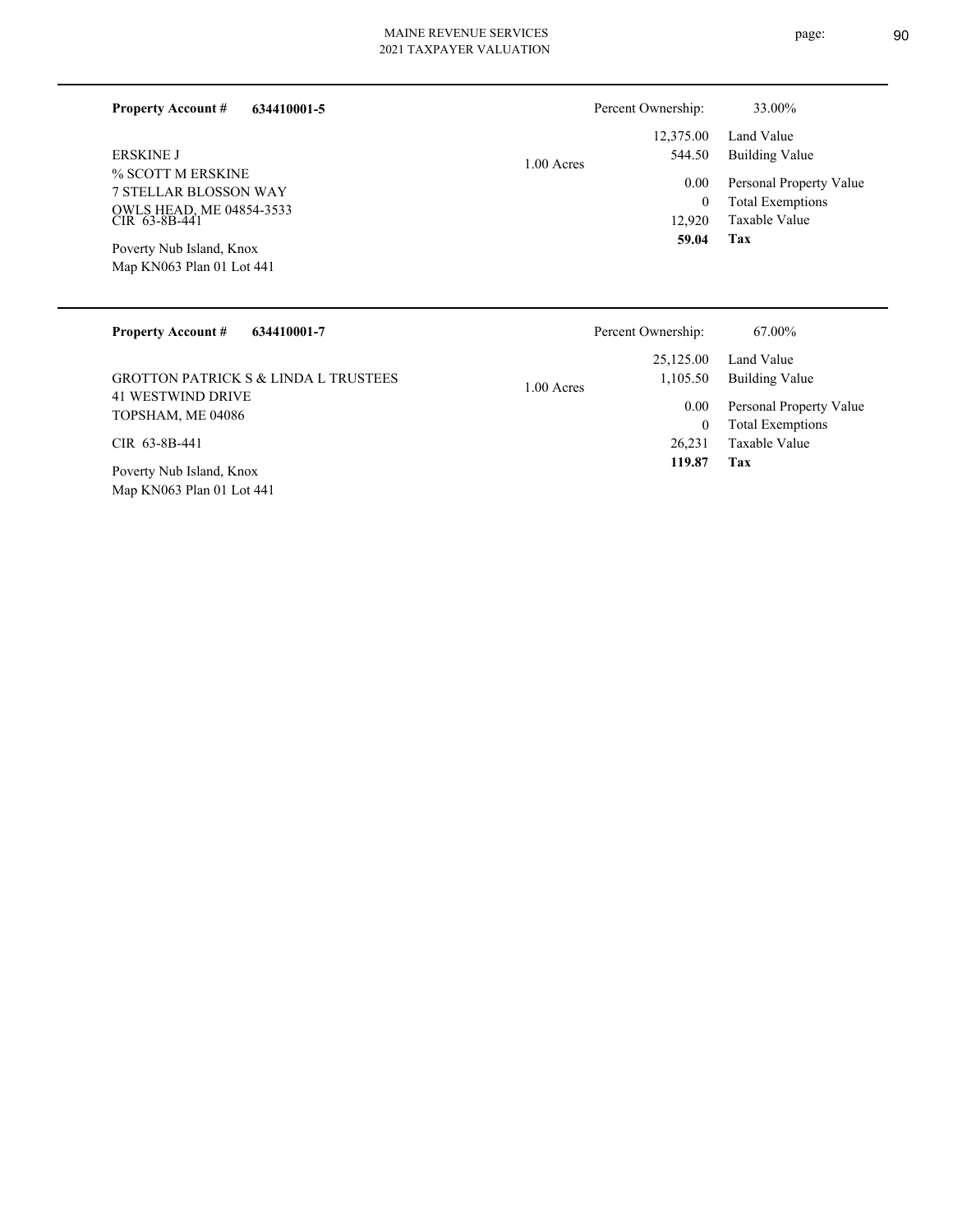# **Totals for: Poverty Nub Island, Knox**

 **1.00 acres**

 **37,500.00 Land Value 1,650.00 Building Value 0.00 Personal Property Value 0.00 Total Exemptions**

**Taxable Value 39,150.00**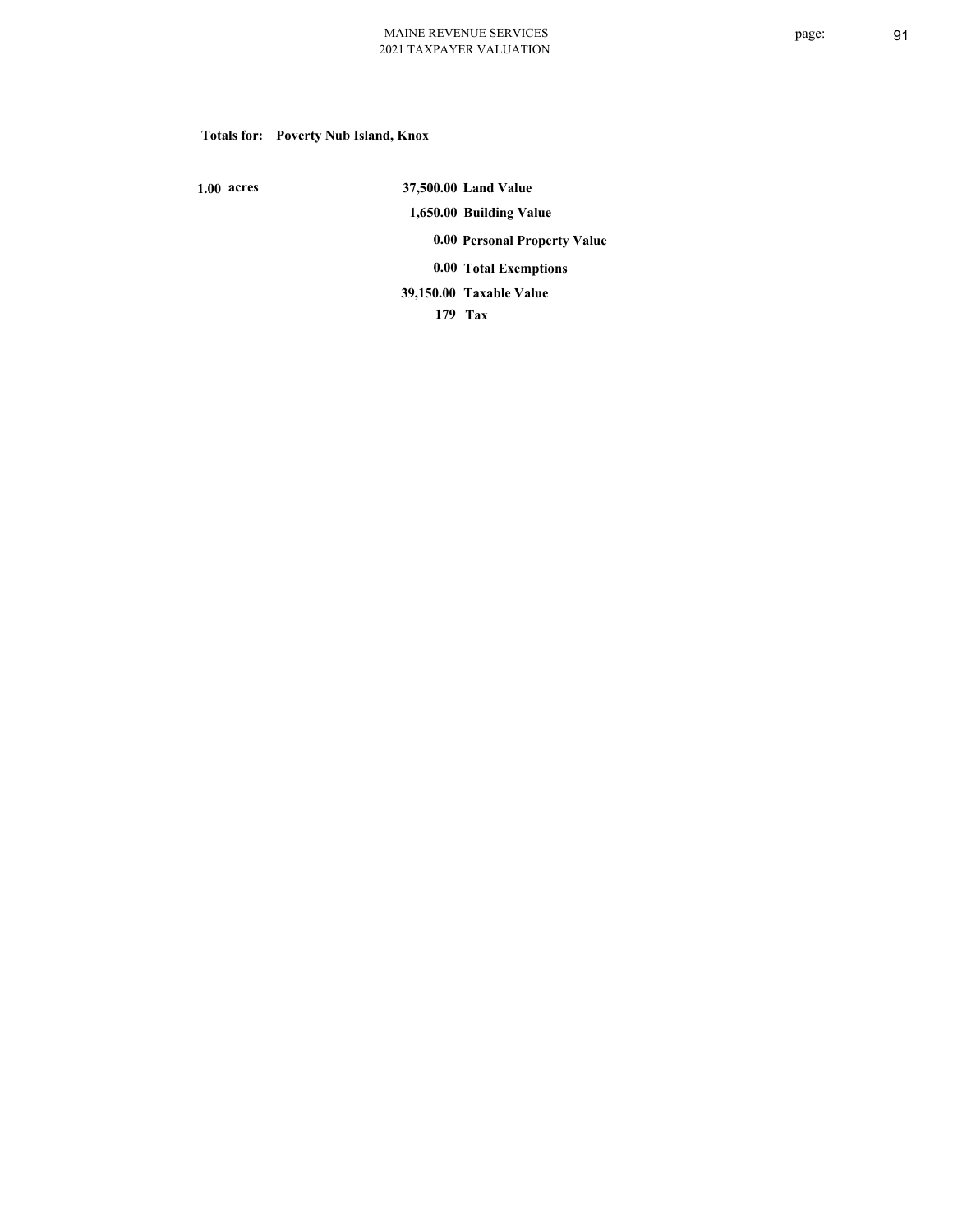| 633400001-1<br><b>Property Account #</b>         |              | Percent Ownership: | 100.00%                 |
|--------------------------------------------------|--------------|--------------------|-------------------------|
|                                                  |              | 9,750.00           | Land Value              |
| MAINE STATE OF (IF&W)                            | $0.25$ Acres | 0.00               | Building Value          |
| <b>INLAND FISHERIES &amp; WILDLIFE</b><br>41 SHS |              | 0.00               | Personal Property Value |
|                                                  |              | 9,750              | <b>Total Exemptions</b> |
| AUGUSTA, ME 04333<br>CIR 63 19J 330/340          |              | 0                  | Taxable Value           |
| Robinson's Rock, Knox                            |              | 0.00               | Tax                     |
| Map KN001 Plan 01 Lot 330                        |              |                    |                         |

Exempt Property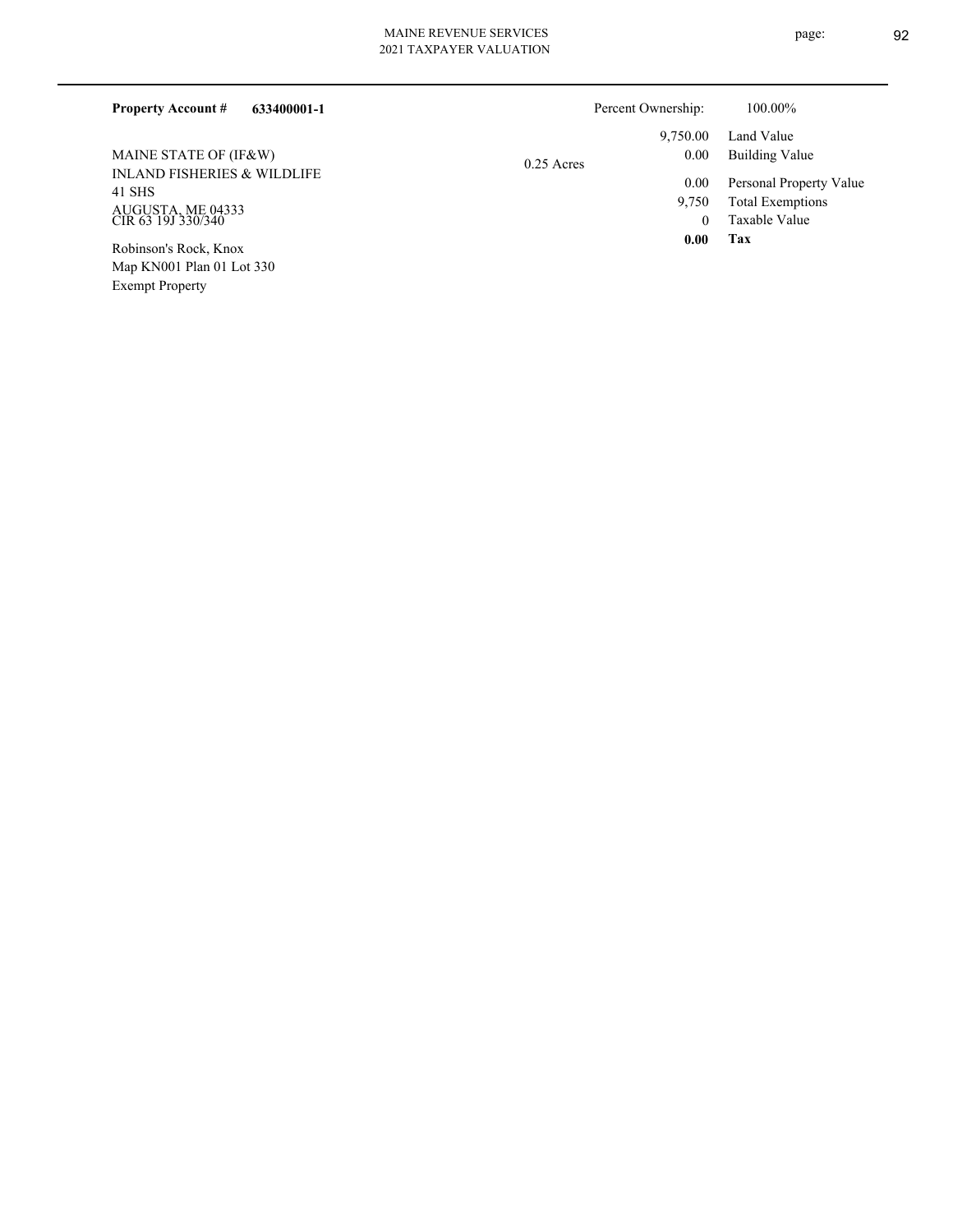## **Totals for: Robinson's Rock, Knox**

 **0.25 acres**

 **9,750.00 Land Value 0.00 Building Value 0.00 Personal Property Value 9,750.00 Total Exemptions**

**Taxable Value 0.00**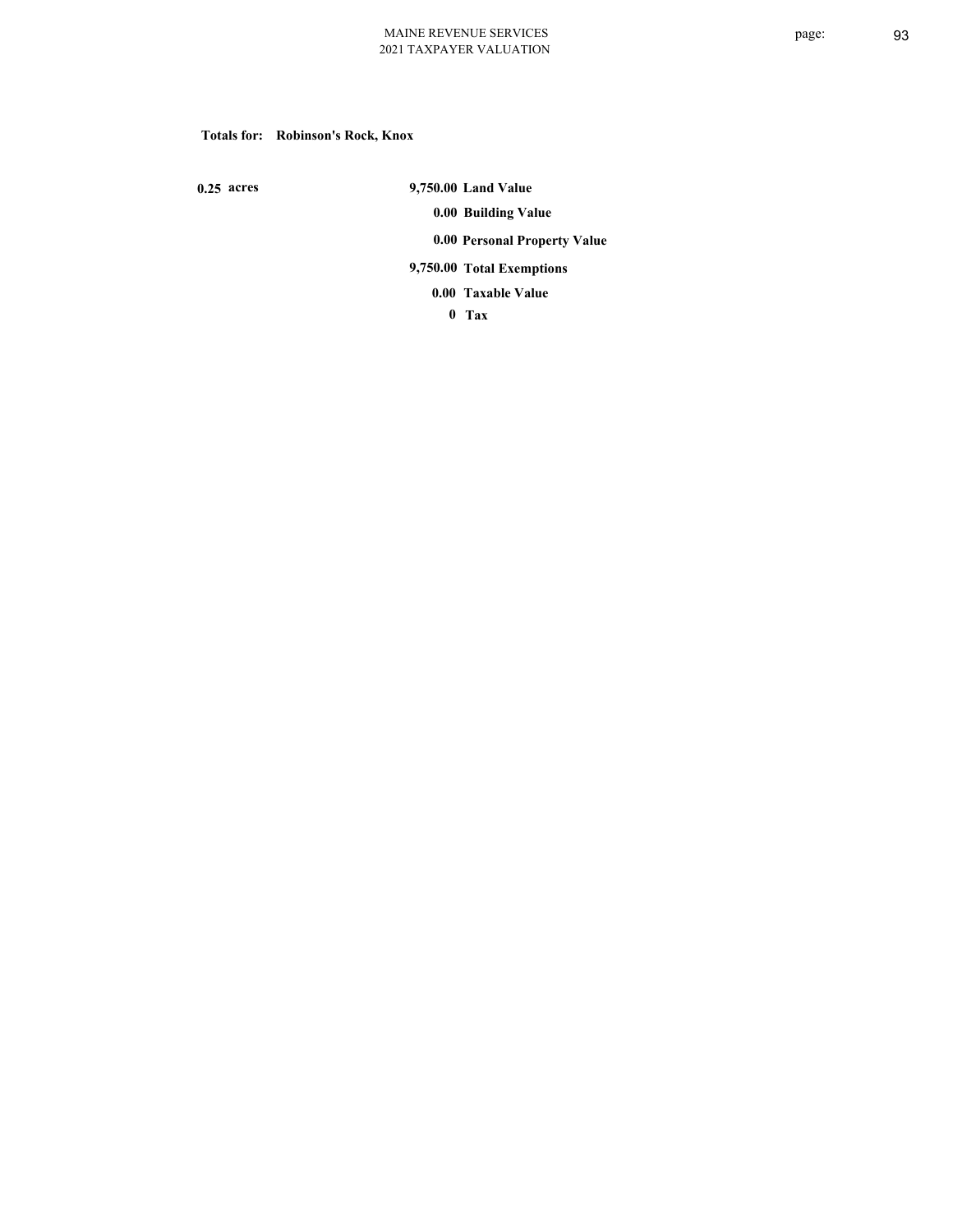| <b>Property Account #</b><br>633380001-3         | Percent Ownership:    | 100.00%                 |
|--------------------------------------------------|-----------------------|-------------------------|
|                                                  | 176,300.00            | Land Value              |
| TAYLOR JOHN JR & DAVID D TAYLOR TRUSTEE          | 0.00<br>$11.00$ Acres | Building Value          |
| DAVID D TAYLOR REV TRUST<br>125 PINE MILL CIRCLE | 0.00                  | Personal Property Value |
|                                                  |                       | <b>Total Exemptions</b> |
| DOYLESTOWN, PA 18901<br>CIR 63-19J-338           | 176.300               | Taxable Value           |
| Saddle Island, Knox                              | 805.69                | Tax                     |

Map KN063 Plan 01 Lot 338 Saddle Island, Knox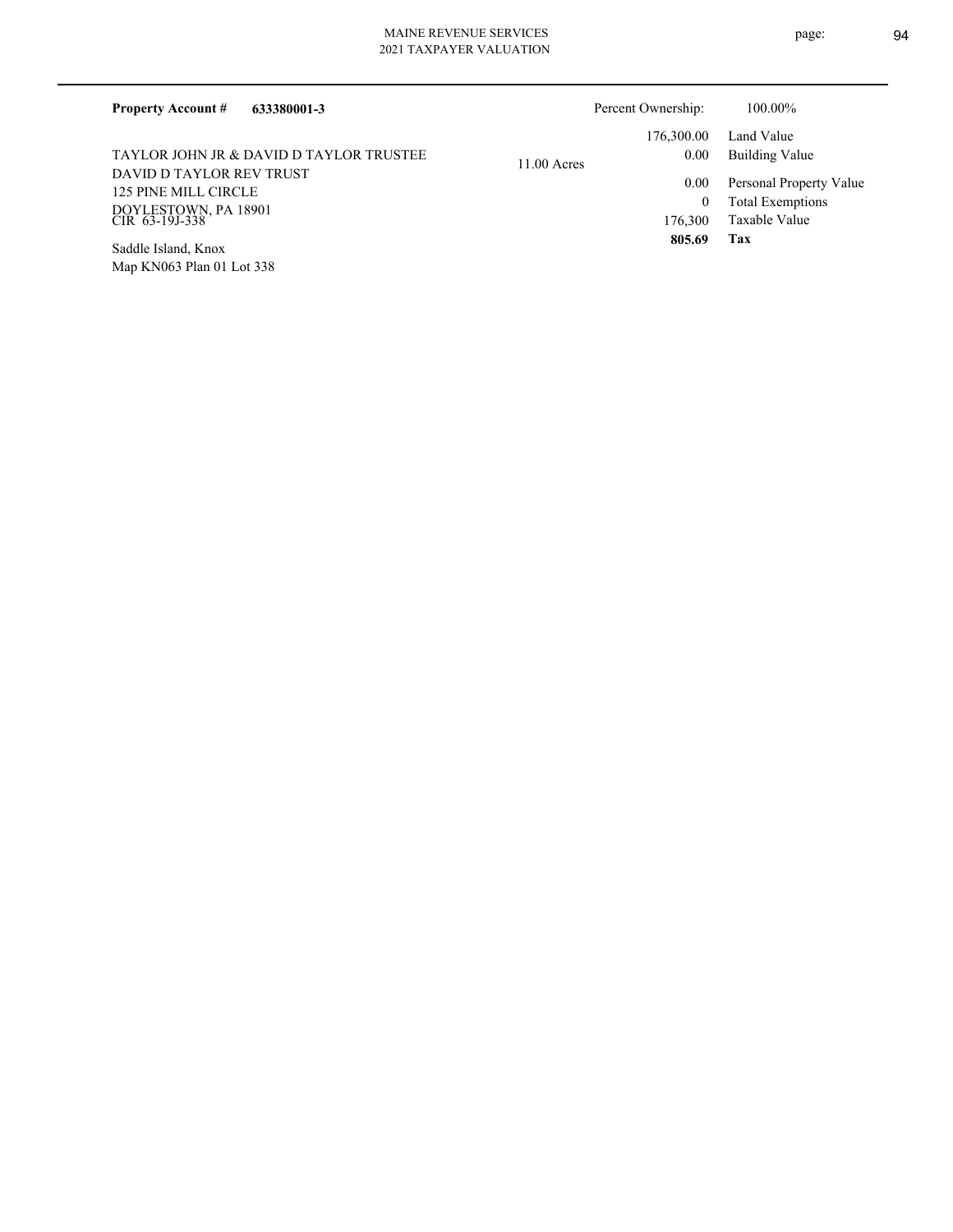**Totals for: Saddle Island, Knox**

 **11.00 acres**

 **176,300.00 Land Value 0.00 Building Value 0.00 Personal Property Value 0.00 Total Exemptions Taxable Value 176,300.00**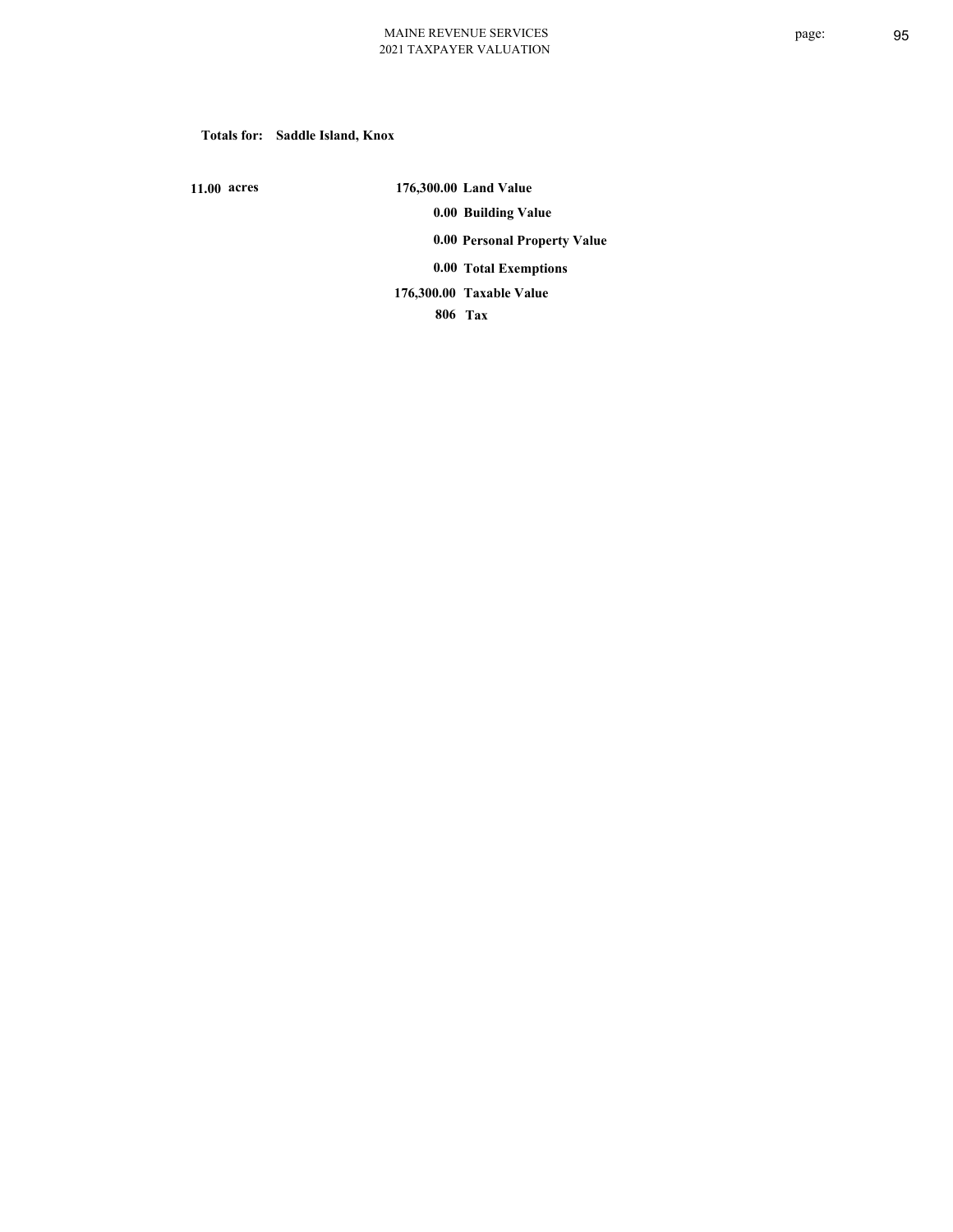Exempt Property

| 634190001-1<br><b>Property Account #</b>            |            | Percent Ownership: | 100.00%                                            |
|-----------------------------------------------------|------------|--------------------|----------------------------------------------------|
|                                                     |            | 19,060.00          | Land Value                                         |
| <b>MAINE STATE OF</b>                               | 1.50 Acres | 0.00               | <b>Building Value</b>                              |
| DEPT OF CONS-PARKS & LANDS<br>22 SHS                |            | 0.00<br>19.060     | Personal Property Value<br><b>Total Exemptions</b> |
| AUGUSTA, ME 04333<br>CIR 63-419                     |            | $\mathbf{0}$       | Taxable Value                                      |
| Spectacle Island, Knox<br>Map KN063 Plan 01 Lot 419 |            | 0.00               | Tax                                                |

page: 96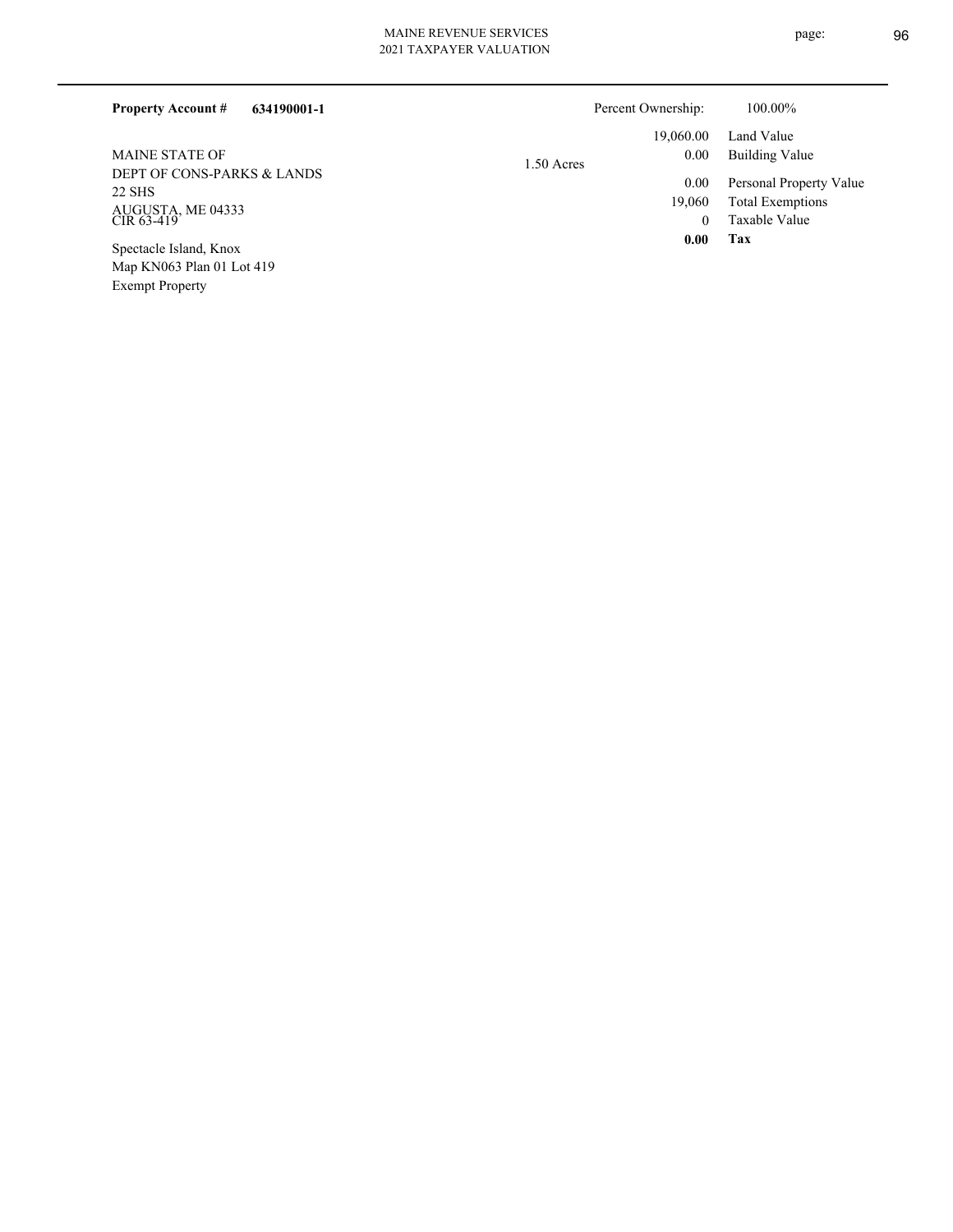# **Totals for: Spectacle Island, Knox**

 **1.50 acres**

 **19,060.00 Land Value 0.00 Building Value 0.00 Personal Property Value 19,060.00 Total Exemptions Taxable Value 0.00**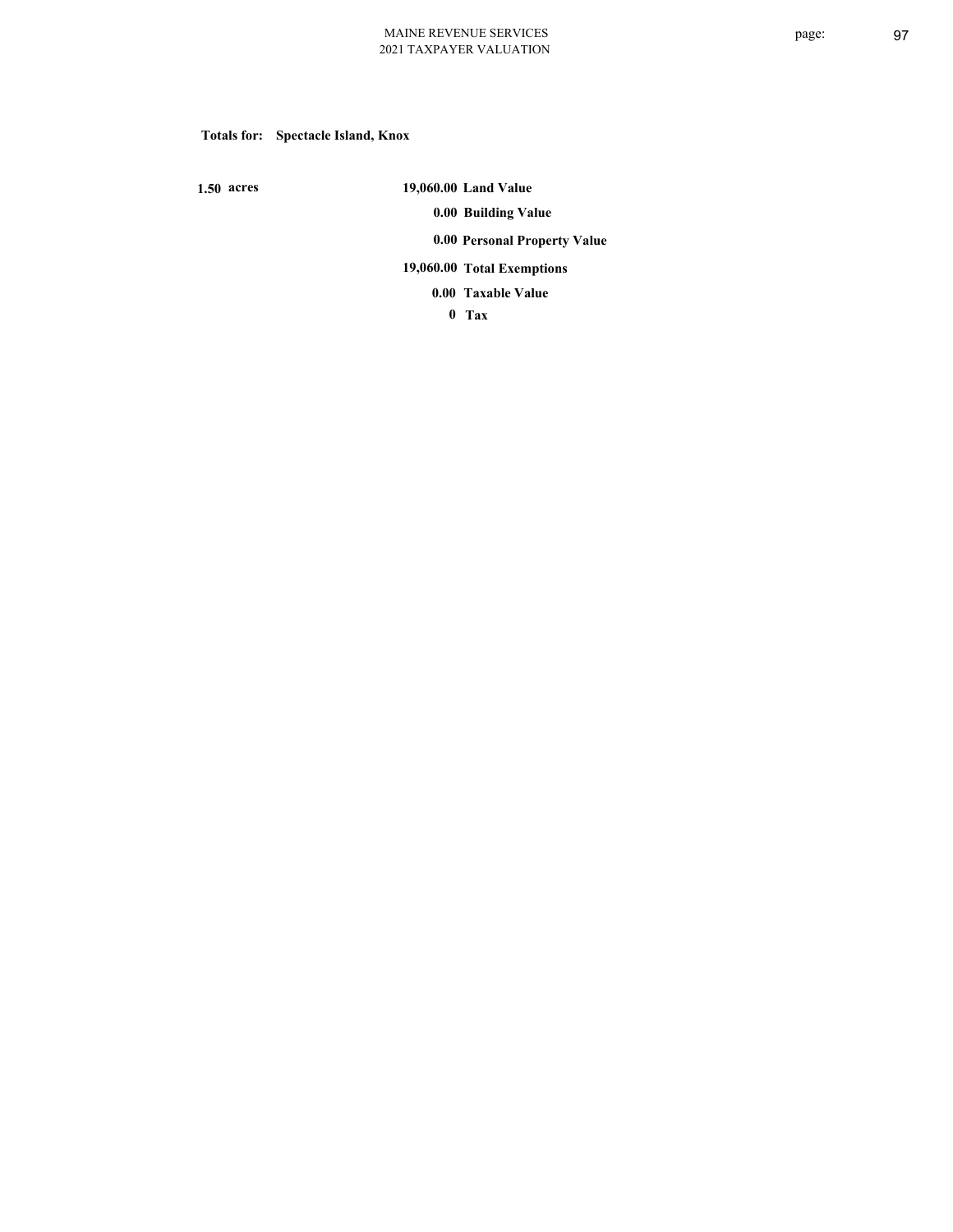# MAINE REVENUE SERVICES

| 636530001-1<br><b>Property Account #</b>                                                        |              | Percent Ownership:                  | 100.00%                                                             |
|-------------------------------------------------------------------------------------------------|--------------|-------------------------------------|---------------------------------------------------------------------|
|                                                                                                 |              | 95,000.00                           | Land Value                                                          |
| UNITED STATES OF AMERICA                                                                        | $2.00$ Acres | 35,760.00                           | Building Value                                                      |
| <b>SOUTH BUILDING</b><br>1400 INDEPENDENCE AVE<br>WASHINGTON, DC 20250<br>CIR 63-653 LIGHTHOUSE |              | 0.00<br>130,760<br>$\boldsymbol{0}$ | Personal Property Value<br><b>Total Exemptions</b><br>Taxable Value |
| Two Bush Island, Knox<br>Map KN063 Plan 00 Lot 653                                              |              | 0.00                                | Tax                                                                 |

Exempt Property